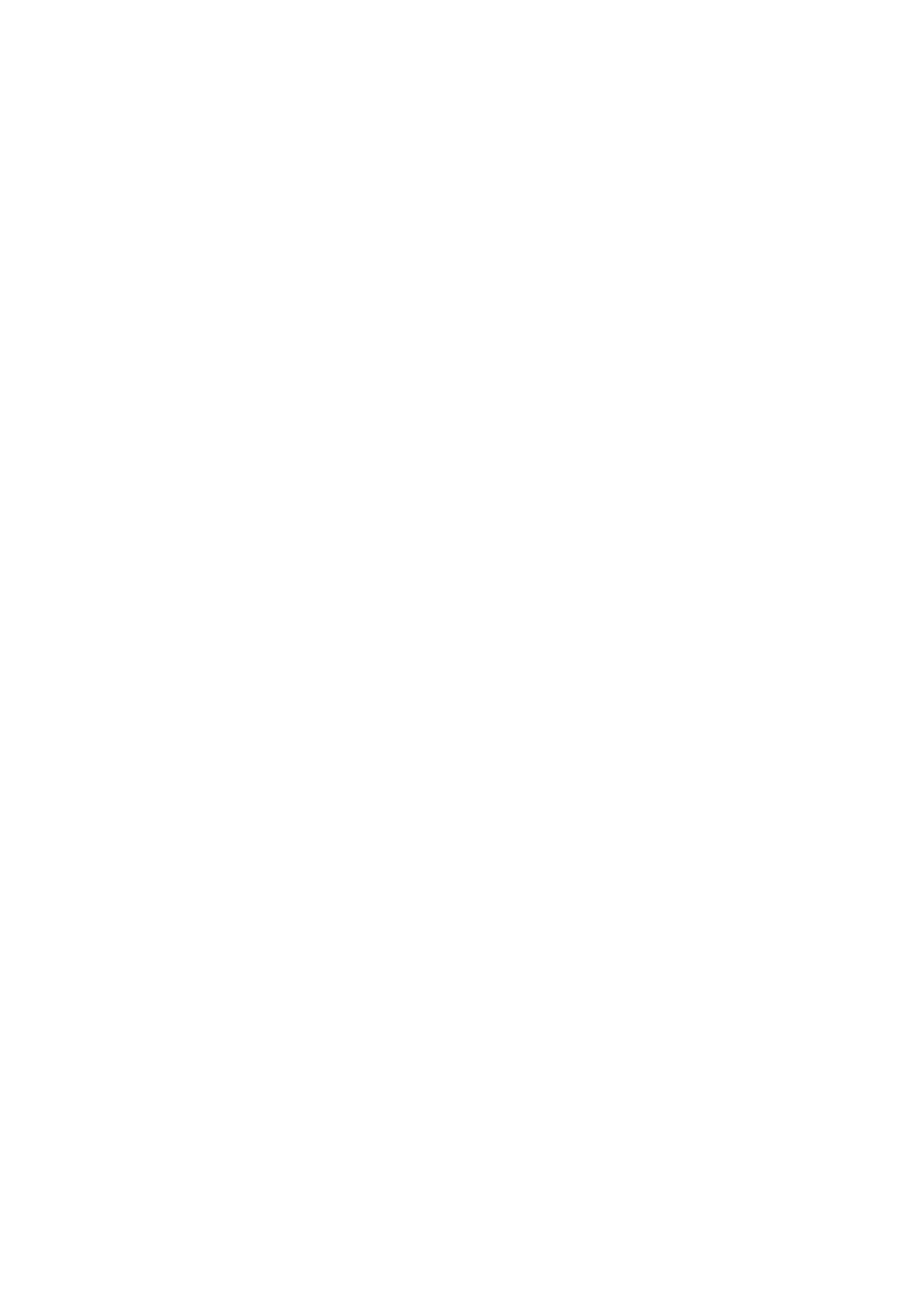## ACKNOWLEDGEMENTS

<span id="page-2-0"></span>Research projects such as this Master Thesis rarely require efforts from one person, although solely one person is credited afterwards. In my (lengthy) process of becoming a Master of Science in Business Administration, at the University of Twente, I have had the pleasure to cooperate with many fellow students. I have done projects, exams, attended classes and performed extracurricular activities in a multitude of settings. Above all, I have great joy in working together with people, in teams, committees, boards and associations.

I am greatly thankful to the respondents of the different countries for investing their time and interest in this research. The embassy of the Kingdom of the Netherlands in Ottawa has provided me with a platform to develop myself as a student of commercial diplomacy. My gratitude goes out to Ambassador Wim Geerts and internship supervisor Inez Rensink for accepting me as an intern and giving me this opportunity. The whole embassy team has helped me to adjust quickly to living in Canada, and made me feel at home.

My university supervisor for this thesis, Huub Ruël, has introduced me to an interesting field of study and perhaps of profession, and has continuously answered questions on my part. Martin Stienstra as a second supervisor has helped to give my thesis a more scientific structure, and has made useful remarks.

From my first year on, Jobbe has been a great friend, roommate and fellow student, and I still enjoy our stubborn discussions. A great friend from childhood on, Frank has challenged me in many fields (sports, school, traveling endeavours), and given me motivation to accomplish more than I thought I could. Sean has added insights to my study years after a study tour, and helped me with various issues, study-related or not, and on top of that always available for a long discussion.

My parents and my sister and her family have supported me ever since I can remember, and never let me down. In the last year, most importantly, they continuously helped me to stay motivated, and get the job done. My parents-in-law, Jacquelijn and Leo, have helped me to improve my understanding of scientific writing and structuring a thesis, and the scholar world in general.

The person who has done the most in all respects by always supporting me and my quirks, and who I thank most of all is Laura, my girlfriend. Next to her studies, her work, her extracurricular activities, she has been an incredible sponsor of my graduation. Despite my own doubts, she has helped me believe in myself, and finish this thesis.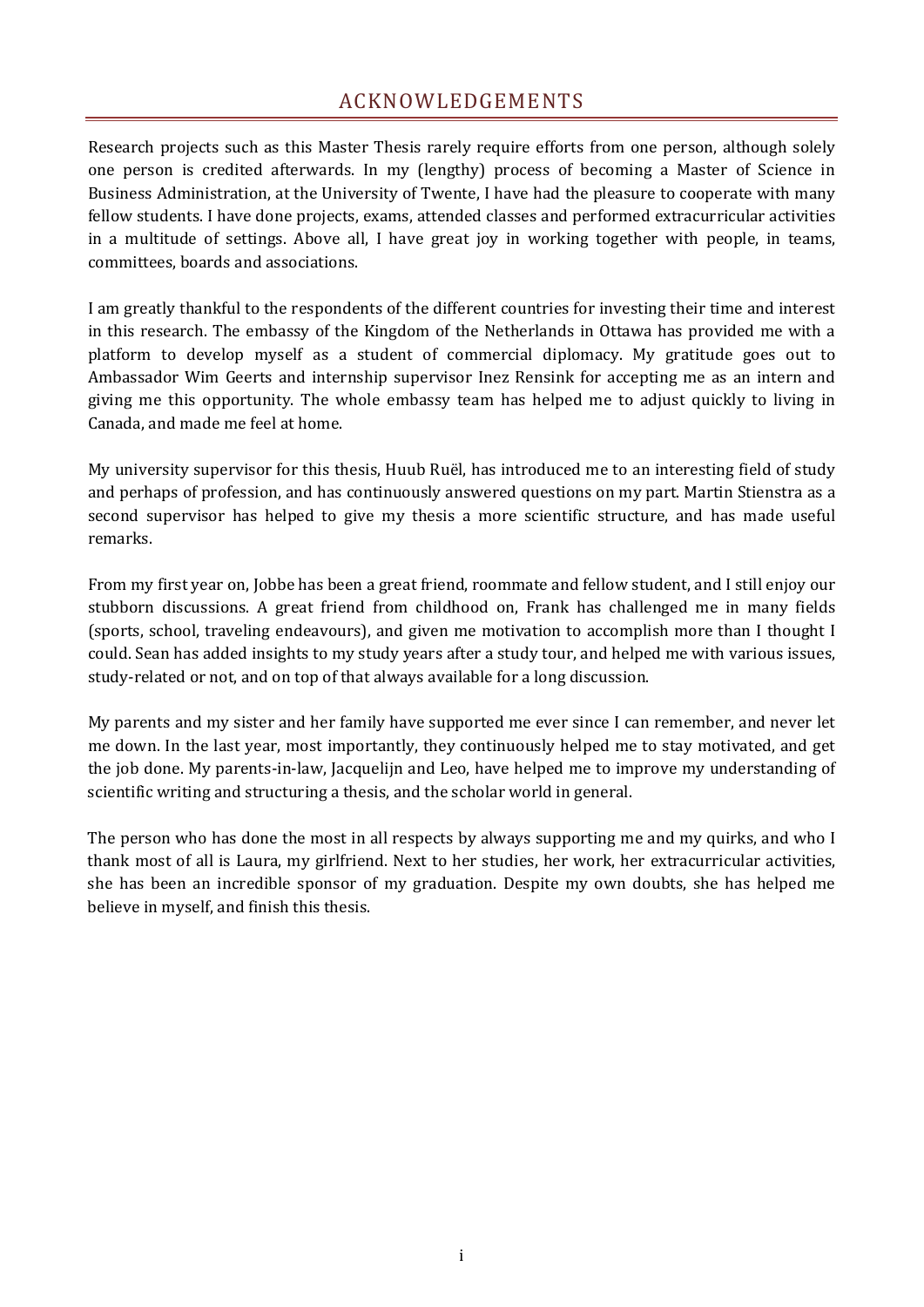## MANAGEMENT SUMMARY

<span id="page-3-0"></span>This research describes the predicted future developments in commercial diplomacy and their implications. Commercial diplomacy is defined as "a service to the business community provided by a network of government actors, which aims at the development of international business". The increasing interest from many countries in the value of commercial diplomacy and the limited body of scholar research on the subject are the primary motives for conducting this research. Our main research question is: "How do practitioners foresee the future of the actors and their organisation and the activities of commercial diplomacy?"

Following a literature review, a two-round Delphi study was conducted. Expert practitioners were interviewed on the future of commercial diplomacy. The interview questions in the first round concerned different aspects of commercial diplomacy: its activities, the actors and their organisation, effects of the global debt crisis on commercial diplomacy, and spending and budgeting. In the second round, the experts completed a questionnaire, in which they rated all of the developments from the first round with the use of a 5-point Likert scale. A ranking based on the means and standard deviations of all of these developments was subsequently prepared.

The main results fall into two categories: commercial diplomacy actors and their organisation and its activities. The analysis shows that the respondents expect that 1. actors will have to work faster, more professionally and efficiently in the future; 2. prominent political figures will be heading trade missions more often; 3. locally engaged staff will substitute for diplomats more; 4. foreign ministers' interest in commercial diplomacy will increase further; 5. Asia will become increasingly important as a region of interest for actors. Concerning the activities of commercial diplomacy, the respondents expect that 1. commercial diplomacy will have a more central role in diplomatic policy and practice; 2. higher service levels will be expected if there are fees for the services; 3. commercial benefit will become a requirement of all embassy-wide activities; 4. Asia is becoming more important as a region of interest for activities; 5. the recession will lead to assigning priority to commercial diplomacy as a specific form of diplomacy.

The predicted developments for commercial diplomacy have several implications. First, the economic recession is expected to have both a negative effect, through government austerity measures, and a positive effect, through prioritisation of commercial diplomacy above other forms of diplomacy. Second, commercial diplomats are expected to work more efficiently, and combine their own expertise with that of locally engaged employees. The final implication is that it is likely that commercial diplomacy activities and the presence of actors in Asia will be intensified, with challenges arising in the continent's emerging economies.

Commercial diplomacy can aid in overcoming the global recession through the promotion of international trade and investment. There is a need for all of the actors of diplomacy in general to cooperate more on commercial opportunities, and this is a shared responsibility. Many activities being conducted for other forms of diplomacy can be employed for commercial diplomacy as well.

The field of commercial diplomacy would benefit from more research into the effectivity of commercial diplomacy, actor roles in commercial diplomacy and the use of locally engaged staff as commercial diplomats.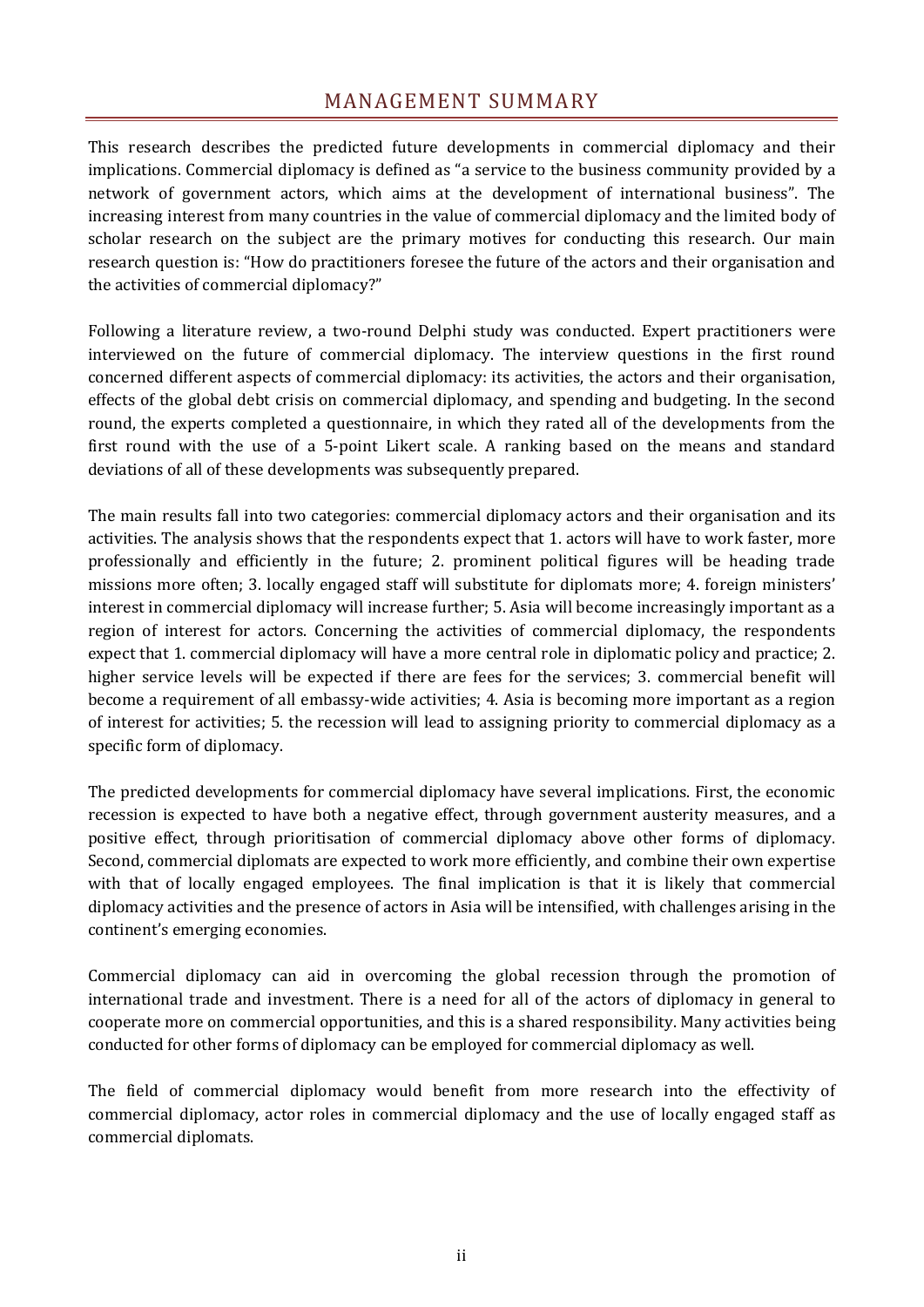## MANAGEMENT SAMENVATTING

<span id="page-4-0"></span>Dit onderzoek beschrijft de voorspelde toekomstige ontwikkelingen in de commerciële diplomatie en hun implicaties. Commerciële diplomatie is gedefinieerd als 'een service aan de bedrijfswereld gegeven door een netwerk van overheidsactoren, gericht op de ontwikkeling van internationaal zakendoen'. De groeiende belangstelling van vele landen in de waarde van commerciële diplomatie en het beperkte aantal wetenschappelijke onderzoeken op het gebied zijn de belangrijkste motieven voor het uitvoeren van dit onderzoek. Onze onderzoeksvraag is: "Hoe zien praktijkuitvoerders de toekomst van de actoren en hun organisatie en de activiteiten van commerciële diplomatie?"

Na een literatuurstudie is een Delphi studie van twee ronden uitgevoerd. Praktijkexperts zijn geïnterviewd over de toekomst van commerciële diplomatie. De interviewvragen in de eerste ronde betroffen verschillende aspecten van commerciële diplomatie: de activiteiten, de actoren en hun organisatie, effecten van de wereldwijde kredietcrisis en uitgaven en budgettering. In de tweede ronde hebben de respondenten een vragenlijst ingevuld, waarin de geresulteerde ontwikkelingen uit de eerste ronde gewaardeerd werden met behulp van een 5-punts Likert schaal. Hierop volgend is een rangschikking gemaakt gebaseerd op de gemiddelde scores en standaardafwijkingen van de geresulteerde ontwikkelingen.

De belangrijkste resultaten zijn onderverdeeld in twee categorieën: actoren van commerciële diplomatie en hun organisatie en haar activiteiten. De analyse laat zien de respondenten verwachten dat 1. actoren sneller, professioneler en efficiënter zullen moeten gaan werken in de toekomst; 2. prominente politieke figuren vaker aan het hoofd zullen staan van handelsmissies; 3. lokaal aangenomen personeel vaker zal worden gebruikt om diplomaten te vervangen; 4. ministers van Buitenlandse Zaken meer interesse zullen gaan hebben in commerciële diplomatie; 5. Azië als interesseregio voor actoren belangrijker wordt. Betreffende de activiteiten van commerciële diplomatie verwachten de respondenten dat 1. commerciële diplomatie een meer centrale rol in het beleid voor diplomatie en de praktijk zal gaan innemen; 2. meer service wordt verwacht als bijdragen worden verwacht van bedrijven voor de dienstverlening; 3. alle activiteiten op ambassades zullen een commercieel oogpunt gaan bevatten; 4. Azië als interesseregio voor activiteiten wordt belangrijker; 5. de recessie zal leiden tot meer prioriteit voor commerciële diplomatie binnen de gehele diplomatie.

De voorspelde ontwikkelingen voor commerciële diplomatie hebben diverse implicaties. Ten eerste wordt verwacht dat de economische recessie zowel een negatief, door versoberingsmaatregelen van overheden, als een positief effect, door priorisering van commerciële diplomatie boven andere vormen van diplomatie, zal hebben op commerciële diplomatie. Ten tweede wordt verwacht dat commerciële diplomaten efficiënter gaan werken en hun expertise zullen samenvoegen met de specifieke kennis van lokaal aangenomen personeel. De laatste implicatie is dat het waarschijnlijk is dat activiteiten van commerciële diplomatie en de aanwezigheid van actoren in Azië geïntensifieerd zullen worden, waarbij uitdagingen zullen ontstaan in de ontwikkelende economieën op dit continent.

Commerciële diplomatie kan bijdragen in het overwinnen van de wereldwijde recessie door het stimuleren van internationale handel en investeringen. Alle diplomatieke actoren moeten meer samen gaan werken op het gebied van commerciële kansen en dit is een gedeelde verantwoordelijkheid. Veel activiteiten die worden uitgevoerd in de naam van andere vormen van diplomatie kunnen ook worden ingezet voor commerciële diplomatie.

Het onderzoeksveld van commerciële diplomatie zou baat hebben bij onderzoek naar de effectiviteit van commerciële diplomatie, rolvervulling door actoren en het gebruik van lokaal aangenomen personeel als commerciële diplomaten.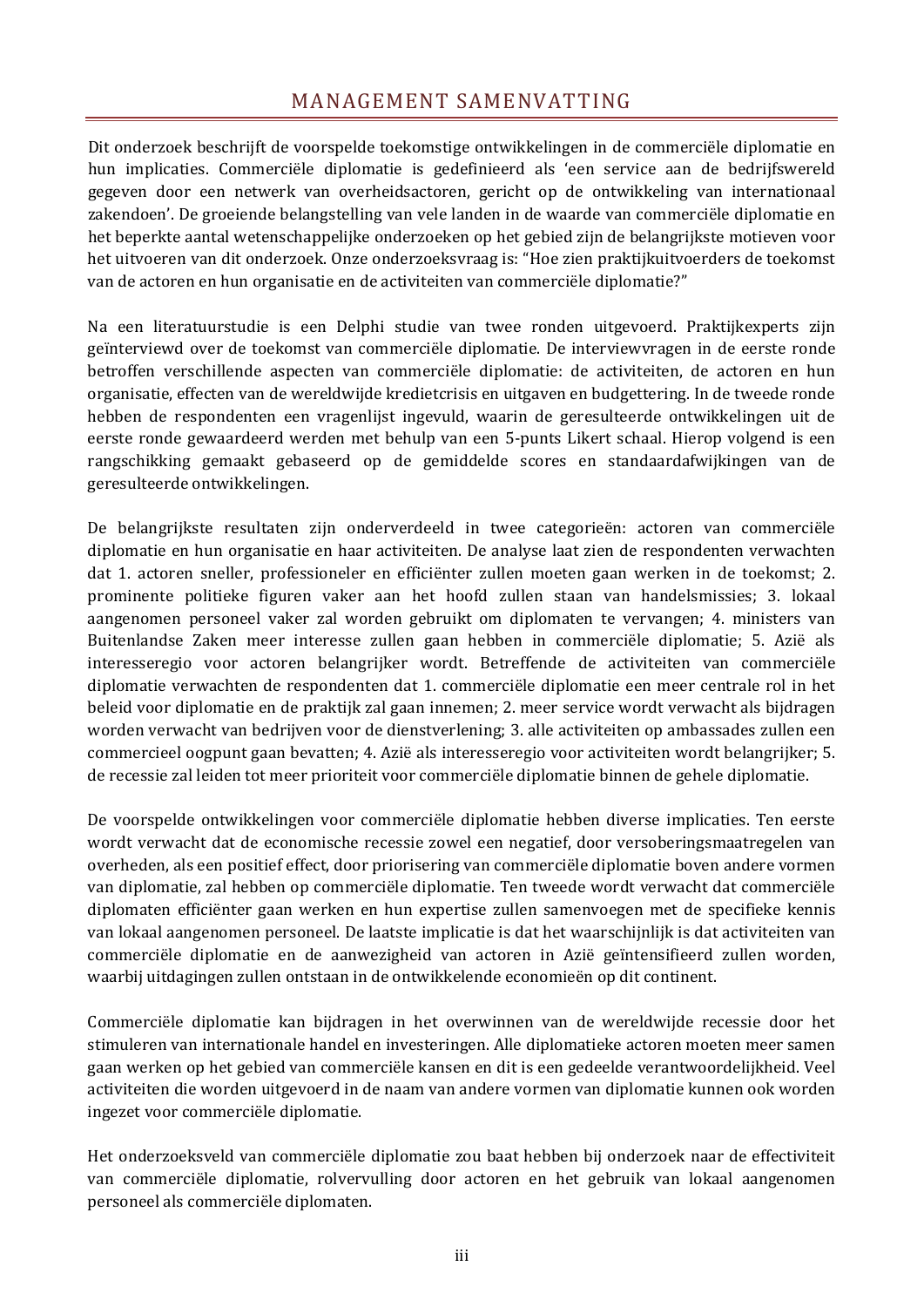## TABLE OF CONTENTS

| 1. | $In traditional \textit{function} \textit{} \textit{} \textit{} \textit{} \textit{} \textit{} \textit{} \textit{} \textit{} \textit{} \textit{} \textit{} \textit{} \textit{} \textit{} \textit{} \textit{} \textit{} \textit{} \textit{} \textit{} \textit{} \textit{} \textit{} \textit{} \textit{} \textit{} \textit{} \textit{} \textit{} \textit{} \textit{} \textit{} \textit{} \textit{} \text$                                                                                                                                                                               |  |
|----|--------------------------------------------------------------------------------------------------------------------------------------------------------------------------------------------------------------------------------------------------------------------------------------------------------------------------------------------------------------------------------------------------------------------------------------------------------------------------------------------------------------------------------------------------------------------------------------|--|
|    |                                                                                                                                                                                                                                                                                                                                                                                                                                                                                                                                                                                      |  |
|    |                                                                                                                                                                                                                                                                                                                                                                                                                                                                                                                                                                                      |  |
|    |                                                                                                                                                                                                                                                                                                                                                                                                                                                                                                                                                                                      |  |
|    |                                                                                                                                                                                                                                                                                                                                                                                                                                                                                                                                                                                      |  |
| 2. |                                                                                                                                                                                                                                                                                                                                                                                                                                                                                                                                                                                      |  |
|    |                                                                                                                                                                                                                                                                                                                                                                                                                                                                                                                                                                                      |  |
|    |                                                                                                                                                                                                                                                                                                                                                                                                                                                                                                                                                                                      |  |
|    |                                                                                                                                                                                                                                                                                                                                                                                                                                                                                                                                                                                      |  |
|    |                                                                                                                                                                                                                                                                                                                                                                                                                                                                                                                                                                                      |  |
|    |                                                                                                                                                                                                                                                                                                                                                                                                                                                                                                                                                                                      |  |
| 3. | $\label{thm:main} \mbox{Methodology}. \begin{tabular}{l} \hline \textbf{Methodology}. \end{tabular} \begin{tabular}{l} \hline \textbf{Methodology}. \end{tabular} \begin{tabular}{l} \hline \textbf{Methodology}. \end{tabular} \end{tabular} \begin{tabular}{l} \hline \textbf{Methodology}. \end{tabular} \begin{tabular}{l} \hline \textbf{Methodology}. \end{tabular} \end{tabular} \begin{tabular}{l} \hline \textbf{Methodology}. \end{tabular} \end{tabular} \begin{tabular}{l} \hline \textbf{Methodology}. \end{tabular} \begin{tabular}{l} \hline \textbf{Methodology}. \$ |  |
|    |                                                                                                                                                                                                                                                                                                                                                                                                                                                                                                                                                                                      |  |
|    |                                                                                                                                                                                                                                                                                                                                                                                                                                                                                                                                                                                      |  |
|    |                                                                                                                                                                                                                                                                                                                                                                                                                                                                                                                                                                                      |  |
|    |                                                                                                                                                                                                                                                                                                                                                                                                                                                                                                                                                                                      |  |
| 4. |                                                                                                                                                                                                                                                                                                                                                                                                                                                                                                                                                                                      |  |
|    |                                                                                                                                                                                                                                                                                                                                                                                                                                                                                                                                                                                      |  |
|    |                                                                                                                                                                                                                                                                                                                                                                                                                                                                                                                                                                                      |  |
|    |                                                                                                                                                                                                                                                                                                                                                                                                                                                                                                                                                                                      |  |
|    |                                                                                                                                                                                                                                                                                                                                                                                                                                                                                                                                                                                      |  |
|    |                                                                                                                                                                                                                                                                                                                                                                                                                                                                                                                                                                                      |  |
|    |                                                                                                                                                                                                                                                                                                                                                                                                                                                                                                                                                                                      |  |
|    |                                                                                                                                                                                                                                                                                                                                                                                                                                                                                                                                                                                      |  |
|    |                                                                                                                                                                                                                                                                                                                                                                                                                                                                                                                                                                                      |  |
|    |                                                                                                                                                                                                                                                                                                                                                                                                                                                                                                                                                                                      |  |
|    |                                                                                                                                                                                                                                                                                                                                                                                                                                                                                                                                                                                      |  |
|    |                                                                                                                                                                                                                                                                                                                                                                                                                                                                                                                                                                                      |  |
|    |                                                                                                                                                                                                                                                                                                                                                                                                                                                                                                                                                                                      |  |
|    |                                                                                                                                                                                                                                                                                                                                                                                                                                                                                                                                                                                      |  |
|    |                                                                                                                                                                                                                                                                                                                                                                                                                                                                                                                                                                                      |  |
|    |                                                                                                                                                                                                                                                                                                                                                                                                                                                                                                                                                                                      |  |
|    |                                                                                                                                                                                                                                                                                                                                                                                                                                                                                                                                                                                      |  |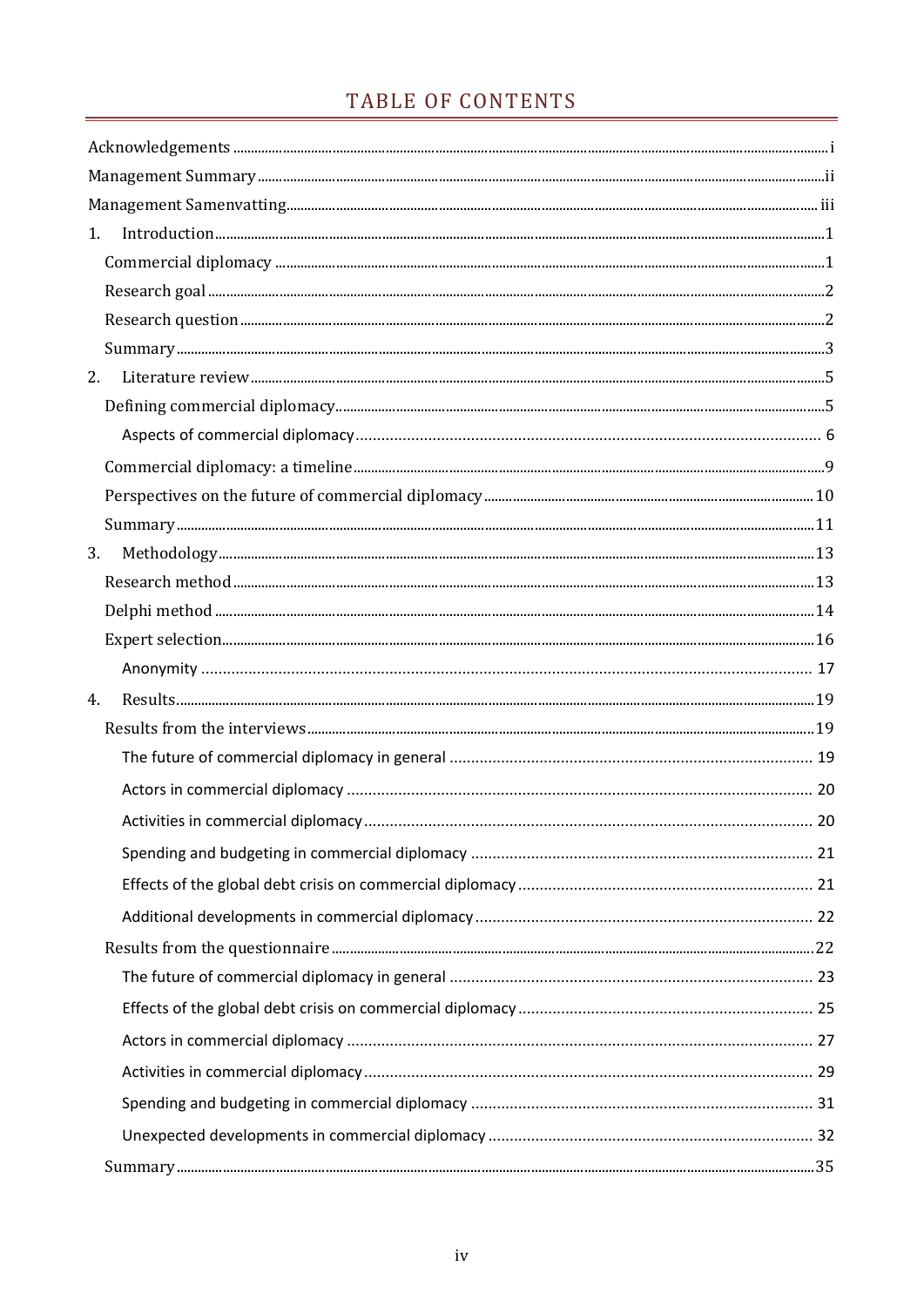| 5. |                                                                                         |  |
|----|-----------------------------------------------------------------------------------------|--|
|    |                                                                                         |  |
|    |                                                                                         |  |
|    |                                                                                         |  |
|    |                                                                                         |  |
|    |                                                                                         |  |
|    |                                                                                         |  |
|    |                                                                                         |  |
|    | Commercial diplomacy will have a more central role in diplomatic policy and practice 41 |  |
|    |                                                                                         |  |
|    |                                                                                         |  |
|    |                                                                                         |  |
|    |                                                                                         |  |
|    |                                                                                         |  |
|    |                                                                                         |  |
|    |                                                                                         |  |
|    |                                                                                         |  |
|    |                                                                                         |  |
|    |                                                                                         |  |
|    |                                                                                         |  |
|    |                                                                                         |  |
|    |                                                                                         |  |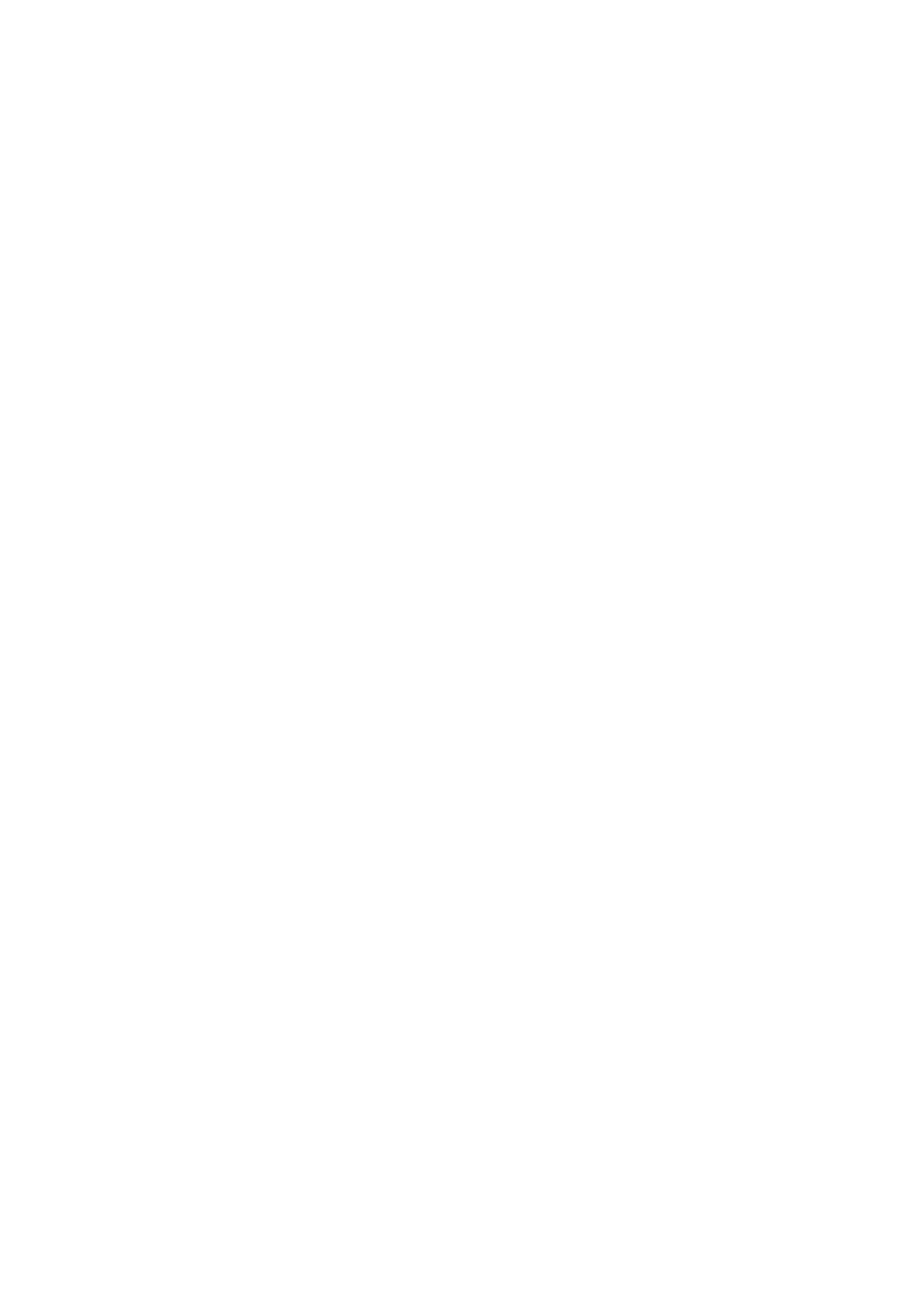<span id="page-8-0"></span>*In this chapter we introduce our research. We briefly define the concept of commercial diplomacy, and give different aspects of the concept. Subsequently, we discuss the scientific and practical relevance of the study. Finally, we provide the reasons for conducting this research, which leads to the research question and the (four) sub-questions.*

## <span id="page-8-1"></span>**COMMERCIAL DIPLOMACY**

Governments conduct a large number of diplomatic activities involving commercial issues (Mercier 2007; Kopp, 2004; Rana, 2000). Ambassadors indicate that up to 60 per cent of their work is aimed at efforts to promote economic opportunities (Rana, 2004). What exactly do governments (and ambassadors as their representatives) do to address commercial issues? Commercial companies are often interested in going abroad for various reasons: opening up new markets, attracting foreign investments, producing closer to the source of the products, labour cost advantages, legislative advantages, etc. 'Commercial diplomacy' can be said to be the government's way of helping those that wish to cross, or already have crossed, homeland borders to do business. Obviously, in most instances these companies face many challenges. The assistance offered by the different types of foreign representations (embassies, high commissions, consulates, etc.) can be accepted by businesses in need.

In 1911, Straus coined the term *commercial diplomacy* to indicate activities that must be distinguished from "a diplomacy of exploitation", which he described as "the subordination to strictly material advantages" (p. 203). With these words, Straus wanted to distinguish commercial diplomacy from the exploitation of countries, or so-called 'dollar diplomacy'. According to him, the latter was "based upon mutuality; it is diplomacy essentially of peace, of equal opportunity, and of the open door." A more recent definition by Naray (2008) adds actors and a goal: "Commercial diplomacy is an activity conducted by state representatives abroad (with diplomatic status) in view of business promotion between a home and a host country."

Recently, many governments concluded that increasing the attention paid to the economic side of diplomacy would enable more stable growth of the economy and create opportunities for economic development of the home country. For example, The Netherlands is focusing on economic diplomacy offered by multiple actors, as described in a letter to the House of Representatives by Maxime Verhagen (2009), the former Dutch Minister of Economic Affairs and Innovation: "Economic diplomacy increases prosperity by 100 to 200 million euros a year." Obviously, these are important figures for any country.

A change of policy and practice in commercial diplomacy has been observed in many instances. Over the last two decades the activities of commercial diplomats evolved as a result of a shift in government priorities, technological innovations and developments in the trading environment. Governments take an increasingly active approach to Foreign Direct Investment (FDI) attraction, research & development promotion, country branding and tourism (Kostecki & Naray, 2007). Technological innovations enable people to collect more and more information faster than ever before. As a result, the service requested from commercial diplomats is becoming more specific in nature. Diplomatic missions are therefore adopting more technical and specialised business assistance activities (Rose, 2006, and Rana, 2001).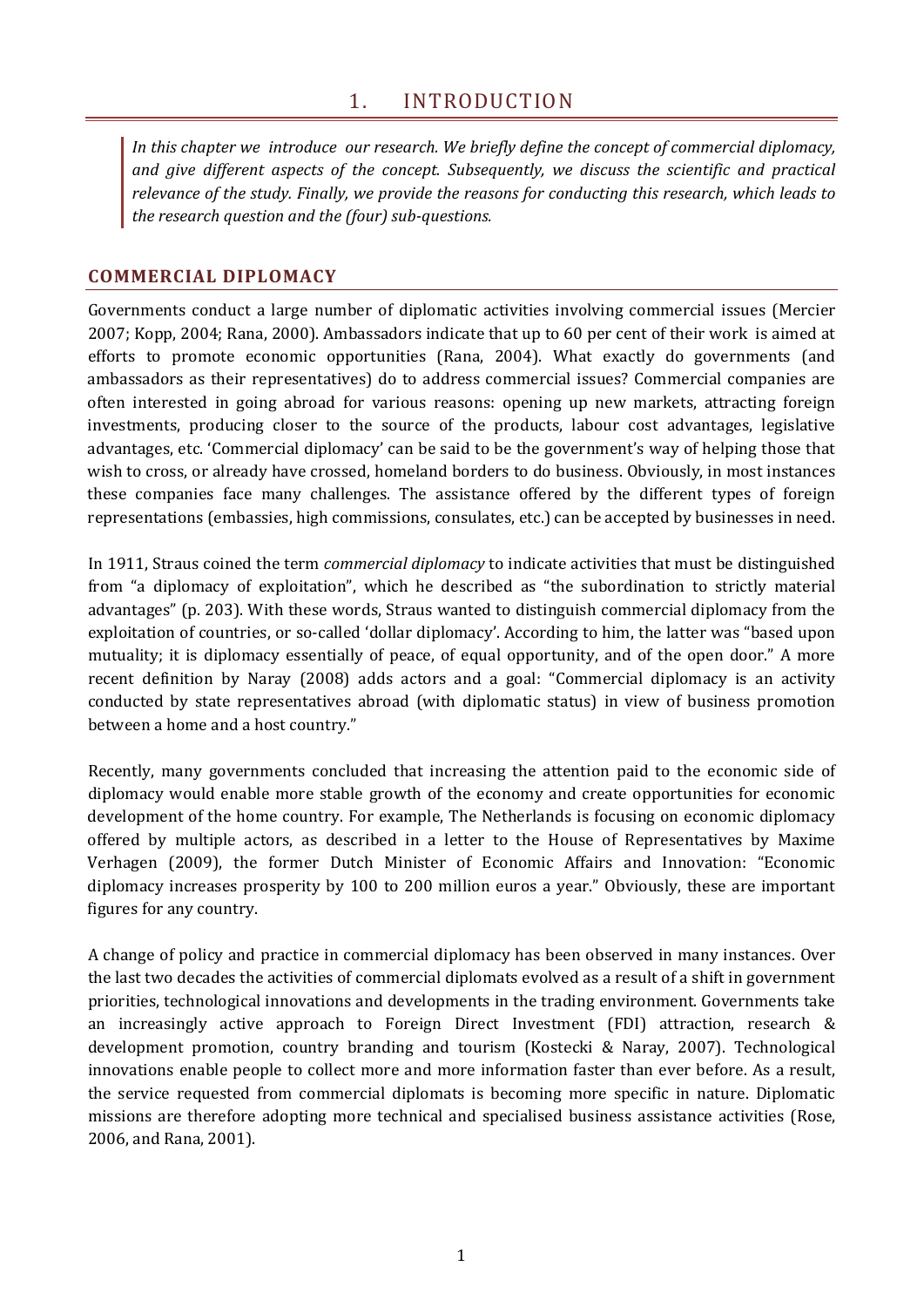## <span id="page-9-0"></span>**RESEARCH GOAL**

In the previous section, we briefly introduced commercial diplomacy. In this section we set out the aim of our study on commercial diplomacy and what we would like to accomplish. So far, scholarly interest in commercial diplomacy has been modest, though it is an ancient practice. There is a definite increase in interest in the subject nowadays, especially since the credit crunch that started in the second half of the 2000s. Many governments have been striving for efficiency in their foreign representation because of budget deficits. All activities carried out by foreign missions are therefore scrutinised, including commercial diplomacy. This scrutiny can raise doubts about the effectiveness of commercial diplomacy, and therefore jeopardise its future.

The aim of this research is to provide recommendations on how to prepare for, or cope with, expected future developments in commercial diplomacy. Therefore, we will focus on the future of commercial diplomacy. How will commercial diplomacy be performed in ten years' time, if it still exists at all? To cope with the changes in the context of commercial diplomacy, a preview of the future will help all actors in the commercial diplomatic environment adjust to the circumstances and challenges that may lie ahead.

In practice, many shifts are occurring in the policy of the different actors and their governments concerning commercial diplomacy. It does not appear to be a coordinated system, and many different approaches are being used. Some countries will adapt their policy for the future, for example because of financial restrictions, while others may not change anything at all. We examine the differences and similarities in the expectations for the future of commercial diplomacy. We do not, however, seek a best practice or best fit approach.

### <span id="page-9-1"></span>**RESEARCH QUESTION**

Now that we have established the goal of this research, we can set the research question. It cannot be too general, but should be abstract enough to be applicable and useful to a wide public. Given that the aim of this research is to provide recommendations on how to prepare for, or cope with, expected future developments in commercial diplomacy, we will focus on the activities, the actors and the organisation of commercial diplomacy. The unit of analysis will be practitioners of commercial diplomacy, i.e. the diplomats working in the field of commercial diplomacy on a daily basis. Our research question is the following:

*"How do practitioners foresee the future of the actors and their organisation and the activities of commercial diplomacy?"*

In order to answer the main research question and structure the research, we use four sub-questions.

Sub-question I: *How has commercial diplomacy developed so far, and will these developments persist?*

Sub-question II: *Which developments can be expected to occur concerning the actors of commercial diplomacy and their organisation?*

Sub-question III: *Which developments can be expected to occur concerning the activities of commercial diplomacy?*

Sub-question IV: *What can be done to cope with the challenges and opportunities that may lie ahead?*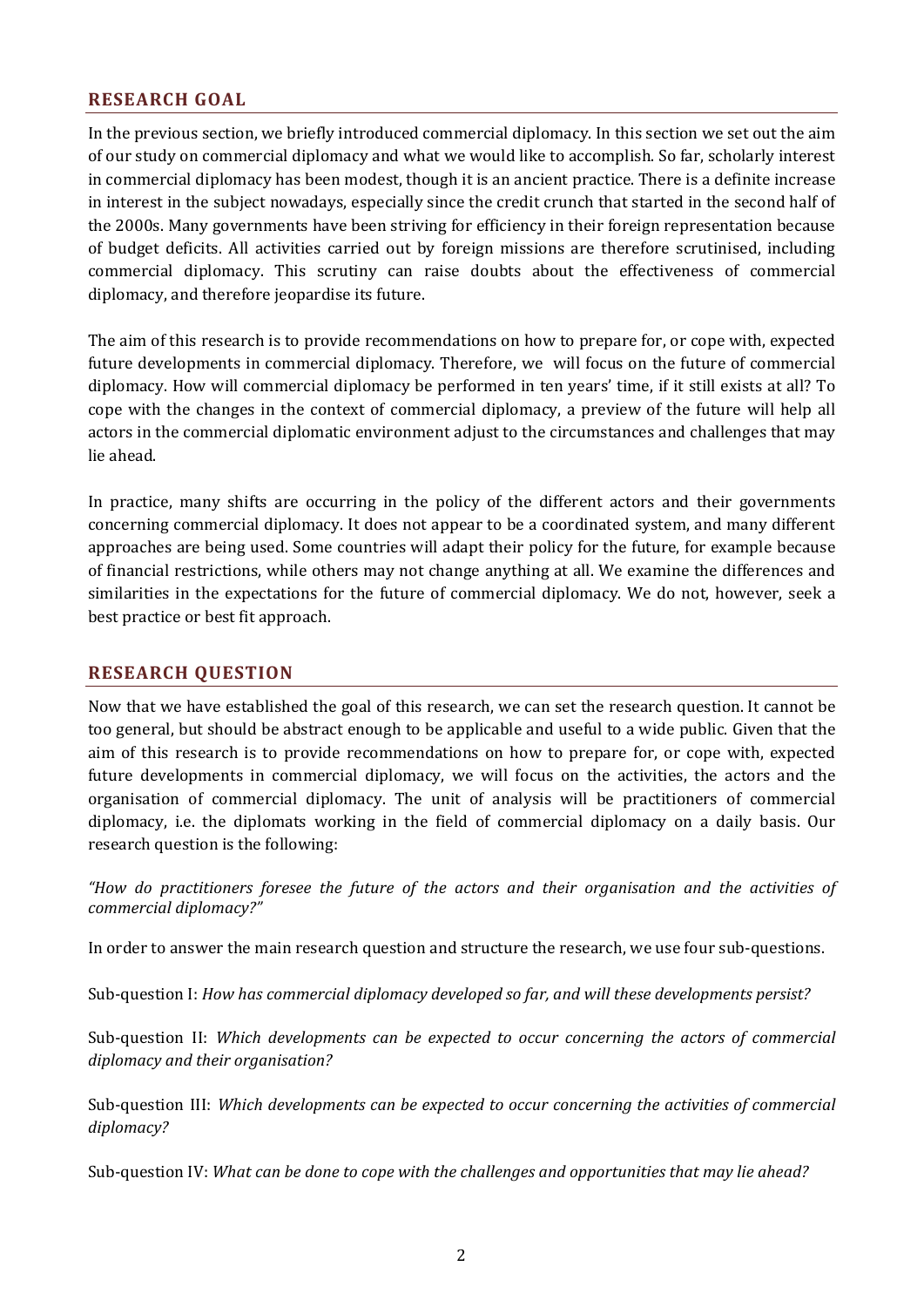In the first sub-question the emphasis will be put on the historical developments in commercial diplomacy. The goal is to find out if the developments that have occurred in the past can be converted into a forecast for the future of commercial diplomacy. Not only will this give the research a stronger foundation, it will also combine the literature with the view on the future. This differs from current literature reviews because of the angle that has been taken to consider what this will bring in the future. We will answer sub-question I in Chapte[r 2.](#page-12-0)

Sub-question II will address the fieldwork of this research and will focus on the primary aspects of commercial diplomacy: the actors and their organisation. The relevance of this question lies in the possibility of pointing out specific developments that may occur concerning the actors and their organisation. Practitioners will be asked to specify how they see the future for each aspect. Therefore, before the general future of commercial diplomacy is assessed, an analysis will be made of the separate aspects. The answer to sub-question II will be given in Chapter 4.

The third sub-question concerns the remaining aspect of commercial diplomacy: activities. Exactly like the case for sub-question II, sub-question III analyses a specific aspect without considering the general picture. The answer to sub-question III will also be given in Chapter 4.

Finally, sub-question IV will build on the analysis of sub-questions I, II and III, and will elaborate on which developments could be seen as opportunities or challenges. Furthermore, recommendations will be made on how to cope with the foreseen developments. We will present them in Chapter 5. The question is relevant to practitioners because of the possibility to understand or even adjust to the foreseen developments. For the scientific field, the answer to this research question fills a gap in the knowledge of the future of commercial diplomacy.

## <span id="page-10-0"></span>**SUMMARY**

This introductory chapter presented the main subjects of the research, and we gave a brief overview of the complexity of the field of commercial diplomacy. We presented the goal of our research: to predict the future of commercial diplomacy, and how to cope with the foreseen challenges and opportunities. Through the main research question and four sub-questions, we provided a step-wise framework for this research.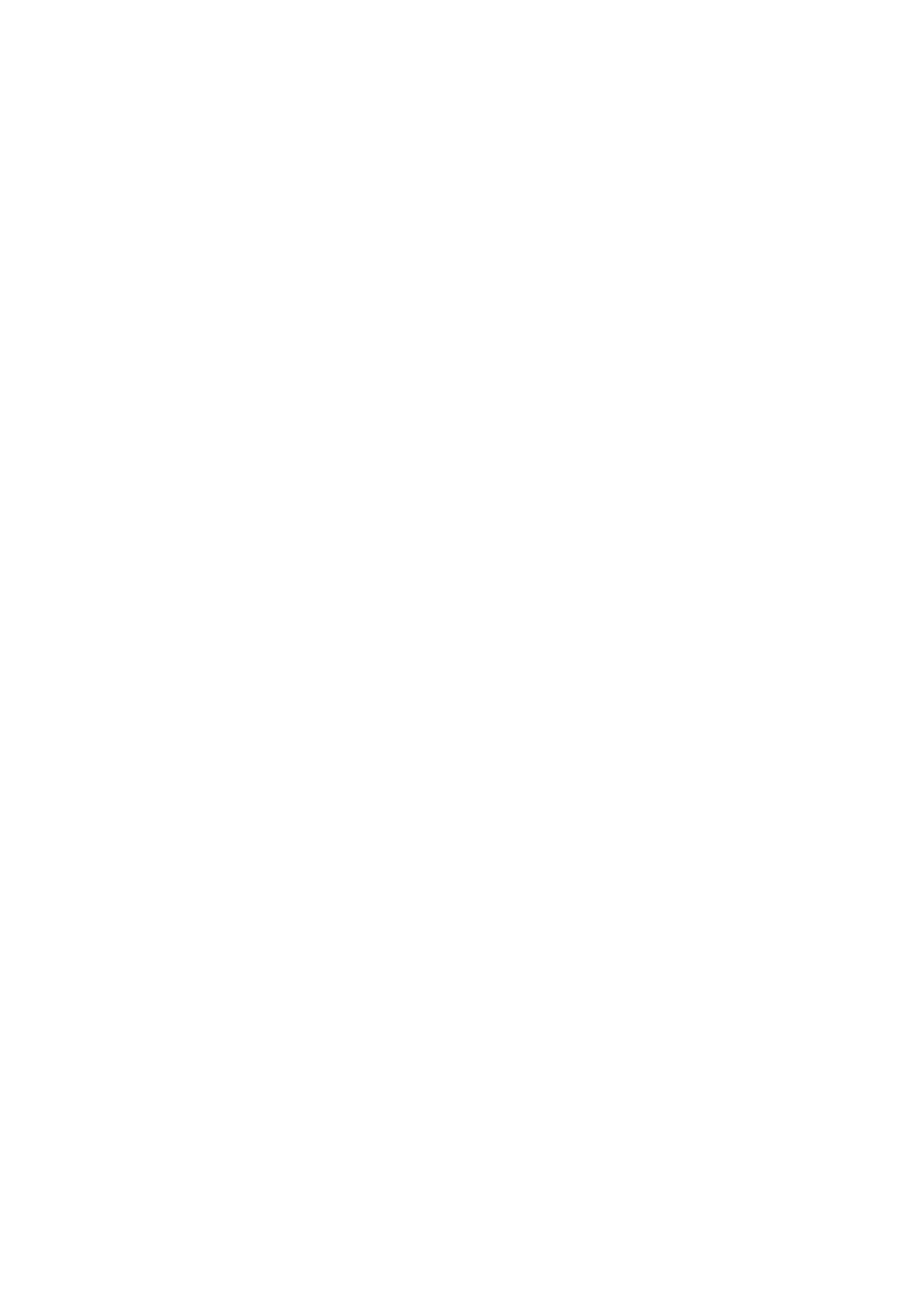<span id="page-12-0"></span>*Although commercial diplomacy has been practised for many centuries, the literature on the subject is rather limited (Kostecki & Naray, 2007). In fact, in a study by Reuvers & Ruël (2012), research on commercial diplomacy was said to be in its infancy. In order to research the different aspects of commercial diplomacy, we conducted a literature review of what commercial diplomacy is, and how it has been viewed over the years. Because the subject is on the crossroads between two research fields, international business and international relations, much of the literature has a onesided viewpoint, though a few scholars have adopted both views in their research.*

## <span id="page-12-1"></span>**DEFINING COMMERCIAL DIPLOMACY**

The term commercial diplomacy was first coined in the scientific literature in 1911 by Oscar Straus, but does not receive significant interest in scientific journals again until 1992-1999, from which Reuvers & Ruël (2012) found five publications concerning the subject. From then onwards, the concept is of interest to not one, but several research fields. The concept is described as being in a definitional chaos (Okano-Heijmans, 2011), mainly because of the existence of a few similar concepts: *economic diplomacy*, *trade diplomacy* and *financial diplomacy*.

Commercial diplomacy is described in certain articles as being a part of economic diplomacy (Okano-Heijmans, 2011; Okano-Heijmans & Ruël, 2011) or as separate activities, yet "irrevocably intertwined" (Potter, 2004). The latter also adds an interesting insight into the difference between commercial and economic diplomacy, namely that commercial diplomacy "aims to exploit comparative advantages and capitalize on the international opportunities created by economic diplomacy" (Potter, 2004). Okano-Heijmans & Ruël (2011) rightfully address this point as a level difference: commercial diplomacy does not concern trade agreements, developing aid and trade sanction politics, which is part of economic diplomacy. The ground for this distinction is that economic diplomacy is more aimed at a macro-view of diplomacy instead of focusing on the commercial gains of the individual organisations requesting assistance, while a more custom-made service is provided in commercial diplomacy.

Because of the existence of several similar concepts, a clarification of a couple of them is useful. *Trade diplomacy* and *financial diplomacy* are in the same 'conceptual field' as *commercial diplomacy*. All three concepts are political tools, but commercial diplomacy is the most politically and economically oriented of the three. Trade diplomacy is considered to be less of a political tool, while at the same time being more politically oriented, and financial diplomacy is even more politically oriented, while being only slightly addressed as a political tool (Okano-Heijmans, 2011). [Figure 1](#page-12-2) is a schematic view of the spectrum surrounding economic diplomacy.



<span id="page-12-2"></span>*Figure 1. Concepts related to economic diplomacy (Okano-Heijmans, 2011).*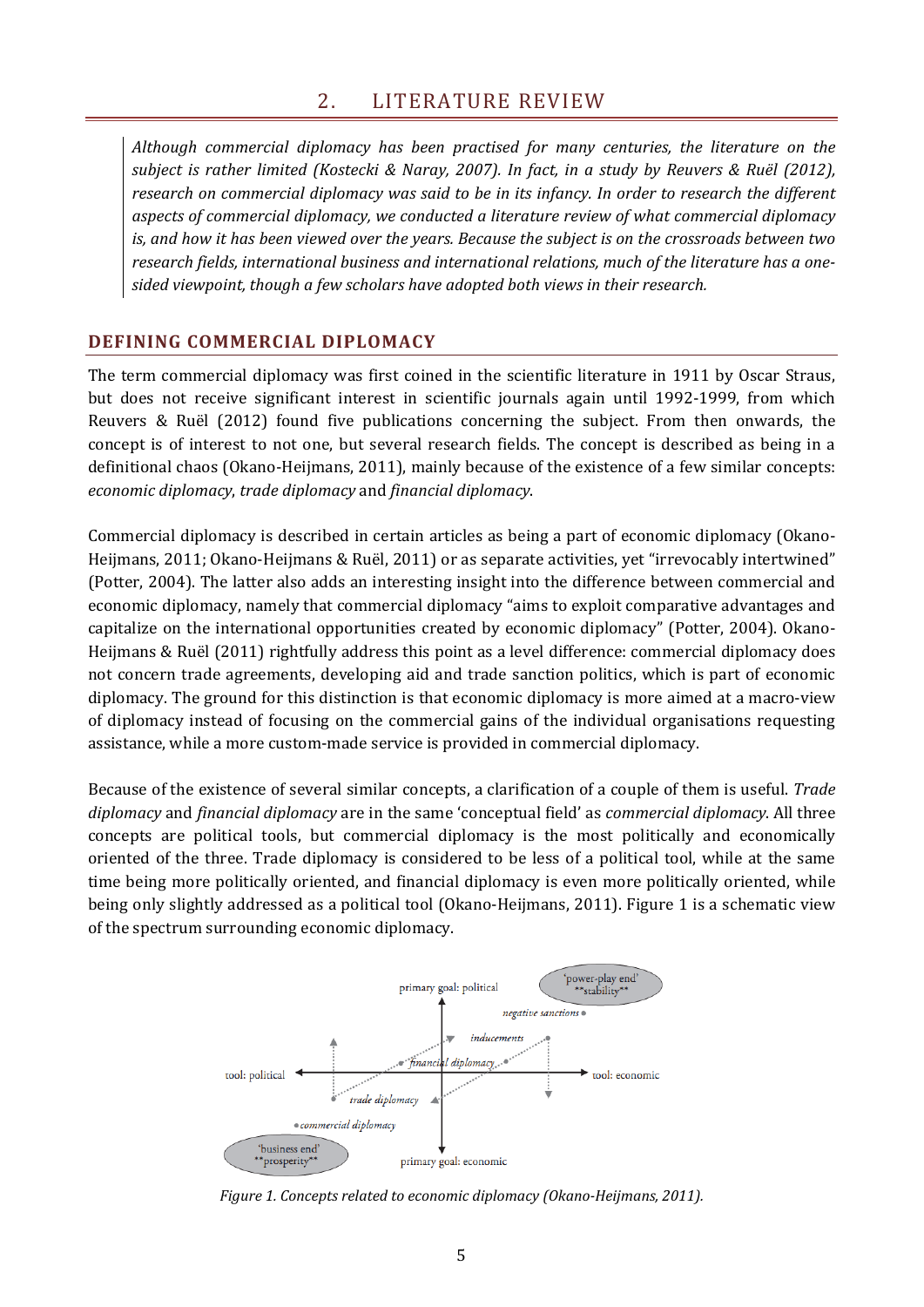A diplomacy dictionary defines commercial diplomacy as "the work of diplomatic missions in support of the home country's business and finance sectors. Distinct from, although obviously closely related to economic diplomacy, it is now common for commercial diplomacy to include the promotion of inward and outward investment as well as trade" (Berridge & James, 2001). This definition is specific in nature, and therefore excludes for example agricultural sectors and cooperation on science projects as well as the involvement of other actors than diplomatic missions. The addition of FDI (Foreign Direct Investment) and trade benefits is nevertheless useful. Mercier (2007) adopts Lee's (2004) definition "as the work of a network of public and private actors who manage commercial relations using diplomatic channels and processes" (Lee, 2004).

For this research we use a more specific definition that does not include the private sector, meaning that the conduct of diplomacy is being solely conducted by diplomats. Diplomats are individuals in the service of the government with no direct commercial goals for themselves. This is a view that can be criticised, as private companies can enable opportunities for themselves and other business ventures, too. However, we consider the private intervention to be in the domain of corporate political activity (CPA) or business diplomacy management, in which business ventures attempt to shape policy for their business goals.

We build on a definition presented by Kostecki & Naray (2007), stating that commercial diplomacy is "a government service to the business community, which aims at the development of socially beneficial international business ventures". We combine this with the insightful view of seeing the actors as a network (Lee, 2004), but excluding the non-state actors.

Therefore, we define commercial diplomacy as: *A service to the business community provided by a network of government actors, which aims at the development of international business.*

As an aside, we add that among the services offered by the government, we will look at those that are offered by the actors in the host country, and assume a narrower, 'commercial' view by excluding those economic diplomacy aspects that are not part of commercial diplomacy as instigated by Okano-Heijmans & Ruël (2011): trade agreement negotiations, development aid and trade sanction politics, and Kostecki & Naray (2007): activities related to trade policy-making.

## <span id="page-13-0"></span>ASPECTS OF COMMERCIAL DIPLOMACY

In this section we define the aspects of commercial diplomacy by briefly discussing three different views on them. Then we discuss which approach is used in this thesis.

Mercier (2007) mentions three main aspects to describe commercial diplomacy: actors, structure and process. The actors are usually the Ministry of Economic Affairs or Foreign Affairs, but non-state actors can also play an important role in commercial diplomacy in his view. The structure and process consist of the strategic approach and targeted companies, government programmes and pricing practices (Mercier, 2007).

To the three main aspects described by Mercier, Naray (2011) adds what he describes as the roles of commercial diplomats with respect to the actors. Three roles can be distinguished: facilitation, advisory, and representation. Naray (2011) sets up a framework of roles and specific activities executed by commercial diplomats. In this framework, he defines five major activity areas: promotion of trade in goods and services, protection of intellectual property rights (IPR), cooperation in science and technology, promotion of 'made-in' and corporate image, and promotion of FDI.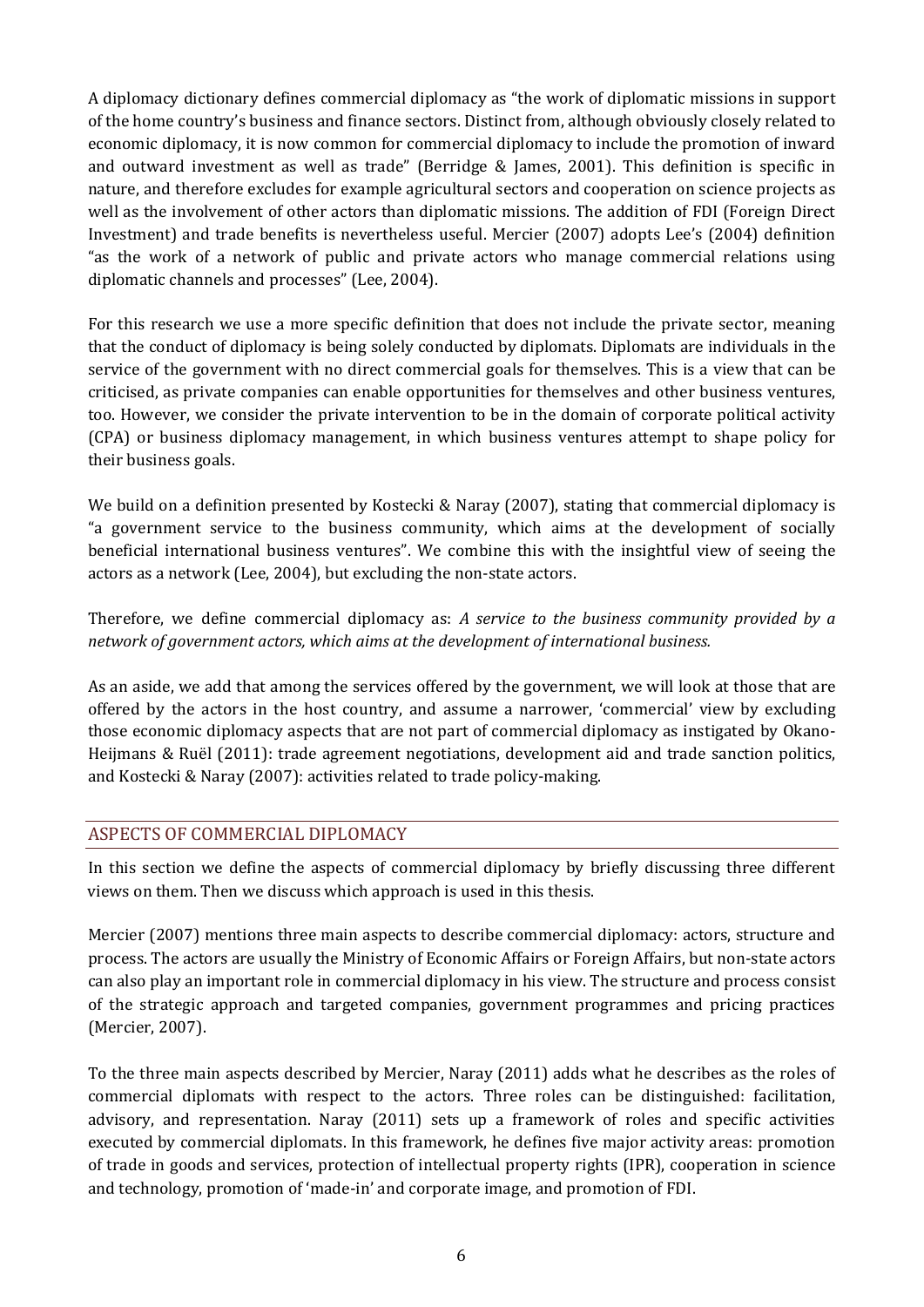Reuvers & Ruël (2012) build on Naray's framework and suggest redesigning the aspects involved. Their framework suggests a process model that starts with the input of commercial diplomacy, identifying the drivers and shapers. The second phase is the throughput, more specifically the activities and practices of commercial diplomacy, and the last phase is the output of the system, in which the benefits to commercial diplomacy are the central subject, both economic as well as political. [Figure 2](#page-14-0) shows the framework divided into the three main phases. This model gives us a holistic view of all the possible aspects that could be influenced by development or change in the future.

Summarizing these three approaches (see [Table 1\)](#page-15-0), we come to the point of choosing one for this research. The three discussed approaches all have advantages and disadvantages. For example, the aspects of Mercier (2007) are rather broad, while Reuvers & Ruël (2012) have a detailed approach. In this research, we mainly use the process model suggested by Reuvers & Ruël (2012), because it is more detailed, which enables us to identify separate aspects that are used to structure the future developments.

However, this study has a focus on the future of commercial diplomacy, and it needs to be demarcated. For this reason we look at the developments of commercial diplomacy and take the aspects that are most likely to develop as the main focus for our research. We chose two main aspects: activities and actors (and their organisation). The actors can be seen as the input, while the activities are the throughput. In the next two sections we will assess in depth what these activities are, who the actors are and how they are organised.



<span id="page-14-0"></span>*Figure 2. Input-Throughput-Output model of commercial diplomacy (Reuvers & Ruël, 2012).*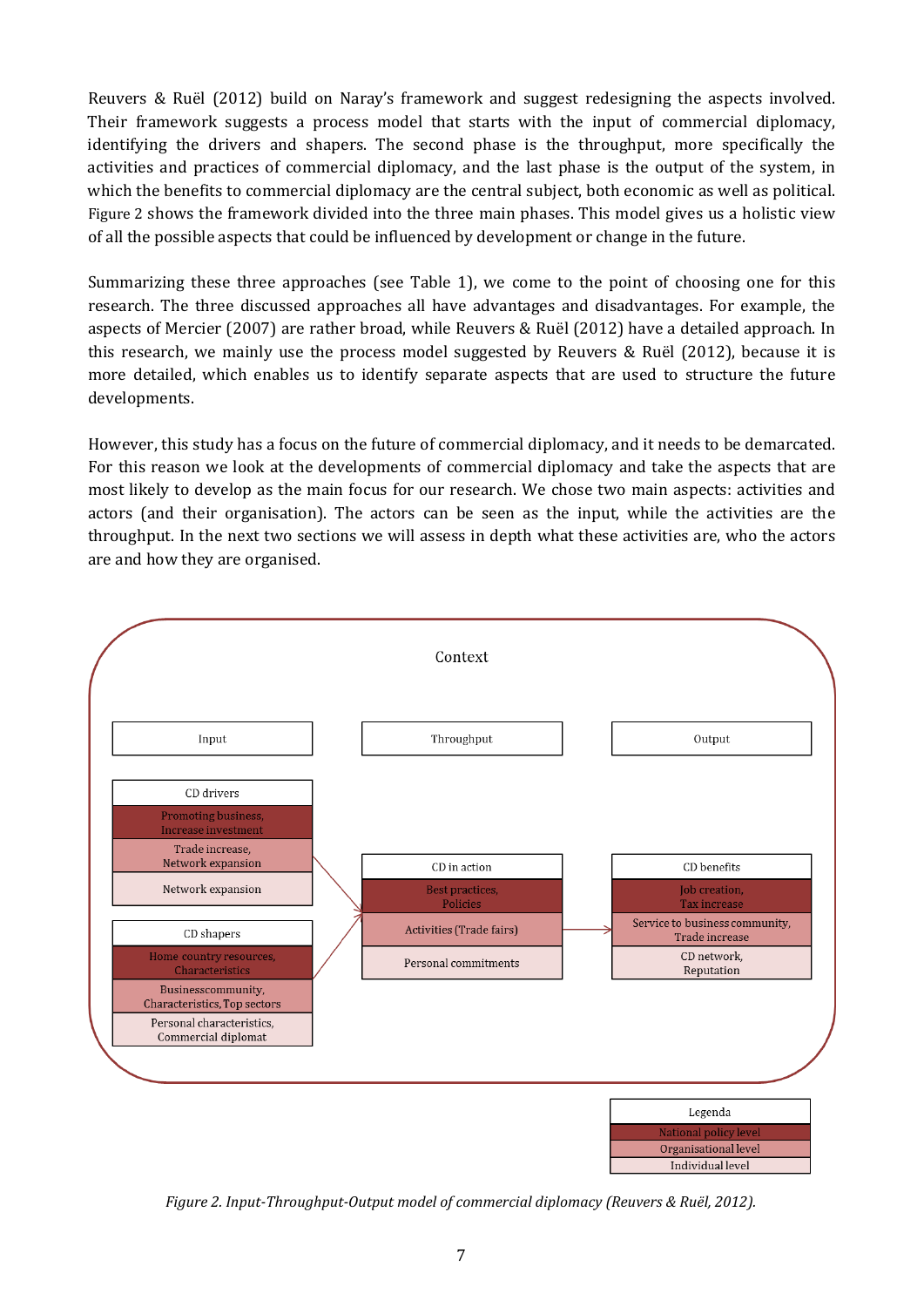#### <span id="page-15-0"></span>**Table 1. Aspects of commercial diplomacy.**

| Author                  | Aspects                        |
|-------------------------|--------------------------------|
| Mercier (2007)          | Actors, structure, and process |
| Naray (2011)            | Specific roles and activities  |
| Reuvers and Ruël (2012) | Input, throughput, and output  |

#### Activities in commercial diplomacy

Now that we have defined commercial diplomacy and which aspects are to be examined, it is useful to establish a framework along which we can identify developments that might occur in the future.

The framework that we introduce originates from Reuvers & Ruël (2012). In it, activities have been divided into four categories: network activities, intelligence, image campaigns and support of business. For each of the categories, a few specific activities have been given. [Figure 3](#page-15-1) displays this categorised view of activities.

This framework attempts to be exhaustive in naming the activities that can be executed to meet the goals of commercial diplomacy, and clearly categorising them. It can be seen as the spectrum of activities that a commercial diplomat can employ.



<span id="page-15-1"></span>*Figure 3. Framework of activities in commercial diplomacy (Reuvers & Ruël, 2012).*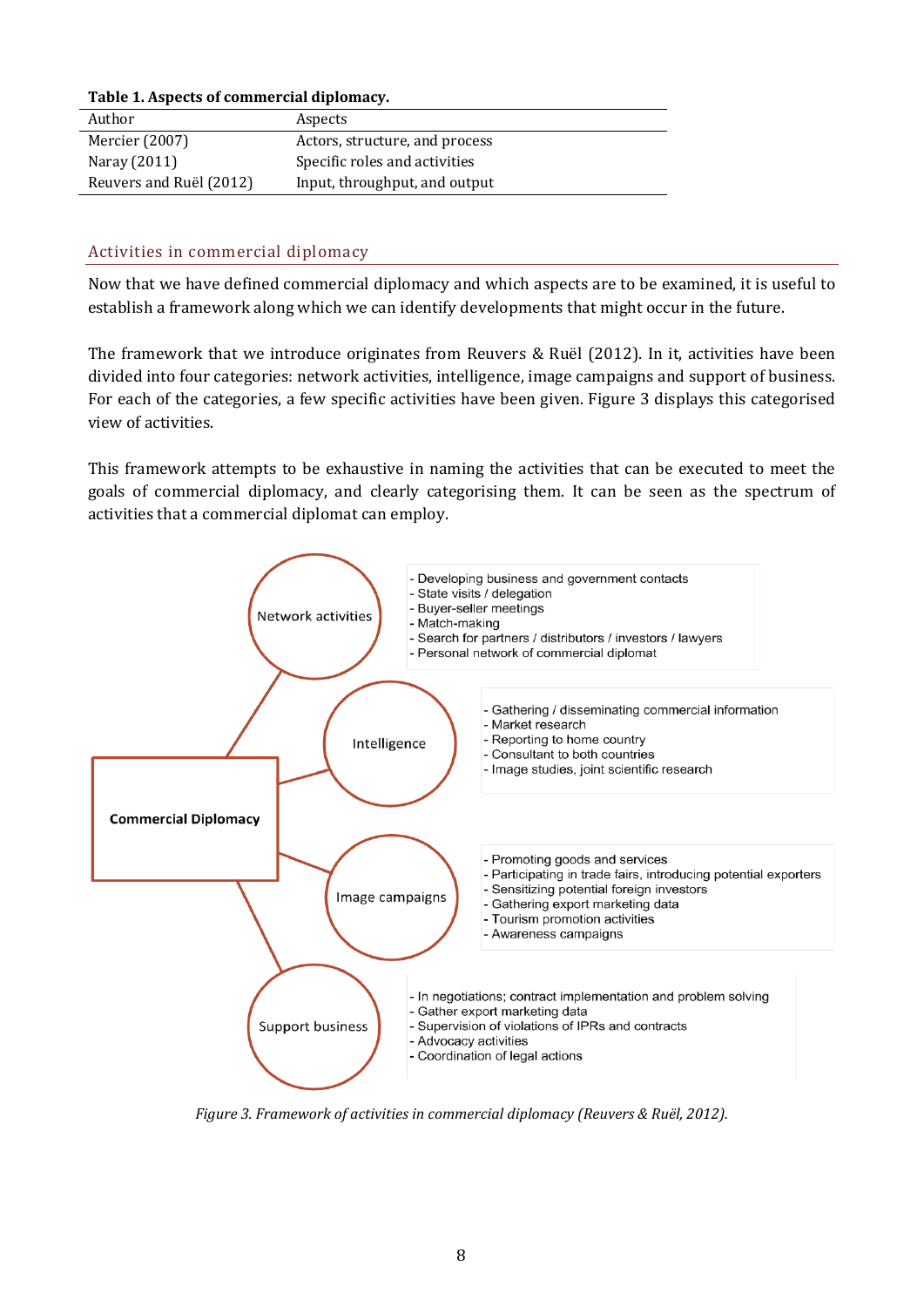The results of commercial diplomacy are hardly evaluated in the literature. What we do know is that exports appear to rise by about 6-10 per cent for each consulate placed abroad (Rose, 2006). On a more abstract level, a few things can be said about the effectiveness of commercial diplomacy. The output of commercial diplomacy can be categorised into three benefits as follows (Reuvers & Ruël, 2012).

- 1. Economic benefits, such as creation of wealth and knowledge, and increasing international trade.
- 2. Political benefits, among which being able to offer development aid, pursue political goals, but also general diplomatic representation are the most important.
- 3. Nation branding, which is beneficial for both economic and political reasons.

## Actors and organisation of commercial diplomacy

The actors and their organisation in commercial diplomacy are important factors in delivering the service to the businesses. After all, we need to know who the commercial diplomats are and how they are organised.

Economic and commercial diplomacy are mainly handled by the economic and trade ministries (Saner and Yiu, 2002). However, many more actors can be involved, of which non-state actors such as a chamber of commerce and industry or trade associations are the most important (Saner and Yiu, 2002). Both Kostecki and Naray (2007) and Mercier (2007) consider the existence of Investment Promotion Agencies (IPAs) that promote foreign direct investment, as well as Trade Promotion Offices (TPOs), in association with or reporting to either the Ministry of Foreign Affairs or the Ministry of Trade or both. TPOs and IPAs are charged with either trade promotion or attracting foreign direct investments.

Many actors were mentioned by Kostecki & Naray (2007), and divided into two groups:

- 1. High policy level: head of state, prime minister, minister, member of parliament.
- 2. Ambassador and the lower level of specialized diplomatic envoy: trade representative, commercial attaché, commercial diplomat.

Naray (2011) also adds an interesting insight into the configuration of the actors of commercial diplomacy. Six arrangement types are suggested in which the TPOs, the Ministry of Trade, the Ministry of Foreign Affairs, embassies and consulates and even companies play a role. The types are: the Corporatist type – working with independent trade-promotion structures; the Pragmatist type – using coordination mechanisms; the Northern European type; the Commonwealth type; the Classical type – trade promotion as part of trade policy and Ministry of Trade; and the Developing Country type – trade promotion in the Ministry of Foreign Affairs.

## <span id="page-16-0"></span>**COMMERCIAL DIPLOMACY: A TIMELINE**

As mentioned earlier in this thesis, the first notion of the term commercial diplomacy was published in 1911, and we are now over a hundred years further along. Although it has apparently been practised, scholarly interest in the subject seems to have faded until the 1990s. In this section we will sketch the process through which contemporary commercial diplomacy has evolved.

Trade as a means for diplomacy dates back many centuries. The oldest diplomatic document ever found is a clay tablet from ancient Syria. It states that around 2500 years BC, there was a king who offered a quantity of wood to another king from a nearby kingdom. In return, the offering king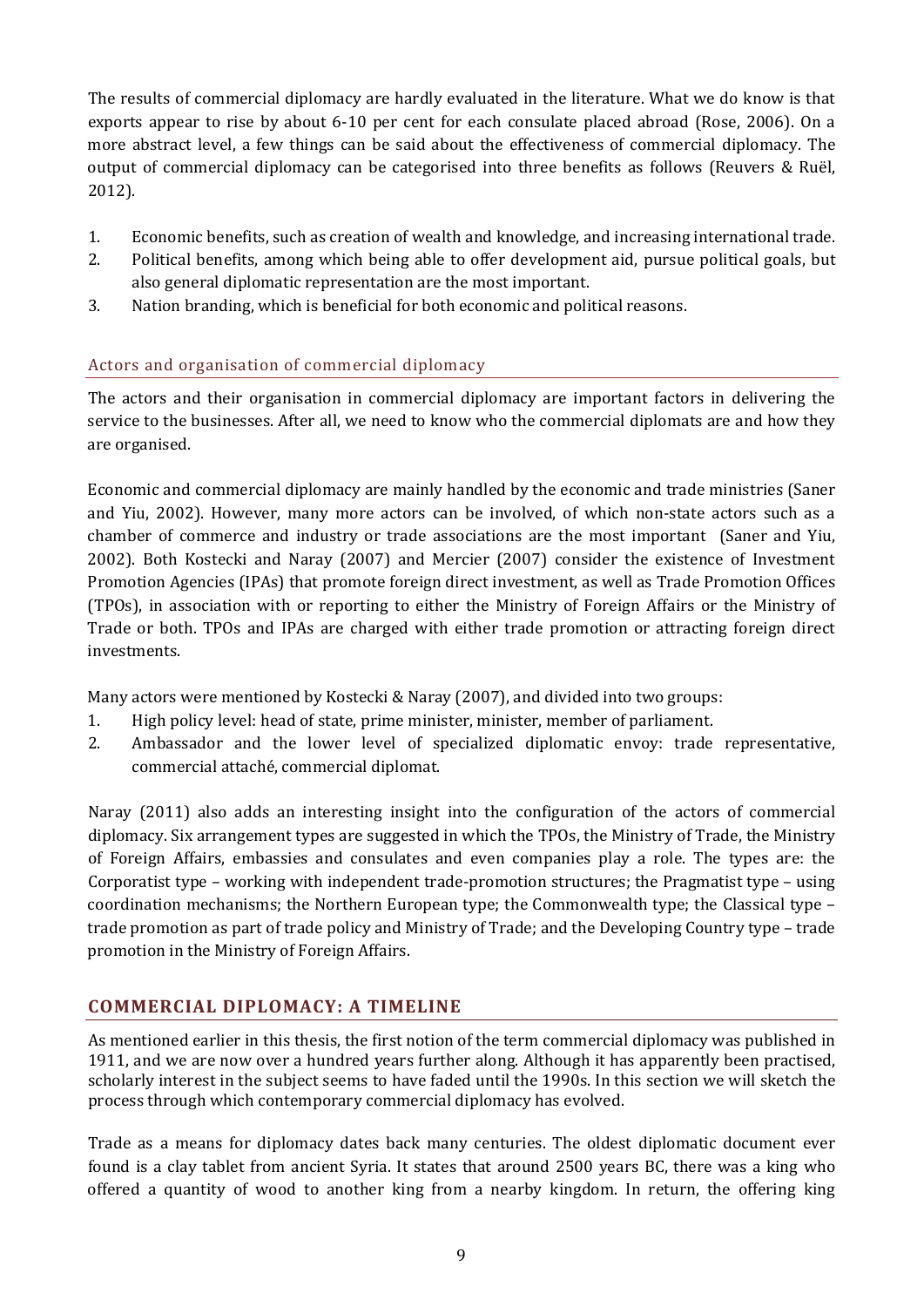requested mercenaries. Economic representation was thus a fundamental part of diplomacy even then (Kesteleyn, 2009). Many examples of economics used as diplomacy can be named throughout history, including Marco Polo's and others' journeys to unknown territories and shortly after that the colonial eras of European countries.

Gathering intelligence and establishing connections were primary activities of the first commercial attachés, in the late nineteenth century (Naray, 2011). After the Second World War, large-scale social science research was started on analysing and understanding international negotiators (Saner & Yiu, 2002).

The rise of the internet in the early 1990s changed the value of information, and a shift towards intelligence occurred, which added more value and is tailor-made by nature. Most information was now openly and widely available online (Naray, 2011).

A larger sense of competition between countries for commercial opportunities was also identified in the 1990s (Potter, 2004). Foreign policy offices began to focus more on the 'main game': economic competitiveness and establishing market access (Cooper, 1999). In the late 1990s, Small to Mediumsized Enterprises (SMEs) came into the spotlight for support by diplomatic means. In Canada, research has observed that markets were specifically targeted by growth potential, and a focus arose on the knowledge economy (cultural sector, information, biotechnology) and even specific groups of people (Aboriginal Canadians, women) (Potter, 2004). These signs can be seen as a drive for efficiency of commercial diplomacy, since the actors are focusing their attention on the aspects they find most important to them.

The interest and attention spent on commercial diplomacy has been growing ever since. In the United Kingdom, a government strategy was seen to "increase formal links with business that has given private interests growing influence in U.K. diplomatic practice" (Lee, 2004). Foreign representatives have been reported as spending less time on other aspects of diplomacy (Lee, 2004), making it clear that commercial diplomacy is evolving into being a more central part of all types of diplomacy.

The specialisation of foreign missions on commercial activities has raised the question of whether or not the current diplomats are capable of taking a more commercial stance. Therefore, the role of the diplomat is changing towards a more active and direct role in the promotion of export. Specialist training will be required to enable the diplomats to perform more commercial tasks (Lee, 2004). Case studies have found that secondment programmes of both diplomats to the corporate world and business leaders to missions (Lee, 2004) take place in contemporary commercial diplomacy.

## <span id="page-17-0"></span>**PERSPECTIVES ON THE FUTURE OF COMMERCIAL DIPLOMACY**

Our research sets out to forecast the future of commercial diplomacy through interviewing field experts. It is nevertheless interesting to see what has already been published on the future. Because of the very limited body of literature (no forecasting studies have yet been published on the subject), we shall explore further than just scientific journals.

One of the trends is that diplomatic missions have been observed to undertake more and more specialised functions to assist business (Rose, 2006 and Rana, 2001). More specifically, partner search, investment promotion and technology transfer are commonly stated as primary tasks for diplomatic staff now (Kostecki, 2005). Developments in information technology (IT) take a number of responsibilities from the designation of diplomatic staff abroad and embed them in organisations in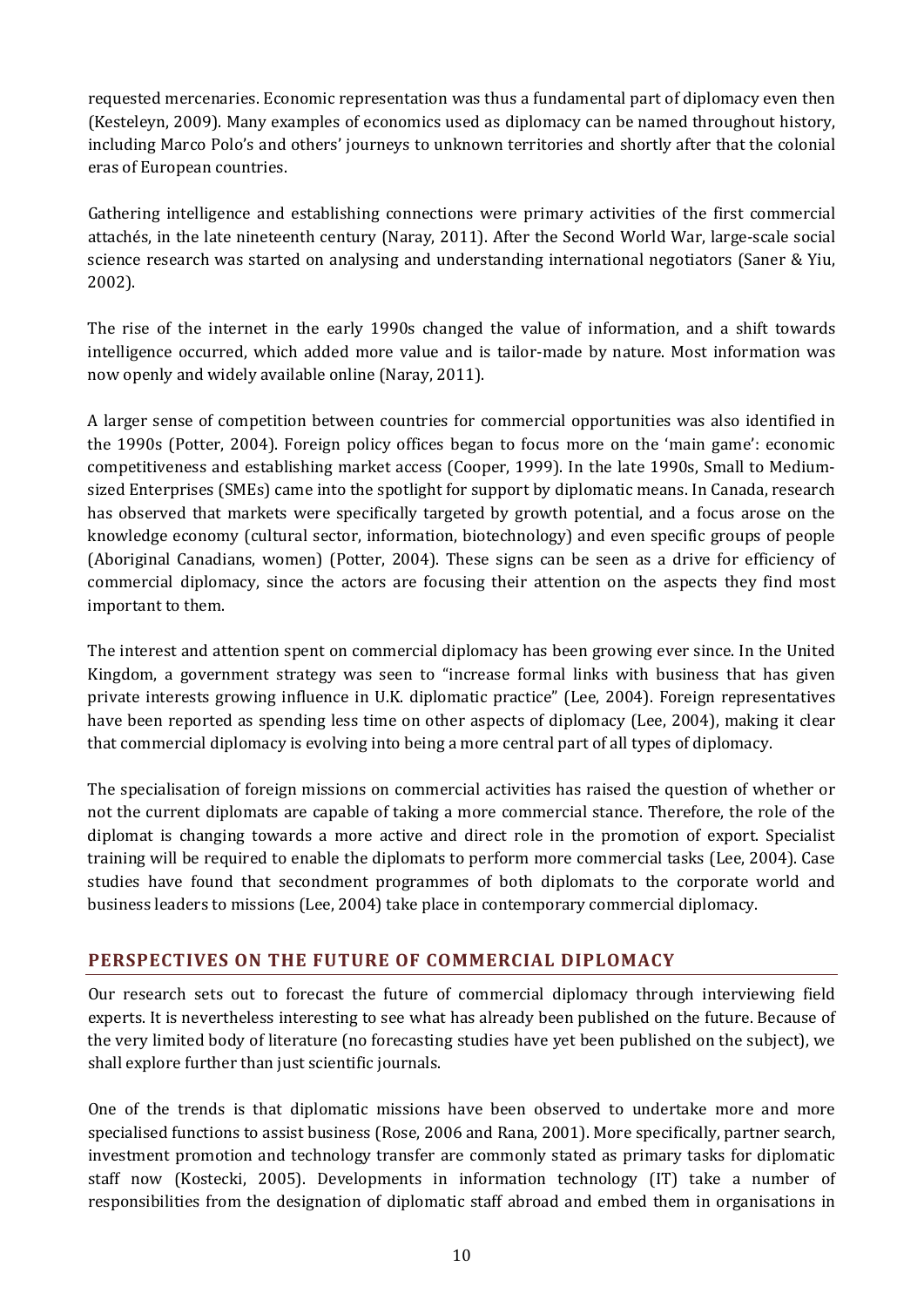the home country (Kostecki & Naray, 2007). This all emphasises that of all the tasks that a foreign mission undertakes, commercial diplomacy is rising in importance and priority. It also indicates that the influence of IT will make certain tasks easier to perform from the home country instead of from abroad. Of the activities that are performed by a commercial diplomat, a focus on certain ones may be applied to increase efficiency. In particular, the promotion of services, science and technology and investment attraction are mentioned as key benefactors of this focus (Kostecki & Naray, 2007).

The use of commercial diplomacy is a hot topic on the policy agenda of most foreign ministries in the world. For instance, in a recently published document, the Quadrennial Diplomacy and Development Review, the US Department of State aims to prioritise certain key aspects of diplomacy: *"We are [...] elevating economic diplomacy as an essential strand of our foreign policy by expanding State's role on geo-economic issues. This includes appointing a Chief Economist, who will create a new early-warning mechanism - coordinated with other similar systems throughout the U.S. government - to identify issues at the intersection of economics, security, and politics."* (Department of State, 2012)

The Ministry of Foreign Affairs of the Netherlands also intends to make a big investment in economic diplomacy, and cooperate more closely with the business sector in the future, thus prioritising commercial diplomacy above other types of diplomacy (Rosenthal, 2011). In addition, the foreign missions will need to integrate tasks. More can be done to decompartmentalise their operations. According to the Dutch view, there is no need for different sections for politics, economics, and development cooperation in each embassy or consulate.

Another interesting goal is that the USA is focussing on certain geopolitical areas as well. Diplomatic engagement in trade and commercial issues are said to be intensified in 'key' global forums like the Asia-Pacific Economic Cooperation Forum (APEC) (US Department of State, 2012). A similar focus will be made by prioritising some countries over others by the government of the Netherlands (Rosenthal, 2011).

In the UK, Prime Minister David Cameron has been accused of 'putting commercial diplomacy first', which is an accusation that in itself does not appear to be negative. However, in this case it implies that weaponry deals are made with countries with questionable reputations (Michou, 2012).

The aforementioned countries (the Netherlands, UK, USA) are all imposing austerity measures on their national budgets and will therefore choose to prioritize commercial diplomacy in a drive for efficiency. China is still experiencing budget growth, however, and will most likely experience sustained growth (at least for the next few years). This does not mean that China does not prioritise the use of commercial diplomacy. On the contrary, the Chinese government focuses strongly on using diplomacy to achieve commercial goals, but it has not been observed to intensify this focus even further, whereas the other countries have (Pei, 2011).

## <span id="page-18-0"></span>**SUMMARY**

In this chapter we have answered the first sub-question: *How has commercial diplomacy developed so far, and will these developments persist?* We now know that despite the limited history in the literature, commercial diplomacy as a trade has been performed for centuries. The interest in commercial diplomacy has been growing in recent years, which can possibly be linked to an intensified drive towards efficiency by governments. Because of austerity measures, governments are looking for a better return on their expenditure. Commercial diplomacy is increasingly prioritised, and it appears this trend will continue in the future.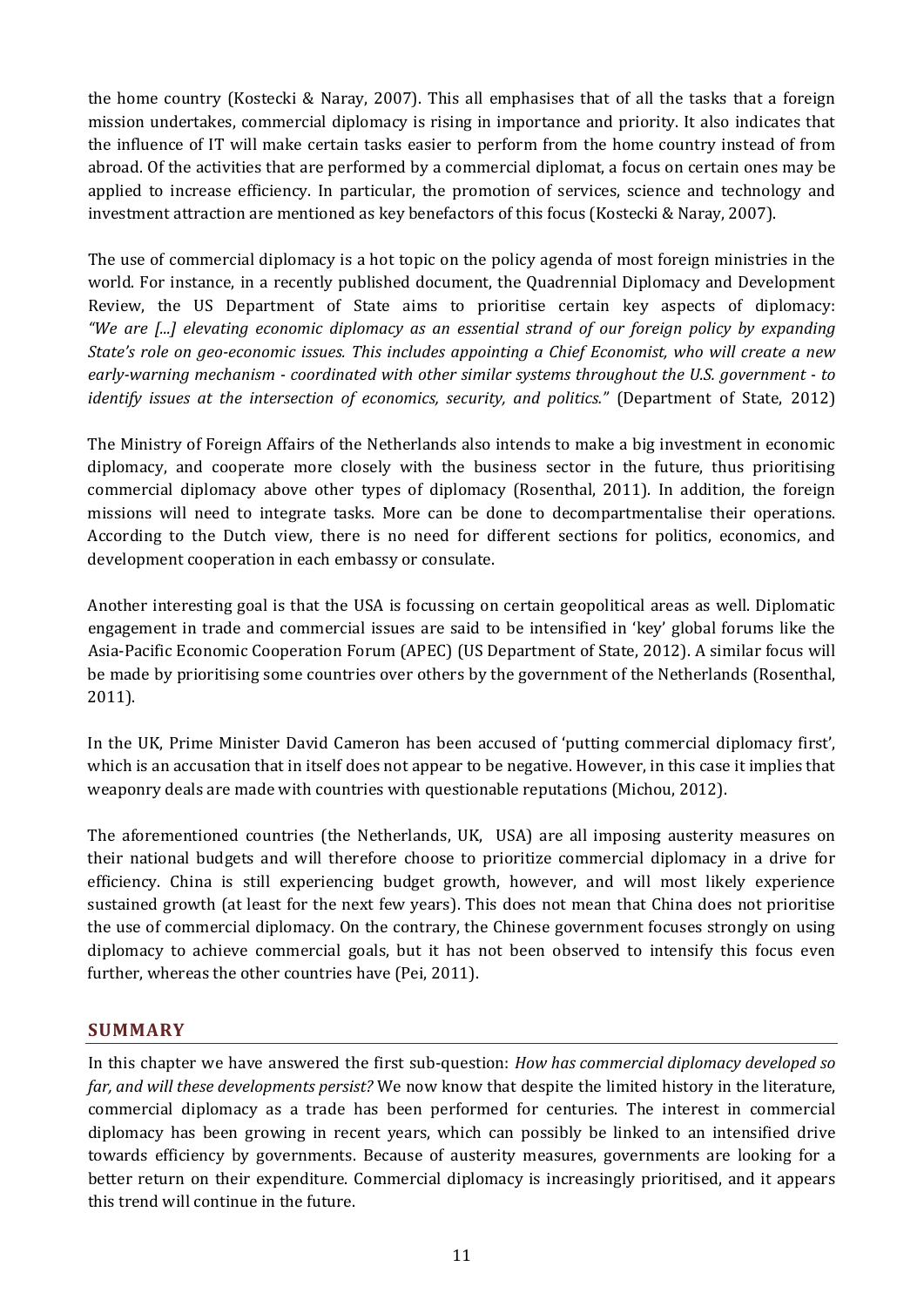The increasing influence of commercial diplomacy can have effects on both the actors and the activities they perform. The actors and the way they are organised are fluid, and so are the activities. Because of the way that commercial diplomacy has developed and keeps developing, it is likely that it will still be practised in the coming years. The increasing interest from many countries could indicate a rise in perceived importance, and therefore growing allocation of resources. However, the restraints of the current economic situation are acknowledged, and they drive governments toward austerity measures, which means commercial diplomacy will need to be more efficient.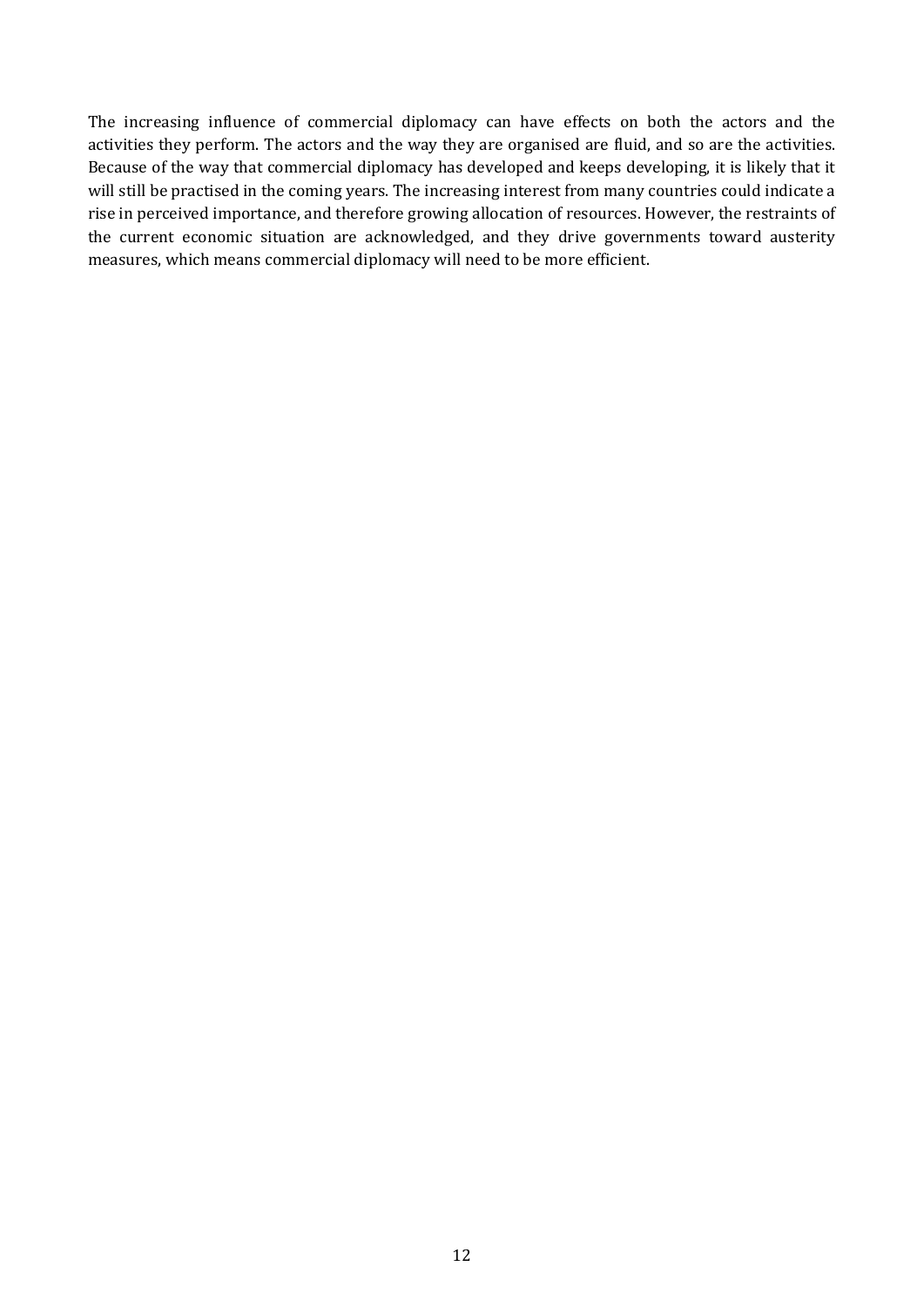## 3. METHODOLOGY

<span id="page-20-0"></span>*Our research aims to predict the future of the practice of commercial diplomacy. In the previous chapter we demarcated which aspects of the future of commercial diplomacy will be studied. In this chapter we describe the results of the interviews we had with actors about their vision on the future of commercial diplomacy. We first describe the general and specific research method, then present and discuss the results. We finalise this chapter with a conclusion.* 

#### <span id="page-20-1"></span>**RESEARCH METHOD**

The main methodology that we use in this research is a form of the Delphi study as introduced by Linstone & Turoff (1975). The Delphi method is a communication technique in which experts are questioned in two or more rounds. After each round the researcher provides anonymous feedback to the experts, by presenting them with the summary of ideas and future forecasts. Based on this interaction, the expert can adjust his or her vision, and sharpen the answer to the questions up to the point where it is close to the 'correct' answer. The interaction stops after a predefined set of interactions.

In our Delphi study, several commercial diplomats were interviewed on their vision and ideas on the future of commercial diplomacy, in multiple rounds. The first round of the research consisted of a 1 hour semi-structured interview with each commercial diplomat. We used the interviews to make a mind map of the respondents' ideas of the most relevant subjects in commercial diplomacy, of their developments in the future, and the implications of these changes. In the interviews, the respondents were asked to first give a general input on what they believe to be developments that will occur in commercial diplomacy, or developments that will have an effect on commercial diplomacy. After this general warm-up, the next few questions concerned specific aspects of commercial diplomacy, i.e. activities, actors and actor organisations, and spending and budgeting. The final question spoke to the creative mind of the respondent, and concerned certain 'unexpected' developments that they consider possible.

After each interview, a summary of the mentioned developments grouped per question was sent to each respondent. They can then add, correct or agree on the list that was assembled after their interview. This was done to avoid communication errors in the interview.

After the first round, an additional questionnaire was sent to the same participants. It contained the same main questions as those in the interviews, and the assignment was simply to score each of the mentioned developments on a five-point Likert scale (from very likely to very unlikely to occur). In this way, we created a combined ranking of developments on their likelihood.

With the help of the interviews, we provisionally answered sub-questions II and III. Each interview result was not substantial enough to answer these questions by itself. However, thirteen expert interviews combined might shed light on the future of commercial diplomacy. We then improved the validity of the results by having the respondents review their own and, most importantly, the group response. This creates a group discussion without having all of the parties necessarily come together physically. With this process we come to a conclusion at the end of this chapter, which answers the research question.

The interview questions can be found in Appendix I, the questionnaire can be found in Appendix IV. In the following sections we introduce the Delphi method in more detail, elaborate on the selection of the experts, and arrive at the data set that resulted from the method.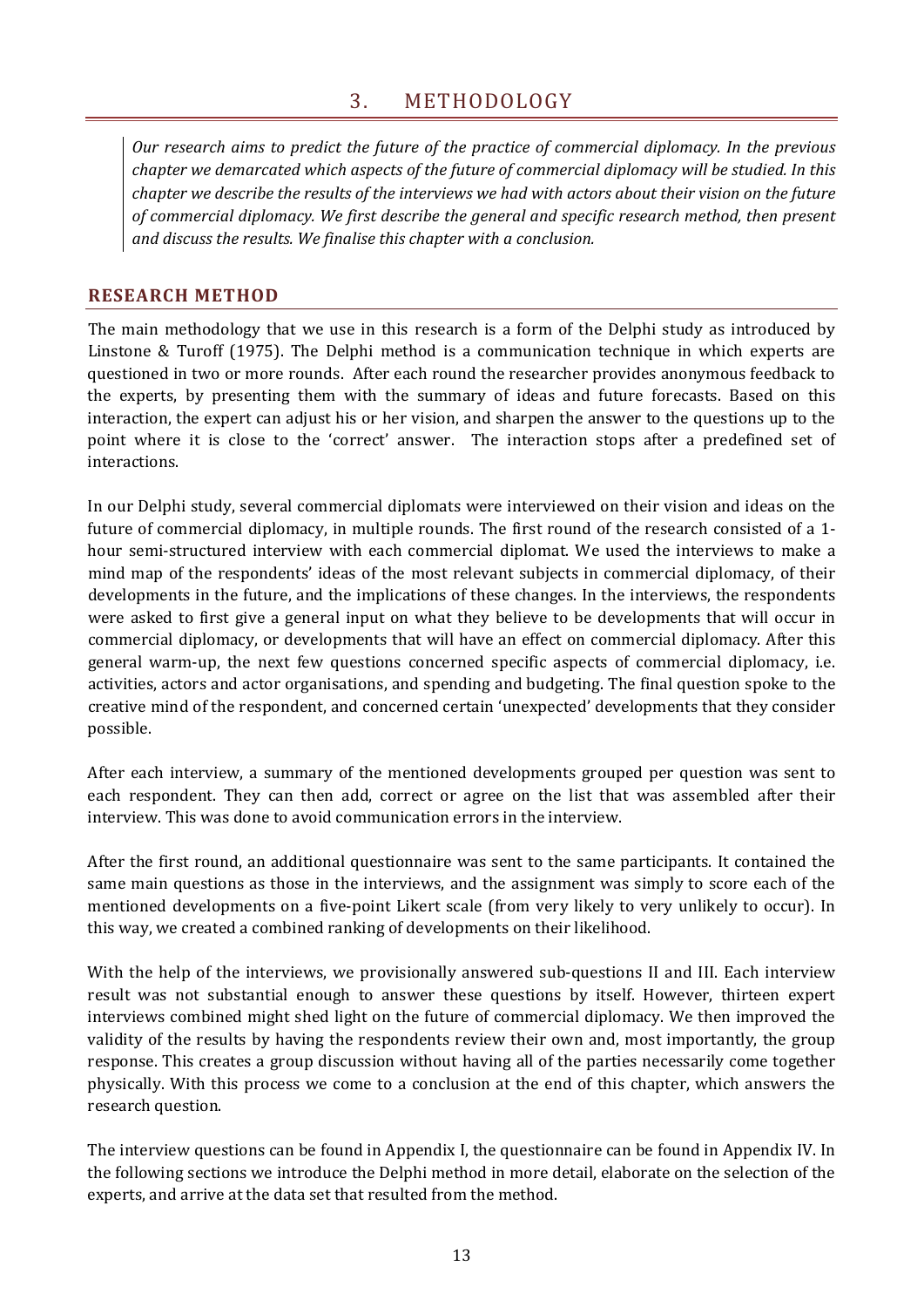### <span id="page-21-0"></span>**DELPHI METHOD**

The Delphi method is a commonly used tool for forecasting through a panel of experts. It has been employed for over 50 years. The superiority of the opinion of a group compared to that of the individual is the centre of the train of thoughts. The goal of the Delphi method is to obtain a reliable opinion from a group of experts by using multiple rounds of interviews or questionnaires with feedback (Landeta, 2006). The main characteristics are:

- Repetitiveness: experts are conferred with at least twice about the same question. They have the option to reconsider an answer, and be influenced or not by the opinion of the other respondents.
- Anonymity: respondents are anonymous to each other. The group of respondents is not biased by factors that could result from being familiar with other respondents.
- Controlled feedback: information exchange is not open between correspondents, but through a study group coordinator. Irrelevant information is eliminated.
- Group statistical response: questions are posed in a fashion that can be quantitatively and statistically assessed. All of the opinions of the individuals are part of the result.

The Delphi method is mentioned as a useful methodological tool to enhance the creativity of respondents in a study. A group of persons is assembled who are involved directly in the studied activities. The individuals can be interviewed in a group, but this is not required. It is seen as a democratic and structured methodology in which respondents, usually experts in a certain field, are interviewed on the subject in several rounds (Robson, 2011).

Major strengths of the technique are the likelihood to achieve consensus in areas and contexts in which empirical knowledge is needed and the controlled supply of feedback. The main weaknesses are the lack of clarity in the process of reaching consensus and how highly the accuracy and validity of the research depends on the experience of the researcher and the respondent (Powell, 2003). The validity of a Delphi research can be threatened by (Landeta, 2006):

- The source of information: who is an expert, what biases can an expert have, etc.
- The bias involved in interaction through written and controlled feedback
- The absence of social compensation for individual contribution to the group
- The anonymity creates the opportunity for irresponsible answers on the part of the experts
- The methodology makes it relatively easy for the researcher to manipulate the study
- The difficulty of assessing the Delphi study's accuracy and reliability
- The required time to execute a full study
- The necessary effort from the respondents
- The absence of consideration of possible relations between future developments

We can now explain why we choose the Delphi study as the main methodology for our research and how we cope with the validity threats.

In comparison to statistical groups and classic direct interaction groups, the Delphi study exemplifies mainly positive results. Even so, comparisons made with comparable techniques, such as the Nominal Group, based on multiple criteria (accuracy, confidence, creativity, etc.) have not shown conclusive results, either in favour or against (Landeta, 2006).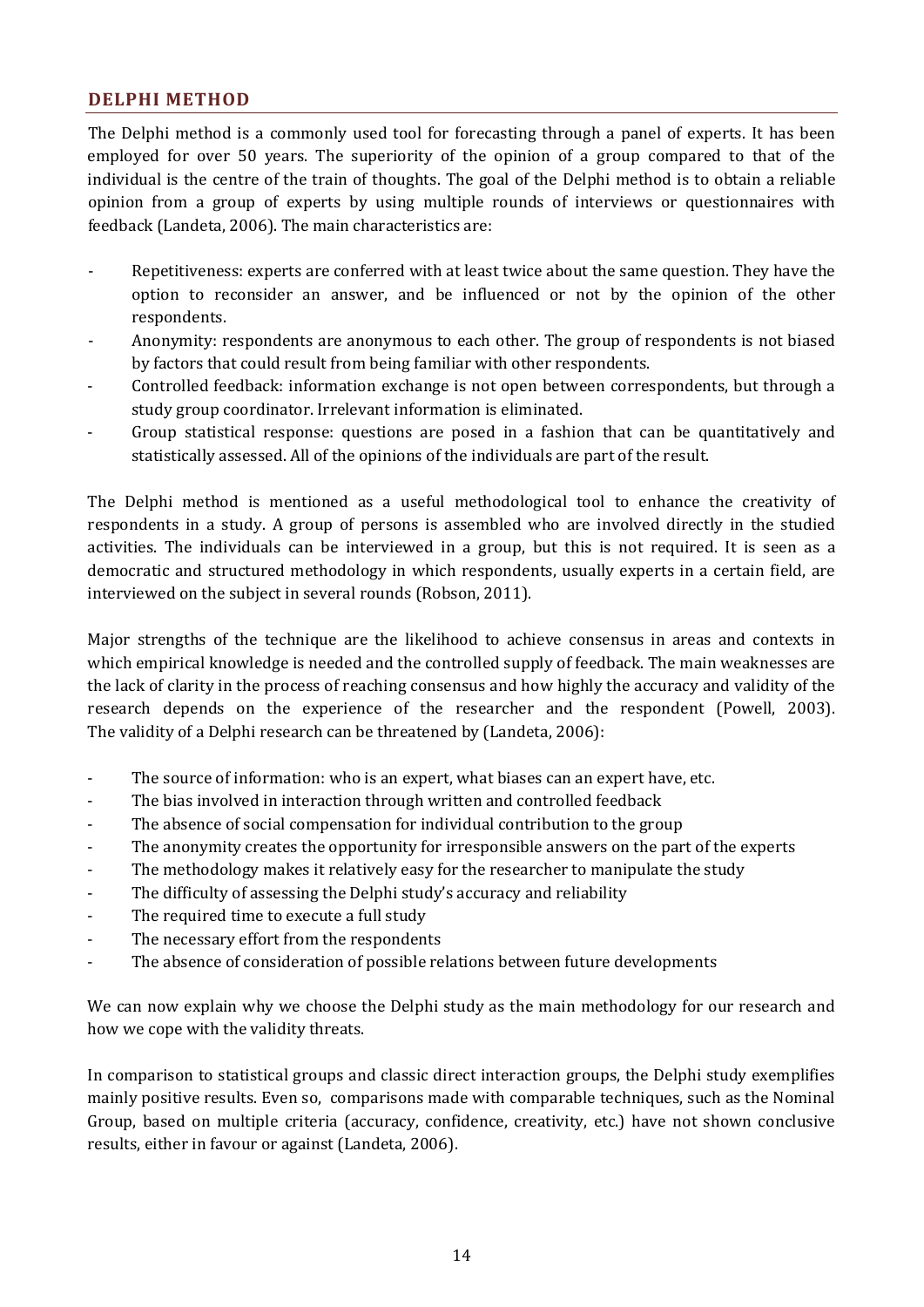Alternative methodological techniques that could have been used for this study are the Q-Methodology, Nominal Group Technique and Cross Impact analysis (Adler & Ziglio, 1996). The Nominal Group Technique (NGT) also uses expert respondents in a group, and is very much like the Delphi method. However, NGT usually requires respondents to meet in a group process, with all the advantages and disadvantages this entails. Cross impact analysis is particularly useful to assess the interconnectedness of the future developments. It is an intensive study of more specific items compared to the Delphi study (Ziglio, 1996). We do not see this as appropriate for the stage of research that the commercial diplomacy literature is in. The Q-Methodology is a design that aims to identify and describe a range of shared interview answers or discourses among participants (Curt, 1994). In a Q sort, respondents arrange cards with statements about the research, thus ranking them on a predefined scale.

All three of the mentioned methods can be combined with a Delphi study, with the Q-Methodology being the most useful addition to the research in terms of validity. A similar combination was previously accomplished in the field of critical psychology (Wallis, Burns & Capdevila, 2009). In our research we chose not to use this combination because of time and distance constraints. We did not have the time to perform Q-sorts in person with the respondents, nor the IT-infrastructure to do a Qsort digitally at hand.

Of the nine validity threats that we discuss in the thesis, two can be found in separate sections because of their perceived importance (expert selection) and respondent demands (anonymity). The other threats are discussed here.

For us to minimise the influence that written and controlled feedback has on the results, we need to be able to make our goal as clear as possible, both to the researcher and to the respondent. In the interviews, we take into consideration what the non-verbal communication of the respondent suggests, and include this in the notes. No hesitation is introduced when answers are unclear to avoid missing valuable meaning. It is simply not possible for the respondents to communicate with one another directly as a result of their busy schedules. The group process still takes place because the researcher responsible for compiling the results takes all necessary measures to fully understand the answers given, and provides an opportunity to respond to the feedback.

The absence of social compensation for the individual contributions can be seen as a threat in the sense that individual respondents might refrain from certain answers or clarity of answers. Again, we cannot bring together the respondents in a team, therefore the social stimuli that are usually involved with a team are not present. The interviewer does everything reasonable to remove any barriers, but this threat cannot be entirely avoided because of the design of a Delphi study.

The main researcher is in a position that enables him to manipulate the respondent, unintentionally or intentionally. Our research is designed in such a way that the methods are as formalised as possible, in order to have no differences in the interviews or questionnaires. Most importantly, we attempt to be as transparent as possible, by fully describing all the activities that we undertake. Although this creates a larger workload and research duration, the researcher manipulation bias is minimised in this way.

The accuracy and reliability are difficult to assess in a Delphi study because the goal of the research is to analyse the future developments of a subject. Obviously, there is not much we as researchers can do about this except to have as much trust in the respondents and their answers as we can.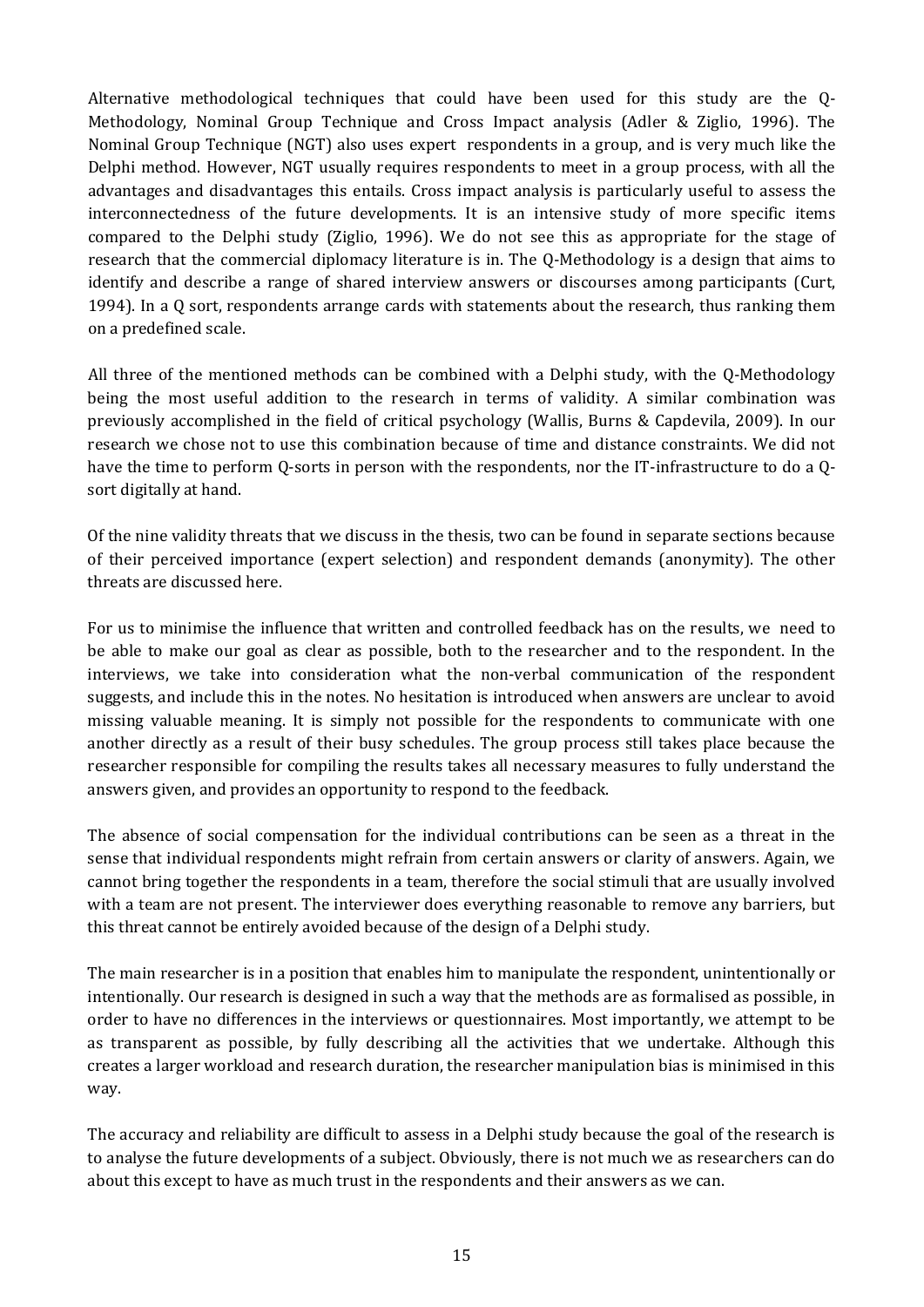A Delphi study requires more time than a normal interview process, and also requires more effort from the respondents. Fortunately, the respondents understood the time demands and saw the value of the design over comparative designs after we explained it to them. All of the respondents initially agreed to a second round of questions, but despite this, two respondents did not complete the questionnaire.

Possible relations between future developments are not considered in a Delphi study. This means that we need to consider that for all our results, the respondents do not consider the interconnectedness of the developments fully. All of our results are therefore to be considered individually, without their combined implications. For this reason, we refrain from any comments on the combined effect of the expected developments.

## <span id="page-23-0"></span>**EXPERT SELECTION**

In this section, we explain how the experts of the Delphi study are selected amongst the group of commercial diplomats. We define who the actual commercial diplomats are, and how we cope with the specific validity threat mentioned in the previous section.

The countries from which the expert diplomats originate is an important property in the selection of the respondents. It is possible that the view of commercial diplomats on the future of ´their trade´ is influenced by their country of origin, and the effects of these national backgrounds need to be minimised in order to avoid a bias in the research. To have a reliable sample of commercial diplomats, we choose the G20 countries as an ambitious target. The G20 are the current and future most important players in the world economy. There are 19 countries in the G20, and the European Union. All of these have a foreign representation in Ottawa, except for Canada, which has its own government there.

| The G20 members are $(2012)$ :              |                |
|---------------------------------------------|----------------|
| Argentina<br>France<br>apan                 | South Africa   |
| Australia<br>Mexico<br>Germany              | Turkey         |
| <b>Brazil</b><br>South Korea<br>India       | United Kingdom |
| Canada<br>Indonesia<br><b>USA</b><br>Russia |                |
| Saudi Arabia<br>China<br>Italy              | European Union |

Because of the nature of activities of the representation of the European Union, this position in the selection of the experts is substituted by the representation of the Netherlands in Canada. The Netherlands is the sixteenth country in the world in GDP according to the CIA (CIA Factbook, 2012). It is a country that is progressive in its economic policy and has a large influence on commercial diplomacy around the world. Therefore, we do not see the change in the research group as a threat to the reliability or validity of the research.

The selected group represents both the economically most developed countries in the world (USA, Germany, Japan, France, UK, South Korea and Italy), as well as the BRICS countries (Brazil, Russia, India, China and South Africa), the fastest economic developing countries, and the MIKT (Mexico, Indonesia, Korea and Turkey), the emerging markets of the future. The remaining members were added because of their geographical significance combined with economic power (Argentina, Australia, Saudi Arabia).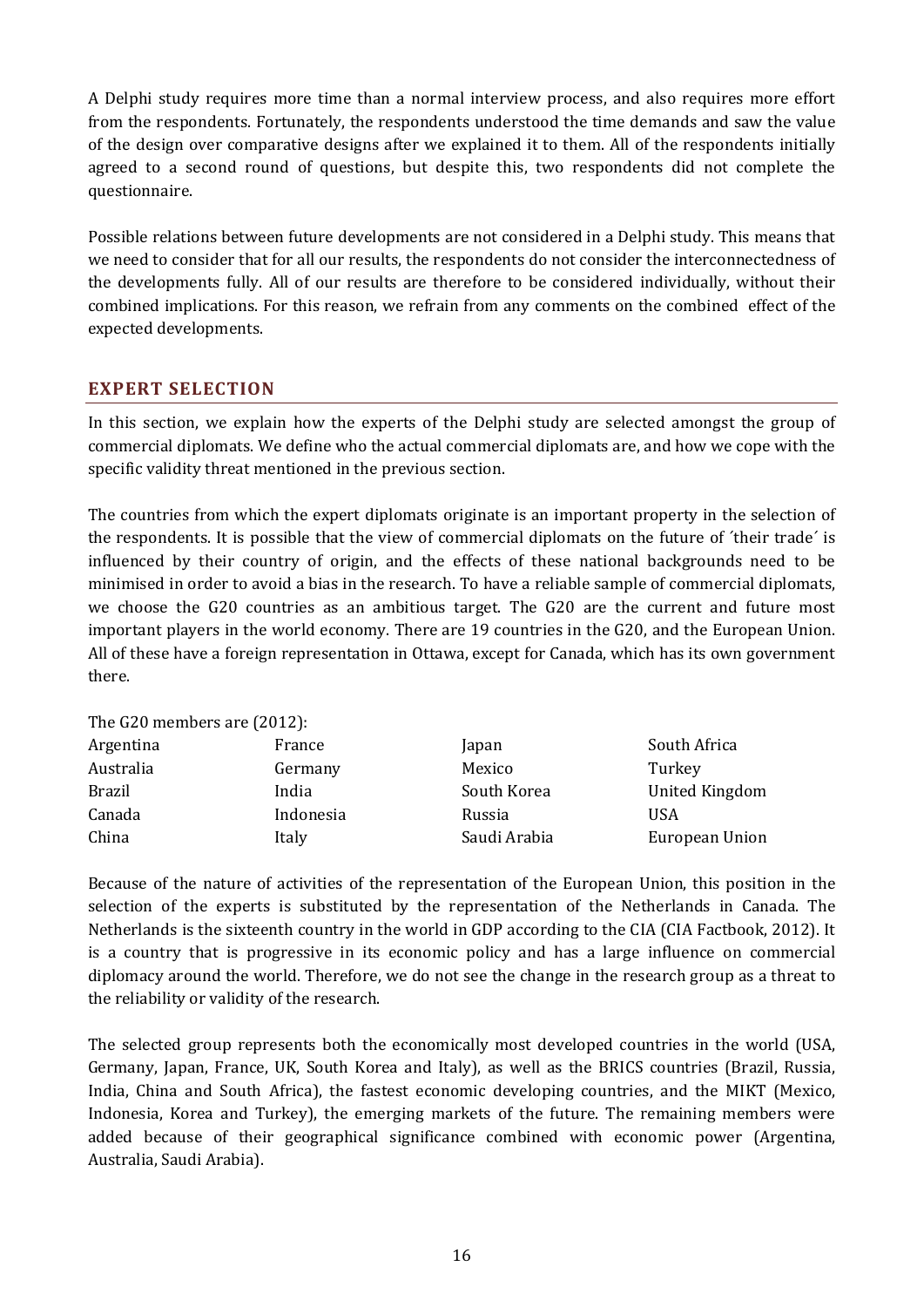After an intensive acquisition process, only officials from ten countries of the G20 were found to be willing to cooperate in this research. These thirteen officials act as the respondents of the interviews and the questionnaire. The remaining countries did not wish to participate for diverse reasons, including most prominently privacy concerns (although anonymity was assured, also see next section) and lack of time.

The selection process resulted in an expert panel consisting of thirteen experts from ten countries:

| Argentina | Germany | United Kingdom  |
|-----------|---------|-----------------|
| Australia | Italy   | United States   |
| Canada    | Mexico  | The Netherlands |
| France    |         |                 |

To conclude, we can address the validity threat concerning the experts in three ways. First, we use an expert group based on a country model that has been formed and proven to be valid over many decades. Second, all of the respondents are interested in the subject, and thus demonstrate a professionalism and a drive to perform better, while respondents not capable of judging their suitability for the research will not want to cooperate. Finally, the experts are all experienced in the practice field and, most importantly, were appointed to their post of commercial diplomat for this reason. Their respective countries have confidence in their expertise to carry out their tasks, which at the very least means these diplomats are found capable of being a commercial diplomat.

## <span id="page-24-0"></span>ANONYMITY

From the participating ten countries we interviewed thirteen officials, twelve in face-to-face interviews and one in a telephone conference. All of the respondents we interviewed face-to-face were visited in the premises of their foreign mission or, in the case of Canada, the Department of Foreign Affairs & International Trade. We did this to make respondents feel as comfortable and cooperative as possible, in order to remove some of the barriers they might experience to answering the questions.

We paid specific attention to the privacy concerns, because this proved to be a major hurdle. Most of the diplomats we contacted were very keen on making sure that they were guaranteed anonymity. All of the participants were offered anonymity and will only be referred to as 'commercial diplomat from [country]'. This was necessary to be able to interview them, as the number of respondents would have dropped considerably without anonymity, leaving only three or four interviews.

The main validity threat that the anonymity creates is the opportunity for irresponsible answers. As we have stated in the previous section, the respondents can also benefit from the results of the research, especially if they cooperate to the best of their ability. We believe this minimises the likelihood that the respondents answered questions irresponsibly.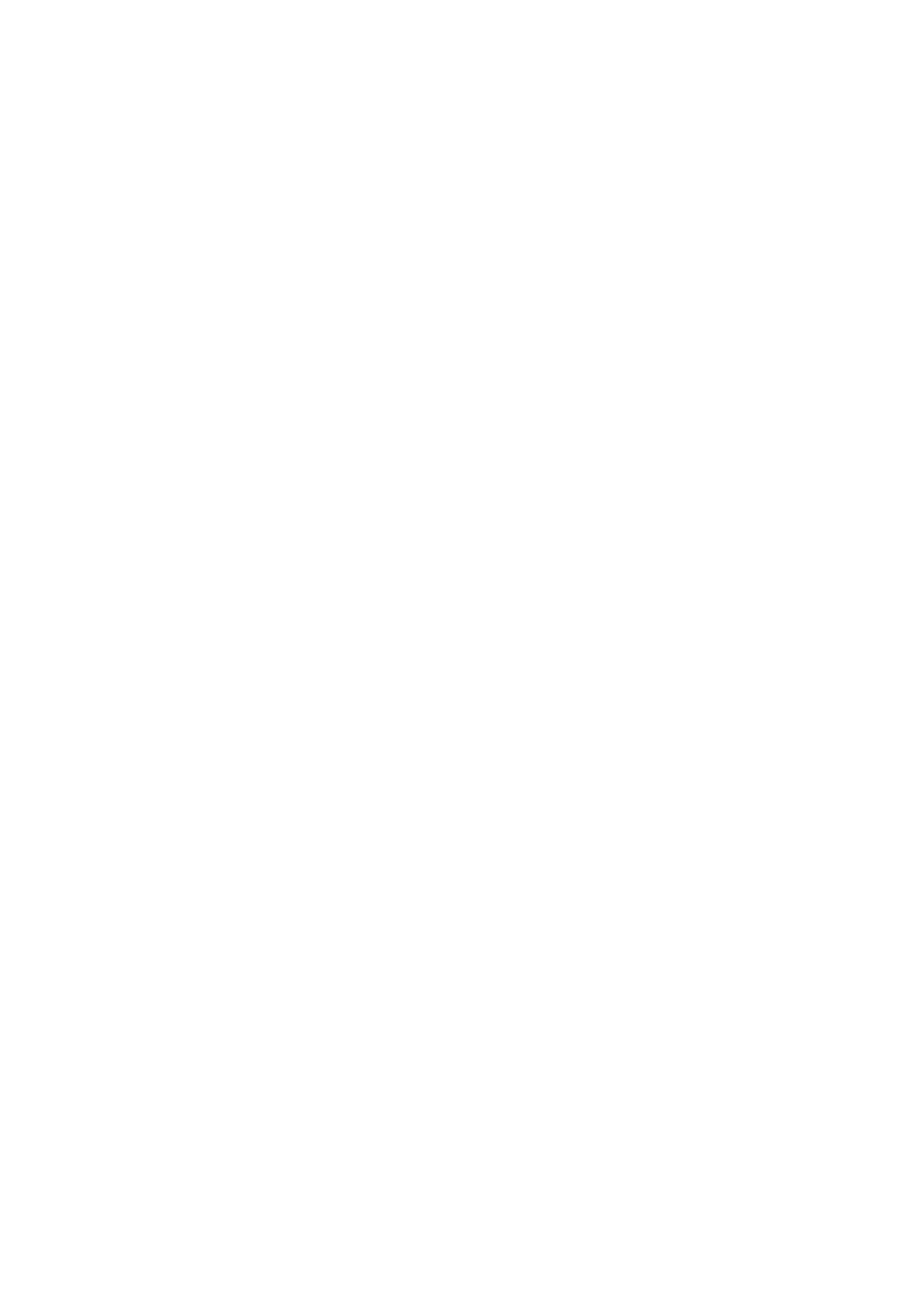<span id="page-26-0"></span>*In this chapter we present the results of the research. First, we discuss the results of the interview rounds, which we treat as preliminary results. Then, the results of the questionnaire are elaborated on, in order to eventually come to an answer to research sub-questions II and III.*

## <span id="page-26-1"></span>**RESULTS FROM THE INTERVIEWS**

We will now describe what the main results of the interview round were. When referring to specific respondents, the thirteen individuals are referred to as [country abbreviation]. For example: the respondents from the United Kingdom will be referred to as [UK], and the respondent from Australia is referred to as [AUS]. We present our findings in a systematic way in the following sections. First, we discuss common developments, ones that more than one respondent foresees. Then we discuss the conflicting developments, in other words those that contradict other developments. Finally, we add developments that cannot be classified in either of the two first groups, but whose diversity and implications add depth to the research. We discuss the respondents' answers in detail, because of the richness of the qualitative data. We hope to improve the reader's understanding greatly with this presentation of the developments that our respondents foresee.

The results from the interviews indicate a diversity in opinions from different experts. We discuss a number of the answers here, whilst interview summaries can be found in Appendix II.

## <span id="page-26-2"></span>THE FUTURE OF COMMERCIAL DIPLOMACY IN GENERAL

The first question we posed concerns the general future of commercial diplomacy: *How will the field of commercial diplomacy develop in the coming 10 years (in your personal view)?*

Because of the general nature of the question, the respondents answered it with a large variety of possible developments. First, we identify some similar developments. A large number of the respondents (i.e. [AUS], [NL], [UK], [USA]) indicated that the influence of commercial diplomacy is growing in the diplomatic field, and will continue to exist. However, many adaptations of current commercial diplomacy are foreseen. Commercial diplomacy is in a process of change. Different departments in ministries as well as in foreign missions will cooperate more with each other to produce a combined effort. The regional focus, specifically on developing countries such as the BRICS, will become stronger as an efficiency measure. The method of communication is also gaining in importance. Easily accessible information on the internet, social media connections, and perhaps new communication developments will change the way companies need assistance.

Besides the developments that the respondents agreed on, some developments contradicted each other. In the first question, a contradiction is found in the developments mentioned by [FRA], "*The government will still need to help companies tackle the problems of exporting and working abroad"*, versus [GER], who said that *"self-organised and funded chambers of commerce are increasingly in the focus"*. Also, [USA] mentioned rather positively that the troubling recession has been overcome, and that in the future, "*the main challenge is to maintain the growth of the economy*", though most other respondents were more cautious in their forecast.

Other developments concern an increasing influence of diplomats in business, state involvement in business, co-investment, a changing business model for the organisation behind commercial diplomacy and Asian influence in Africa. For the full range of developments, please see Appendix III – Question 1.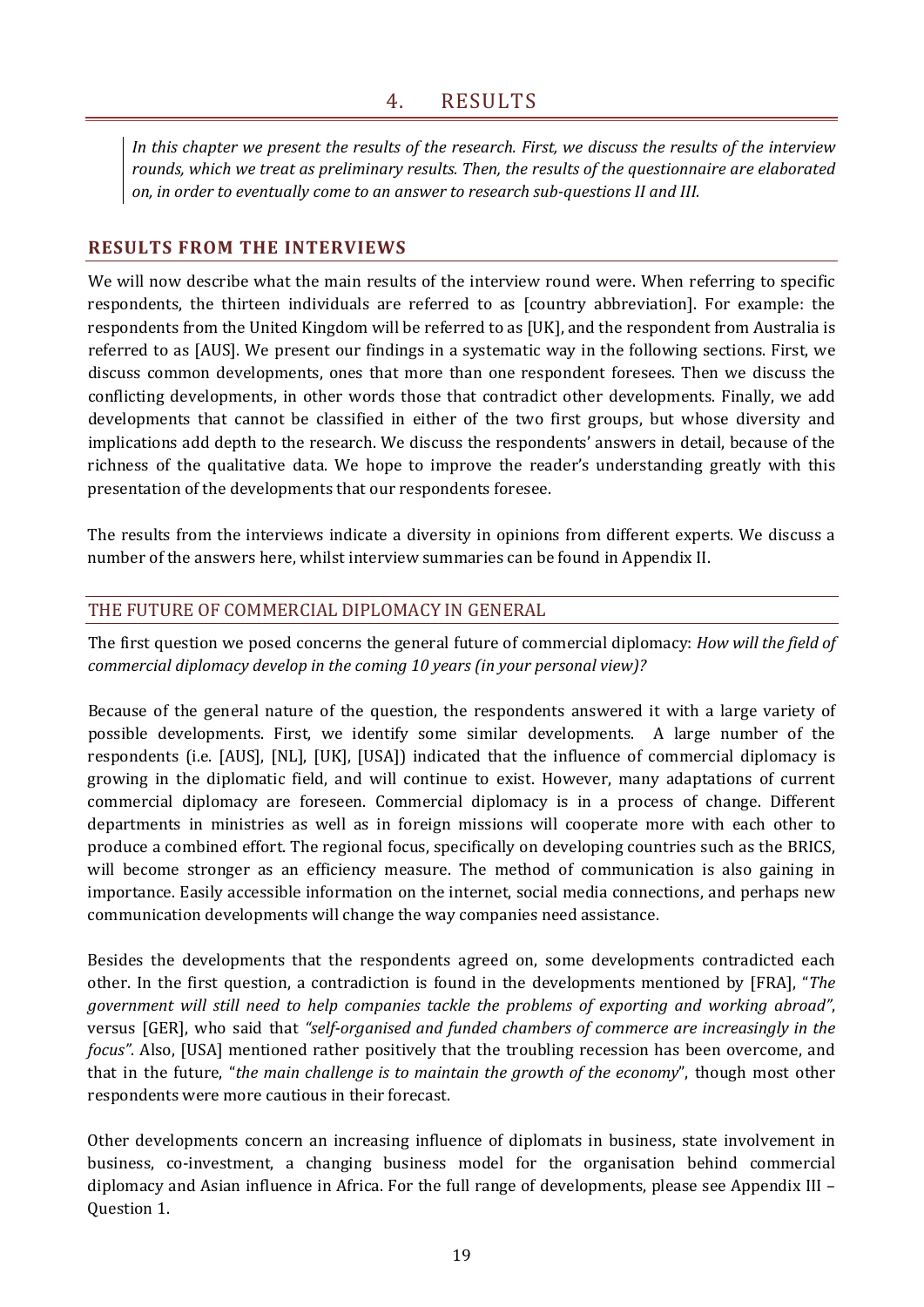## <span id="page-27-0"></span>ACTORS IN COMMERCIAL DIPLOMACY

The second question in the interview concerned commercial diplomacy actors: *Which developments in commercial diplomacy will arise for the actors that are being employed to deliver it?*

This question is more specifically about the actors, and a list of possible actors was given (see Appendix I). The common ground for the forecasted developments can be mostly found in the continuing drive for efficiency of the actors, for which a reason is given by [FRA]: *"The right of existence of actors is always questioned, and will be questioned more in the future because of austerity."* Still, three respondents ([USA], [MEX] & [FRA]) forecast that the actors in commercial diplomacy will not go through major changes. Other respondents commented that the organisation of actors in commercial diplomacy will undergo change, whether transferring more responsibility to IPAs and TPOs, cooperating more with other ministries, or reorganising TPOs. Lastly, some respondents agreed that embassies will have a more 'embassy-wide' involvement in commercial diplomacy.

The most important contradiction in the answers is the opposition of no major changes versus the changes that other respondents do mention. Also, while a few respondents forecast that governments will have to reorganise and take the responsibility to fund the actors of commercial diplomacy, others would look for private initiatives and funding. The role of the embassy is also disputed among the respondents; some see its role becoming larger, others expect that TPOs, IPAs and other actors will take over embassy activities.

Other forecasts include subjects such as less diplomacy in developed countries, cultural influences, competition between actors, influence of global value chains and transparency of governments. For the full range of developments, please see Appendix III – Question 2.

## <span id="page-27-1"></span>ACTIVITIES IN COMMERCIAL DIPLOMACY

Question three in the interview is: *Which developments in commercial diplomacy will arise for the activities that are done to deliver it?*

The respondents did not agree on which activities will be given priority by governments. However, the growing influence of openly available information through new channels such as social media is often foreseen, with a notion to adapt to the opportunities this provides companies. Two respondents, [CAN] and [ITA], also agreed that the business support function will specifically gain importance and grow stronger, though [NL] predicts that problem-solving for companies is the first activity that will become less important when fewer staff are available.

There are many contradictions in the forecasts. First of all, country branding is foreseen to become more important by [NL] and [UK], while [FRA], [ITA] and [GER] expect budgets to allocate less funding for it. [MEX] adds that image campaigns are most interesting for developing countries. Matchmaking activities are thought of as vital for the existence of commercial diplomacy by some respondents, while others believe that the rise of social media will enable companies to skip commercial diplomacy and make contacts directly.

Along with these similarities and contradictions, a number of separate forecasts were introduced by the respondents: increased government activity in business support and IPR, regional focus, stronger role of science and innovation, cultural aspects of commercial diplomacy, intelligence versus information gathering, and country protectionism. For the full list of developments, please see Appendix III – Question 3.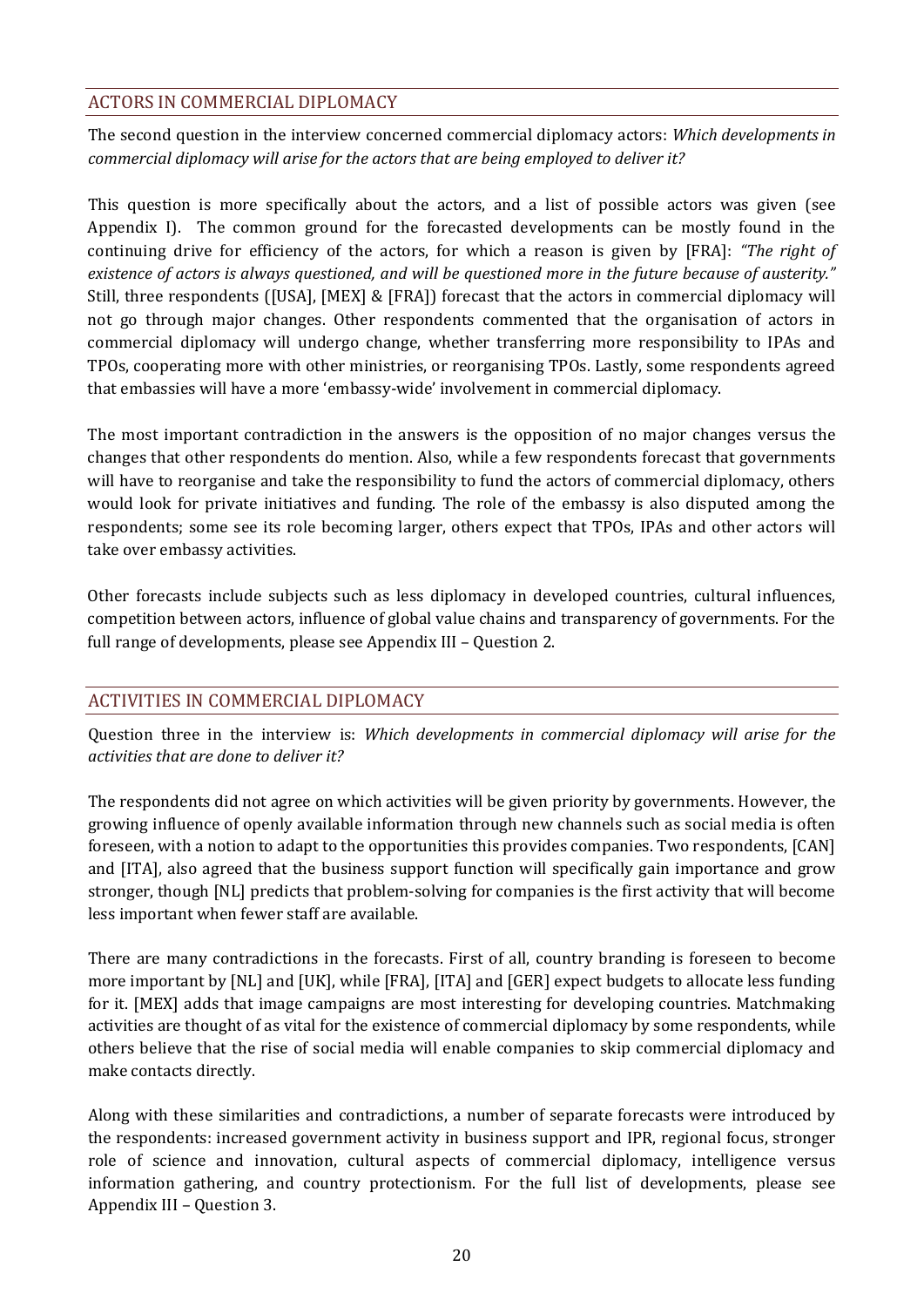## <span id="page-28-0"></span>SPENDING AND BUDGETING IN COMMERCIAL DIPLOMACY

The fourth question in the interview is: *Which developments in economic diplomacy policy will arise in the spending/budgeting that is done for delivering commercial diplomacy?*

Most of the respondents indicated that companies will have to contribute to the financial costs of the services they require in the future. This will provide the actors with funding for the activities. The funding could be either a charge for services, or involve joint operations between public and private actors. Even contracting out commercial diplomatic services will be considered as an option. The economic situation is not expected to improve greatly soon, which means more austerity measures and an increasing demand for efficiency, creativity and innovation. Some of the respondents anticipate that budgets for commercial diplomacy will decline more than other budgets, and more than it should in their opinion.

Though most respondents believe that the funding for commercial diplomacy will decrease, [CAN] expects that it will not be affected as much as other areas, *as "[…]commercial diplomacy has proven it is worth the effort and cost"*. Also, [AUS] indicates that though the expenditure on commercial diplomacy is expected to decrease, trade promotion in particular will still be considered too important to cut significantly.

Other expected developments include subjects such as more tailor-made services, attracting diplomats from the business world, employment in the home country as a goal, project-based commercial diplomacy, host-country adaptation and stricter selection of businesses to help. For the full list of developments, please see Appendix III – Question 4.

## <span id="page-28-1"></span>EFFECTS OF THE GLOBAL DEBT CRISIS ON COMMERCIAL DIPLOMACY

Question 5 attempts to assess the effect that the global debt crisis has had on the future of commercial diplomacy: *What influence will the current global debt crisis have on commercial diplomacy?*

Respondents generally agreed that because of the global debt crisis, more has to be done with fewer resources. Primarily, the business world is expected to contribute to commercial diplomacy. However, as [FRA] and [ITA] indicate, governments are not the only ones in trouble as a result of the debt crisis, and companies find themselves more and more in stormy financial weather. [FRA] adds to this that commercial diplomacy's responsibility is to give back hope and confidence to companies. Most respondents agreed that the debt crisis demands more creativity, innovation and most of all efficiency from the actors.

The most noticeable contradiction is the positive expectancy by [USA] versus the expectancy of most of the others, which is generally moderately negative about the developments of the debt crisis. Although [GER] expects the business world to turn things around, most others expect governments to undertake actions to take the lead.

Besides the similarities and contradictions, other developments concern the financial contribution of companies to commercial diplomacy, increased competition between states, abolition of career diplomats, greater use of locally engaged staff, increasing government influence and adapting focus to regional developments. For the full list of developments, please see Appendix III – Question 5.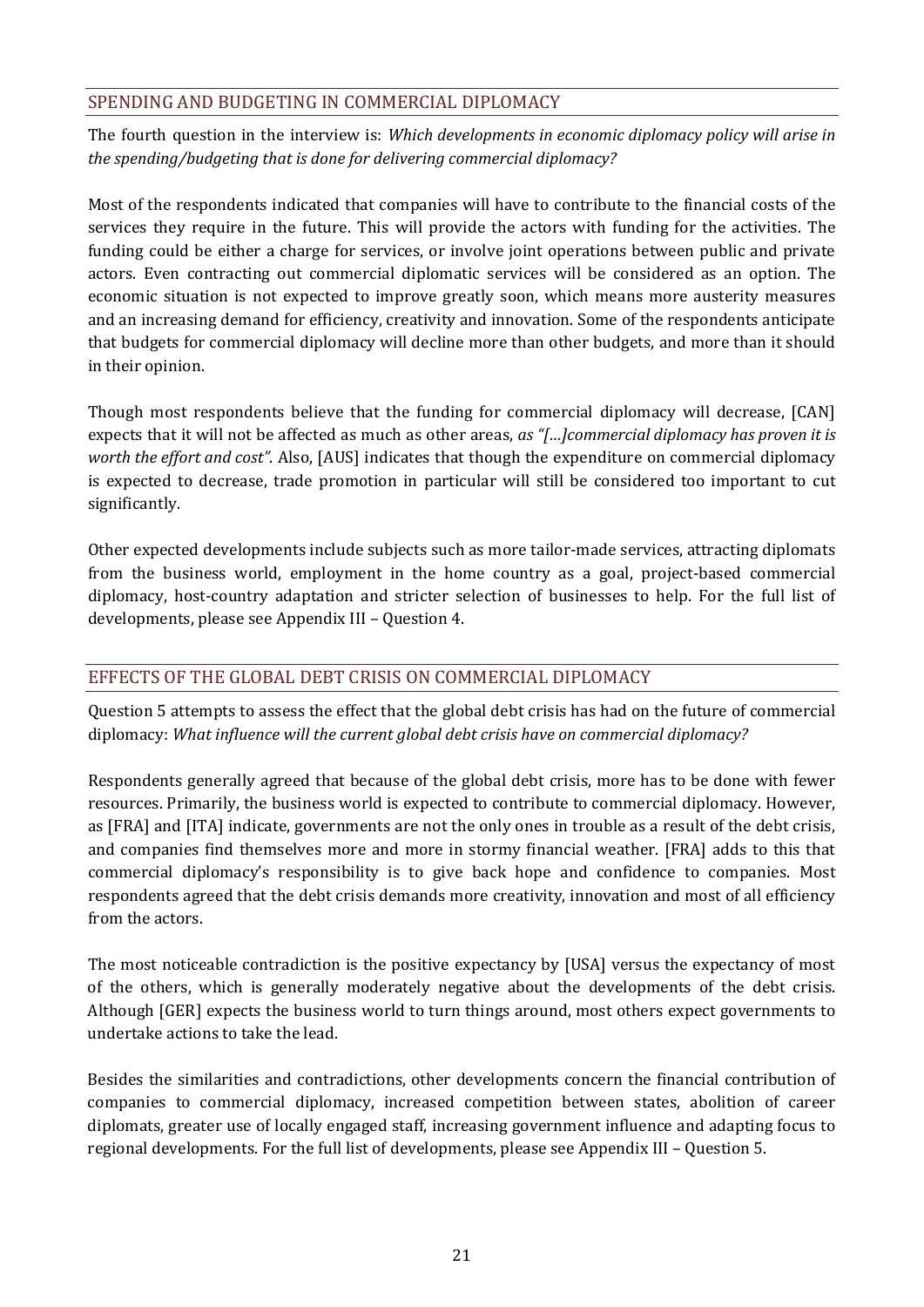## <span id="page-29-0"></span>ADDITIONAL DEVELOPMENTS IN COMMERCIAL DIPLOMACY

The final question in the interview is: *Can you name some additional, perhaps unexpected developments in the economic diplomacy policy that will affect the practice of commercial diplomacy?*

This is a brainstorm question which aims to uncover unexpected developments. It is therefore not surprising that not many similarities are found. However, we came across developments that have been given before in response to the other questions by other respondents. Examples are the forecasts that the emerging economies will become more important, countries will focus their commercial diplomacy activities more on these emerging economies, an increase in home market protectionism changing the field of commercial diplomacy significantly, or the rising influence of social media on commercial diplomacy. Additionally, both [AUS] and [MEX] indicated a possibility of social unrest arising due to tightened labour markets and lower government expenditure.

Although some respondents indicated that embassies will focus on commercial diplomacy more, others felt that commercial diplomacy could be done by other actors entirely. Although most respondents agreed that trade across borders needs to be stimulated, some of them predicted home market protectionism by a few countries.

Other developments concerned meltdowns of major economies, opportunities of the 'Northern passage', a sudden disruption of dependable technologies, increased state transparency, avoidance of the 'American way of life', combining different foreign representation efforts and implications of a war anywhere in the world. For the full range of developments, please see Appendix III – Question 6.

## <span id="page-29-1"></span>**RESULTS FROM THE QUESTIONNAIRE**

We presented the results of the interviews in the previous section, so we could prepare the results for the questionnaire in the second round. Firstly, we make lists of all the mentioned developments per question. Next, we take out the developments that are analogous, and answers that cannot be directly interpreted as a forecast development. Finally, we use the data to formulate six questions, with readymade answers in the form of developments that have to be scored on a five-point Likert scale.

In the following sections, we present the results of the questionnaire. For each question, we present the developments randomly arranged after each question, a table and a bar graph. The first column of the table shows the development number, which corresponds with the numbers of the developments mentioned before. The second column presents the mean score that the combined respondents gave to the respective developments on a scale of 1 (very unlikely) to 5 (very likely). We add the standard deviation in the third column to assess the reliability of the score. In general, we can say that a larger standard deviation gives less reliability, as there is less consensus between the respondents. For example, if the respondents all answer 3 and 4, the mean will be around 3.5 (if evenly distributed). But if the respondents answer 2 and 5, the result will have the same mean. The difference is then the standard deviation, which will be larger in the second situation and show us that the distribution is more diverse, and therefore we can say that the respondents do not agree as strongly on this development. The final column shows the rank number of the development, ranked primarily by the mean scores, and secondarily by the standard deviation, establishing an order of most likely to occur to least likely to occur in the list.

The bar graph gives us a visualisation of the data in the table, making the differences between the developments clearer.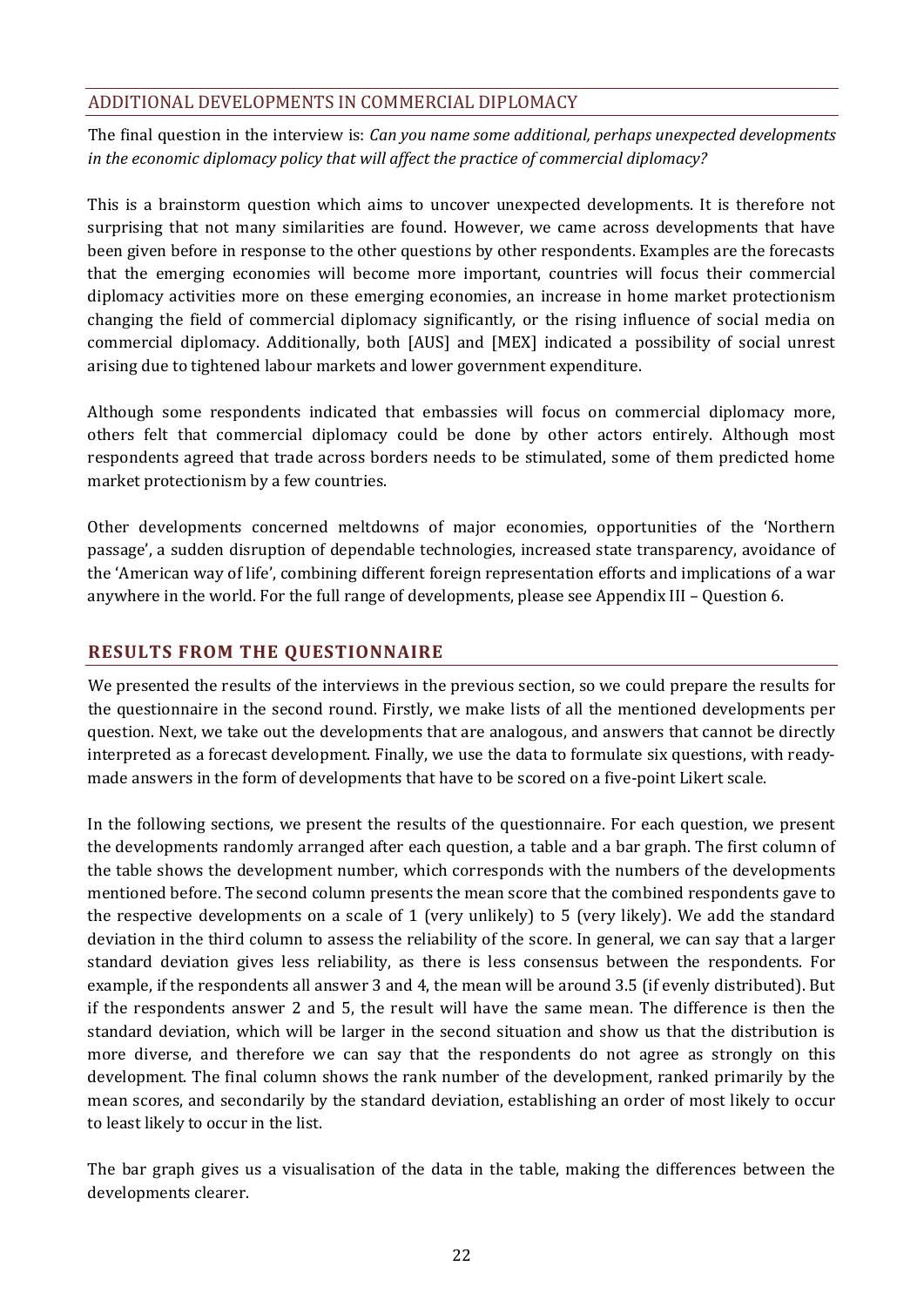## <span id="page-30-0"></span>THE FUTURE OF COMMERCIAL DIPLOMACY IN GENERAL

The first question in the questionnaire is: *Which of the following developments in commercial diplomacy are most likely to occur in the coming 10 years?*

The following sixteen developments are then given and the respondents are asked to score them from very unlikely to very likely to occur.

| 1. Commercial diplomacy<br>will have a more central<br>role in diplomatic policy<br>and practice.                                                                                           | 2. Commercial diplomats<br>will represent corporate<br>interests better than<br>before, instead of the<br>more traditional political<br>responsibilities.                                                                                                                       | 3. Commercial diplomats<br>will be enforced more to<br>gain experience from the<br>corporate world by doing<br>a work placement there.                                                                                                                                               | 4. Companies will have to<br>contribute to the costs of<br>the services; service fees<br>will be charged.                                               |
|---------------------------------------------------------------------------------------------------------------------------------------------------------------------------------------------|---------------------------------------------------------------------------------------------------------------------------------------------------------------------------------------------------------------------------------------------------------------------------------|--------------------------------------------------------------------------------------------------------------------------------------------------------------------------------------------------------------------------------------------------------------------------------------|---------------------------------------------------------------------------------------------------------------------------------------------------------|
| 5. When commercial<br>diplomatic services must<br>be paid for, demand will<br>fall as companies want to<br>consolidate their home<br>markets first.                                         | 6. In countries with<br>transparent governments<br>(and an equal playing<br>field), commercial<br>diplomacy by the<br>government actors will be<br>limited, but in countries<br>with less transparent<br>governments, a strong<br>role will remain for<br>commercial diplomacy. | 7. Self-organised and<br>funded chambers of<br>commerce will become<br>more interesting to<br>governments.                                                                                                                                                                           | 8. The network through<br>which information is<br>transmitted might change<br>in the future, i.e. the<br>organisations that<br>provide the information. |
| 9. Government<br>departments will<br>cooperate more with each<br>other in order to enhance<br>the effectivity of<br>commercial diplomacy.                                                   | 10. Export promotion will<br>mostly be done by TPOs<br>that are not part of the<br>government, instead of by<br>the governments<br>themselves.                                                                                                                                  | 11. A trend that will gain<br>more attention is that it is<br>not only companies that<br>invest, states are getting<br>involved in business<br>through large wealth<br>funds. Of course this<br>could mean that political<br>interests are also<br>involved, not just<br>commercial. | 12. The influence of<br>emerging/developing<br>countries, especially the<br>BRICS, on the world<br>economy will grow even<br>larger and larger.         |
| 13. Asia as an interesting<br>region for countries is<br>becoming more<br>important than before.<br>This newer focus brings<br>new challenges as well,<br>i.e. for culture and<br>language. | 14. In certain areas - such<br>as tourism promotion -<br>the impact of social media<br>will make commercial<br>diplomacy less relevant<br>than before.                                                                                                                          | 15. Governments will be<br>more focused on specific<br>industries instead of<br>using a general approach<br>to all industries.<br>Selections will have to be<br>made by the<br>governments.                                                                                          | 16. New technological<br>developments in<br>communication could<br>change the playing field<br>of commercial diplomacy<br>and its importance.           |

The results of the first question are displayed in Table 2 and [Figure 4.](#page-31-0)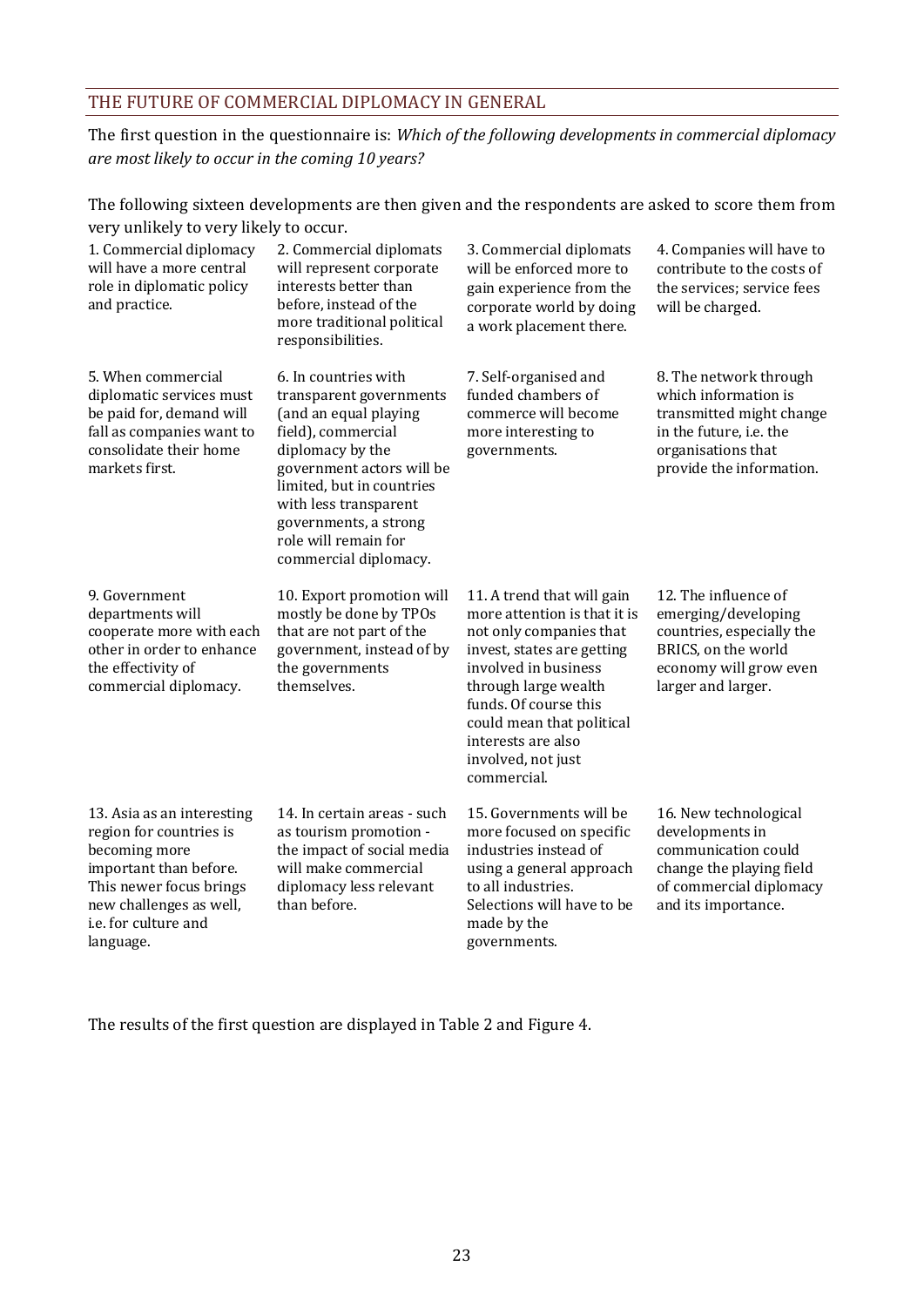| $\frac{1}{2}$           |                   |                           | -------r       |
|-------------------------|-------------------|---------------------------|----------------|
| Development             | <b>Mean score</b> | <b>Standard deviation</b> | Rank           |
| 1                       | 4.55              | 0.52                      | 1              |
| 13                      | 4.45              | 0.67                      | 2              |
| 9                       | 4.18              | 0.60                      | 3              |
| 12                      | 4.09              | 0.93                      | 5              |
| 11                      | 4.09              | 1.12                      | $\overline{4}$ |
| 16                      | 4.00              | 1.08                      | 6              |
| $\overline{\mathbf{3}}$ | 3.82              | 0.77                      | 7              |
| 6                       | 3.82              | 0.92                      | 8              |
| $\overline{2}$          | 3.64              | 0.75                      | 9              |
| 8                       | 3.64              | 1.13                      | 10             |
| 14                      | 3.50              | 1.38                      | 11             |
| 15                      | 3.45              | 0.83                      | 12             |
| $\overline{4}$          | 3.36              | 0.52                      | 13             |
| 7                       | 3.00              | 0.97                      | 14             |
| 5                       | 2.55              | 0.93                      | 15             |
| 10                      | 2.45              | 0.77                      | 16             |

**Table 2: Commercial diplomacy in general: mean score, standard deviation and rank per development.**



<span id="page-31-0"></span>*Figure 4. Commercial diplomacy in general: mean score per development.*

For this question, we observed that the respondents forecast six developments with a mean score of 4.0 or more, thus essentially saying that six developments are likely to occur in the future. The most prominent one is that commercial diplomacy will play a more central role in diplomatic policy and practice. It is also likely that Asia will gain in importance as an interesting region for countries, government departments will cooperate more with each other, interest in states that get involved in business through large wealth funds will rise, and the BRICS will grow even more influential. Finally, new technological developments could change commercial diplomacy.

The respondents do not strongly believe that when fees are imposed for services by commercial diplomats, the demand for these services will fall or that export promotion will be done mostly by TPOs external to the government.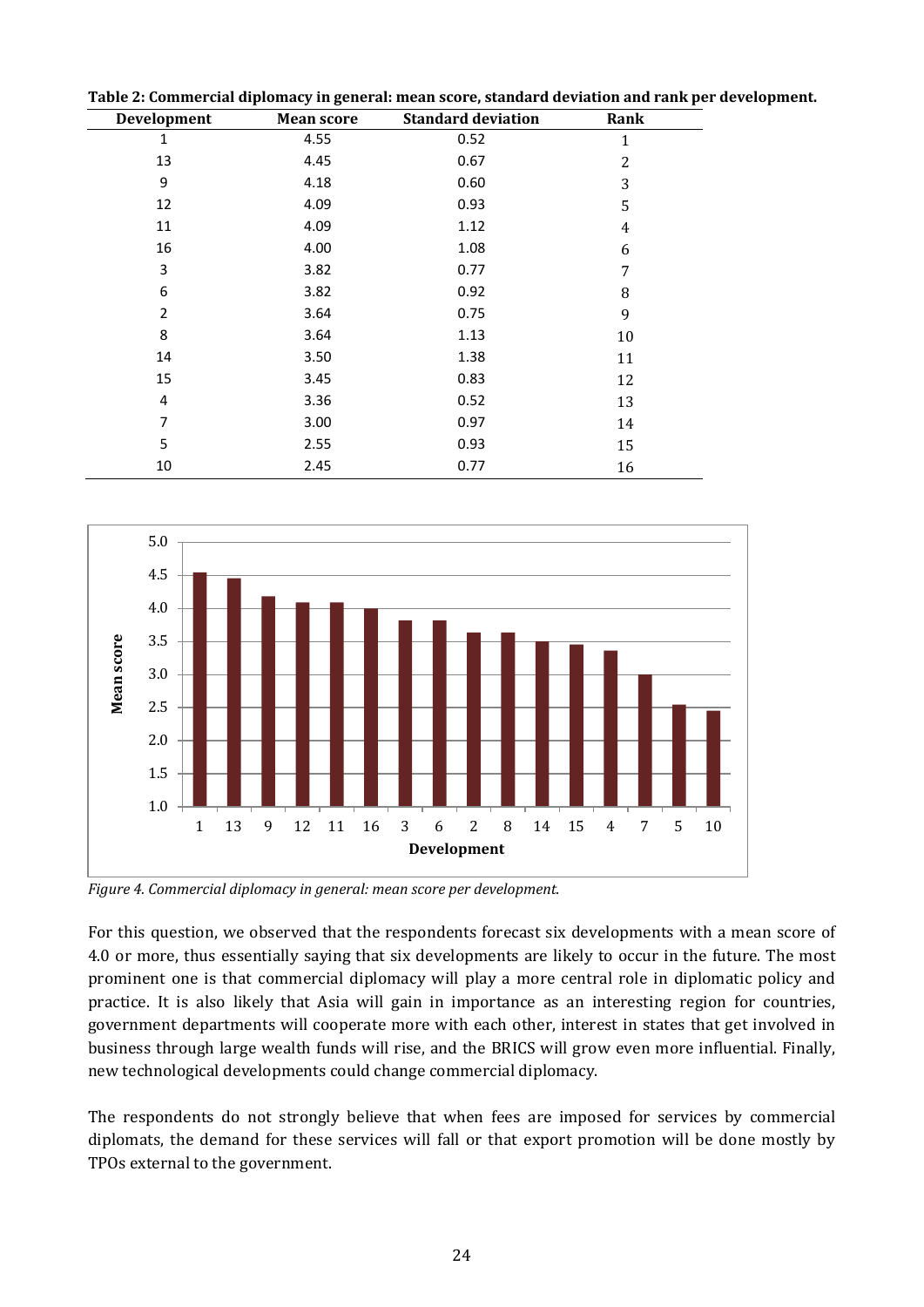## <span id="page-32-0"></span>EFFECTS OF THE GLOBAL DEBT CRISIS ON COMMERCIAL DIPLOMACY

Question 2 in the questionnaire is: *Which of the following developments as a result of the global debt crisis are most likely to occur in the coming 10 years?*

The following twelve developments are then given and the respondents asked to score them from very unlikely to very likely to occur.

| 1. Countries will start to<br>increase their efforts to<br>compete with each other.                                                                                                                                                                                                                                                                                                                                          | 2. The crisis will push<br>diplomatic missions<br>towards an increasing<br>focus on commercial<br>activities, the degree<br>depending on the severity<br>of the crisis. Commercial<br>diplomacy will therefore<br>become a more important<br>part of diplomacy. | 3. The foreign services<br>will move towards using<br>more locally engaged staff<br>instead of diplomats as a<br>cost-saving measure.                                                                                                                                                                                                                          | 4. Companies will start to<br>become less fearful in the<br>coming years.                                                                                                                                                                                                    |
|------------------------------------------------------------------------------------------------------------------------------------------------------------------------------------------------------------------------------------------------------------------------------------------------------------------------------------------------------------------------------------------------------------------------------|-----------------------------------------------------------------------------------------------------------------------------------------------------------------------------------------------------------------------------------------------------------------|----------------------------------------------------------------------------------------------------------------------------------------------------------------------------------------------------------------------------------------------------------------------------------------------------------------------------------------------------------------|------------------------------------------------------------------------------------------------------------------------------------------------------------------------------------------------------------------------------------------------------------------------------|
| 5. More influence by<br>governments could<br>develop, governments<br>will try to protect their<br>economies. The prospects<br>of a long recession may<br>enhance protectionism of<br>domestic markets<br>everywhere.                                                                                                                                                                                                         | 6. There will be less<br>funding from the<br>government in all<br>operations.                                                                                                                                                                                   | 7. The regional priorities<br>that countries have will<br>shift to other regions:<br>currently, developed<br>regions like Europe and<br>North America are<br>priorities for many<br>countries, but they will<br>not be growing as fast as<br>other (emerging) regions<br>(i.e. China, India in the<br>foreseeable future, South-<br>East Asia, South America). | 8. Diversification of<br>trading partners remains<br>essential, as well as<br>'buying from those that<br>buy from us'.                                                                                                                                                       |
| 9. In the future, products<br>will have to prove over<br>and over again that they<br>are profitable, there will<br>no longer be a production<br>mechanism in which you<br>just produce a lot, and<br>then make sure you sell it.<br>It will be a more reactive<br>mechanism, in which you<br>have tailor-made work,<br>manufacturing or<br>creating products as they<br>are sought after - or in<br>some cases - 'induced to | 10. Companies might not<br>go abroad anymore<br>because of the crisis,<br>mostly SMEs might be<br>scared off.                                                                                                                                                   | 11. Because of the crisis,<br>there will be an added<br>need for export financing.                                                                                                                                                                                                                                                                             | 12. In case of economic<br>crises, commercial<br>diplomats will be asked to<br>do more economic tasks<br>instead of commercial<br>(e.g. explain situation in<br>the home country to the<br>host country, advise the<br>home country on the host<br>country's point of view). |

The results of question 2 are displayed in Table 3 and [Figure 5.](#page-33-0) 

be desired'.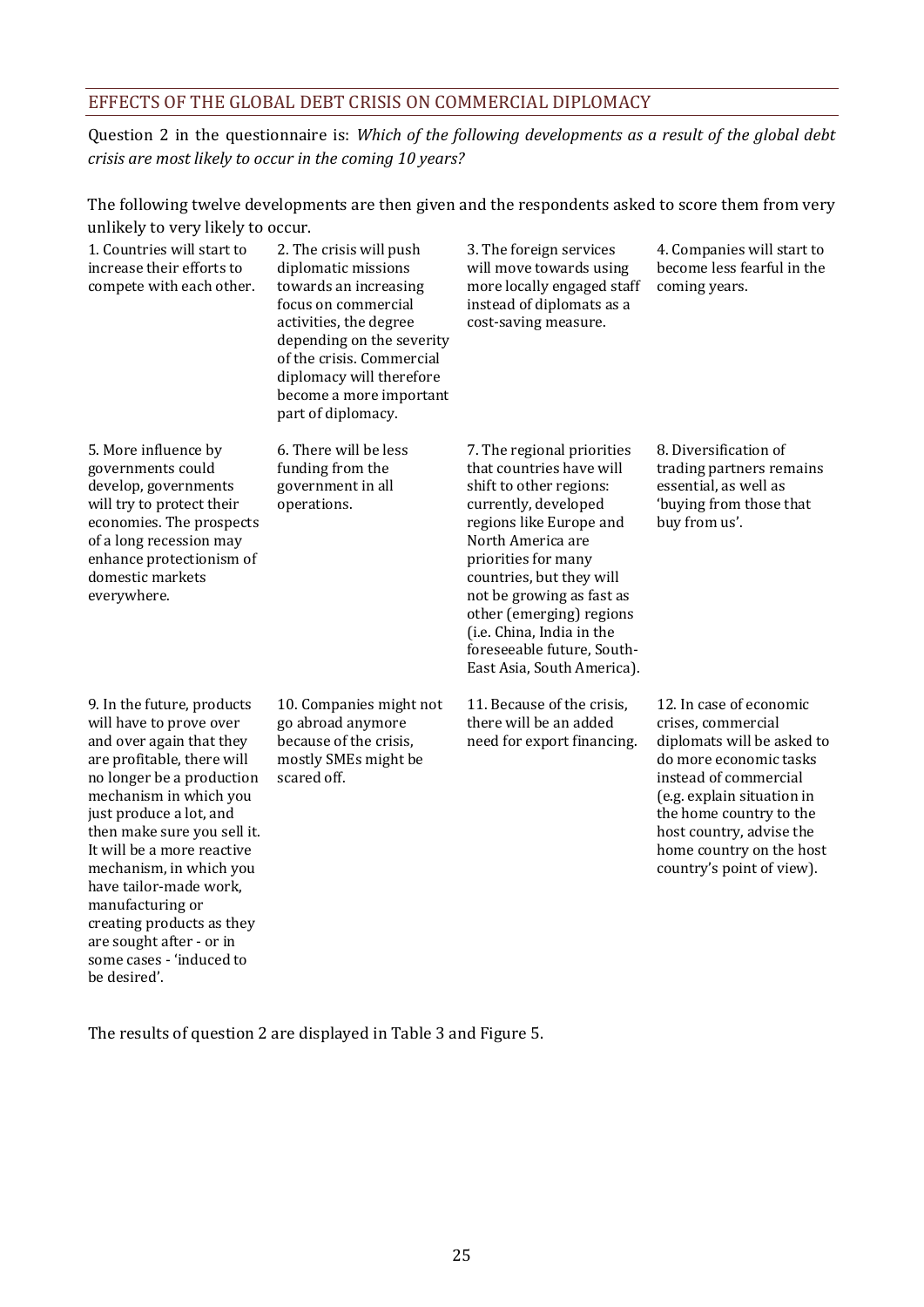| Development    | <b>Mean score</b> | <b>Standard deviation</b> | Rank |  |
|----------------|-------------------|---------------------------|------|--|
| 3              | 4.45              | 0.52                      | 1    |  |
| $\overline{2}$ | 4.45              | 0.69                      | 2    |  |
| 7              | 4.36              | 0.52                      | 3    |  |
| 8              | 4.36              | 0.79                      | 4    |  |
| 5              | 4.18              | 0.87                      | 5    |  |
| 6              | 4.00              | 1.00                      | 6    |  |
| 11             | 3.64              | 0.67                      | 7    |  |
| 1              | 3.55              | 0.67                      | 8    |  |
| 9              | 3.55              | 0.82                      | 9    |  |
| 12             | 3.45              | 1.33                      | 10   |  |
| 4              | 2.73              | 0.81                      | 11   |  |
| 10             | 2.18              | 0.82                      | 12   |  |

**Table 3. Effects of the global debt crisis on commercial diplomacy: mean score, standard deviation and rank per development.**



<span id="page-33-0"></span>*Figure 5. Effects of the global debt crisis on commercial diplomacy: mean score per development.*

The results show that once again six developments are found likely to occur by the respondent group. The most likely ones are that diplomatic missions will focus more on commercial activities and that locally engaged staff will be used more instead of diplomats to perform commercial diplomacy. Also, the activities will be focused more on the BRICS, diversification is still seen as essential, and markets are expected to be influenced more by governments, with a chance of strong protectionism right around the corner. Finally, the expectancy is that the funding for activities will still decrease.

Then, at the lower end of the table, we can see that the respondents do not expect companies to become less fearful of doing business in the coming years. They do not expect companies to be scared off entirely, preventing them from going abroad, either.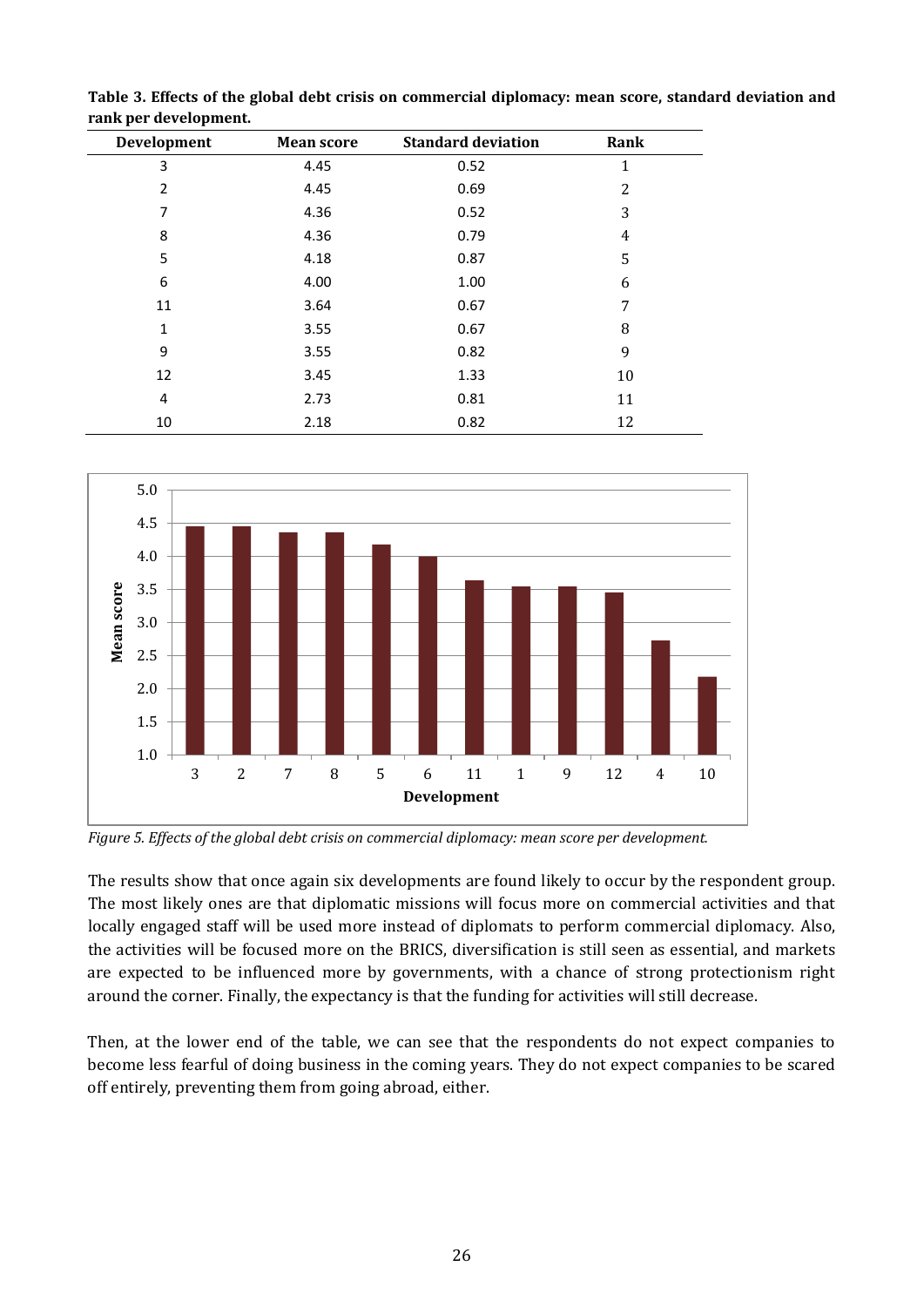### <span id="page-34-0"></span>ACTORS IN COMMERCIAL DIPLOMACY

The third questionnaire question is: *Which of the following developments concerning the commercial diplomatic actors are most likely to occur in the coming 10 years?*

To answer this question the respondents were asked to score the following fifteen developments from very unlikely to very likely to occur.

| 1. Austerity measures are<br>happening everywhere. A<br>drive for more efficiency,<br>faster, more<br>professionally and<br>efficiently working actors<br>will become very<br>important.                                                                                        | 2. Networking will<br>become more important<br>next to a growing<br>influence of social media.                                                                                                                                                                                   | 3. Because companies will<br>be charged for services,<br>services are also expected<br>to have higher standards.                                                                                                             | 4. Instead of having<br>different clusters in<br>embassies, the<br>departments will be more<br>integrated, commercial<br>diplomacy will be a more<br>embassy-wide activity.                                                                            |
|---------------------------------------------------------------------------------------------------------------------------------------------------------------------------------------------------------------------------------------------------------------------------------|----------------------------------------------------------------------------------------------------------------------------------------------------------------------------------------------------------------------------------------------------------------------------------|------------------------------------------------------------------------------------------------------------------------------------------------------------------------------------------------------------------------------|--------------------------------------------------------------------------------------------------------------------------------------------------------------------------------------------------------------------------------------------------------|
| 5. A convergence between<br>the actors is most likely<br>to occur in the field of<br>international operation<br>and coordination,<br>meaning that not all<br>countries need foreign<br>representation<br>individually.                                                          | 6. Countries will become<br>more interested in<br>investment attraction,<br>therefore investment<br>promotion agencies will<br>become more important.                                                                                                                            | 7. Differences between<br>representation in<br>countries will continue to<br>exist, diplomatic missions<br>will become less active in<br>developed countries, but<br>more active in developing<br>countries.                 | 8. The interest of foreign<br>ministers in commercial<br>diplomacy will increase,<br>and more generally<br>speaking, of all higher-up<br>diplomats such as<br>ambassadors, because of<br>a perceived greater<br>importance of<br>commercial diplomacy. |
| 9. Commercial diplomacy<br>will look for more<br>cooperation between<br>public & private and<br>private funding of<br>activities in order to<br>increase the success rate<br>of the undertakings. Some<br>activities might even be<br>outsourced to companies.                  | 10. The actors will need<br>to work together more<br>than ever to leverage<br>each other to the best of<br>their ability. Cooperation<br>between ministries will<br>therefore be sought more<br>than before.                                                                     | 11. The actor<br>organisations in the field<br>of commercial diplomacy<br>are a mix that is required,<br>and therefore the field<br>will mostly stay the same.                                                               | 12. Within embassies,<br>commercial diplomacy<br>will be paid less attention,<br>and the responsibility will<br>be transferred to TPOs.                                                                                                                |
| 13. The investments that<br>are now being done in<br>OECD countries will shift<br>to other countries, i.e. the<br>developing world<br>(BRICS). As a result,<br><b>Investment Promotion</b><br>Activities will be focused<br>more on the 'difficult'<br>countries in the future. | 14. There are major<br>regional differences in<br>the developments for<br>actors between countries<br>in which governments<br>have more transparency.<br>In countries where there<br>is less transparency,<br>commercial diplomacy<br>will need more assistance<br>and manpower. | 15. We are moving away<br>from having career<br>diplomats in the foreign<br>service, it will be more<br>accepted that diplomats<br>are in function for shorter<br>terms, perhaps leave the<br>service and come back,<br>etc. |                                                                                                                                                                                                                                                        |

The results for question 3 are displayed in Table 4 and [Figure 6.](#page-35-0)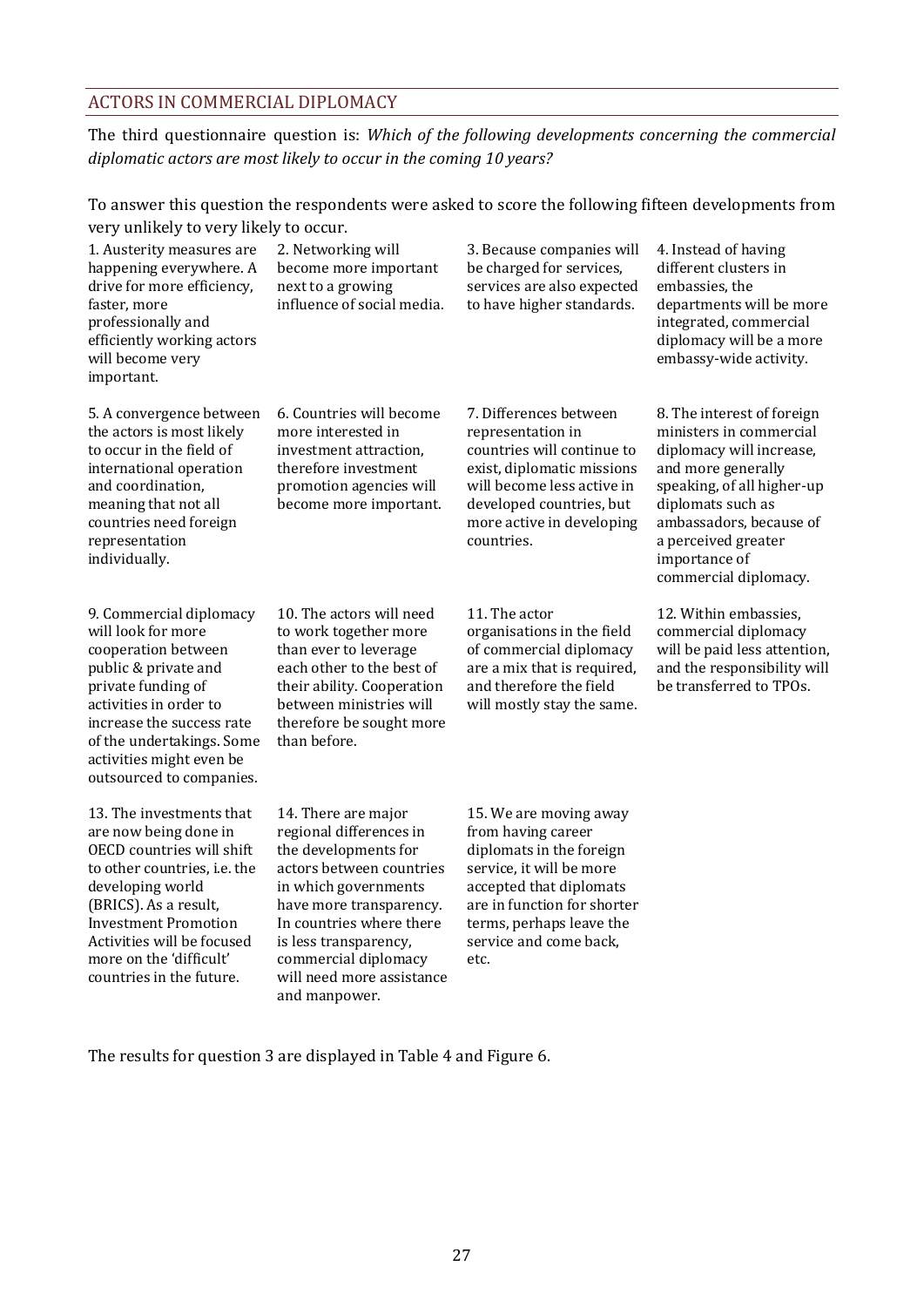| Development    | <b>Mean score</b> | <b>Standard deviation</b> | Rank           |
|----------------|-------------------|---------------------------|----------------|
| $\mathbf{1}$   | 4.73              | 0.47                      | $\mathbf{1}$   |
| 3              | 4.55              | 0.87                      | $\overline{2}$ |
| 8              | 4.45              | 0.52                      | 3              |
| 4              | 4.27              | 0.47                      | 4              |
| 10             | 4.27              | 0.92                      | 5              |
| 9              | 4.09              | 0.63                      | 6              |
| 14             | 4.09              | 0.92                      | 7              |
| 6              | 4.00              | 0.52                      | 8              |
| $\overline{2}$ | 3.82              | 0.83                      | 9              |
| 5              | 3.64              | 0.65                      | 10             |
| $\overline{7}$ | 3.64              | 0.92                      | 11             |
| 11             | 3.36              | 0.89                      | 12             |
| 15             | 3.18              | 0.94                      | 13             |
| 13             | 3.09              | 0.83                      | 14             |
| 12             | 2.00              | 0.87                      | 15             |

**Table 4. Commercial diplomacy actors: mean score, standard deviation and rank per development.**



<span id="page-35-0"></span>*Figure 6. Commercial diplomatic actors: mean score per development.*

Question 3 has eight developments that are mentioned as at least likely to occur in the coming 10 years. First of all, with a mean of 4.73, the highest mean in the entire study, is the prediction that more austerity measures will be taken in the future, driving governments and businesses towards greater efficiency and faster, more professionally and more efficiently working actors. Also, companies will expect higher service standards because they will be charged for the services, foreign ministers and other high-ranking diplomats will have more interest in commercial diplomacy, and embassies will be more integrated, making commercial diplomacy a more embassy-wide activity. Other actors than commercial diplomats are expected to have to cooperate on foreign missions more than ever, on the ministerial level for example, but cooperation will also be sought with public and private funding of activities. Finally, in countries with a less transparent government, commercial diplomats will need more assistance and manpower, and countries are in general thought to become more interested in investment attraction, heightening the importance of IPAs. The respondents mostly agreed that it is unlikely that embassies will pay less attention to commercial diplomacy, and TPOs will take over responsibilities from them.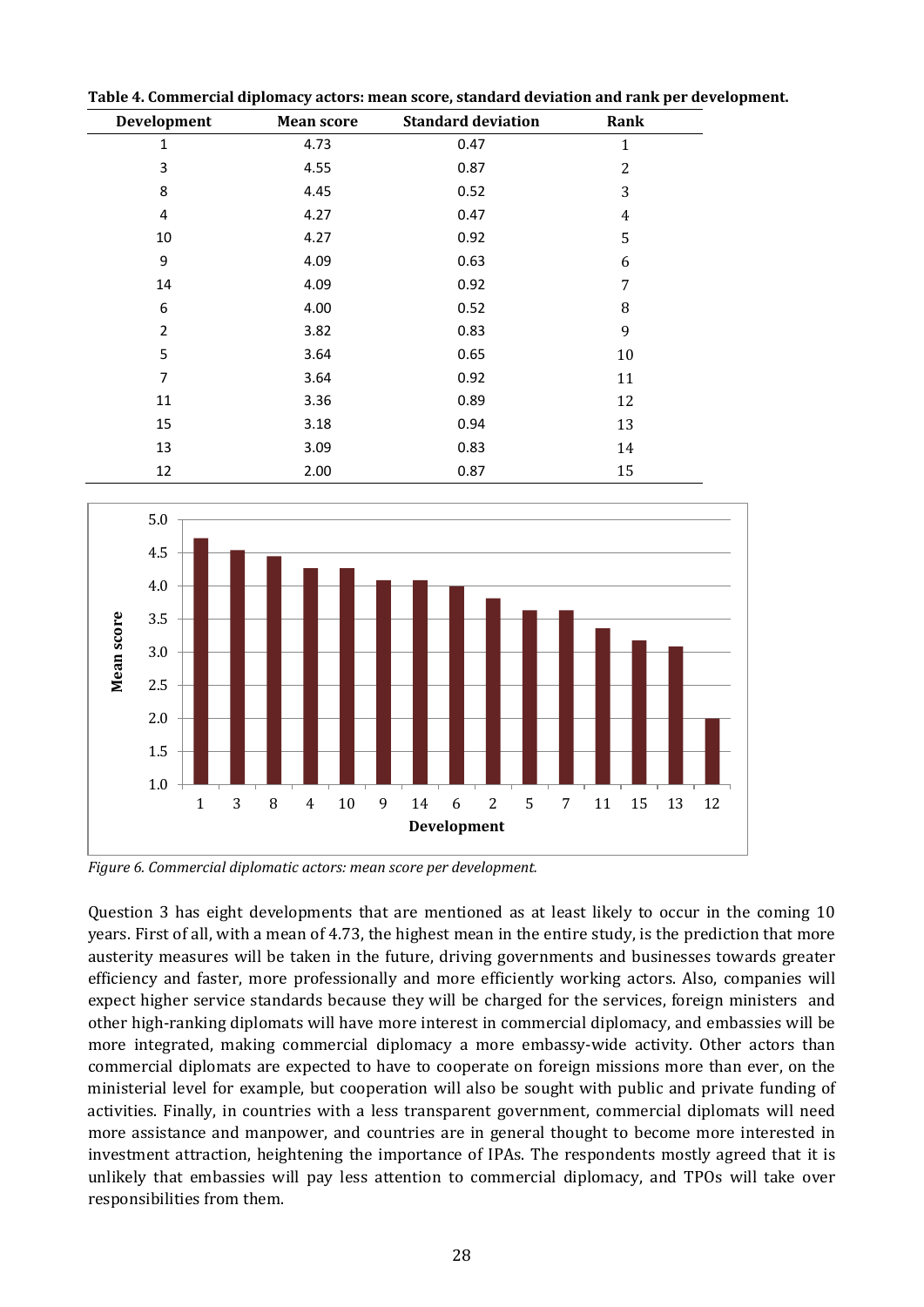#### ACTIVITIES IN COMMERCIAL DIPLOMACY

The fourth question in the questionnaire is: *Which of the following developments concerning commercial diplomacy activities are most likely to occur in the coming 10 years?*

The following seventeen developments are then given and the respondents are asked to score them from very unlikely to very likely to occur.

| $10.011$ , $10.9$ , $10.01$ , $10.00$                                                                                                                                                                                                                                                           |                                                                                                                                                                                                                                                                               |                                                                                                                                                                                                                                                                 |                                                                                                                                                                                                                                                       |
|-------------------------------------------------------------------------------------------------------------------------------------------------------------------------------------------------------------------------------------------------------------------------------------------------|-------------------------------------------------------------------------------------------------------------------------------------------------------------------------------------------------------------------------------------------------------------------------------|-----------------------------------------------------------------------------------------------------------------------------------------------------------------------------------------------------------------------------------------------------------------|-------------------------------------------------------------------------------------------------------------------------------------------------------------------------------------------------------------------------------------------------------|
| 1. The same amount or<br>more activities will have<br>to be done with fewer<br>staff because of lower<br>budgets.                                                                                                                                                                               | 2. Some activities in<br>diplomatic missions will<br>be judged more in terms<br>of their potential<br>commercial benefit.                                                                                                                                                     | 3. The activities that will<br>suffer the most from<br>cutbacks are the image<br>campaigns (country<br>branding).                                                                                                                                               | 4. The first activity that<br>will suffer from the lower<br>budgets will be the<br>business support, more<br>specifically the problem<br>solving.                                                                                                     |
| 5. Activities such as<br>market research, partner<br>search and match-making<br>will become paid services<br>that companies will<br>receive upon request.                                                                                                                                       | 6. Because of a general<br>decline in expenditure by<br>companies, the demand<br>for the services will be<br>less as well, as companies<br>will not always want to<br>spend money on them.                                                                                    | 7. Matchmaking will<br>remain the most<br>important activity for<br>commercial diplomacy,<br>this is the main activity<br>on which the value of<br>commercial diplomacy is<br>judged by the<br>government.                                                      | 8. Networking to facilitate<br>matchmaking will be<br>done more through IT<br>and social media.                                                                                                                                                       |
| 9. An increase in network<br>activities, intelligence &<br>image campaigns will<br>happen, but an even<br>stronger focus on<br>business support<br>activities will be<br>established.                                                                                                           | 10. The question will rise<br>more and more of how<br>commercial diplomacy<br>adds value, and its<br>activities will have to<br>prove again and again<br>how the information that<br>is offered is more<br>valuable than what you<br>can find through other<br>sources.       | 11. Trade Promotion<br>Organisations will<br>specialise more in<br>intelligence-gathering<br>than information-<br>gathering. The main<br>difference between these<br>two aspects is that<br>intelligence is of a more<br>specific nature and time<br>sensitive. | 12. Trade promotion will<br>remain an important<br>factor and basis of<br>activities in commercial<br>diplomacy.                                                                                                                                      |
| 13. The role of science<br>and innovation will grow<br>stronger, and cooperation<br>at the international level<br>will be enhanced.<br>However, this will have to<br>be done in a more<br>commercial way, linked<br>with business feasibility.<br>$\overline{AB}$ $\overline{D}$ $\overline{C}$ | 14. New developments in<br>IT (e.g. social media) help<br>companies to conduct<br>networking by<br>themselves, therefore<br>matchmaking and<br>partner-search activities<br>will be less important for<br>commercial diplomacy.<br>$\mathbf{r} = \mathbf{r} \cdot \mathbf{r}$ | 15. Countries will have to<br>decide on how to cope<br>with 'Trade Promotion<br>Agencies' and 'Investment<br>Promotion Agencies'; will<br>they be separate or<br>combined into one<br>organisation?                                                             | 16. Trade missions to<br>countries where<br>governments have a<br>strong influence will be<br>headed by prominent<br>political figures (PM,<br>Minister) more often,<br>because of the perceived<br>importance/priority<br>given by the host country. |

17. Business support and IPR will remain the responsibility of the government either in individual countries or in union with others. This cannot and will not be transferred to other actors. There will also be an increase in activities in the field, because of increasing regulations all around the world.

The results of question 4 are displayed in Table 5 and [Figure 7.](#page-37-0)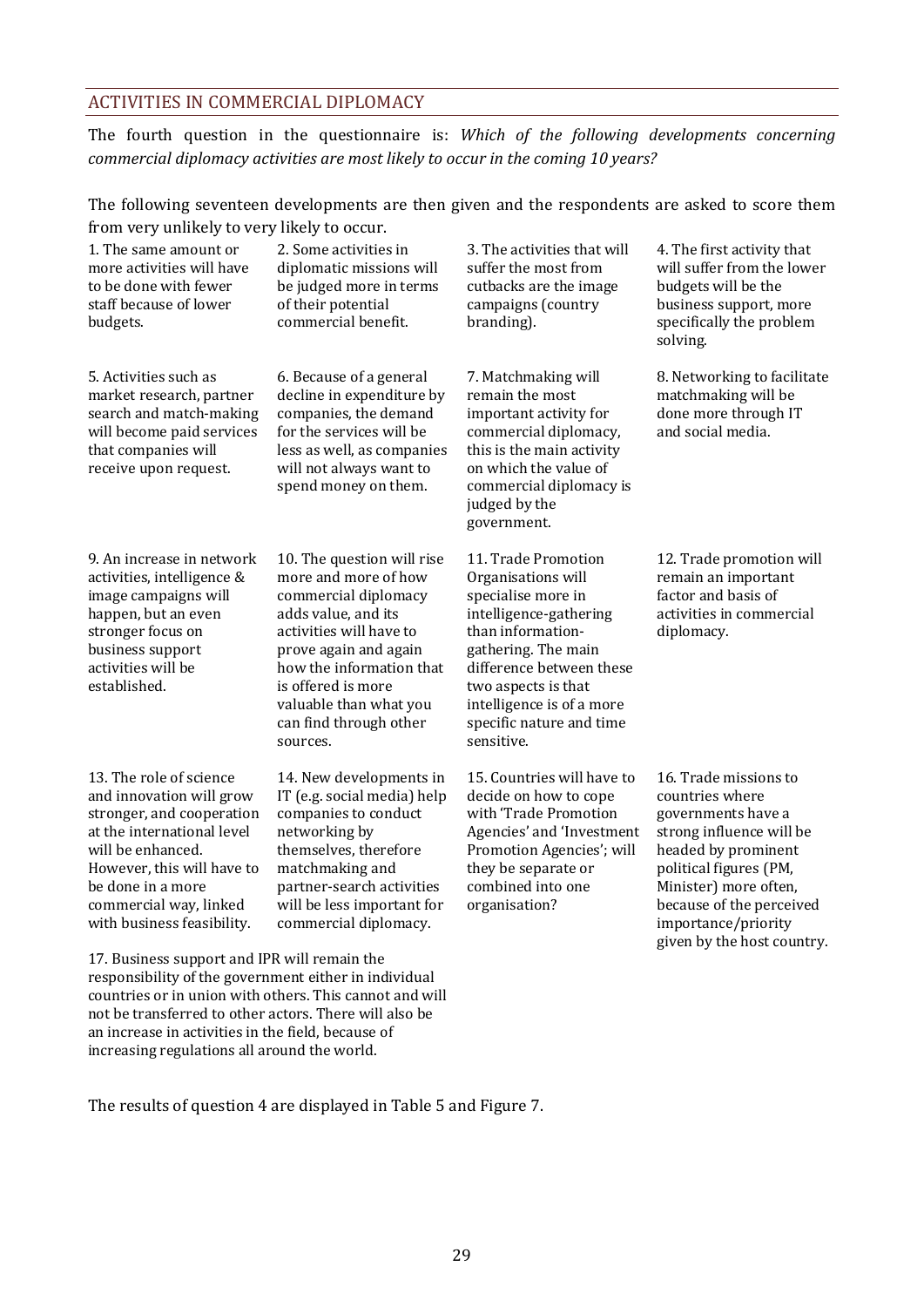| Question       | <b>Mean score</b> | <b>Standard deviation</b> | Rank         |
|----------------|-------------------|---------------------------|--------------|
| 16             | 4.64              | 0.65                      | $\mathbf{1}$ |
| $\overline{2}$ | 4.45              | 0.52                      | 2            |
| $\mathbf{1}$   | 4.27              | 0.79                      | 3            |
| 10             | 4.27              | 0.92                      | 4            |
| 12             | 4.27              | 0.98                      | 5            |
| 15             | 4.09              | 0.77                      | 6            |
| 13             | 4.00              | 0.90                      | 7            |
| 11             | 3.82              | 0.47                      | 8            |
| 5              | 3.82              | 1.14                      | 9            |
| 7              | 3.73              | 0.65                      | 10           |
| 9              | 3.73              | 0.75                      | 11           |
| 17             | 3.55              | 0.79                      | 12           |
| 6              | 3.00              | 0.63                      | 13           |
| 8              | 2.91              | 0.92                      | 14           |
| 14             | 2.64              | 0.54                      | 15           |
| 4              | 2.36              | 0.67                      | 16           |
| 3              | 2.27              | 0.82                      | 17           |

**Table 5. Commercial diplomacy activities: mean score, standard deviation and rank per development.**



<span id="page-37-0"></span>*Figure 7. Commercial diplomacy activities: mean score per development.*

The results of question 4 show us that seven developments score a mean of at least 4.0. First is the forecast that trade missions to countries with a strong government influence will be headed by a prominent political figure more often in the future. Some already existing activities in diplomatic missions will be judged more in terms of their potential commercial benefit, and the same number of activities or more will have to be done with fewer staff. Also, commercial diplomacy will have to keep proving it is worth the effort, trade promotion will remain a key activity in commercial diplomacy, and countries will have to make a choice between combining IPAs and TPOs or keeping them as separate entities. Finally, the respondents forecast that the role of science and innovation will grow stronger, and international cooperation in this field will be enhanced, but this should always be done on the basis of commercial viability. The respondents do not foresee that image campaigns will be the activity which suffers the most from the cutbacks, nor will the business support function.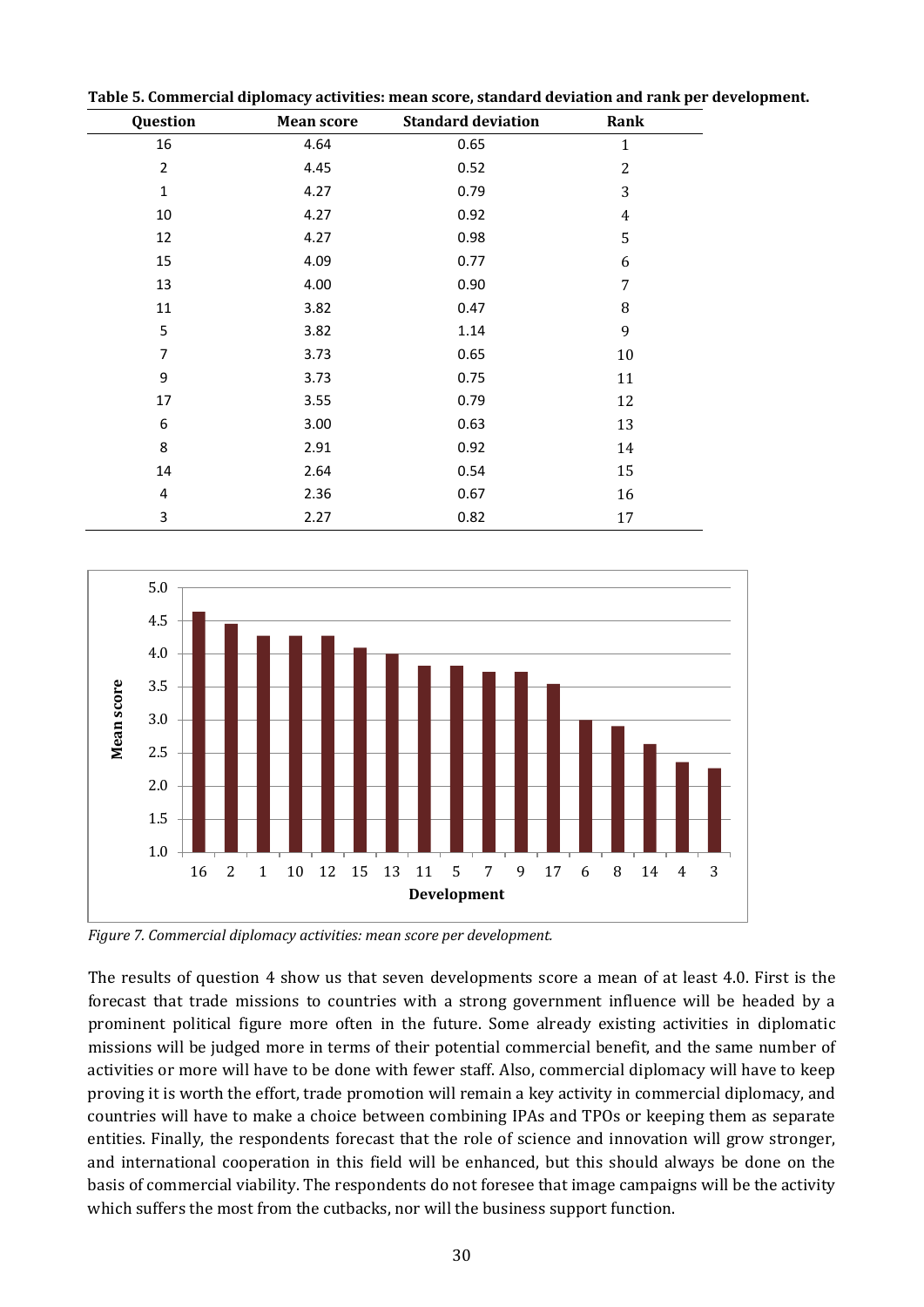#### SPENDING AND BUDGETING IN COMMERCIAL DIPLOMACY

#### The fifth question of the questionnaire is:

*Which of the following developments concerning the spending/budgeting for commercial diplomacy are most likely to occur in the coming 10 years?*

For this question the respondents were asked to score the following thirteen developments from very unlikely to very likely to occur.

| 1. There will be fewer and<br>fewer means, and the<br>instruments are being<br>constantly adapted for<br>efficiency. There will be<br>fewer options for<br>company subsidies, and<br>commercial diplomats<br>will have a more<br>consultative role. | 2. Smaller budgets will be<br>a driver for innovation,<br>efficiency and improved<br>productivity, and the<br>budgets will be<br>reallocated.                                                                                                                           | 3. Commercial diplomacy<br>has proven it is worth the<br>effort and cost, and will<br>be appreciated and may<br>not be as affected as other<br>areas.                       | 4. Sponsorship of<br>commercial diplomacy<br>activities by companies<br>will be explored as a way<br>to fund the activities.                                                                                                                                          |
|-----------------------------------------------------------------------------------------------------------------------------------------------------------------------------------------------------------------------------------------------------|-------------------------------------------------------------------------------------------------------------------------------------------------------------------------------------------------------------------------------------------------------------------------|-----------------------------------------------------------------------------------------------------------------------------------------------------------------------------|-----------------------------------------------------------------------------------------------------------------------------------------------------------------------------------------------------------------------------------------------------------------------|
| 5. Commercial diplomacy<br>activities will be offered<br>more to clusters of<br>companies than to<br>individual companies as a<br>result of charging<br>companies for services.                                                                     | 6. Services provided by<br>foreign representations<br>will be charged for more<br>frequently in the future,<br>especially a company that<br>is requesting specific<br>information will be<br>charged for the efforts<br>that are being done by<br>commercial diplomats. | 7. Younger generations<br>will not accept the higher<br>levels of spending of<br>governments, therefore, a<br>dramatic shift in attitude<br>will occur in the<br>budgeting. | 8. Commercial diplomats<br>will be attracted from the<br>business world more and<br>more instead of from the<br>diplomatic world, the<br>foreign representation<br>body will thus be more<br>like a business, with a<br>focus on the<br>accomplishments<br>(outputs). |
| 9. In the future, more<br>cooperation with private<br>parties will be sought,<br>and contracting out<br>commercial diplomacy<br>activities might be an<br>option in order to save on<br>budgets.                                                    | 10. Creating employment<br>in the home country will<br>become the main goal of<br>commercial diplomacy<br>activities, and attracting<br>investments and trade<br>promotion activities will<br>therefore become more<br>important.                                       | 11. More and more of the<br>work being done will be<br>project-based, in order to<br>keep better track of<br>efficiency.                                                    | 12. Manufacturing<br>tangible goods is<br>important in times of<br>crisis, and this is what<br>many countries will focus<br>on.                                                                                                                                       |

13. The budgetary constraints might lead to a stricter selection of businesses being assisted by commercial diplomats.

The results of question 5 are presented in Table 6 an[d Figure 8.](#page-39-0)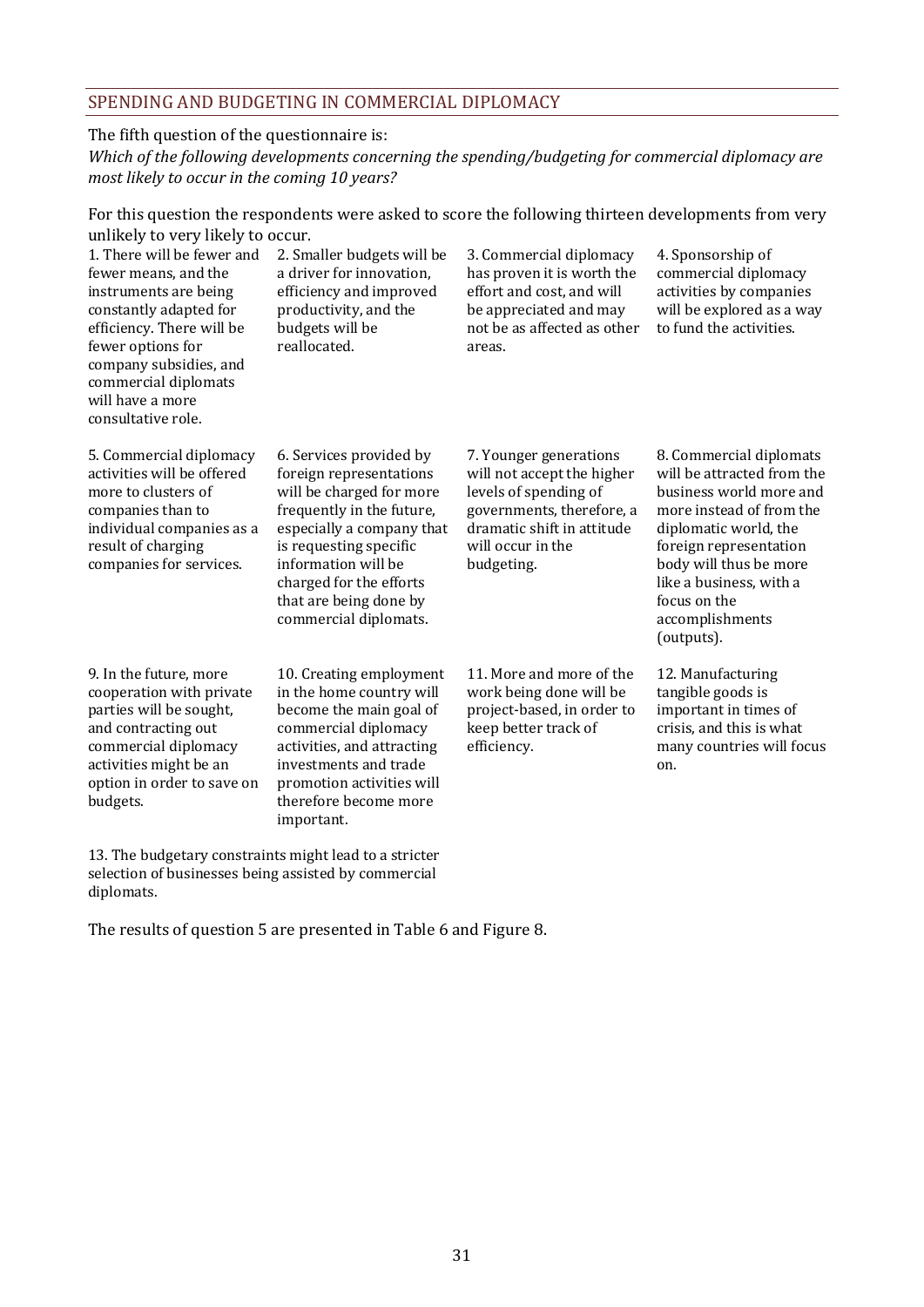| Question       | <b>Mean score</b> | <b>Standard deviation</b> | Rank |
|----------------|-------------------|---------------------------|------|
| $\overline{2}$ | 4.27              | 0.93                      | 1    |
| 10             | 4.00              | 0.79                      | 2    |
| 13             | 3.91              | 0.81                      | 3    |
| 11             | 3.82              | 0.93                      | 4    |
| 3              | 3.64              | 0.98                      | 5    |
| 1              | 3.55              | 0.99                      | 6    |
| 4              | 3.45              | 0.67                      | 7    |
| 5              | 3.18              | 0.83                      | 8    |
| 9              | 3.00              | 1.10                      | 9    |
| 8              | 2.91              | 1.00                      | 10   |
| 6              | 2.90              | 0.75                      | 11   |
| 12             | 2.82              | 0.60                      | 12   |
| 7              | 2.64              | 0.94                      | 13   |

**Table 6. Spending/budgeting for commercial diplomacy: mean score, standard deviation and rank per development.**



<span id="page-39-0"></span>*Figure 8. Spending/budgeting for commercial diplomacy: mean score per development.*

Our results show that only two developments score a mean of 4.0 or higher. First, the respondents expect that the smaller budgets will be a driving force for innovation, efficiency and improved productivity. Second, they forecast that commercial diplomacy will be mainly aimed at creating employment, attracting investments and trade promotion activities.

There are no distinctive developments that are indicated as unlikely to occur, but the least likely development is that the higher government spending will be condemned by younger generations, and the budgeting will be reallocated.

# UNEXPECTED DEVELOPMENTS IN COMMERCIAL DIPLOMACY

The sixth and final question of the questionnaire is: *Which of the following 'unexpected' developments concerning commercial diplomacy are most likely to occur in the coming 10 years?*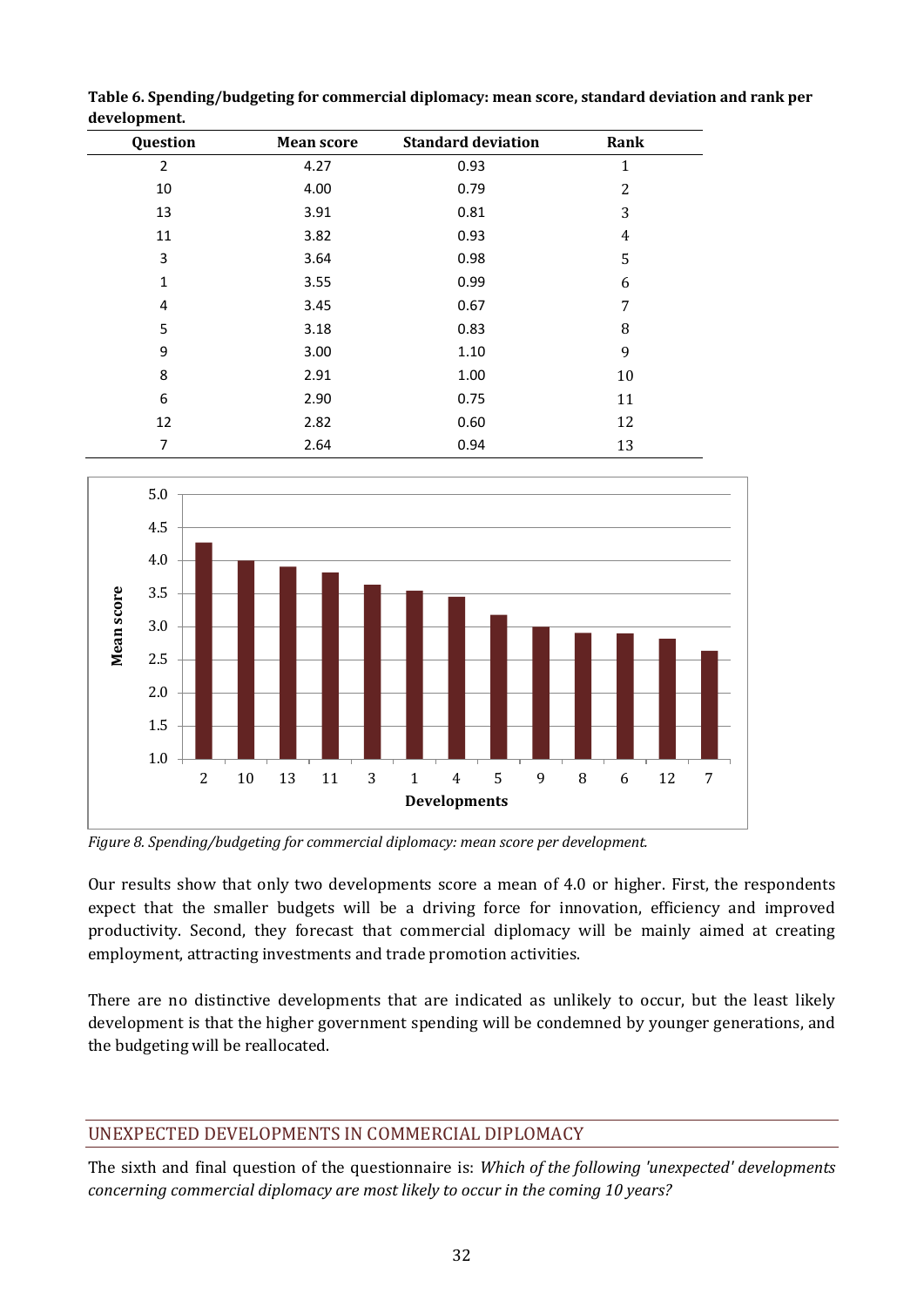The following seventeen developments were then given, and the respondents were asked to score them from very unlikely to very likely to occur.

1. Commercial departments could disappear entirely from diplomatic missions. Their activities would be adopted by the corporate world ('rent-a-diplomat').

5. A sudden disruption of new technologies on which we rely, but which are proven not to be reliable could change the whole attitude of commercial diplomacy towards using these technologies.

9. Once the economy has started to recover, the world will face a high level of unemployment worldwide. Social unrest will become a challenge for many countries.

13. Ideally, the public and consumers should improve their global awareness and avoid voting for leaders who propose the globalisation of the "American way of life", which will only destroy our planet.

2. A strong increase in protectionism could dramatically change the playing field. Barriers would be erected, and the actors of commercial diplomacy will have very different roles.

6. The traditional trade lines of the OECD countries amongst each other will shift to the newly emerging world economies (BRICS), and this brings new challenges for the regional requirements for commercial diplomats there, and the focus of countries on doing commercial diplomacy activities in these countries.

10. New developments in social media will occur, and therefore the influence of the public in the promotion of new products and services will be overwhelming, and trade commissioners and governments will need to be trained to play this 'new game'.

14. A combined commercial representation of member states of a union in host countries could occur.

3. More meltdowns of major economies could occur: US, China, etc. This might be as a result of protectionism. It could also lead to more regulation by governments, especially in the financial sector.

7. The availability of resources will become very important in the coming years, new resources might be discovered, old types of resources will decrease in availability.

4. Climate change might have an effect on the economic situation in the world, therefore also on commercial diplomacy.

8. Identification of resources becomes a primary activity for businesses and therefore also for commercial diplomats. New developments need to be passed on as quickly as possible.

11. The example of 'Wikileaks' shows that countries and governments could become more transparent, whether desired or undesired. This affects all government activities, including commercial diplomacy.

15. Commercial diplomacy could start to work on a success fee basis to promote the effectiveness of its services.

12. It will become more important for products to be more sustainable and socially / environmentally conscious, this will change the products, and also the country branding that is being done.

16. The huge influence that MNEs have on the effect of commercial diplomacy could grow. In some cases, governments are smaller than businesses, and the influence they have cannot be underestimated.

17. A war in any location might occur, and would change the whole system of agreements and economy. The strong cohesion and commitment to each other would be hindered by this. But, on the other hand, various countries will develop stronger bi- and multilateral ties because of a common enemy, so even though a war is primarily bad, it could bring cohesion and commitment.

The results of question 6 are presented in [Table 7](#page-41-0) and [Figure](#page-41-1) 9.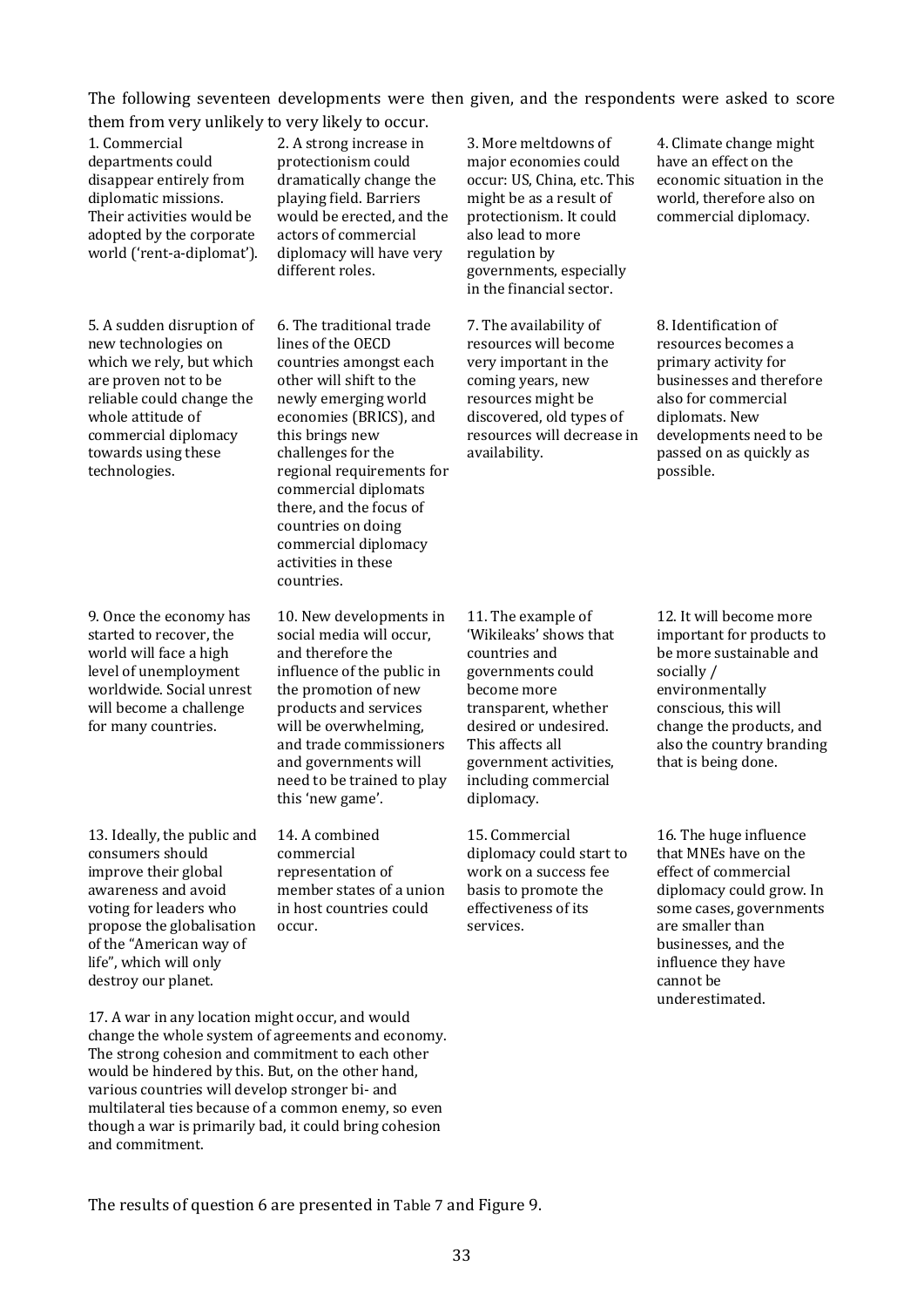| Question       | <b>Mean score</b> | <b>Standard deviation</b> | Rank           |  |
|----------------|-------------------|---------------------------|----------------|--|
| 6              | 3.91              | 0.67                      | $\mathbf{1}$   |  |
| 12             | 3.82              | 0.87                      | $\overline{2}$ |  |
| $\overline{7}$ | 3.73              | 0.69                      | 3              |  |
| 8              | 3.55              | 0.81                      | $\overline{4}$ |  |
| 14             | 3.40              | 0.54                      | 5              |  |
| $\pmb{4}$      | 3.36              | 0.70                      | 6              |  |
| 11             | 3.30              | 0.65                      | 7              |  |
| 9              | 3.27              | 0.69                      | 8              |  |
| 10             | 3.18              | 0.75                      | 9              |  |
| $\overline{2}$ | 3.18              | 0.79                      | 10             |  |
| 5              | 3.09              | 0.67                      | 11             |  |
| 15             | 3.00              | 0.60                      | 12             |  |
| 16             | 3.00              | 0.82                      | 13             |  |
| 17             | 2.60              | 0.84                      | 14             |  |
| 3              | 2.45              | 0.67                      | 15             |  |
| 13             | 2.00              | 0.94                      | 16             |  |
| $\mathbf{1}$   | 1.64              | 0.97                      | 17             |  |

<span id="page-41-0"></span>**Table 7. Unexpected developments in commercial diplomacy: mean score, standard deviation and rank per development.**



<span id="page-41-1"></span>*Figure 9. Unexpected developments in commercial diplomacy: mean score per development.*

In our final question, none of the developments achieved a mean score of 4.0 or higher. We will still mention the three highest ranked developments of this question, while accepting that the likelihood that these developments will happen is considered lower that in the previous sections. The respondents forecast that the traditional trade lines between OECD countries will shift to the newly emerging world economies, which would create the requirement that countries need to focus their commercial diplomacy activities more on these countries. Also, it will become more important for products to become more sustainable and socially/environmentally conscious, affecting both the products and the country branding. Finally, the availability of resources will become very important, and new resources might be discovered, while old types of resources will decrease in availability.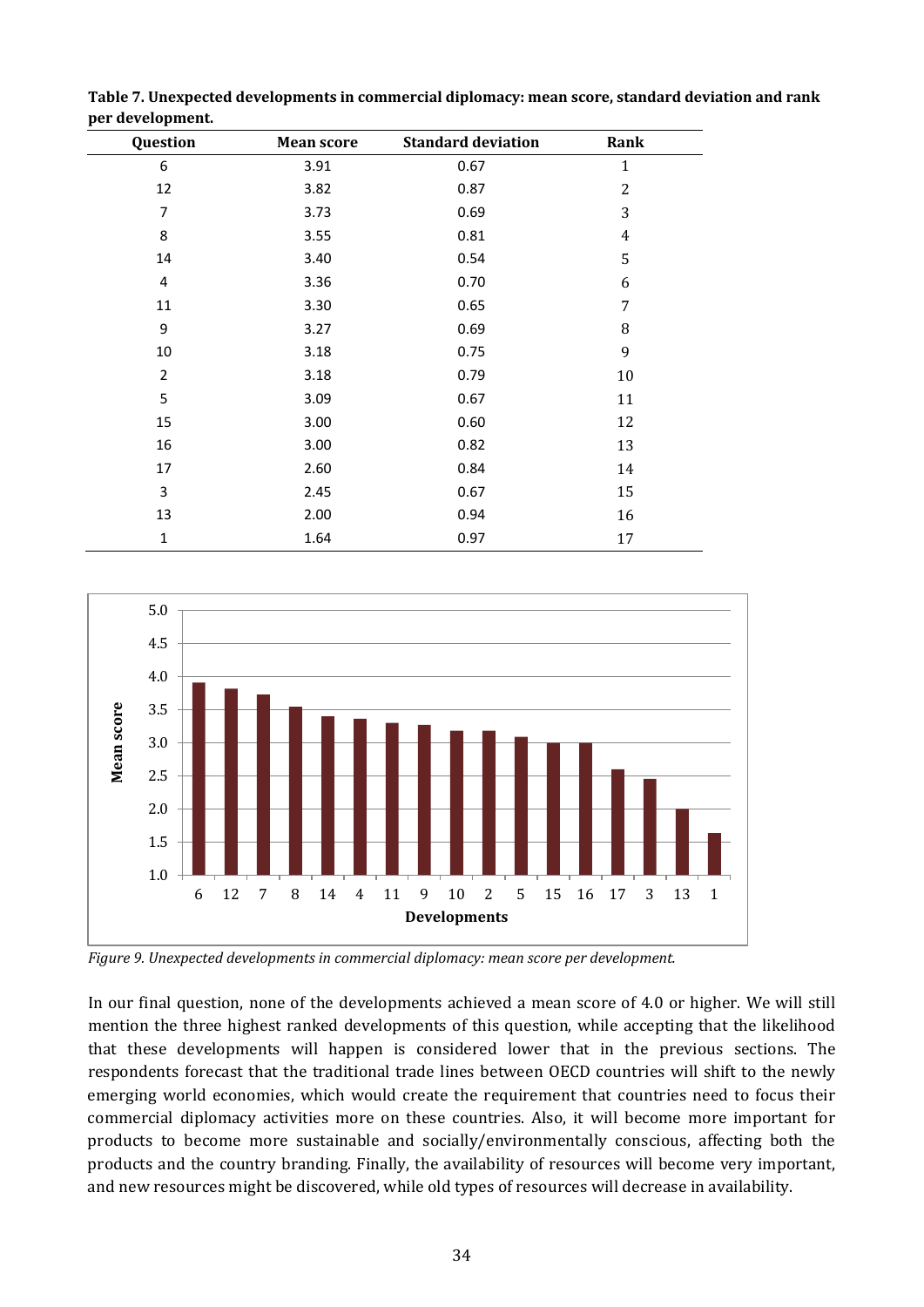Most unlikely to occur out of the entire questionnaire, with a mean score of 1.64, is the development in which the commercial departments would disappear entirely from diplomatic missions. The respondents also suggested that the possibility that the public and consumers would improve their global awareness against the 'American way of life' is unlikely. Finally, meltdowns of major economies, perhaps as a result of protectionism, are rather unlikely to occur.

#### **SUMMARY**

We have seen the results of this research. With the help of our research method, we present the likelihood of developments as suggested in the interviews with the experts. The goal of this chapter is to answer research sub-questions II and III:

Sub-question II: *Which developments can be expected to occur concerning the actors of commercial diplomacy and their organisation?*

Sub-question III: *Which developments can be expected to occur concerning the activities of commercial diplomacy?*

We asked questions specifically on the aspects of actors and their organisation and their activities. But this is not where it ends. We pose other questions, too, because we need to understand the external influences on the aspects just as much, and the developments that were scored in these questions also affect these aspects. Now we present an integrated list for the two aspects, combining the answers presented in the sections above, to answer research sub-questions II and III. We will only use the developments that have mean scores of 4.0 or higher.

Both tables contain 19 developments, with an overlap in some developments, which influence both aspects. From these tables, we conclude that the future of commercial diplomacy is challenging because of current and persistent government budget constraints, and various measures will be taken to cope with these lower budgets. The actors and their organisation will have to become more efficient, professional and innovative, and cooperate more with each other, on all levels from the foreign missions to the ministries in the home country. The emerging economies, i.e. the BRICS, will be assigned higher priorities in most foreign policies, and actors will have to focus on these countries more. Some actors such as TPOs are expected to become more important, but still assessed strongly on their efficiency. In general, commercial diplomacy will attract more attention from foreign ministers and other high-ranking diplomats. Commercial diplomats abroad, on the other hand, are forecast to be substituted more and more by locally engaged personnel.

The activities are also influenced by the governments' austerity measures and the shifting of priorities to emerging economies. The demand for efficiency has a strong influence on the activities. The potential commercial benefit will be used to evaluate activities. Nonetheless, we see that commercial diplomacy will have a stronger foothold in diplomatic activities. The activities are likely to be charged for, slightly compensating governments for their efforts. Among the commercial diplomacy activities, trade diplomacy is forecast to remain the most important activity.

Table 8 presents the ranked list with developments concerning and influencing the actors of commercial diplomacy and their organisation.

Table 9 presents the ranked list of developments concerning and influencing the activities of commercial diplomacy.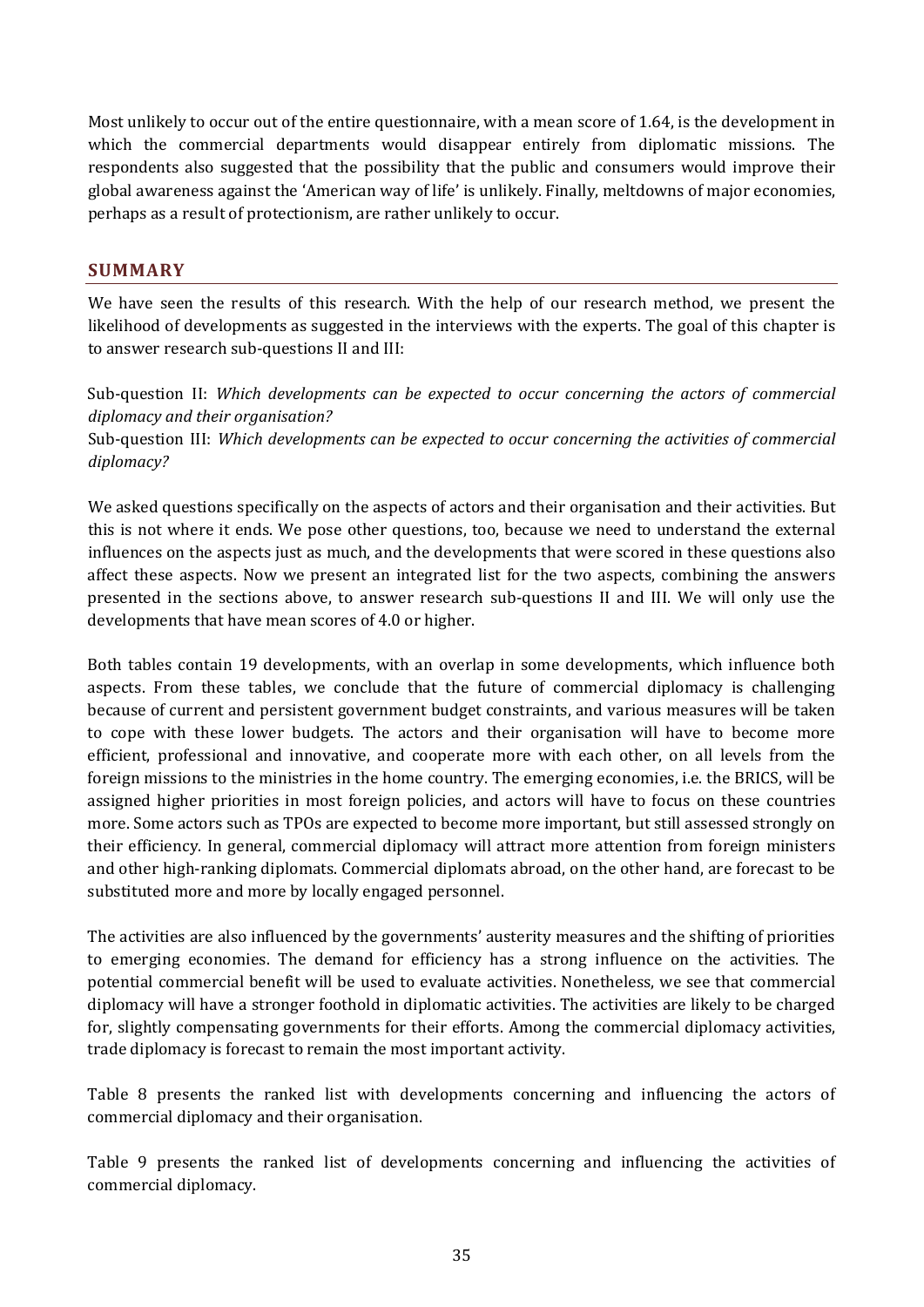# **Table 8. Mean score and standard deviation of developments with a mean score of at least 4.0 concerning the actors of commercial diplomacy and their organisation.**

| Development                                                                                                                                                                                                                                                                                                                      | Mean<br><b>Score</b> | <b>Standard</b><br>deviation | <b>Rank</b>  |
|----------------------------------------------------------------------------------------------------------------------------------------------------------------------------------------------------------------------------------------------------------------------------------------------------------------------------------|----------------------|------------------------------|--------------|
| Austerity measures are happening everywhere. A drive for more efficiency, faster,<br>more professionally and efficiently working actors will become very important.                                                                                                                                                              | 4.73                 | 0.47                         | $\mathbf{1}$ |
| Trade missions to countries where governments have a strong influence will be<br>headed by prominent political figures (PM, Minister) more often because of the<br>perceived importance/priority assigned by the host country.                                                                                                   | 4.64                 | 0.65                         | $\mathbf{2}$ |
| The foreign services will move towards using more locally engaged staff instead of<br>diplomats as a cost-saving measure.                                                                                                                                                                                                        | 4.45                 | 0.52                         | 3            |
| The interest of foreign ministers in commercial diplomacy will increase, and more<br>generally that of all higher-level diplomats such as ambassadors, because of a<br>perceived greater importance of commercial diplomacy.                                                                                                     | 4.45                 | 0.52                         | 4            |
| Asia as a region of interest for countries is becoming more important than before.<br>This newer focus brings new challenges as well, i.e. culture and language.*                                                                                                                                                                | 4.45                 | 0.67                         | 5            |
| The regional priorities that countries have will shift to other regions: currently,<br>developed regions like Europe and North America are priorities for many countries,<br>but they will not be growing as fast in the foreseeable future as other (emerging)<br>regions (i.e. China, India, South-East Asia, South America).* | 4.36                 | 0.52                         | 6            |
| Instead of having different clusters in embassies, the departments will operate in a<br>more integrated manner, commercial diplomacy will be a more embassy-wide<br>activity.                                                                                                                                                    | 4.27                 | 0.47                         | 7            |
| The actors will need to work together more than ever to leverage each other to the<br>best of their ability. Cooperation between ministries will therefore be sought more<br>than before.                                                                                                                                        | 4.27                 | 0.92                         | 8            |
| Smaller budgets will be a driver for innovation, efficiency and improved productivity,<br>and the budgets will be reallocated.*                                                                                                                                                                                                  | 4.27                 | 0.93                         | 9            |
| Government departments will cooperate more with each other in order to enhance<br>the effectivity of commercial diplomacy.                                                                                                                                                                                                       | 4.18                 | 0.60                         | 10           |
| More influence by governments could occur, governments will try to protect their<br>economies with more influence. The prospects of a long recession may enhance<br>protectionism of domestic markets everywhere.*                                                                                                               | 4.18                 | 0.87                         | 11           |
| Countries will have to decide on how to cope with 'Trade Promotion Agencies' and<br>'Investment Promotion Agencies'; will they be separate or combined into one<br>organisation?                                                                                                                                                 | 4.09                 | 0.77                         | 12           |
| There are major regional differences in the developments for actors between<br>countries in which governments have more transparency. In countries where there is<br>less transparency, commercial diplomacy will need more assistance and manpower.                                                                             | 4.09                 | 0.92                         | 13           |
| The influence of emerging/developing countries, especially the BRICS, on the world<br>economy will grow even larger.*                                                                                                                                                                                                            | 4.09                 | 0.93                         | 14           |
| A trend that will receive more attention is that companies are not the only ones that<br>invest, states are getting involved in business through large wealth funds. Of course<br>this could mean that political interests will be involved, not just commercial.*                                                               | 4.09                 | 1.12                         | 15           |
| Countries will become more interested in investment attraction, and therefore<br>investment promotion agencies will become more important.                                                                                                                                                                                       | 4.00                 | 0.52                         | 16           |
| The role of science and innovation will grow stronger, and cooperation at the<br>international level will be enhanced. However, this will have to be done in a more<br>commercial way, linked to business feasibility.*                                                                                                          | 4.00                 | 0.90                         | 17           |
| There will be less funding from the government into all operations.*                                                                                                                                                                                                                                                             | 4.00                 | 1.00                         | 18           |
| New technological developments in communication could change the playing field of<br>commercial diplomacy and its importance.*                                                                                                                                                                                                   | 4.00                 | 1.08                         | 19           |

\* applicable to both actors & their organisation and activities categories.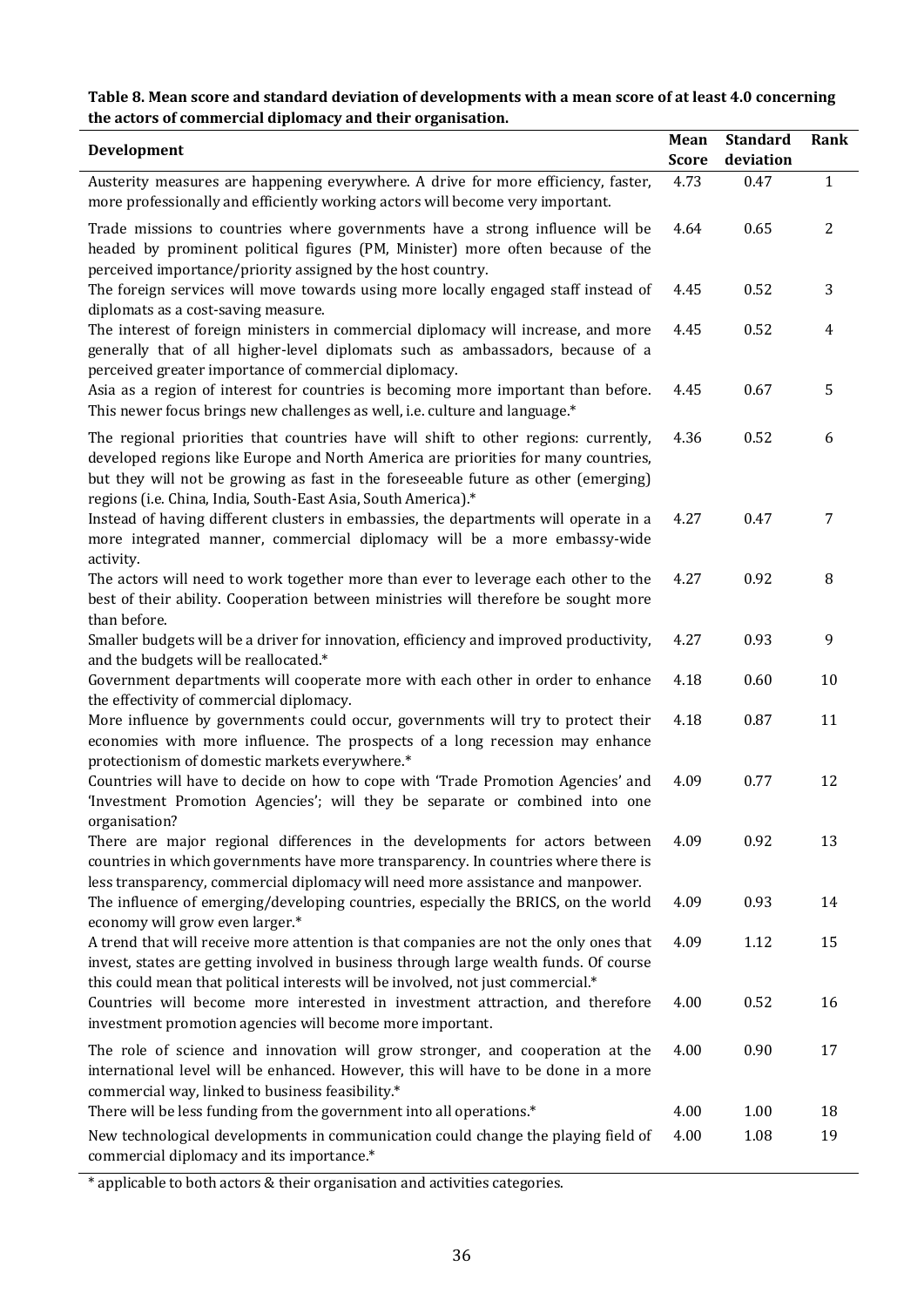# **Table 9. Mean score and standard deviation of developments with a mean score of at least 4.0 concerning the activities of commercial diplomacy.**

| Development                                                                                                                                                          | Mean  | <b>Standard</b> | Rank           |
|----------------------------------------------------------------------------------------------------------------------------------------------------------------------|-------|-----------------|----------------|
|                                                                                                                                                                      | score | deviation       |                |
| Commercial diplomacy will play a more central role in diplomatic policy and                                                                                          | 4.55  | 0.52            | $\mathbf{1}$   |
| practice.                                                                                                                                                            |       |                 |                |
| Because companies will be charged for services, services are also expected to have                                                                                   | 4.55  | 0.87            | $\overline{2}$ |
| higher standards.                                                                                                                                                    |       |                 |                |
| Some activities in diplomatic missions will be judged more in terms of potential                                                                                     | 4.45  | 0.52            | 3              |
| commercial benefit.                                                                                                                                                  |       |                 |                |
| Asia as a region of interest for countries is becoming more important than before.                                                                                   | 4.45  | 0.67            | 4              |
| This newer focus brings new challenges as well, i.e. culture and language.*                                                                                          |       |                 |                |
| The crisis will push diplomatic missions towards an increasing focus on                                                                                              | 4.45  | 0.69            | 5              |
| commercial activities, with the degree depending on the severity of the crisis.                                                                                      |       |                 |                |
| Commercial diplomacy will therefore become a more important part of diplomacy.                                                                                       |       |                 |                |
| The regional priorities that countries have will shift to other regions: currently,                                                                                  | 4.36  | 0.52            | 6              |
| developed regions like Europe and North America are priorities for many                                                                                              |       |                 |                |
| countries, but these will not be growing as fast in the foreseeable future as other                                                                                  |       |                 |                |
| (emerging) regions (i.e. China, India, South-East Asia, South America).*                                                                                             |       |                 |                |
| Diversification of trading partners remains a must, as well as 'buying from those                                                                                    | 4.36  | 0.79            | 7              |
| that buy from us'.                                                                                                                                                   |       |                 |                |
| The same number or more activities will have to be done with fewer staff because                                                                                     | 4.27  | 0.79            | 8              |
| of lower budgets.                                                                                                                                                    |       |                 |                |
| The question will arise more and more about how commercial diplomacy adds                                                                                            | 4.27  | 0.92            | 9              |
| value, and its activities will have to prove over and over again how the information                                                                                 |       |                 |                |
| that is offered is more valuable than what you can find through other sources.                                                                                       |       |                 |                |
| Smaller budgets will be a driver for innovation, efficiency and improved                                                                                             | 4.27  | 0.93            | 10             |
| productivity, and the budgets will be reallocated.*                                                                                                                  |       |                 |                |
| Trade promotion will remain an important factor and basis of activities in                                                                                           | 4.27  | 0.98            | 11             |
| commercial diplomacy.                                                                                                                                                | 4.18  | 0.87            | 12             |
| More influence by governments could occur, governments will try to protect their<br>economies with more influence. The prospects of a long recession may enhance the |       |                 |                |
| protectionism of domestic markets everywhere.*                                                                                                                       |       |                 |                |
| Commercial diplomacy will look for more cooperation between public & private                                                                                         | 4.09  | 0.63            | 13             |
| and private funding of activities in order to increase the success rate of the                                                                                       |       |                 |                |
| undertakings. Some activities might even be outsourced to companies.                                                                                                 |       |                 |                |
| The influence of emerging/developing countries, especially the BRICS, on the world                                                                                   | 4.09  | 0.93            | 14             |
| economy will grow even larger.*                                                                                                                                      |       |                 |                |
| A trend that will receive more attention is that it is not just companies that invest,                                                                               | 4.09  | 1.12            | 15             |
| states are getting involved in business through large wealth funds. Of course, this                                                                                  |       |                 |                |
| could mean that political interests will be involved, not just commercial.*                                                                                          |       |                 |                |
| Creating employment in the home country will become the main goal of                                                                                                 | 4.00  | 0.79            | 16             |
| commercial diplomacy activities, so attracting investments and trade promotion                                                                                       |       |                 |                |
| activities will become more important.                                                                                                                               |       |                 |                |
| The role of science and innovation will grow stronger, and cooperation at the                                                                                        | 4.00  | 0.90            | 17             |
| international level will be enhanced. However, this will have to be done in a more                                                                                   |       |                 |                |
| commercial way, linked to business feasibility.*                                                                                                                     |       |                 |                |
| There will be less funding from the government for all operations.*                                                                                                  | 4.00  | 1.00            | 18             |
| New technological developments in communication could change the playing field                                                                                       | 4.00  | 1.08            | 19             |
| of commercial diplomacy and its importance.*                                                                                                                         |       |                 |                |

\* applicable to both actors & their organisation and activities categories.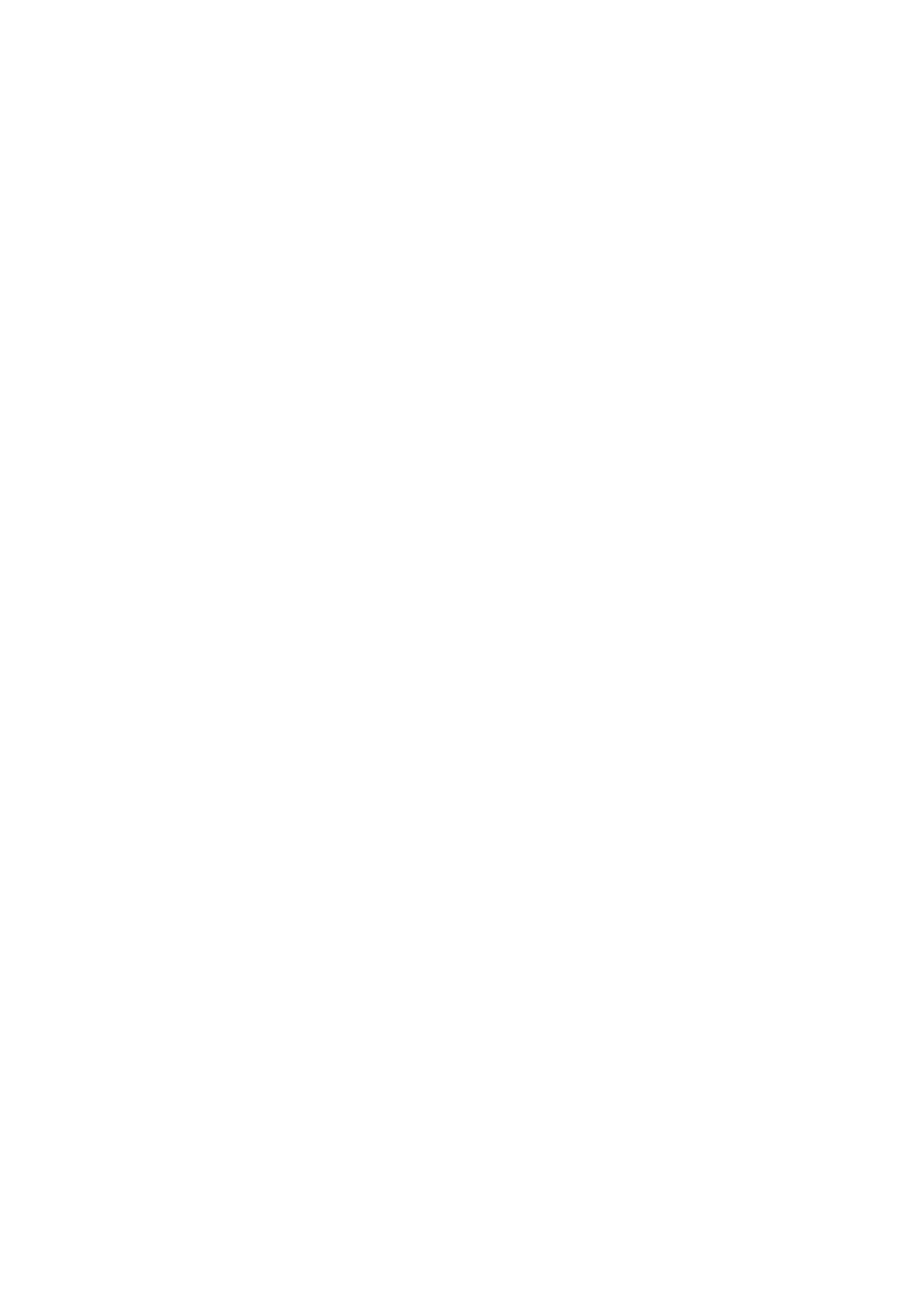*This final chapter builds on the results of the previous chapter. We analyse developments that the group of respondents predicts will occur in the future. In this analysis, we aim to understand the prediction and its implications for commercial diplomacy, regarding two aspects: actors and their organisation and activities. We also include recommendations for commercial diplomats, and a review of the limitations of the research. Finally, we answer the main research question.*

In our presentation of the results, we display 19 developments for each of the two aspects. In our analysis, we will assess five developments for the actors of commercial diplomacy and their organisation, and five developments for the activities. We chose the developments that were indicated as the most likely to occur, and describe for each one what it means, what the implications are, and how commercial diplomats can prepare for the future.

# **THE FUTURE OF THE ACTORS OF COMMERCIAL DIPLOMACY AND THEIR ORGANISATION**

The challenging future of commercial diplomacy is largely in the hands of the actors and their organisation. Austerity measures will be taken by governments, and the actors will have to cope with them. Greater efficiency and more professional and innovative work will be expected. Cooperation on all levels of operation needs to be stimulated. Emerging economies, i.e. the BRICS, will be assigned higher priority by the policy-making actors.

In this section, we discuss the five top-ranked developments regarding the actors of commercial diplomacy and their organisation (chapter 5).

## ACTORS WILL NEED TO WORK FASTER, BE MORE PROFESSIONAL AND EFFICIENT

The credit crunch and subsequent recession of the past few years are affecting almost all business and government budgets. Our study shows that the economic situation most likely will not improve in the coming years, and commercial diplomacy will continue to feel the effects of the austerity measures due to the recession. The actors of commercial diplomacy will be influenced by these measures and will need to work faster, more professionally and efficiently. They will be asked to do more tasks, and professionalise the practice of commercial diplomacy even further. Their efficiency will be assessed by understanding the contribution of commercial diplomacy, and improving the outcome. This will put great strain on the actors; commercial diplomats will need to cope with higher expectations, as will TPOs and IPAs. Ambassadors, ministers, and other high-ranked actors will have to prioritise commercial diplomacy on their busy agendas, acknowledging its value.

The organisation of the actors is under comparable stress, as each actor has to prove its value. If at some point an actor is found to be redundant, measures will be taken, and the whole organisation of actors will be influenced. Governments will use every method to enable commercial diplomats to achieve greater efficiency, and the organisation of the actors will be optimised to support this.

Our theoretical study indicated that some countries are currently concentrating on efficiency in their use of commercial diplomacy, as a result of the austerity measures imposed on many activities (Lee, 2004 and Rosenthal, 2011). This is parallel to our findings in this study.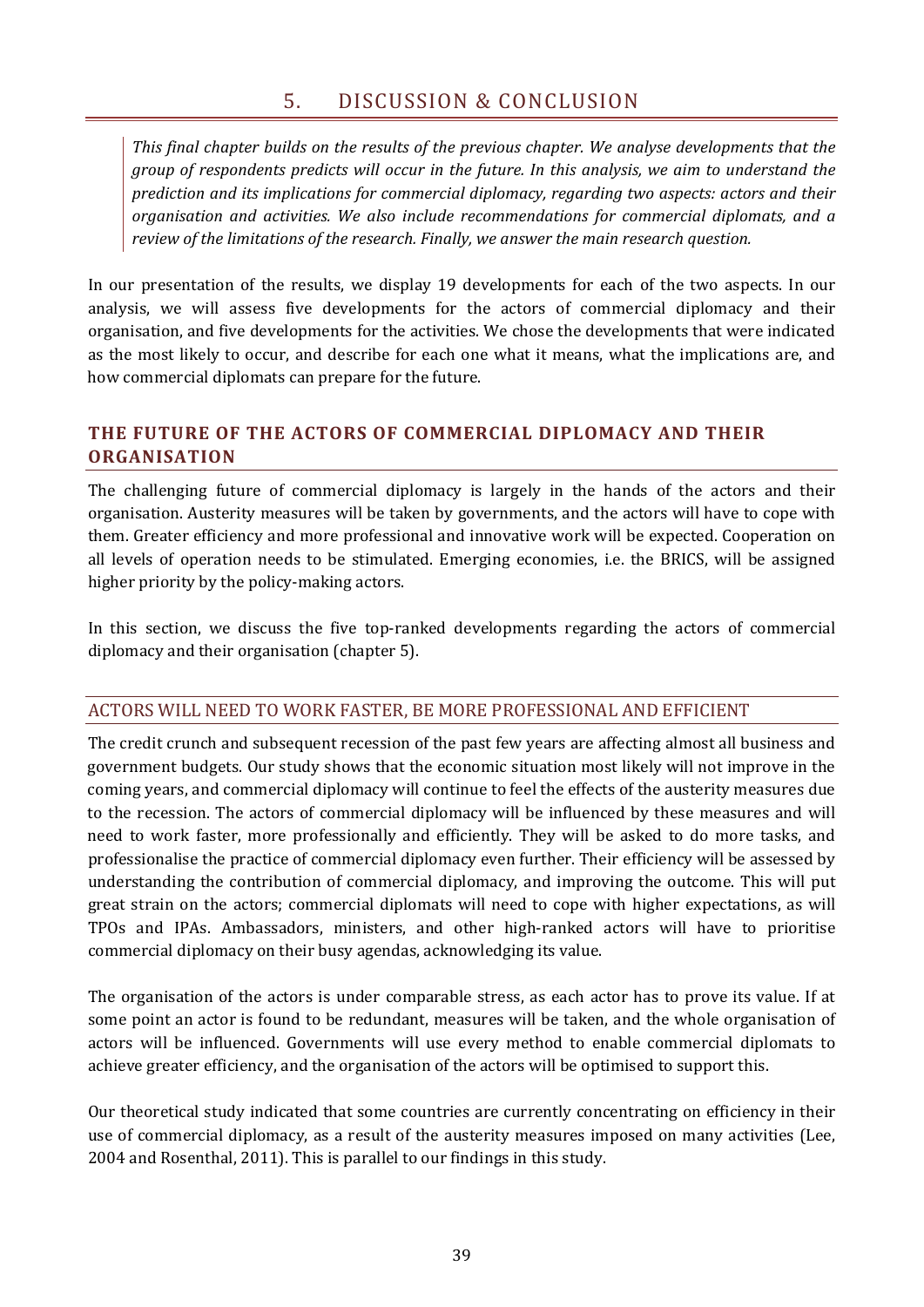## PROMINENT POLITICAL FIGURES HEADING MORE TRADE MISSIONS

In countries where governments have a strong influence on business, it is often useful to open doors for home businesses or investment attraction. Prominent political figures such as Ministers of Foreign Affairs or Trade, or even a prime minister, president or king can open these doors with official trade missions, which businesses join. The more that prominent political figures understand and acknowledge the value of commercial diplomacy, the more they will take initiatives to organise trade missions. From our study, we conclude that this understanding will improve, and these actors will prioritise commercial diplomacy on their agenda by taking the initiative to set up trade missions. This will improve the bilateral relations between the home and the host country and, most importantly, will open up opportunities for international trade. The organisation of actors will need to adapt to the increase in trade missions. In our theoretical exploration we have seen that the actors will need to take a more active and direct role, specifically in the promotion of export (Lee, 2004), and prominent political figures can contribute largely to this.

The more these missions can be professionalised, the more effective they will be. Because countries will also focus more on countries where governments have a strong influence, such as the newly emerging economies, the competency of the actors organising trade missions will become vital.

# MORE USE OF LOCALLY ENGAGED STAFF INSTEAD OF DIPLOMATS

Traditionally, commercial diplomacy is performed by officials with diplomatic status. The respondents in our study expect that countries will employ more locally engaged staff. This will save significantly on personnel expenses, and the expertise that locally engaged employees have is comparable to or even higher than the expertise of diplomats. Countries may be hesitant to employ only locally engaged staff, because of a fear of conflicts of interest. Locally engaged employees can have conflicting interests because they may not originate from the country they represent. Nevertheless, diplomats are very costly to send abroad, and because efficiency is becoming more important, this cost advantage will push countries to employ more locally engaged staff. Our theoretical framework has provided insight into the specialisation of commercial diplomats (Lee, 2004). Locally engaged staff can be a costeffective method of attracting specialists, and they can be selected to be more commercially aware.

The new actors will have more host-country-specific knowledge, but less home-country-specific knowledge, which will change the information they require. The organisation behind these actors will therefore be slightly affected, creating the need to inform the new actors more about the home country.

## FOREIGN MINISTER'S INTEREST IN COMMERCIAL DIPLOMACY WILL INCREASE

In addition, our study shows that the foreign ministers, and other higher-level diplomats, will become more and more interested in commercial diplomacy in general. In a situation of world-wide economic recession, we have seen that countries cut their national budgets. This makes it interesting for foreign ministers to prioritise commercial diplomacy, as it has proven and will keep proving its worth. Prioritising commercial diplomacy is an investment in more international trade, which will result in higher rates of employment. The economic results of commercial diplomacy are easier to connect with the input than for other forms of diplomacy. The actors of commercial diplomacy will therefore be more interesting to their ministers and other higher-level officials, and will act more as commercial diplomats in all their responsibilities. In this way, policy-makers will trust commercial diplomacy more. Perhaps in the long run its budget might be increased, but as stated in the first development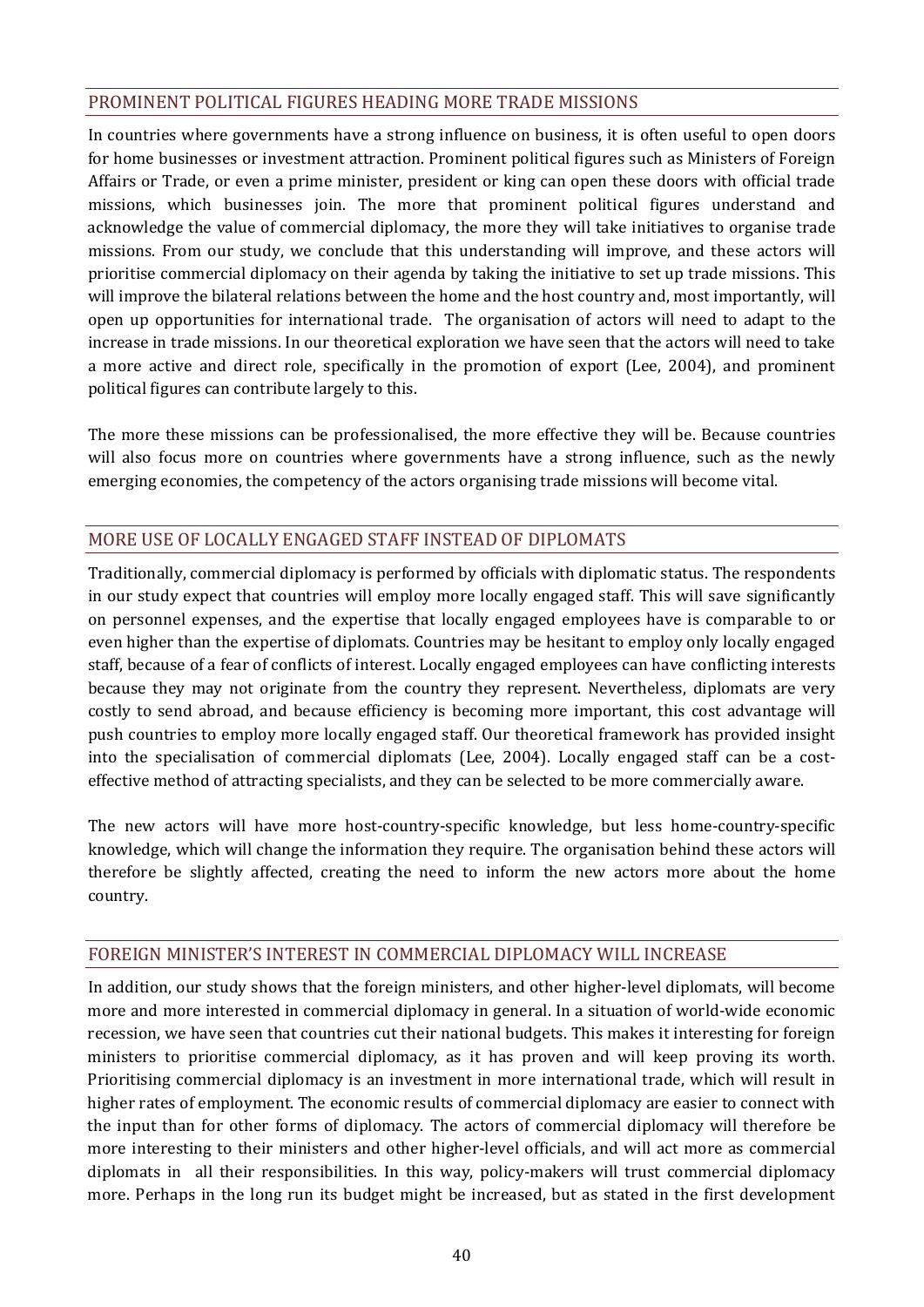analysis, this will not happen in the coming years. Countries like China, the USA and the Netherlands are paying a great deal of attention to commercial diplomacy already, and the last has already indicated an intention to intensify the budget spent on economic diplomacy as a whole (Rosenthal, 2011).

The prioritisation of commercial diplomacy will enhance professionalism in the field, as it will be monitored closely by more actors than before. This can only benefit the execution of commercial diplomacy.

## ASIA IS GETTING MORE IMPORTANT AS A REGION OF INTEREST

Our respondents see a growing interest in opportunities in new regions, not the traditional OECD countries that are well-established but suffering strongly from the recession. Specifically, Asian countries are interesting because international business opportunities are very common there, but also because there is room for improvement of the links to them, in most cases. Prioritising Asia in commercial diplomacy might be considered a challenge, because Asian culture and languages are considered significantly different from other world cultures and languages. However, the possible gains are large, and worth the effort. Cultural and language barriers will be overcome for the benefit of international business with the help of expertise already available in the foreign missions and TPOs / IPAs. Combined with greater use of locally engaged staff, the expertise in these actor organisations will increase and respond to the demands of the business world. In our theory chapter, we analogously indicated that countries could focus more on specific geographic areas of the world, targeting countries by growth potential (Potter, 2004).

When commercial diplomacy from many countries focusses more on Asia as a whole, good matches between the diverse home countries and host countries will have to be made. The home countries will have to identify which Asian countries best fit their interests and are potential partners in stimulating bilateral trade.

## **THE FUTURE OF COMMERCIAL DIPLOMACY ACTIVITIES**

In the previous sections, we have seen how efficiency will change the future of the actors of commercial diplomacy. Obviously, this will have a considerable effect on the activities in commercial diplomacy, too, demanding creativity and prioritisation of activities. The continuing austerity measures imposed by governments will greatly influence the activities, which will be reviewed regarding their benefits. Still, the activities will have a larger influence on the diplomatic field, requiring more input from their main benefactors, businesses.

We will discuss the top 5 developments in the activities of commercial diplomacy in this section.

# COMMERCIAL DIPLOMACY WILL HAVE A MORE CENTRAL ROLE IN DIPLOMATIC POLICY AND PRACTICE

The group of respondents foresees commercial diplomacy gaining priority. When foreign missions have to choose between cultural activities or commercial activities, for example, the tendency will be to choose commercial activities more often, or perhaps create a commercial angle to the cultural activity. By investing in commercial diplomacy, foreign missions and the policy-makers based in a foreign ministry will continuously improve their 'value for input'. All activities that we have named as commercial diplomacy activities will benefit from this emphasis, from networking to business support.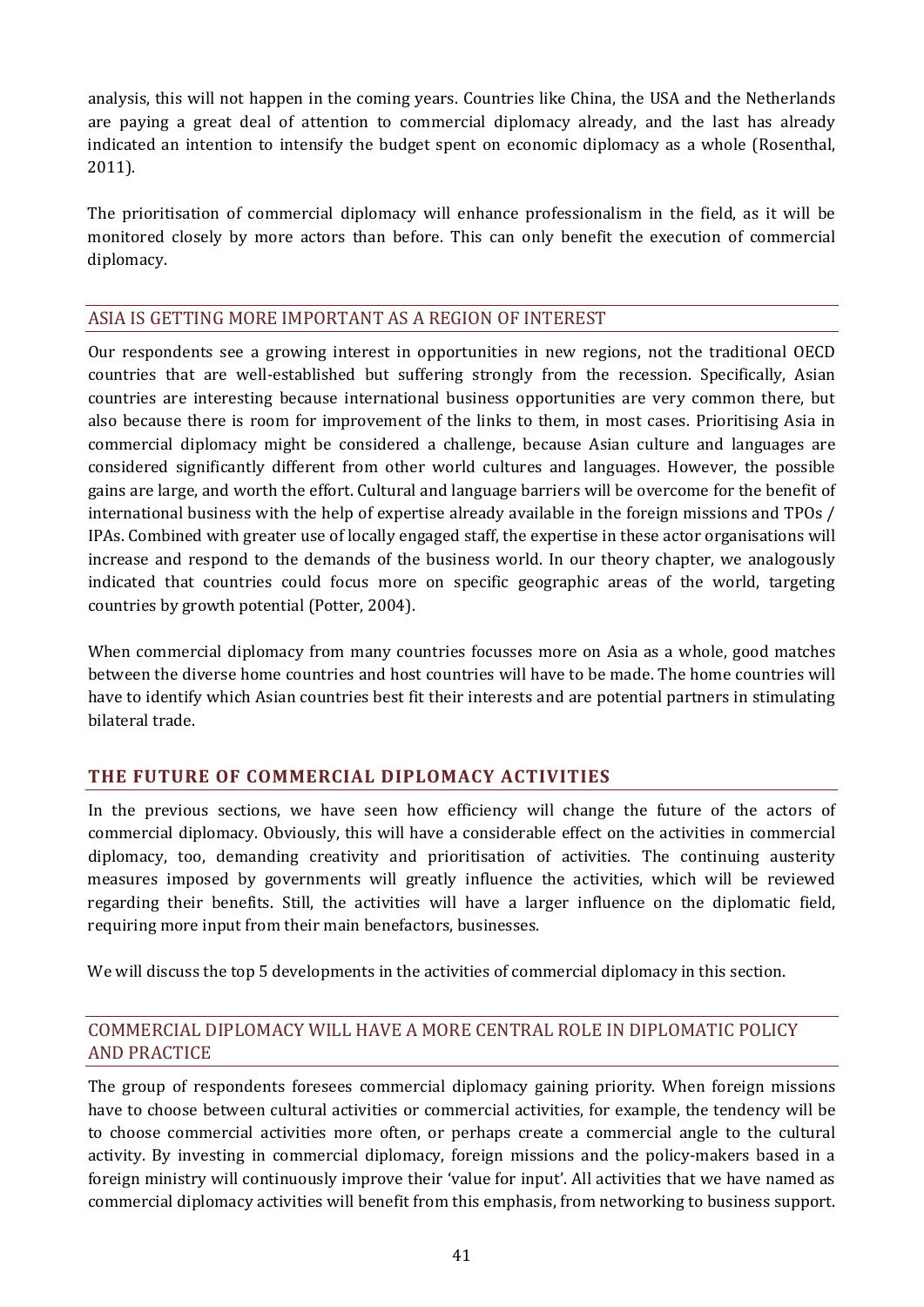If an opportunity or demand for these activities arises, more effort will be made to take action. This also means that the activities will be done more frequently, and should be professionalised more. The practice aspect of the development displays the significance of the practice field. Indicating opportunities and appropriately responding to requests are of the utmost importance. The whole spectrum of commercial diplomacy activities must be clear to commercial diplomats as well as to businesses, in order to achieve an optimal cooperation.

Our theoretical research has indicated parallel expectations. Commercial diplomacy has been said to be gaining more influence in the world of diplomacy, becoming a more central part of diplomacy (Lee, 2004; Kostecki, 2005; Pei, 2011).

#### BETTER SERVICE IS EXPECTED BECAUSE FEES ARE CHARGED FOR SERVICES

Companies will have to contribute to the costs that the actors of commercial diplomacy bear. Undertaking commercial diplomacy activities can be a costly endeavour, and up until a few years ago, companies expected governments to fund commercial diplomacy fully. Some countries already charge companies for market scans, intelligence gathering or match-making activities. The results of our study show an increase in financial contribution by companies in the future. Consequently, businesses will expect more from the services they receive. The easy access to information on the internet enables companies to collect general information rather quickly. However, some important and detailed piece of information, or intelligence, that a commercial diplomat possesses is not as easily acquired. Therefore, commercial diplomats must be aware of this intelligence and able to deliver it to business in the professional manner that it is requested. More detailed intelligence will be needed to meet the demands of modern businesses.

Although our theoretical framework does not include the specific mention of fee-based services, indications can be found of searching for new sources of funding for activities in the theory. In the drive for efficiency, charging for services, and the consequence that better service is expected, is a creative solution.

## POTENTIAL COMMERCIAL BENEFIT AS A REQUIREMENT FOR ACTIVITIES

In a few of the previously discussed developments, we touched on the subject already that activities will have to prove their value more. This not only concerns commercial diplomacy activities, other diplomatic activities will be evaluated in terms of their commercial benefit, too. When, for example, a public diplomacy department in an embassy wants to carry out an activity, the ambassador will need to see the value of the activity in the light of commercial diplomacy more often than before. This does not mean that if an activity has no commercial benefit, it will not be approved, but it will improve the chances for an activity to have a direct or indirect commercial diplomatic goal. More cooperation between the different departments is the key to accomplishing this. When the different departments cooperate more, they understand each other better and can organise activities together, so that more than one goal is achieved.

We have shown before that the promotion of services, science and technology, and investment attractions will become key benefactors of a stronger focus on certain activities of commercial diplomacy (Kostecki & Naray, 2007). From these three activities, countries can profit in the most direct possible way. These activities have the most direct connections to commercial benefit, and this can be a reason for paying special attention to them. Additionally, we can confirm that countries are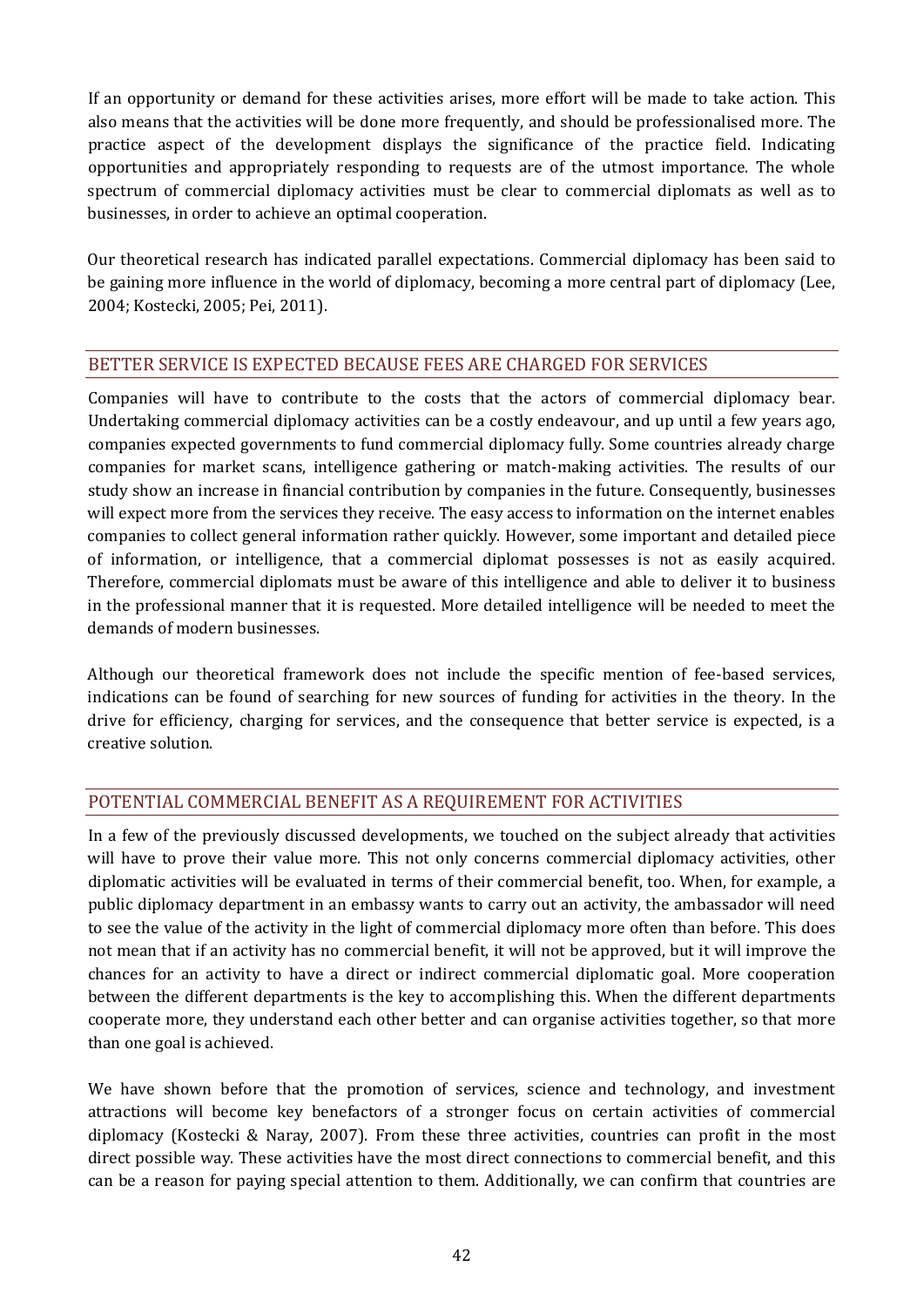aiming more at the 'main game' of economic competitiveness and establishing market access (Cooper, 1999) through the intensified focus on commercial outcomes for all activities.

#### ASIA IS BECOMING MORE IMPORTANT AS A REGION OF INTEREST

Our respondents predict that the strength of Asia as an economic bloc will keep growing. This influences both the actors and their organisation and the activities of commercial diplomacy. The results from our study show that Asia is being prioritised more and more as a region of interest on which to focus commercial diplomacy activities. There are differences between carrying out commercial diplomacy activities in the conventional OECD countries and doing so in the Asian region. Generally speaking, the respondents expect that diplomats in Asia will focus substantially more on commercial diplomacy. Because of the sometimes significant cultural and language differences, more locally engaged staff will be able to create a good link between home and host countries. Parallel to our theoretical framework, we identify the importance of growth potential in the target markets (Potter, 2004) such as Asia.

Some activities such as the business support group will become stronger in Asia, because when the companies involve themselves more in Asia, the differences will result in challenges. Because of this rising interest, we will see increasing intelligence activities to prevent companies needing to request support from the home government.

# PRIORITY OF COMMERCIAL DIPLOMACY AS A RESULT OF THE RECESSION

As described above, our respondents do not expect the recession to be over soon. We have mentioned several consequences, such as austerity measures imposed by governments, decreasing likelihood of companies going abroad, and budget cuts of commercial diplomacy specifically. The respondents also expect the recession to be a cause of more prioritisation of commercial diplomacy. Its value will be understood, higher-up officials will acknowledge its value, and it will even be seen as a possible, partial solution to the recession. At the very least, governments will agree that they can communicate without worries that commercial diplomacy is not something we should cut on.

Although a drive for efficiency is identified in our theory chapter, the recession had not been labelled as a specific force. The need for efficiency and integrating tasks as suggested by Minister Rosenthal (2011) only gains in importance and visibility. Although alternative options of commercial diplomacy have not always been received favourably (Michou, 2012), in general, commercial diplomacy is seen as one of the methods for responding to the recession (Lee, 2004; Kostecki, 2005).

The severer the perception of the crisis, the stronger the focus on commercial diplomacy will establish itself. Using commercial benefit as an evaluative tool for other types of diplomacy will be affected by the crisis as well in a similar fashion. Therefore, because of the recession, commercial diplomacy will become a more important part of diplomacy. Our respondents expect it will become easier for commercial diplomacy activities to establish diplomacy-wide acceptance of value than it will be for other activities of diplomatic actors.

## **CHALLENGES AND OPPORTUNITIES**

In this thesis, we have analysed what expert practitioners expect of the future of commercial diplomacy. Here, we will build on the developments that we expect to occur, and identify the major challenges and opportunities for commercial diplomacy.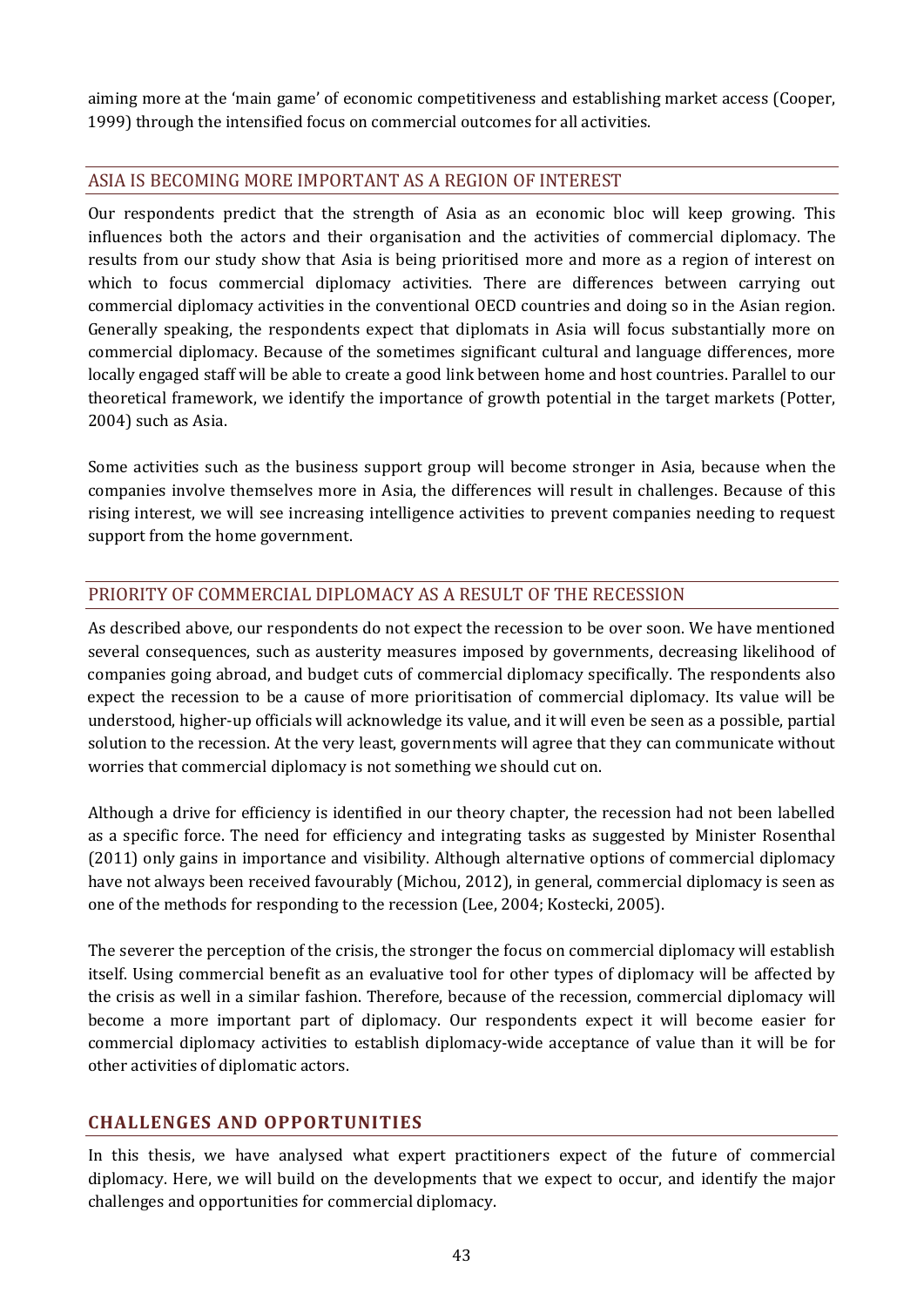We commence with a rather paradoxical forecast. Because of the economic recession, we have seen that governments are putting austerity measures into effect which would hurt commercial diplomacy, as it is almost fully funded by government finances. In contrast, commercial diplomacy is expected to be prioritised more often by policymakers and diplomats. Therefore, we can identify the economic recession as both a challenge and an opportunity for commercial diplomacy. The challenge lies greatly in the power of commercial diplomacy to help overcome the recession, proving that investing in commercial diplomacy will lead to more international trade and investment and eventually higher employment and greater prosperity. To accomplish these impressive feats, a great responsibility lies with commercial diplomats and the activities they undertake. It is necessary to take an active stance in the identification of business or investment opportunities and communicate them to home country businesses. The opportunity lies exactly there, in establishing a source of intelligence that is offered to and can be used by businesses. The more detailed information commercial diplomacy can provide to a business, the stronger their choices will be, and can perhaps even change into a competitive advantage for businesses from other countries. Of course, the intelligence activities do not stand alone here, they are part of the whole spectrum of activities that should be used more proactively than before.

The second challenge is the need for commercial diplomats to work more efficiently. It was suggested in the interviews that commercial diplomacy could be outsourced in its entirety to the business world, or that commercial diplomats could do work placements in the companies they provide service to. However it is accomplished, we expect commercial diplomats to learn from the business world and become more professional in their work. Combined with the prospect of hiring more locally engaged employees in the place of diplomats, professionalization is an even more significant challenge. Locally engaged staff can possess more expertise on the host market than commercial diplomats that come from the home country on four-year terms. Hiring these locally engaged employees can improve the service level given to companies, while lowering the cost of staff per employee. However, the professionalization of commercial diplomacy could become more difficult when diplomats are exchanged for locally engaged employees, as there is less control over them. Also, there may be doubts about the loyalty of the locally engaged employees to the home country or to their employer. Organising the actors and using the activities to improve the efficiency, and using locally engaged staff to the fullest of their potential are vital to commercial diplomacy.

The Asian continent as a target area for businesses and therefore also commercial diplomacy is an opportunity that cannot be ignored. Countries will be eager to use the entire spectrum of commercial diplomacy activities in the vast markets of Asia. Though the presence of commercial diplomacy will increase in Asia, governments will need to select which countries are interesting to them and would make a good match in order to benefit from the growth.

The last challenge that we identify is linked to the opportunities in Asia. Because of the growing interest in commercial diplomacy and in Asia as a priority region, commercial diplomacy will be intensified there. A challenge in the newly emerging economies, including those in Asia, is that governments have a strong influence on the market. This can create difficult situations for companies that attract investment from, for example, China, or want to set up offices in, for example, Vietnam. These challenges can vary from political interference in company decisions to unequal legal treatment in the host country. It is an inherent task of commercial diplomacy to warn businesses about these risks, and perhaps even lobby for changes in the host country. Commercial diplomats need to understand the effects of the host government involvement in domestic companies as gaining influence through foreign investment.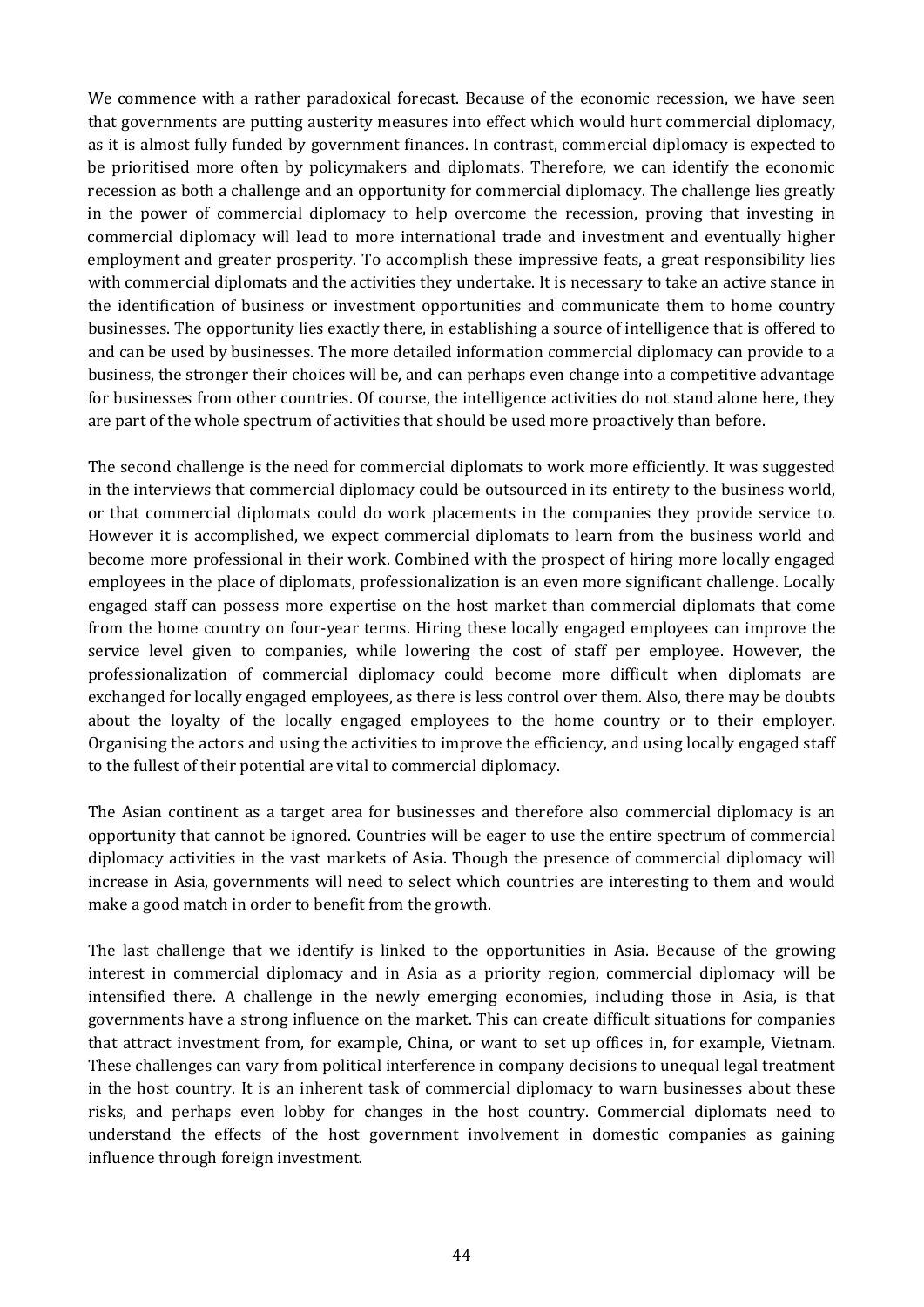#### **LIMITATIONS OF THE RESEARCH**

In any study it is important to understand the limitations. This study is a forecasting study, in which we have used a scientific methodology to forecast the future of commercial diplomacy. The general weaknesses of the methodology have been described in Chapter [3.](#page-20-0) We will elaborate on each specific limitation in this section.

- The forecast of the future of commercial diplomacy is based on the professional opinion of thirteen commercial diplomats. The reliability of their answers depends on their degree of expertise and their willingness to cooperate. As all respondents were given clear explanations about the research and the time it would take to participate, and were then given the choice to cooperate or not, we believe that their willingness is not a limitation. Their expertise, however, is a hard-to-define variable. We trust in the judgement of the countries the diplomats represent. In other words, if a diplomat is considered to have sufficient expertise to represent his or her country independently, he or she will have sufficient expertise to cooperate in this research. Our aim was not to look for the most knowledgeable diplomats on the policy of commercial diplomacy, but rather the experts in the practice of commercial diplomacy.
- The group of respondents was intended to represent the G20, in order to be able to generalise to the entire world. We were not able to reach all of the countries in the G20, and mainly the absence of Asian and African countries is a limitation to the applicability of the research.
- Our research time-frame allowed us only two rounds of interaction with the respondents. We believe that its reliability would have been improved if a third round of interaction could have been done.
- Because of personal circumstances, the thesis was presented almost a year after all the data had been gathered. This could influence the results of the study, as some interpretations were made well after the developments had been forecast.
- The research outcomes have three main validity threats we can identify. First, out of the thirteen respondents in the interview round, eleven took part in the questionnaire. The other two chose not to participate, even after repeated requests. Second, because the questionnaire is done without the notion of country of origin of the respondent, we cannot connect forecasts to countries at this stage. Of course, the goal of the research is to see what the combined group expects, so the additional anonymity does not interfere with the results of this research. Finally, the results of the research show six omissions (out of a total of 978) in the answers to the developments, creating missing data on these developments. We treat the missing answers as not given, and omit them from the calculation of the means in the result presentation. We refer the reader to Appendix V to identify which data were omitted.

#### **CONCLUSION**

Commercial diplomacy is becoming an essential part of diplomacy, being recognised as such by scholars, practitioners, higher-level diplomats and politicians. Through our expert interviews, we made a forecast of the expected developments in commercial diplomacy in the coming 10 years.

Contemporary commercial diplomacy is executed by an actor in commercial diplomacy. These actors can be diplomats in a commercial department of an embassy or TPO, but also ambassadors or even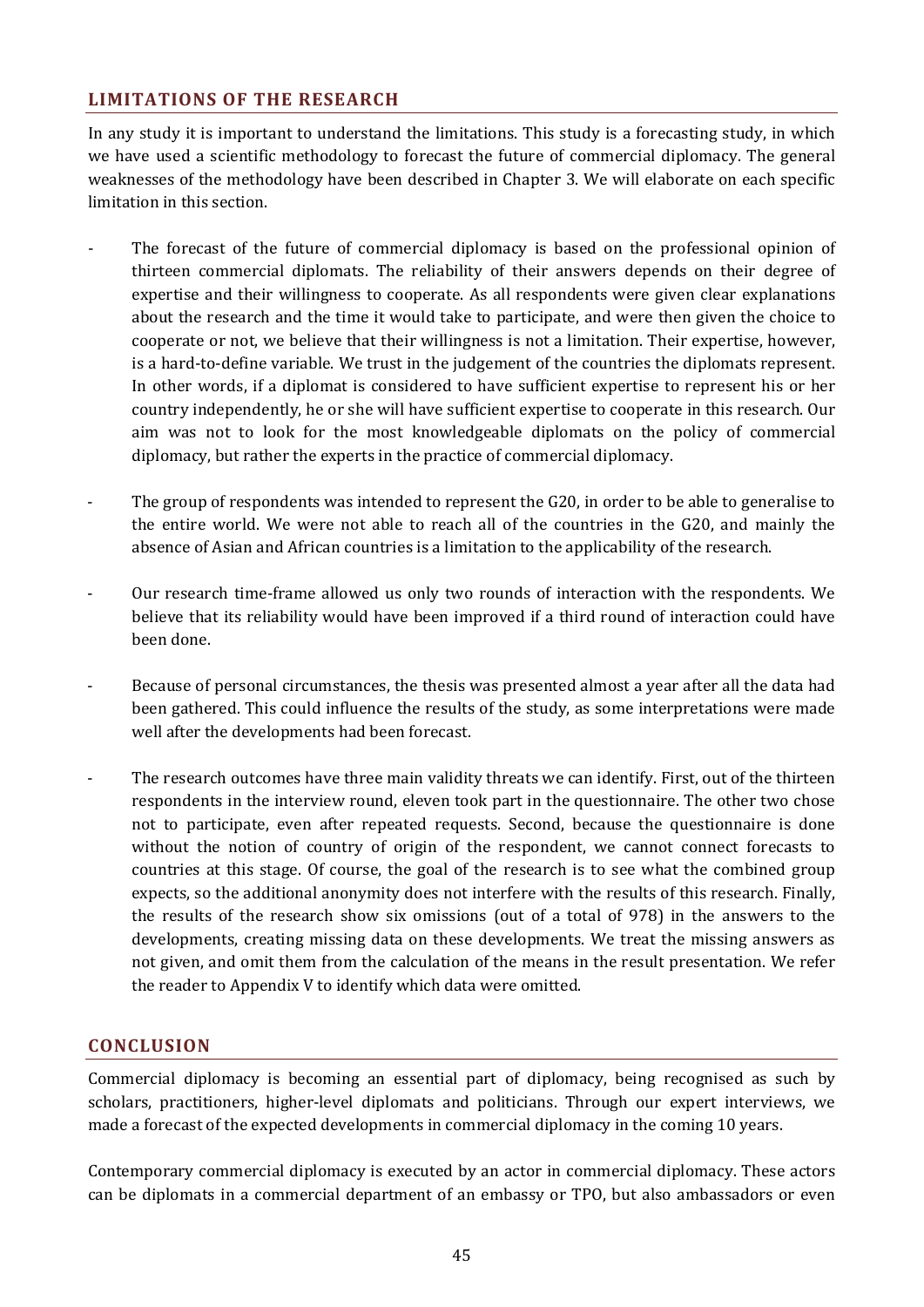ministers and presidents. Commercial diplomacy activities can be classified into network activities, intelligence activities, image campaigns and business support.

Through six main interview questions we answered research sub-questions II and III with an extensive list of possible developments. The suggested developments were ranked in the second round by the same respondents, and the analysis of the results led to the following conclusions.

We conclude from our study that the actors of commercial diplomacy will have to become faster, more professionalised and more efficient. The current global economic recession will not resolve quickly, but commercial diplomacy can help governments to overcome it through promoting international trade and investment. Companies will have to contribute to its funding through paid commercial diplomacy activities.

In foreign missions and foreign ministries, diplomats and other functionaries will attempt to include commercial goals in other activities than commercial diplomacy. Different departments will be expected to cooperate with the commercial department. By doing so, a shared responsibility for commercial diplomacy will be achieved.

Diplomats will in some cases be exchanged for locally engaged staff. With these skilled host-country experts, a competitive edge will be created on more than one commercial diplomatic activity. Especially in countries where governments have a strong role in controlling the market, these actors can be of significant use to support companies. We also expect a growing interest in Asia, from both a company as well as a commercial diplomacy perspective. The newly emerging economies there will become more influential in the world economy in the coming 10 years. Governments in some of these countries can be more influential on the market than other countries, and different objectives, for example political, could play a role here. Commercial diplomacy has an important responsibility in this case, and skills in this field will need to be improved.

Commercial diplomacy remains an underdeveloped scientific field, which would benefit from more research into the effectivity of commercial diplomacy, actor roles and the use of locally engaged staff as commercial diplomats. The practice field will go through change, but a key element is that commercial diplomacy is expected to gain in importance and be assigned priority by policymakers, making the future of the concept more and more interesting to follow. We hope we have established a basis for research into a new era of commercial diplomacy.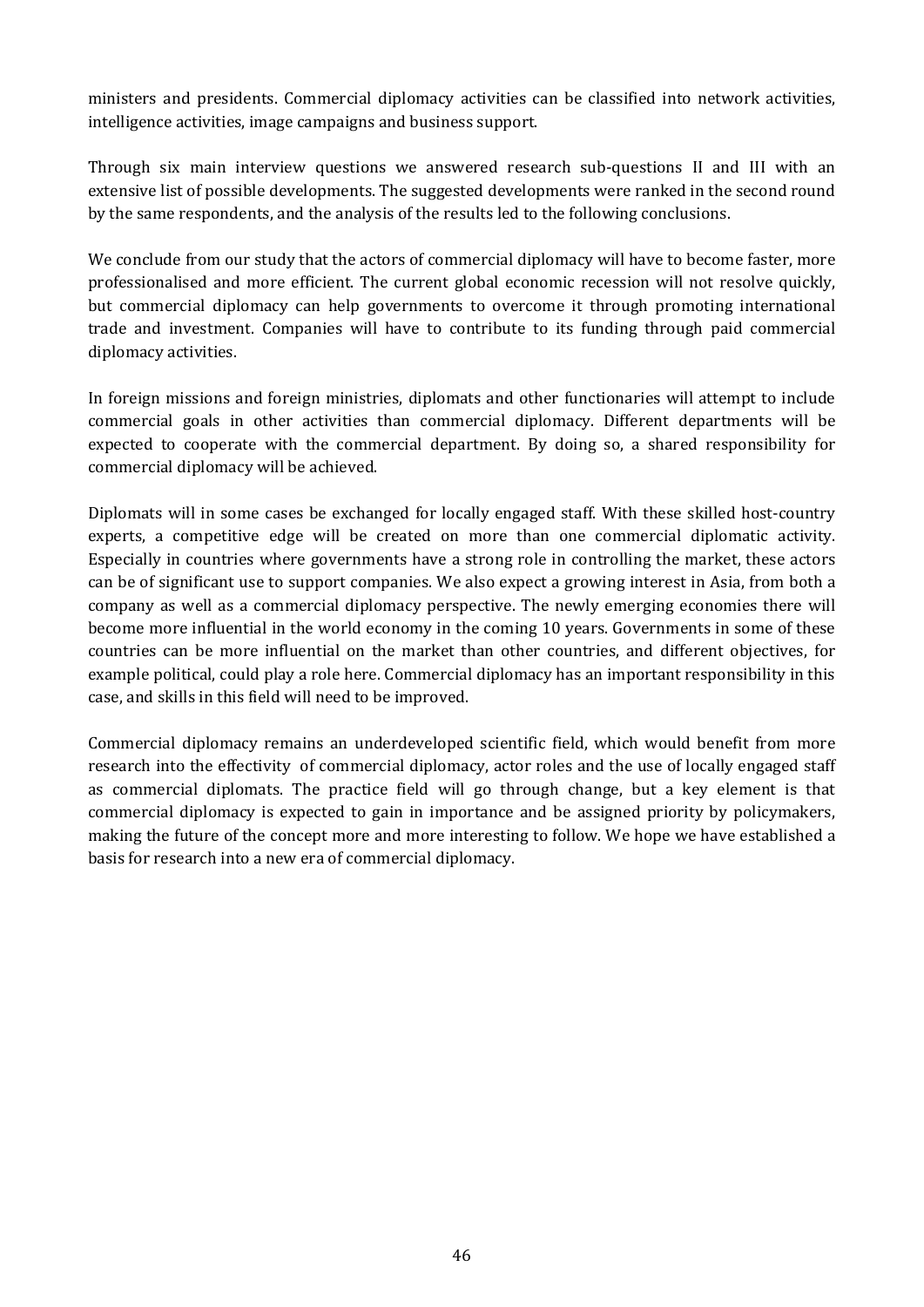# REFERENCES

- Adler, M. & Ziglio, E. (1996), Gazing Into the Oracle: The Delphi Method and Its Application to Social Policy and Public Health. London, England: Jessica Kingsley Publishers.
- Agentschap NL (2011). Retrieved from http://www.agentschapnl.nl/en on 19-01-2012.
- Berridge, G. R. & James, A. (2001). Dictionary of Diplomacy. Basingstoke: Palgrave-Macmillan. pp. 38- 39.
- CIA (2011a). Retrieved from https://www.cia.gov/library/publications/the-worldfactbook/geos/ca.html on 22-01-2012.
- CIA (2011b). Retrieved from https://www.cia.gov/library/publications/the-worldfactbook/geos/nl.html on 22-01-2012
- Cooper, A.F. (1999) ''Trying to Get It Right: The Foreign Ministry and Organizational Change.'' In Hocking, B. *Foreign Ministries: Change and Adaptation,* edited by B. Hocking (London: Macmillan, 1999), p. 51.
- Curt, B. C. (1994). *Textuality and tectronics*, in Curt, B.C. (ed.), Troubling social and psychological science. Buckingham, UK: Open University Press.
- Kesteleyn, J. (2009). Publiek-private samenwerking in economische diplomatie. (Unpublished master thesis). Universiteit Gent.
- Kopp, H. W. (2004). Commercial Diplomacy and the National Interest. Washington: American Academy of Diplomacy / Business Council for International Understanding.
- Kostecki, M. & Naray, O. (2007). Commercial Diplomacy and International Business. *Discussion Papers in Diplomacy: Netherlands Institute of International Relations 'Clingendael'*. Retrieved from http://www.clingendael.nl/sites/default/files/20070400\_cdsp\_diplomacy\_kostecki\_naray.pdf.
- Landeta, J. (2006). Current validity of the Delphi method in social sciences. *Technological Forecasting and Social Change*, *73* (5), pp. 467-482.
- Lee, D. (2004). The Growing Influence of Business in U.K. Diplomacy. *International Studies Perspectives, 2004*(5), pp. 50-54.
- Linstone, H. A. & Turoff, M. (1975), The Delphi Method. Techniques and applications. Reading, MA: Addison-Wesley.
- Mercier, A. (2007). Commercial Diplomacy in Advanced Industrial States: Canada, the UK, and the US. *Discussion papers in diplomacy: Netherlands Institute of International Relations 'Clingendael'.* Retrieved from

http://www.clingendael.nl/sites/default/files/20070900\_cdsp\_diplomacy\_mercier.pdf.

- Michou, H. (2012). Policy brief Nº 118. The UK in the Middle East: commercial diplomacy to what end? ISSN: 1989-2667.
- Naray, O. (2008). Commercial Diplomacy: A Conceptual Overview. Conference Paper in the *7th World Conference of TPOs*, The Hague, The Netherlands.
- Naray, O. (2011). Commercial Diplomats in the Context of International Business. *The Hague Journal of Diplomacy*, 6, pp. 121-148.
- NFIA (2011). Retrieved from http://www.nfia.nl.
- Okano-Heijmans, M. (2011). Conceptualizing Economic Diplomacy: The Crossroads of International Relations, Economics, IPE and Diplomatic Studies. *The Hague Journal of Diplomacy*, 6, pp. 7-36.
- Okano-Heijmans, M. & Ruël H.J.M. (2011). Commerciële diplomatie en internationaal ondernemen: Koopman versus dominee in de nieuwe economische wereldorde. *Internationale Spectator, 65*(9), pp. 463-467.
- Pei, M. (2011). China's Money Diplomacy Hits Limit. *The Diplomat*. Retrieved from http://thediplomat.com/2011/01/04/china%E2%80%99s-money-diplomacy-hits-limit.
- Potter, E. H. (2004). Branding Canada: The Renaissance of Canada's Commercial Diplomacy. *International Studies Perspectives*, *2004*(5), pp. 55-60.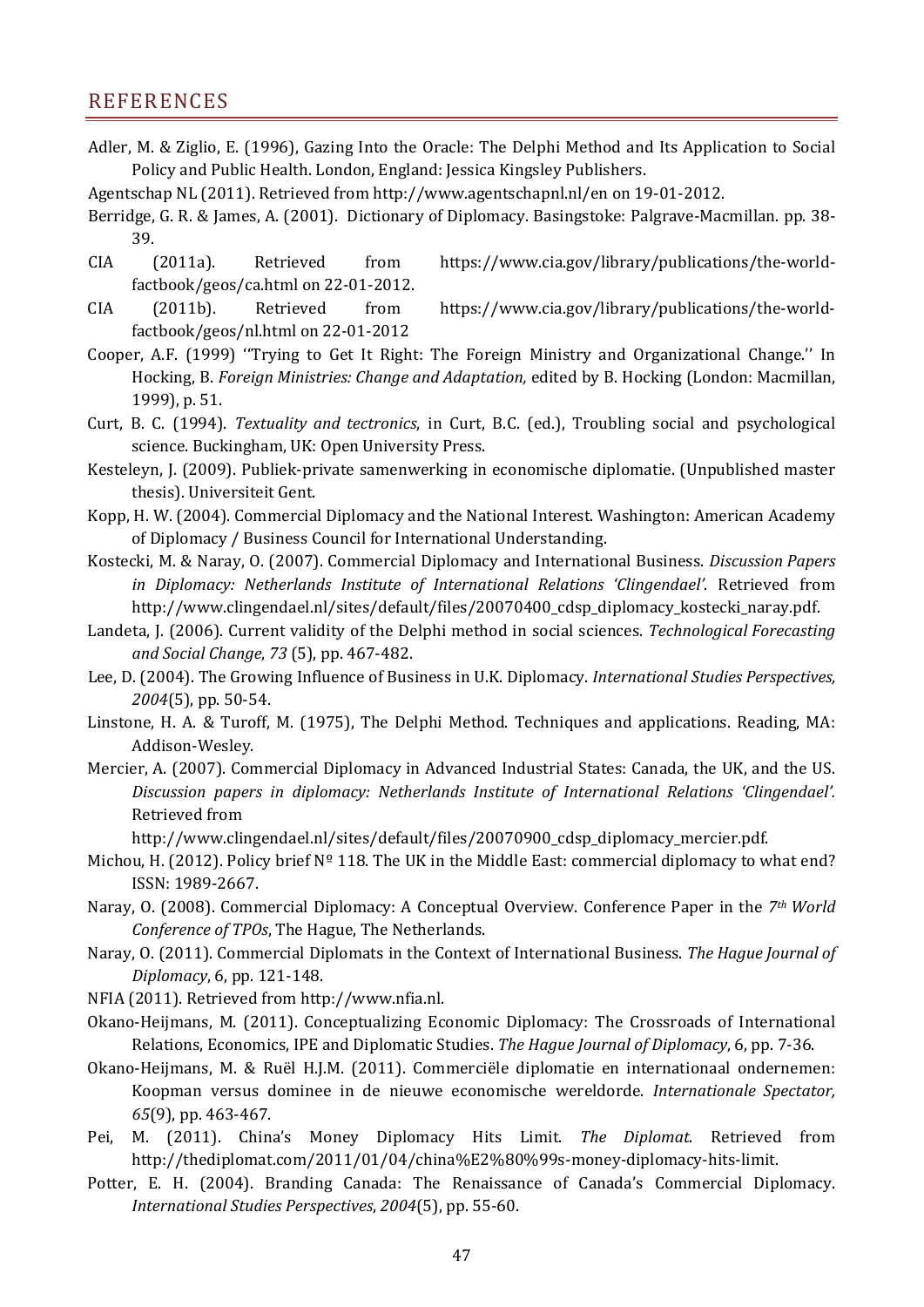- Powell, C. (2003). The Delphi technique: myths and realities. *Journal of Advanced Nursing*, 41, pp. 376- 82.
- Rana, K. S. (2000). Inside Diplomacy. New Delhi: Manas Publications.
- Rana, K. S. (2001). Bilateral Diplomacy. Geneva: Diplohandbooks.
- Rana, K. S. (2004). Economic Diplomacy in India: A practitioner Perspective. *International Studies Perspective*, *5*(1), pp. 66-70.
- Reuvers, S. & Ruël, H. (2012),"Chapter 1 Research on Commercial Diplomacy: A Review and Implications", in Ruël, H. (ed.) *Commercial Diplomacy and International Business: A Conceptual and Empirical Exploration (Advanced Series in Management, Volume 9)*, Emerald Group Publishing Limited, pp. 1 - 27.
- Robson, C. (2011). Real World Research. Third Edition. Chichester, West Sussex, UK: Wiley & Sons.
- Rosenthal, U. (2011). Nota modernisering Nederlandse diplomatie. Retrieved from http://www.rijksoverheid.nl/documenten-en-publicaties/notas/2011/04/08/notamodernisering-nederlandse-diplomatie.html.
- Rose, A. K. (2006). The Foreign Service and Foreign Trade: Embassies as Export Promotion. *The World Economy*, *30*(1), pp. 22-38.
- Saner R. & Yiu, L. (2002). International Economic Diplomacy: Mutations in Post-modern Times. *Discussion Papers in Diplomacy: Netherlands Institute of International Relations 'Clingendael'.* Retrieved from

http://www.clingendael.nl/sites/default/files/20030100 cli paper dip\_issue84.pdf.

- Straus, O.S. (1911). American Commercial Diplomacy. *North American Review*, *194*(2), pp. 218-225. United States Department of State (2010). The First Quadrennial Diplomacy and Development<br>Review (ODDR): Leading Through Civilian Power. Retrieved from Review (QDDR): Leading Through Civilian Power. Retrieved from http://www.state.gov/documents/organization/153108.pdf.
- Verhagen, M.J.M., Minister for Foreign affairs (2009). Letter to Parliament concerning Dutch Representations Abroad. Retrieved from http://www.rijksoverheid.nl/documenten-enpublicaties/kamerstukken/2010/02/10/kamerbrief-inzake-nederlandsevertegenwoordigingen-in-het-buitenland.html on 16-03-2012.
- Wallis, J., Burns, J. & Capdevila, R. (2009). Q methodology and a Delphi Poll: a useful approach to researching a narrative approach to therapy. *Qualitative Research in Psychology*. *6*(3), pp. 173- 190.
- Ziglio, E. (1996). The Delphi Method and its Contribution to Decision-Making. In Adler, M. & Ziglio, E. (Eds.), Gazing Into the Oracle: The Delphi Method and Its Application to Social Policy and Public Health (pp 3-33). London, England: Jessica Kingsley Publishers.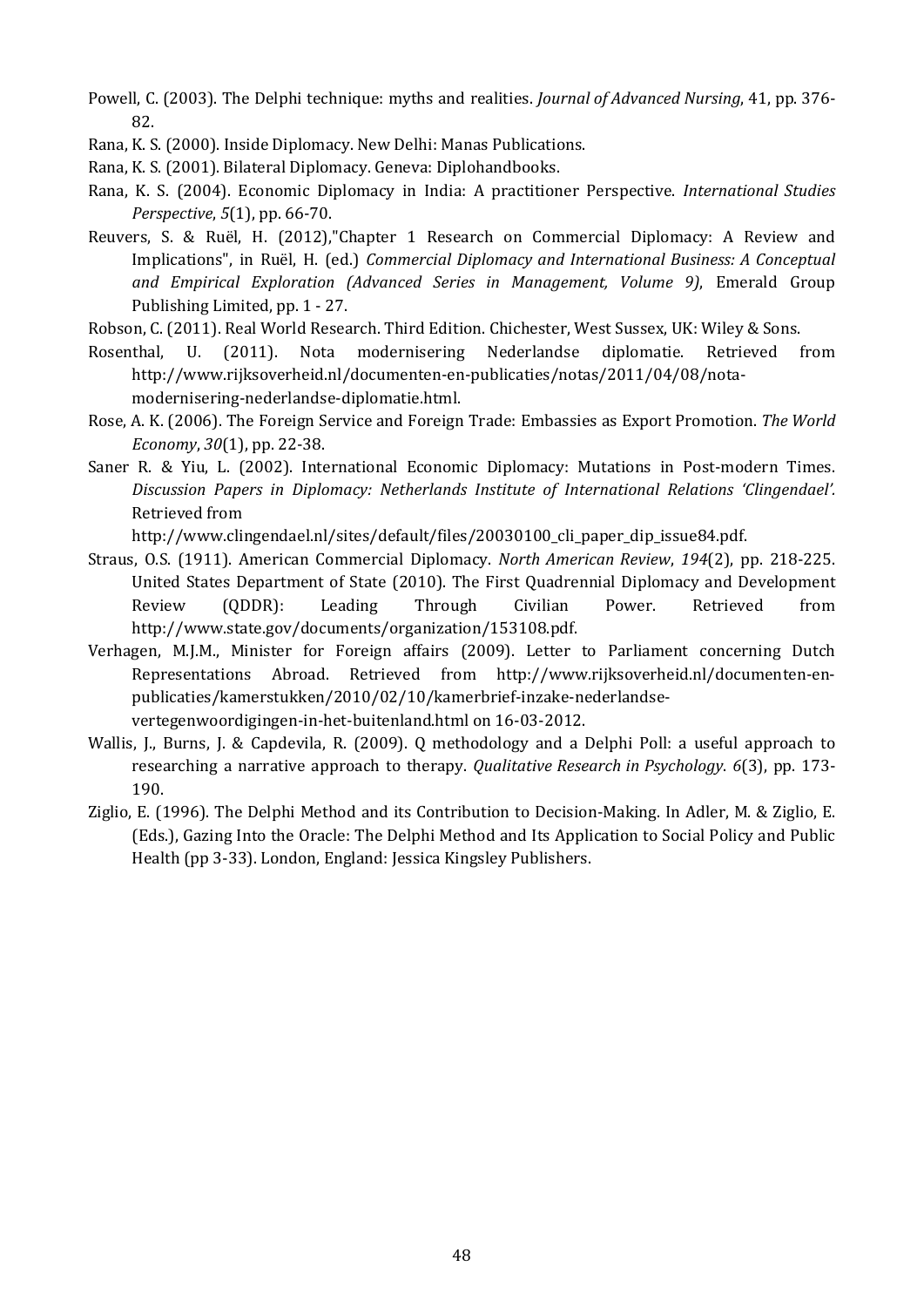This appendix provides the questions of the interview round.

Question 1: How will the field of commercial diplomacy develop the coming 10 years (in your personal view)?

Question 2: Which developments in commercial diplomacy will arise for the actors that are being employed to deliver it?

Examples of actors provided to respondents:

- Diplomatic missions
- Trade Promotion Organisations (Agency NL, EDC)
- International Chambers of Commerce
- Investment Promotions Agencies (NFIA)
- But also individuals: ambassador, Head Economic Affairs, Commercial Affairs, even Minister of Foreign Affairs.

Question 3: Which developments in commercial diplomacy will arise for the activities that are done to deliver it?

Examples of activities provided to respondents:

- Network activities: state visits, match-making, partner-search
- Intelligence: gathering information, market research, consulting countries
- Image campaigns: promoting goods/services, country branding
- Support business: problem-solving, IPR violation supervision

Question 4: Which developments in economic diplomacy policy will arise in the spending/budgeting that is done for delivering commercial diplomacy?

Question 5: What influence will the current global debt crisis have on commercial diplomacy?

Question 6: Can you name some additional, perhaps unexpected developments in the economic diplomacy policy that will affect the practice of commercial diplomacy?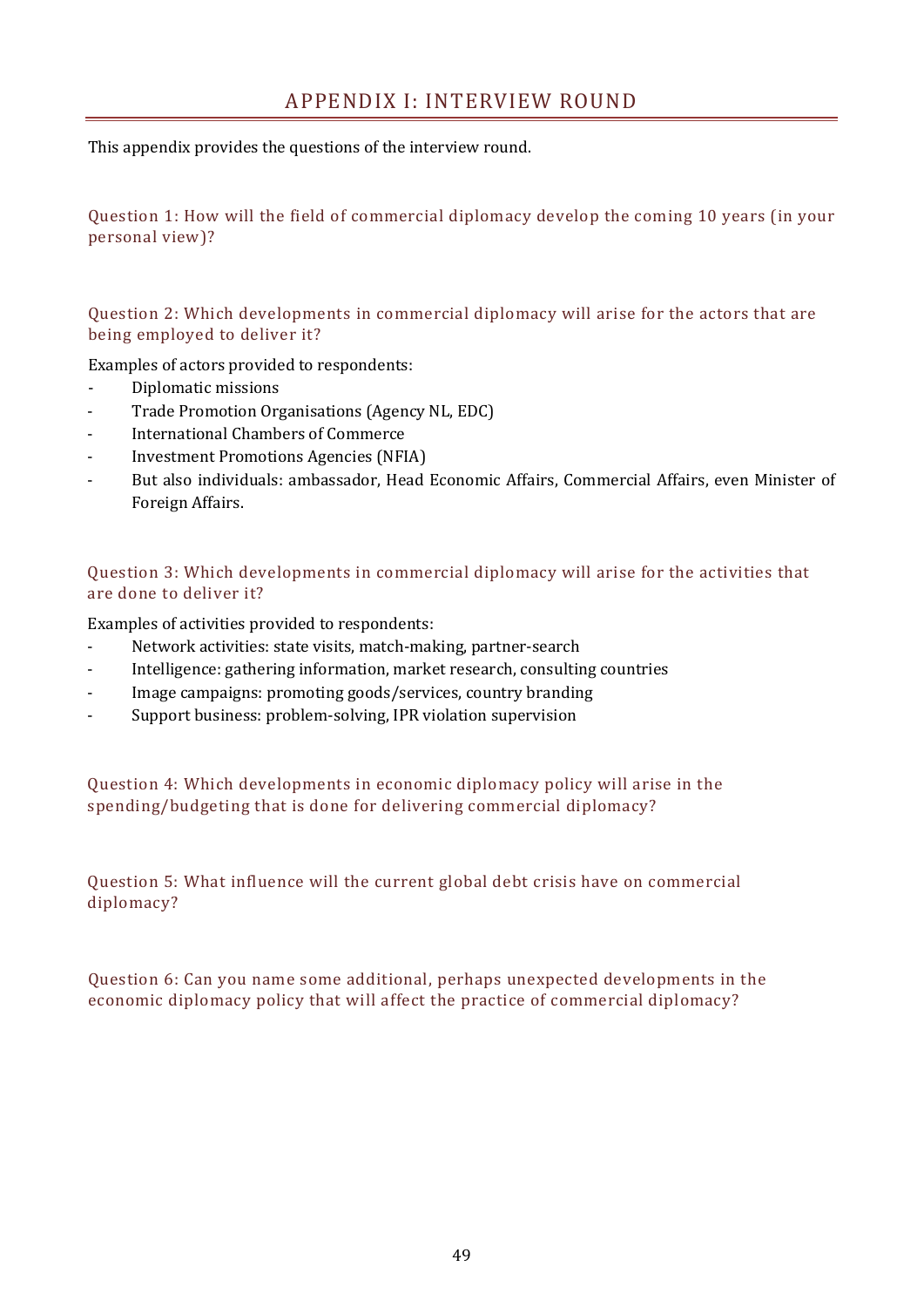# APPENDIX II: RESULTS OF THE INTERVIEW ROUND

This appendix provides the interview summaries per country.

#### **INTERVIEW SUMMARY NL1**

Question 1: How will the field of commercial diplomacy develop the coming 10 years (in your personal view)?

Commercial diplomacy will have a more central role in diplomatic policy and practice.

Corporate interests will be represented better by commercial diplomats, instead of the more traditional political responsibilities, and commercial diplomats will take a more activist stance.

Classic diplomacy is about describing developments, very much related to economic diplomacy. In commercial diplomacy the government takes the initiatives by itself to see where there are chances, but also coordinates or organises business opportunities in response to requests from companies. This is an on-going trend.

The task of the commercial department of an embassy will align more with the demands of the business world. How can the government give Dutch companies more footing abroad, and make this more visible at the same time? It will become more demand-oriented. Therefore, more adapted to demands of the business world, but also more pro-active provision of information about opportunities to Dutch businesses.

Government services are expensive, companies will have to contribute financially in the future.

Country branding is very important and will remain to be executed, even on a larger scale.

Governments will focus more on people/staff, providing training to diplomats in the business world, gaining experience there. Creating a stronger bond with companies to make opportunity identification easier.

Good antipodes will be appointed in the Netherlands to cooperate with the 'probes' abroad so that companies abroad can be helped and opportunities can be seen. These antipodes will be intermediaries that provide home country requests to commercial diplomats, and give feedback to the requesting companies.

Companies will focus on the core, less on business abroad. Financial contribution to commercial diplomacy services will strengthen the effect as more investment is required.

More custom-made services will be delivered by commercial diplomats.

Question 2: Which developments in commercial diplomacy will arise for the actors that are being employed to deliver it?

Cutbacks are made everywhere, economy remains important. We will have to operate more professional. Contacts become more important: social media. Faster and more professional operations, cutbacks on staff will occur. This calls for a more efficient approach to the tasks.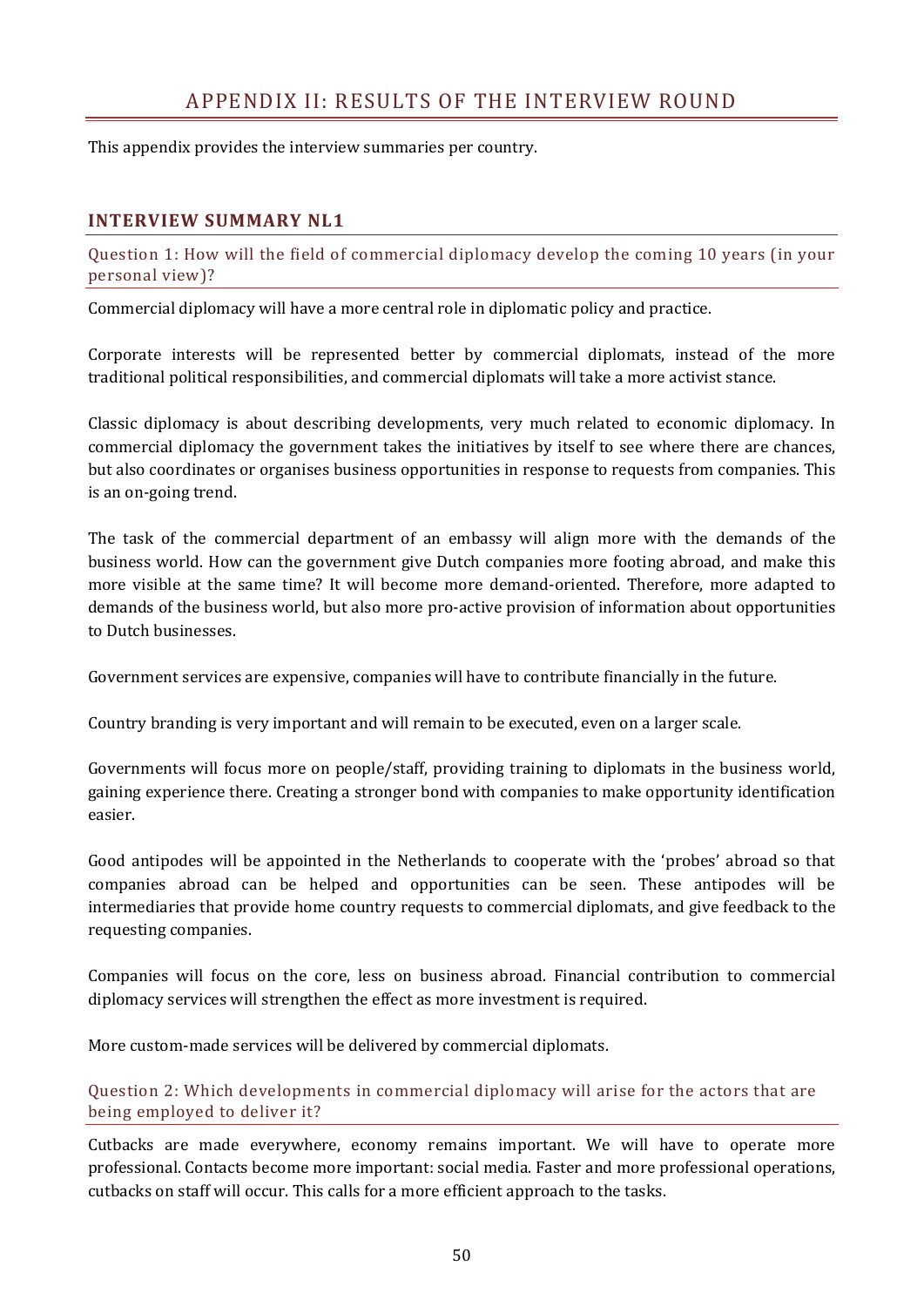Because companies will have to pay for services, better services are expected.

The entire embassy will be expected to cooperate more with the economic department. A more integrated approach will be required, other departments will be involved more in commercial diplomacy (for example: country branding by public diplomacy department).

#### Question 3: Which developments in commercial diplomacy will arise for the activities that are done to deliver it?

More activities will have to be done with less staff.

Cutbacks are the reason for having less staff, the first activity that would lose importance is problemsolving for companies.

Market research, partner research and match-making will become services on request and require financial contribution.

The number of requests for the activities will decrease as a result of tight company budgets and required financial contributions.

Country branding will become an important activity for the foreign missions.

#### Question 4: Which developments will arise in the spending/budgeting that is done for delivering commercial diplomacy?

Means will only become less. A constant effort will be spent on efficiency of instruments. There will be less opportunity for subsidies, and a commercial diplomat will have a more consulting role. Services will be provided more to clusters, as in organised groups of companies.

Services will be more tailor-made, and agreements will become clearer on the input-output achievements. It will become not as free of obligations as it used to be.

Stronger ties with businesses must be sought after.

Country branding will remain very important, there are still many opportunities to characterise your country.

#### Question 5: What influence will the current global debt crisis have on commercial diplomacy?

Because of the economic crisis companies are experiencing more problems and need more support from the government (i.e. more branding).

The willingness to contribute financially to services provided by commercial diplomats. The economic hard time will cause companies to focus more on what they have, and less on expanding their businesses abroad.

The difficult economic situation will remain. This causes the necessity to specialise on the field of opportunity identification and knowledge of the demand in the home country.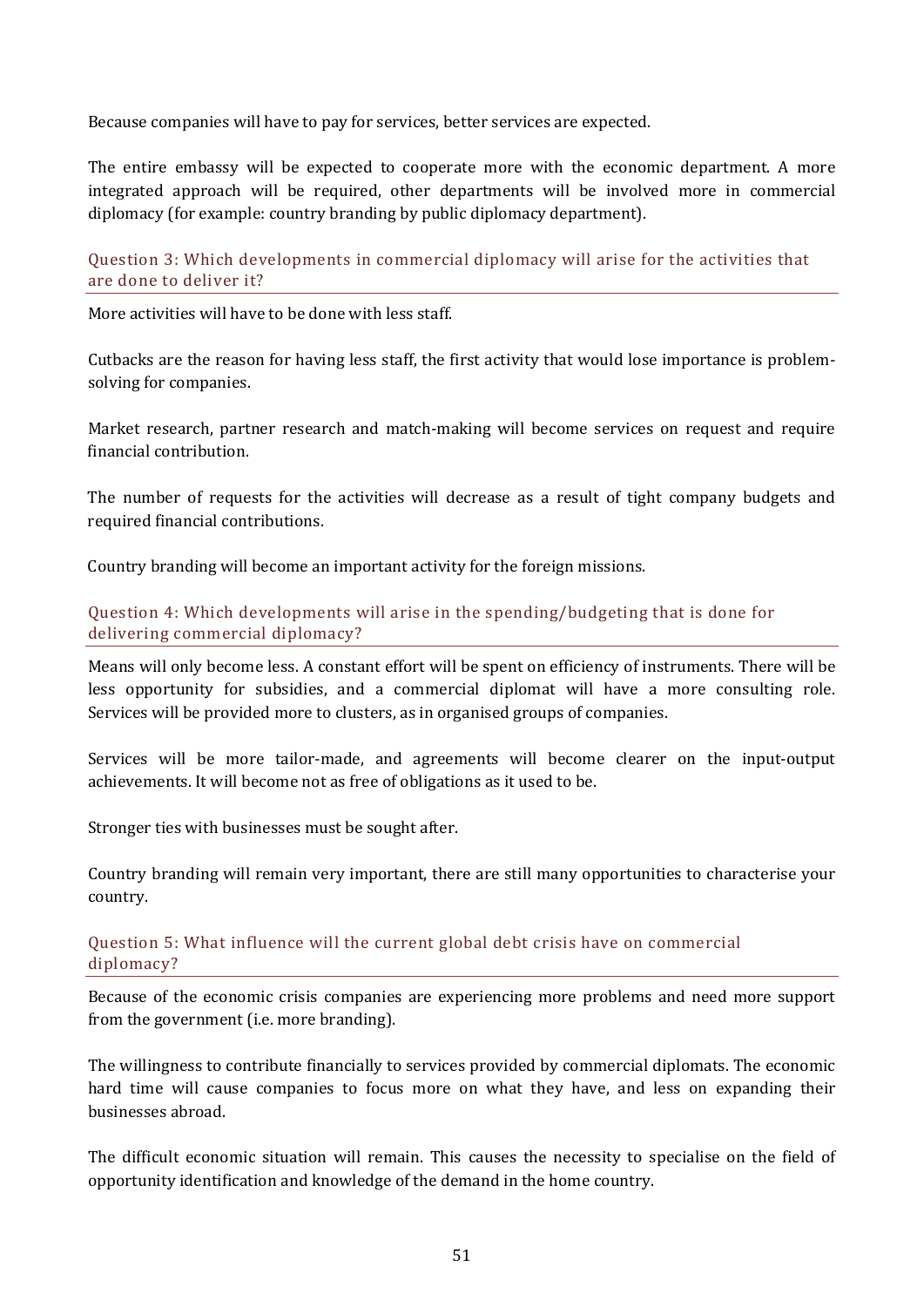Question 6: Can you name some additional, perhaps unexpected developments that will affect the practice of commercial diplomacy?

Commercial departments on embassies could disappear, activities will be adopted by companies with the title 'rent-a-diplomat'.

An office can be opened in the host-country, where industry associations could establish themselves to do the promotion of the companies, instead of commercial departments of embassies.

# **INTERVIEW SUMMARY GER1**

Question 1: How will the field of commercial diplomacy develop the coming 10 years (in your personal view)?

Difference between countries with transparent governments and an 'equal playing field', and more developing countries. In the first group of countries, the state-run commercial diplomacy should be limited in the future. Business should be capable to define their interest & goals, and implement that. In other parts of the world, you will still need to use government to help business prosperity. In some countries the influence of the diplomats might become more important in the future.

Trade barriers will keep existing, access to markets is still limited or divided in an unfair manner.

Self-organised and funded chambers of commerce are increasingly in the focus.

Network through which information is transmitted might be changing in the future, specifically the organisations that provide the information. This is a trend that will not be reversed, rather even increased. If this will happen for all countries is unsure.

Question 2: Which developments in commercial diplomacy will arise for the actors that are being employed to deliver it?

Countries will become more interested in investment attraction, therefore investment promotion agencies will become more important.

Difference will keep existing between countries, diplomatic missions will become less active in developed countries, more active in developing countries.

Question 3: Which developments in commercial diplomacy will arise for the activities that are done to deliver it?

Also very dependent on regions, difference between developed countries and developing countries.

Matchmaking will increase further, countries will realise more and more what the value of this activity is.

Missions will be involved with basic information, competition with openly available information is a challenge.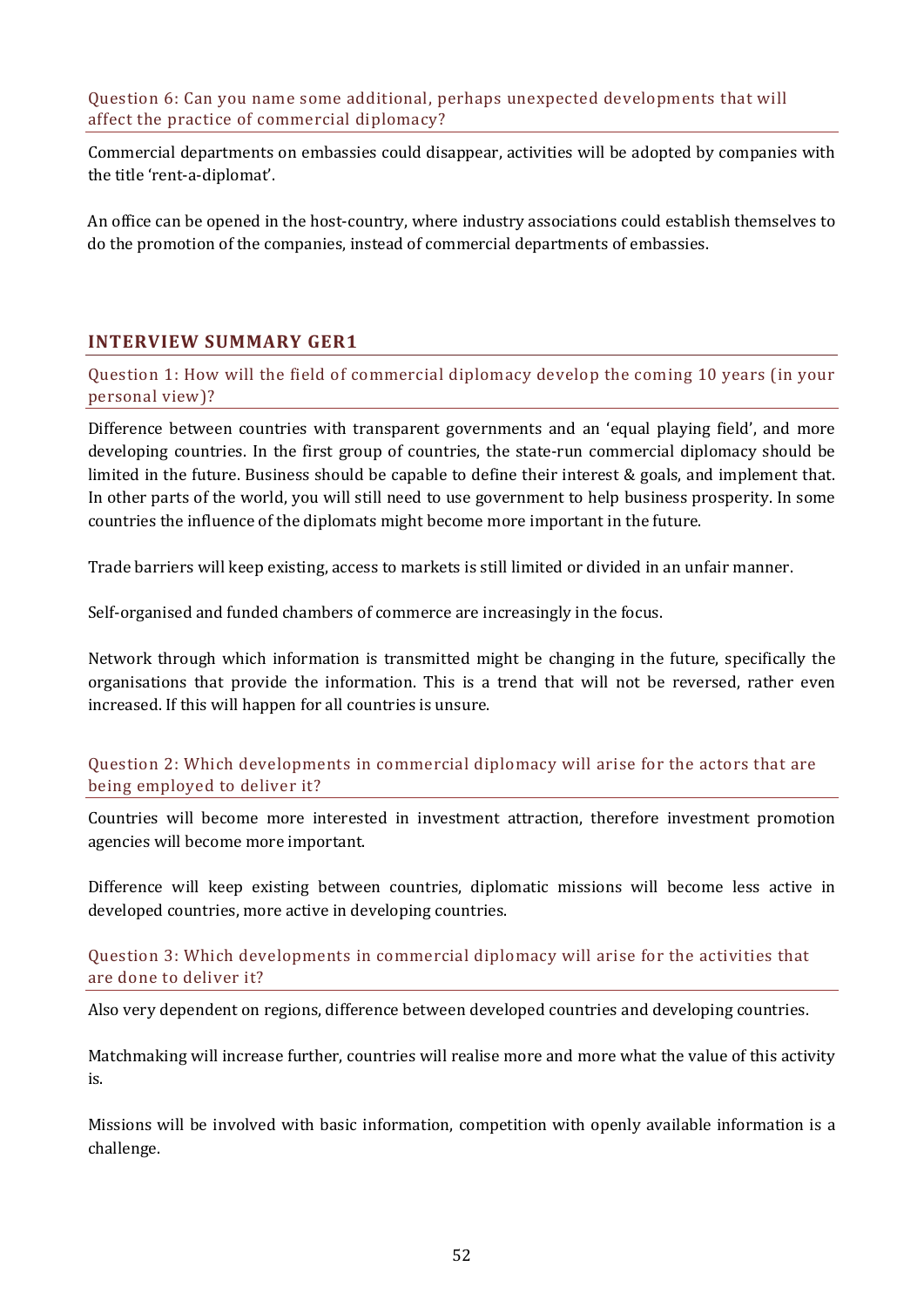Country branding: sponsoring has become an option for funding cd activities, but this will become less accepted as politically correct. However, labels are 'out there' already, they do not need much more branding. The companies however do need more space for this.

Business support and IPR will be kept as a responsibility of the government, no other actors can fulfil these tasks, either in individual countries or in unions with others. There will be an increase in activities in that field, because of more regulations emerging in countries.

#### Question 4: Which developments will arise in the spending/budgeting that is done for delivering commercial diplomacy?

Charging companies is done, fund raising by chambers of commerce.

Younger generations will not accept the higher levels of spending of governments. A dramatic shift in the attitude will happen in the budgeting. "You cannot keep on spending and just try to survive until the next elections without thinking of our future in the sense of economic viability and sustainability."

#### Question 5: What influence will the current global debt crisis have on commercial diplomacy?

Obvious effect is that there is a necessity of growth to overcome the critical situation, trade must be promoted through the most effective way to accomplish this.

It effects almost all players in the world economy, however, it is the foremost responsibility of the industries, not as much the government.

States might start to increase their efforts to compete with each other.

Question 6: Can you name some additional, perhaps unexpected developments that will affect the practice of commercial diplomacy?

A strong increase in protectionism would dramatically change the playing field. Borders could be closed, and the actors of cd will have very different roles.

More meltdowns of major economies: US, China, etc. Could be a result of protectionism. Could also lead to more regulation by governments, especially in the financial sector.

Climate change might have an effect on the economic situation in the world, therefore also on cd.

## **INTERVIEW SUMMARY UK1, UK2 & UK3**

Question 1: How will the field of commercial diplomacy develop the coming 10 years (in your personal view)?

Commercial diplomacy is not going to disappear, will still prove to be worth the inputs.

An increase in significance is expected, as there is a current trend toward this.

The influence of globalisation is a facilitator of the understanding that countries cannot borrow themselves out of trouble anymore, but rather need a more commercial approach to economic growth.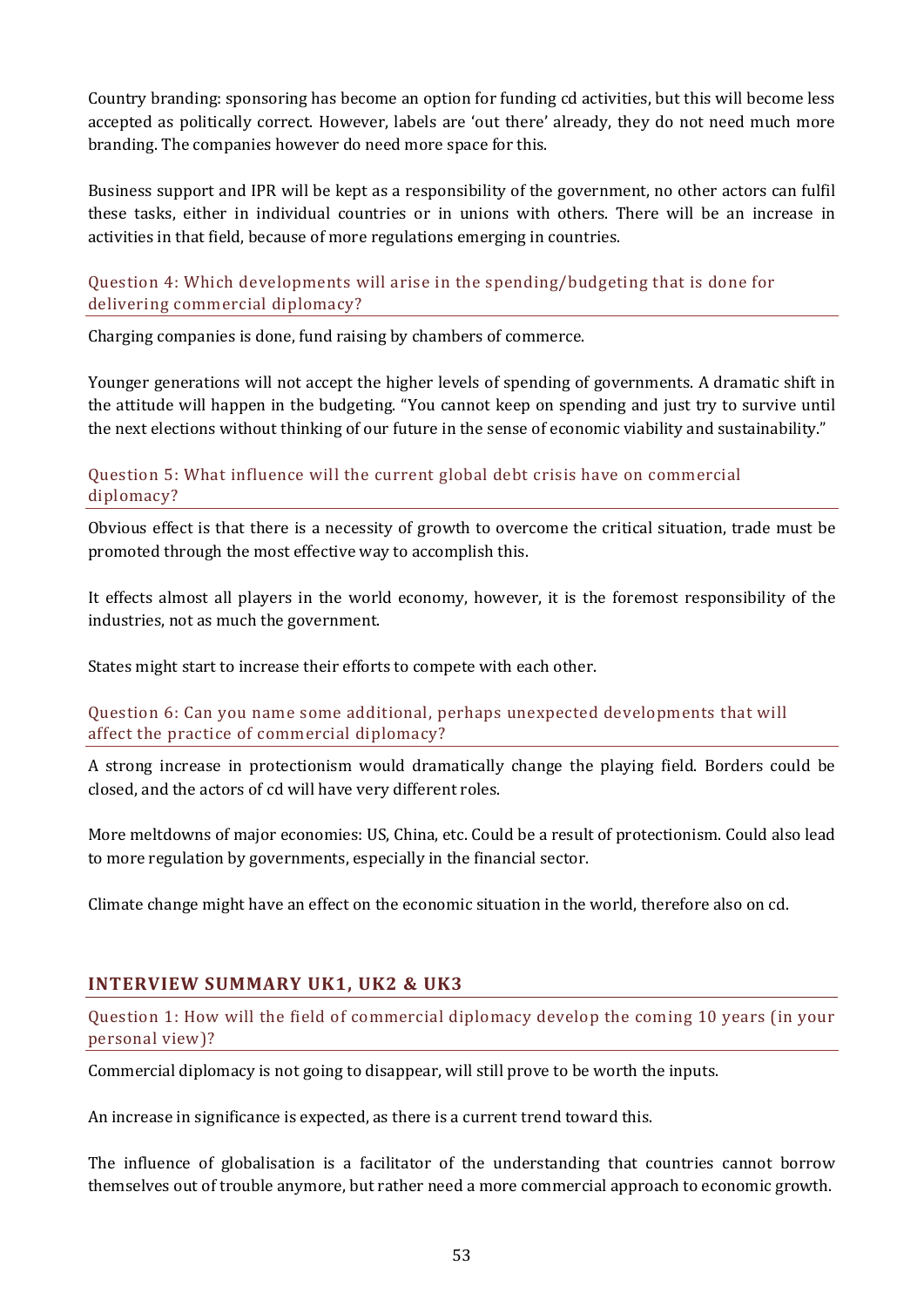We are currently in a huge financial dip, and this cannot be resolved with printing more money, a different approach is needed.

Not just the government is responsible for the change that we need to do, but also the consumers and businesses need to promote change.

In the future, there is a need for closer coordination between governments and businesses.

The industry has to be consulted more on the matters involved in commercial diplomacy, especially on the focus of the government, and the identification of opportunities for companies.

Government departments will cooperate more with each other in order to enhance the effectivity of commercial diplomacy.

Export promotion will be mostly done by TPO's, not just governments.

A trend that will get more attention is that states are getting involved in business through large wealth funds. A problem could arise here that political interests are also involved, not just commercial.

The involvement of the BRICS in the world economy will increase.

Traditionally, the strength of countries was measured by the strength of their defence apparatus, now and in the future the economic apparatus will be much more important.

#### Question 2: Which developments in commercial diplomacy will arise for the actors that are being employed to deliver it?

In general, a convergence between the actors is most likely to occur on the field of international operation and coordination, meaning that not all actors need foreign representation individually.

The interest of foreign ministers in commercial diplomacy will increase

Ambassadors will be more involved in commercial diplomacy because of an increase perception of importance of commercial diplomacy.

All diplomats in embassies will spend more and more time on commercial diplomacy, it will be a more embassy-wide involvement.

#### Question 3: Which developments in commercial diplomacy will arise for the activities that are done to deliver it?

Trade promotion will remain important factor and base of activities in commercial diplomacy.

An increase in network activities, intelligence & image campaigns is foreseen, however, an even stronger focus on business support activities will be established.

A focus on regions will be made, efforts will be aimed at special interest regions for different countries because commercial diplomacy cannot just target the whole world anymore as a result of economic restraints.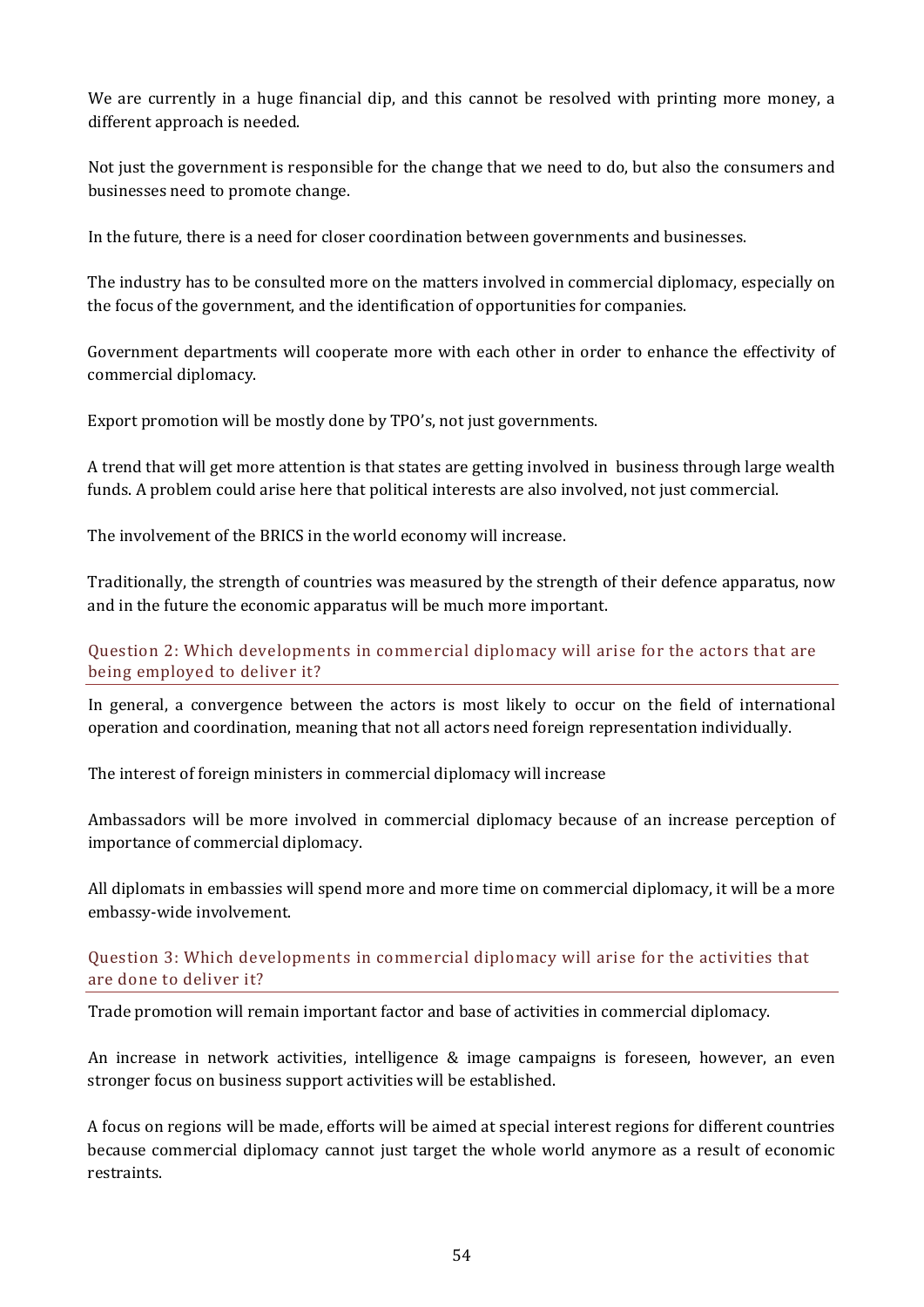No more swapping of beads in the commercial diplomatic service, cd's will have a more facilitating role in export/import or trade.

The role of science and innovation will grow stronger, and cooperation on the international level will be enhanced. However, this will have to be done in a more commercial way, linked with business feasibility.

All activities in diplomatic missions will be judged more on their commercial gain, always.

Sponsorship of commercial diplomacy activities by companies can be explored as a way to fund the activities.

Countries might also explore an acceptation of brands from companies in their home country to be national brands.

The most important driver for the activities will be the creation of employment in the home country.

Question 4: Which developments will arise in the spending/budgeting that is done for delivering commercial diplomacy?

The future will not bring an easy solution, it will not automatically become easier.

Overall, the budgets will be shortened in the future.

Shortened budgets will be a driver for innovation, efficiency and improved productivity.

The budgets will be spent differently, a strong prioritisation on issues will be done.

Governments will have to take a more business-like approach in order to cope with the economic constraints.

Activities of foreign representation will have to be combined more as a result of shortened budgets, and the spending will have to be done more strategically.

The line between business spending and diplomatic spending is blurring.

Commercial diplomats will more and more be attracted from business world instead of from the diplomatic world, the foreign representation body will thus be more like a business, with a focus on the accomplishments (outputs).

Commercial diplomacy might become more multilateral because of the membership of states in unions as the EU.

Question 5: What influence will the current global debt crisis have on commercial diplomacy?

It will push diplomatic missions towards commercialisation, the degree is depending on the severity of the crisis.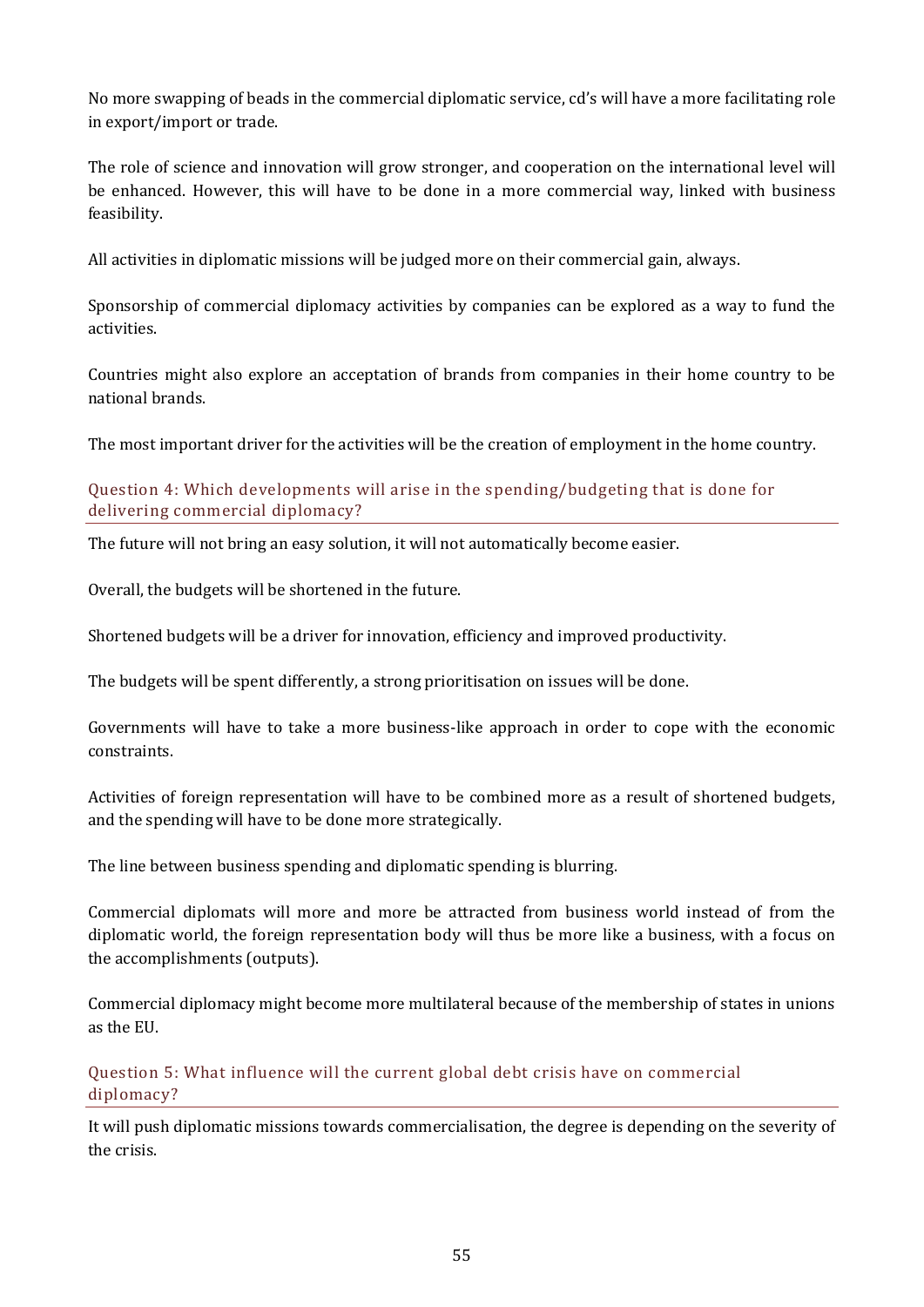Diplomacy is not anymore and will not be an isolated activity, this trend will continue to have an impact.

Commercial diplomacy will become a more important part of diplomacy as a result of the crisis.

The term commercial diplomacy will fade away, as diplomacy will imply a commercial approach, this will become the norm.

We are moving away from having career diplomats in the foreign service, it will be more accepted that diplomats are in function for shorter terms, perhaps leave the service and come back, etc. The foreign services will move towards using more locally engaged staff instead of diplomats as a cost saving measure.

Question 6: Can you name some additional, perhaps unexpected developments that will affect the practice of commercial diplomacy?

The creation of new industries will have a huge effect, innovation and technological advancements will facilitate new opportunities and challenges (example of IT emergency in the past).

Humans will keep on discovering new resources and types of resources in different places in the world and out of this world.

The traditional trade lines of the OECD countries amongst each other will shift to the newly emerging world economies (BRICS), and this brings new challenges for the regional requirements for commercial diplomats there, and the focus of countries on doing commercial diplomacy activities in these countries.

Diplomats will have to prove their value-adding skills, and this will change to:

- 1. Analysis of information, select and adapt the vast amount of information available to the audience.
- 2. Face-to-face contact skills, building personal relationships in order to be able to use the network.

## **INTERVIEW SUMMARY USA1**

Question 1: How will the field of commercial diplomacy develop the coming 10 years (in your personal view)?

The future looks positive, the economic trouble of the past years will be resolved in the coming years.

There will be a lot of opportunities for growth that are being recognized by commercial diplomats.

We are now mostly taking action upon questions from companies. There is a trend towards more active participation in trade promotion.

The main challenge is how to maintain the growth of the economy.

There will be several challenges for companies, for example technical, that can be addressed by coproduction, cooperation and combined R&D or cooperation in R&D.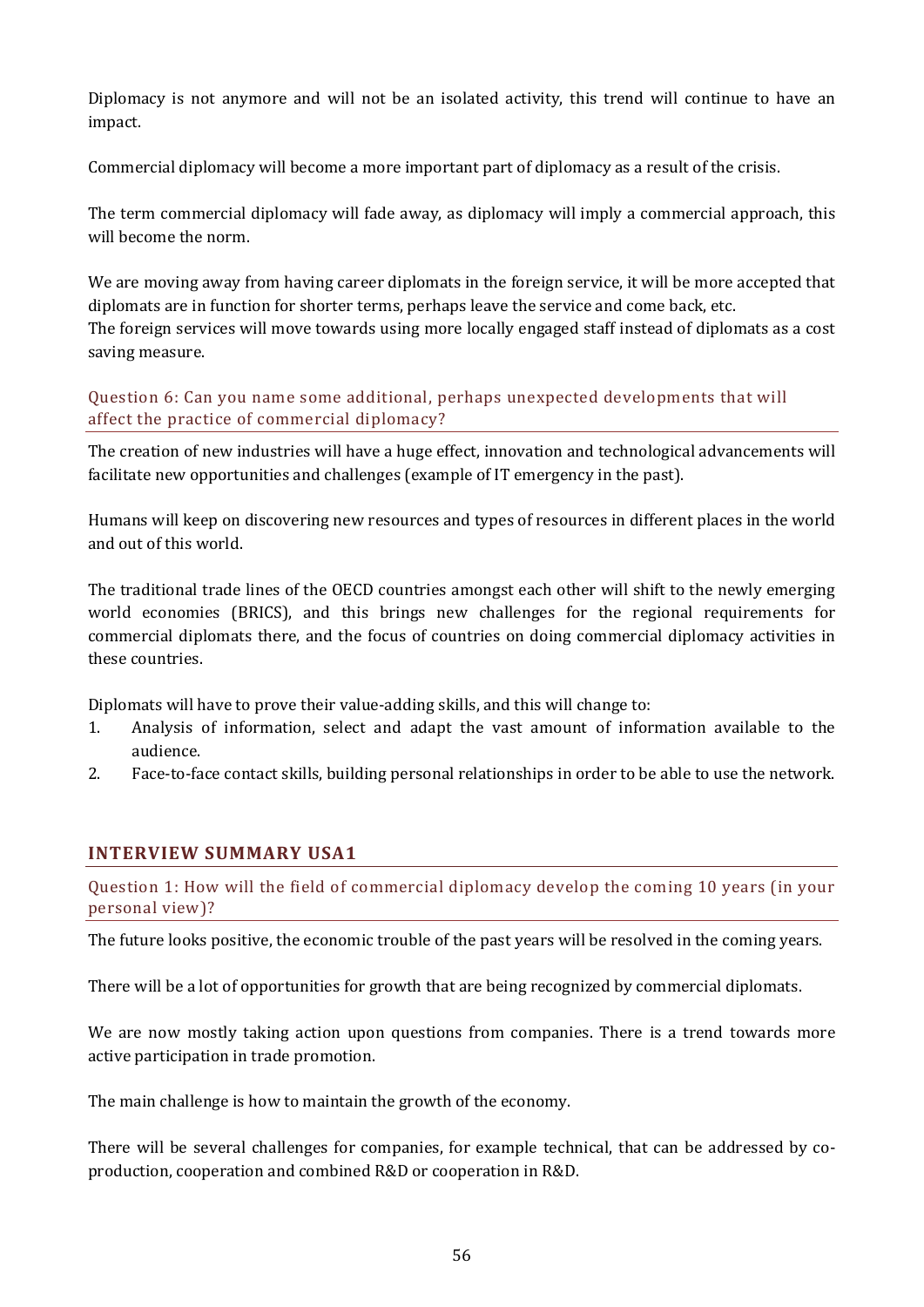Co-investment might be something we will see more in the future of the companies that decide to go abroad.

Question 2: Which developments in commercial diplomacy will arise for the actors that are being employed to deliver it?

Because of shrinking budgets, more cooperation between public & private will be looked for in order to increase the success rate of the undertakings.

The organizations and their roles will stay the way they are, no major changes will appear there.

Question 3: Which developments in commercial diplomacy will arise for the activities that are done to deliver it?

All activities will stay important, the most important responsibility that commercial diplomacy has, is to offer a buffet of options to companies. These activities contribute to having a broad buffet, and will remain being offered.

Question 4: Which developments will arise in the spending/budgeting that is done for delivering commercial diplomacy?

The budget cuts that most countries are experiencing require more creativity from the side of the practitioners.

In the future, more cooperation with private parties will be sought for.

Contracting out commercial diplomacy activities might be an option in order to save on budgets.

Services provided by foreign representations will be charged for more and more in the future, especially a company that is requesting specific information will be charged for the efforts that are being employed by the diplomatic missions and other actors.

The aim of most services is and will not be on MNE's but rather on SME's. MNE's will still be able to make sure that their interests are represented, but this will become harder for SME's.

#### Question 5: What influence will the current global debt crisis have on commercial diplomacy?

The crisis is a challenge that must be overcome and will be overcome.

Companies will start to become less fearful in the coming years already, and the future is looking positive.

The challenge that is posed by the crisis is to be creative in many ways, as a company, as government, and as a foreign representation to support your businesses and government.

#### Question 6: Can you name some additional, perhaps unexpected developments that will affect the practice of commercial diplomacy?

The availability of resources will become very important in the coming years, new resources might be discovered, old types of resources will decrease in availability.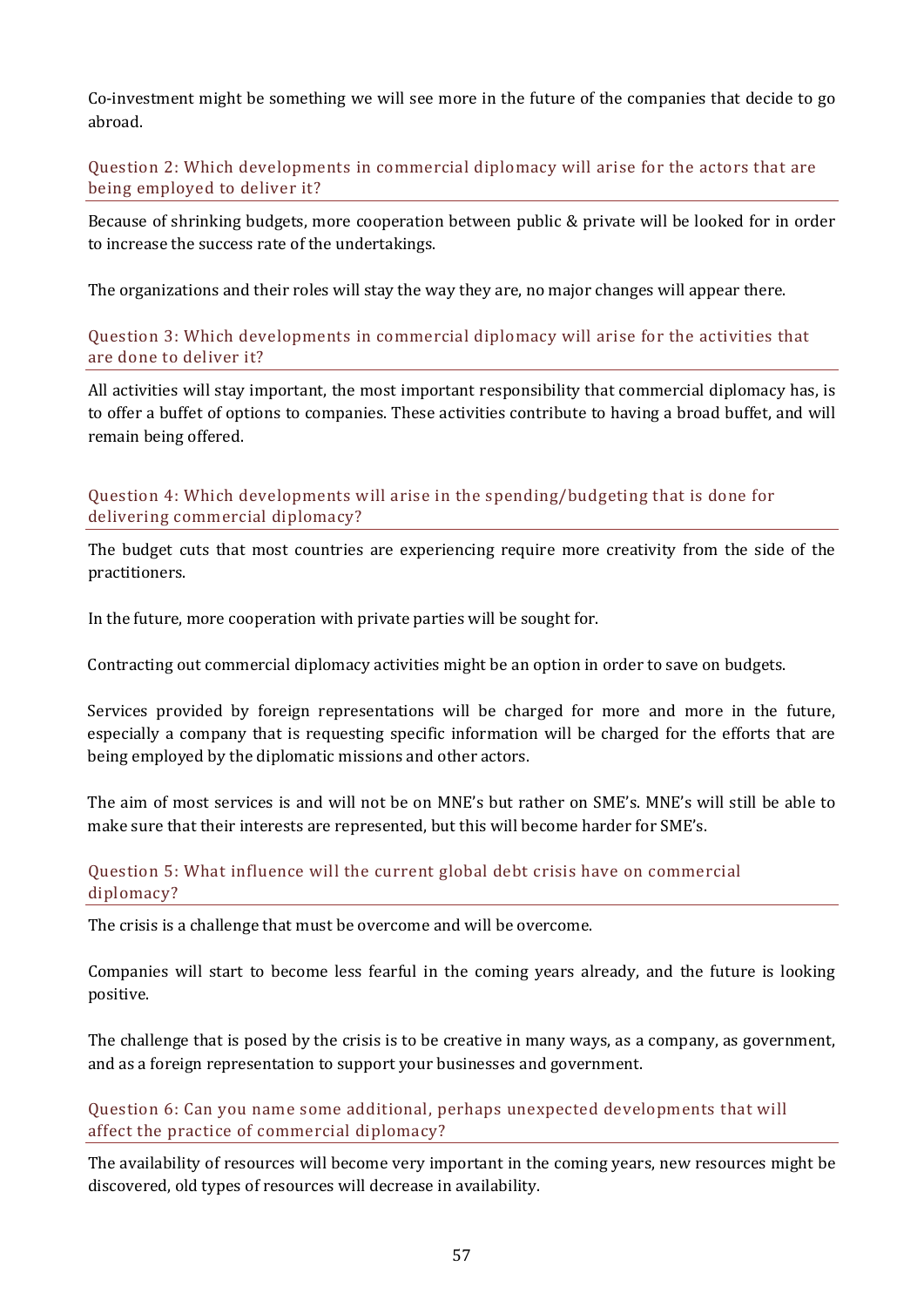Identification of resources becomes a prime activity for businesses and therefore also for commercial diplomats. New developments need to be passed on as quickly as possible.

Logistical opportunities as the Northern Passage will become important to many countries, as well political as economical, and commercial diplomacy has an important role in the exploration of the opportunities and informing the home country about developments.

## **INTERVIEW SUMMARY MEX1**

Question 1: How will the field of commercial diplomacy develop the coming 10 years (in your personal view)?

There is a more complex world now, there are different economic blocks because of trade agreements in regions.

Countries are facing a difficult dilemma: privilege the regional agreements or the multilateral agreements.

The influence of the economic blocks in the world economy is going to change, different blocks will emerge stronger.

The influence of emerging/developing countries on the world economy will grow even larger and larger.

Question 2: Which developments in commercial diplomacy will arise for the actors that are being employed to deliver it?

The actor organizations in the field of commercial diplomacy are a mix that needs to be offered, and therefore mostly the field will stay the same.

#### Question 3: Which developments in commercial diplomacy will arise for the activities that are done to deliver it?

Networking and information activities are the core of the diplomatic activities now, and will be done in the future.

Country perceptions have to be dealt with, very important that the image is a truthful reflection of the reality, perceptions will change, but the way they are dealt with will not.

Image campaigns will become more important for developing countries, these have a larger role here, because there are many negative aspects of these countries being put in the spotlight, and they need to balance this.

Question 4: Which developments will arise in the spending/budgeting that is done for delivering commercial diplomacy?

The current economic situation in the world is definitely a challenge.

Most governments will have less to spend, in the future this will not change.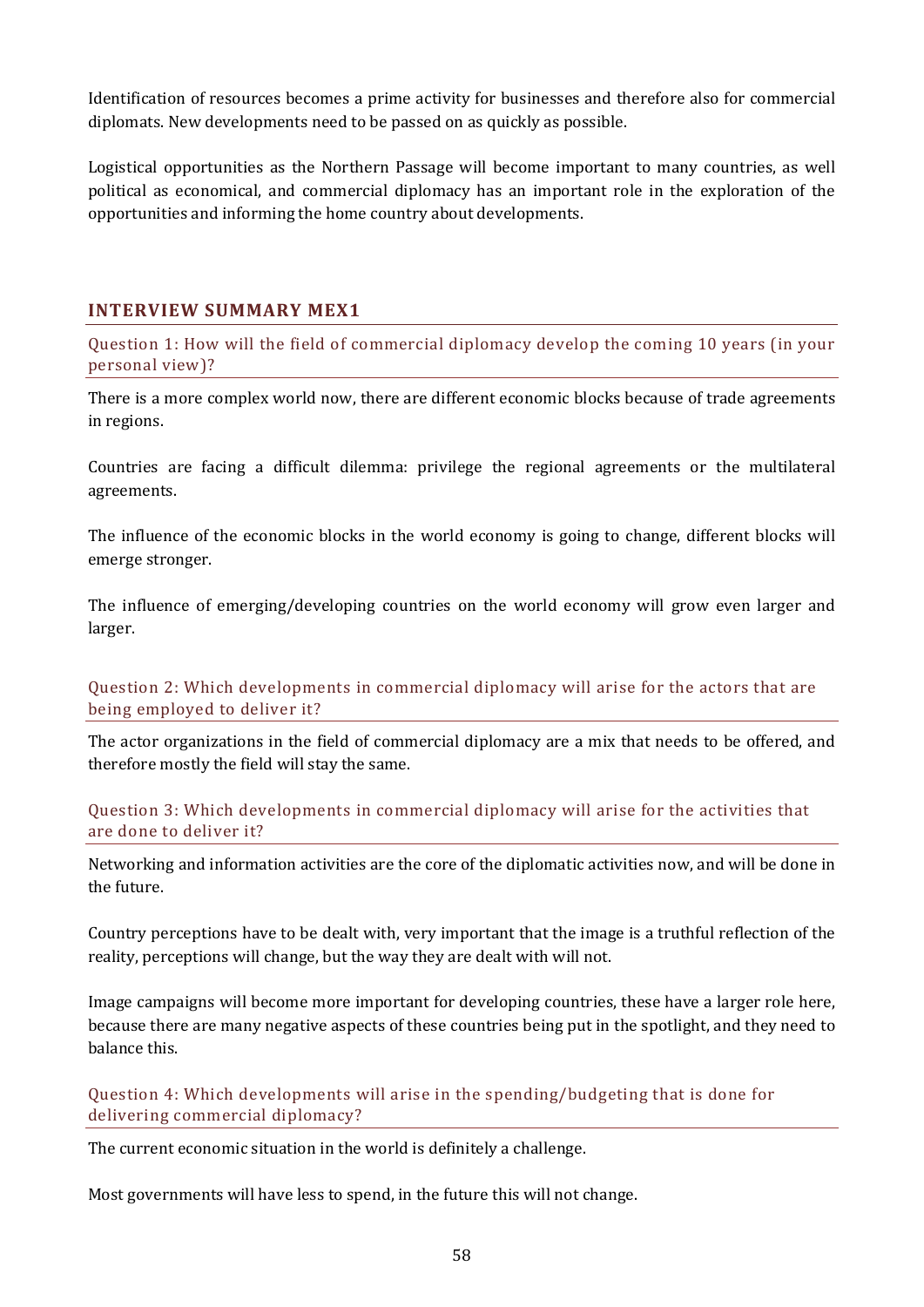Creating employment in the home country will be a goal of commercial diplomacy activities, attracting investments and trade promotion activities will therefore become more important.

#### Question 5: What influence will the current global debt crisis have on commercial diplomacy?

*Mostly see question 4.*

More influence by governments is a possibility, governments will try to protect their economies with more influence.

Less funding from the government into all operations.

An emphasis will rise onto the commercial side of all government activities, and therefore also on commercial diplomacy, in order to promote growth of the economy and employment.

Question 6: Can you name some additional, perhaps unexpected developments that will affect the practice of commercial diplomacy?

The influence of social protests and developments in the political field where it touches the commercial field is changing, and therefore the most important activity is to keep gathering information from your host country.

Once the economy has started to recover, which will probably happen in the coming years, the world will face a high level of unemployment worldwide. Social inconformity will rise because of this, and will become a challenge.

## **INTERVIEW SUMMARY AUS1**

Question 1: How will the field of commercial diplomacy develop the coming 10 years (in your personal view)?

Commercial diplomacy has to become more targeted in the future to overcome challenges as budget cuts, and to make sure the service keeps on proving its value.

The operations will become more outcome-focused in the next 10 years because there is a need for more outcome-driven operations, as this would enable more efficiency and a better overall effectivity of the operations in commercial diplomacy.

The business model of the organisation behind commercial diplomacy will most likely undergo changes to adapt to a business world that asks more understanding and cooperation from (commercial) diplomacy.

Question 2: Which developments in commercial diplomacy will arise for the actors that are being employed to deliver it?

The actors will need to work together more than ever to leverage each other to the best of their ability. Cooperation between ministries will therefore be sought more than before.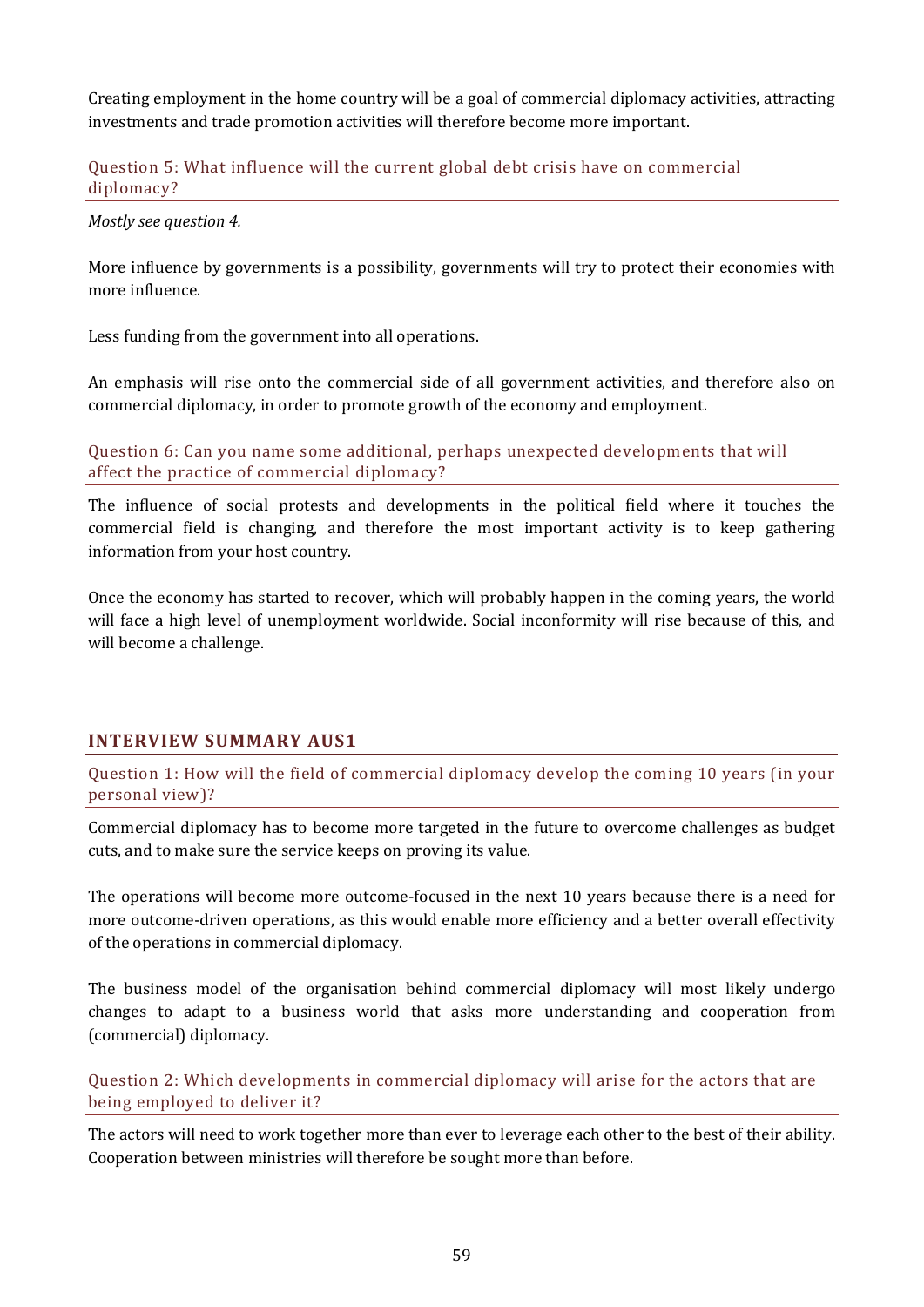#### Question 3: Which developments in commercial diplomacy will arise for the activities that are done to deliver it?

Opportunities that IT gives us will change the value of information, but only general information. Specific information on markets to move into and how will remain valuable and important to provide as an actor in commercial diplomacy.

The usage of social media will have a large impact on the network activities that are being done for commercial diplomacy, and also on the information provision of interested companies.

The question will rise a lot stronger in the future into how commercial diplomacy adds value to the chain, and will have to prove over and over again how the information that is offered is more valuable than what you can find through other sources.

#### Question 4: Which developments will arise in the spending/budgeting that is done for delivering commercial diplomacy?

Commercial diplomacy is considered as a luxury activity in many countries. This means that in a time in which budgets are being cut, the budgeting for commercial diplomacy will be lower.

Trade promotion as a specific activity of commercial diplomacy will be considered important still, and this might open up relatively more budget for the field.

#### Question 5: What influence will the current global debt crisis have on commercial diplomacy?

A strong pressure will be put on the abilities of all the actors, and they will need to show creativity to overcome the pressures and organise the activities more efficient.

#### Question 6: Can you name some additional, perhaps unexpected developments that will affect the practice of commercial diplomacy?

Governments will choose priority countries on which they will concentrate their commercial diplomatic efforts, these focus countries might change for many governments.

The focus of governments will be more on developing countries and less on developed countries because the developed countries need more time to recover from the crisis.

Social unrest will be caused by the crisis and its effects. It is very dependent on countries how they deal with it, but it will have a strong effect on the time it takes to recover from the crisis.

A sudden disruption of new technologies on which we relied, but are proven to not be reliable could change the whole attitude of commercial diplomacy towards using for example IT.

## **INTERVIEW SUMMARY ARG1**

Question 1: How will the field of commercial diplomacy develop the coming 10 years (in your personal view)?

The role of a trade commissioner is nowadays that of a facilitator who contacts the parties involved in a trade relation, and this will continue being so.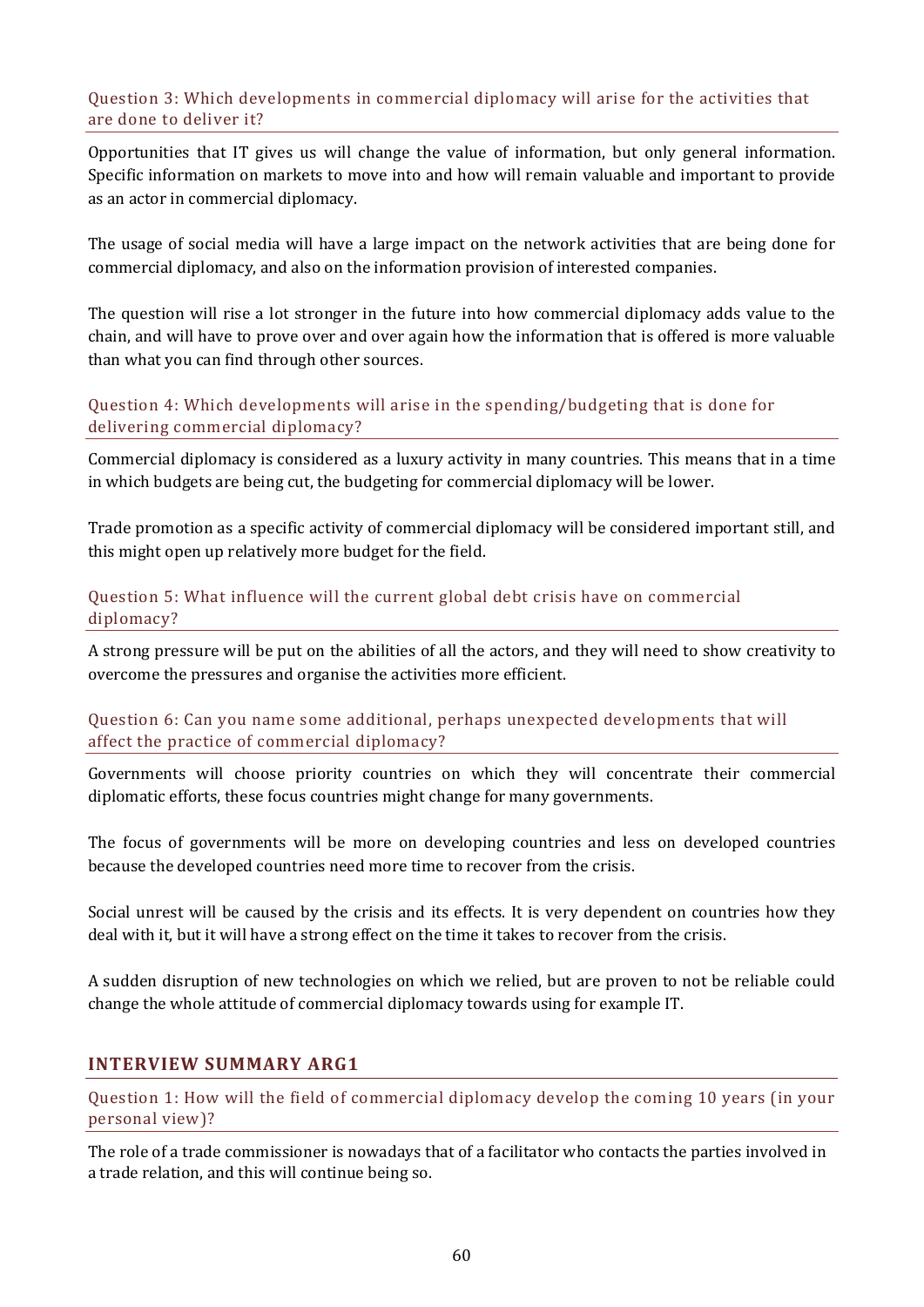The influence of the private sector on the activities traditionally being carried out by commercial diplomacy will grow, and therefore the mandate will become more easily defined and more focused.

In areas such as tourism promotion the impact of social media will make commercial diplomacy less relevant than before.

Governments will be more focused in specific industries instead of using a general approach to all industries. Selections will have to be made of which industries to support more or support less.

Industries will find better ways to promote themselves as an industry (i.e. through specific chambers or industry associations), and less as individual companies. This will be a size advantage in the promotion, and will need more organization of the companies themselves.

#### Question 2: Which developments in commercial diplomacy will arise for the actors that are being employed to deliver it?

The enhancement of stronger integration processes as well as new trade agreements that affect their countries as part of a broader region might imply that trade commissioners of a specific regional union will have to learn how to work together with common strategies, tactics, action plans and concrete promotional activities.

Cultural factors will also change the way we will do our commercial diplomacy, as it has great influence on commercial diplomacy. Continuing globalisation is the driver for this change in culture.

#### Question 3: Which developments in commercial diplomacy will arise for the activities that are done to deliver it?

Information is easier to access for anyone now than ten years ago, and will become even easier to access. This implies a relevant shift in the way we collect intelligence. At the same time there will be a larger need for specific information as opposed to general information.

Cultural aspects might become more important in the activities, and as the culture is changing as well, this will change commercial diplomacy.

Just making products and attempting to sell them is less important now, it will be more about reacting to the market demand and producing or servicing what is asked for. A different type of skills is needed for this in the market, but also in the commercial diplomacy activities. Therefore the role of a trade commissioner is that of a seeker of new opportunities for the country's products and services. This can also be outsourced, but the trade commissioner should be able to detect if the new trends of the local consumers are in effect a challenge that is up to the standards or potential of export of his particular country.

A tendency is currently developing to make more use of outsourcing trade promotion responsibilities to local professionals, in or out of the office.

#### Question 4: Which developments will arise in the spending/budgeting that is done for delivering commercial diplomacy?

More and more of the work being done is project-based, in order to keep a better track of the efficiency of the work being done.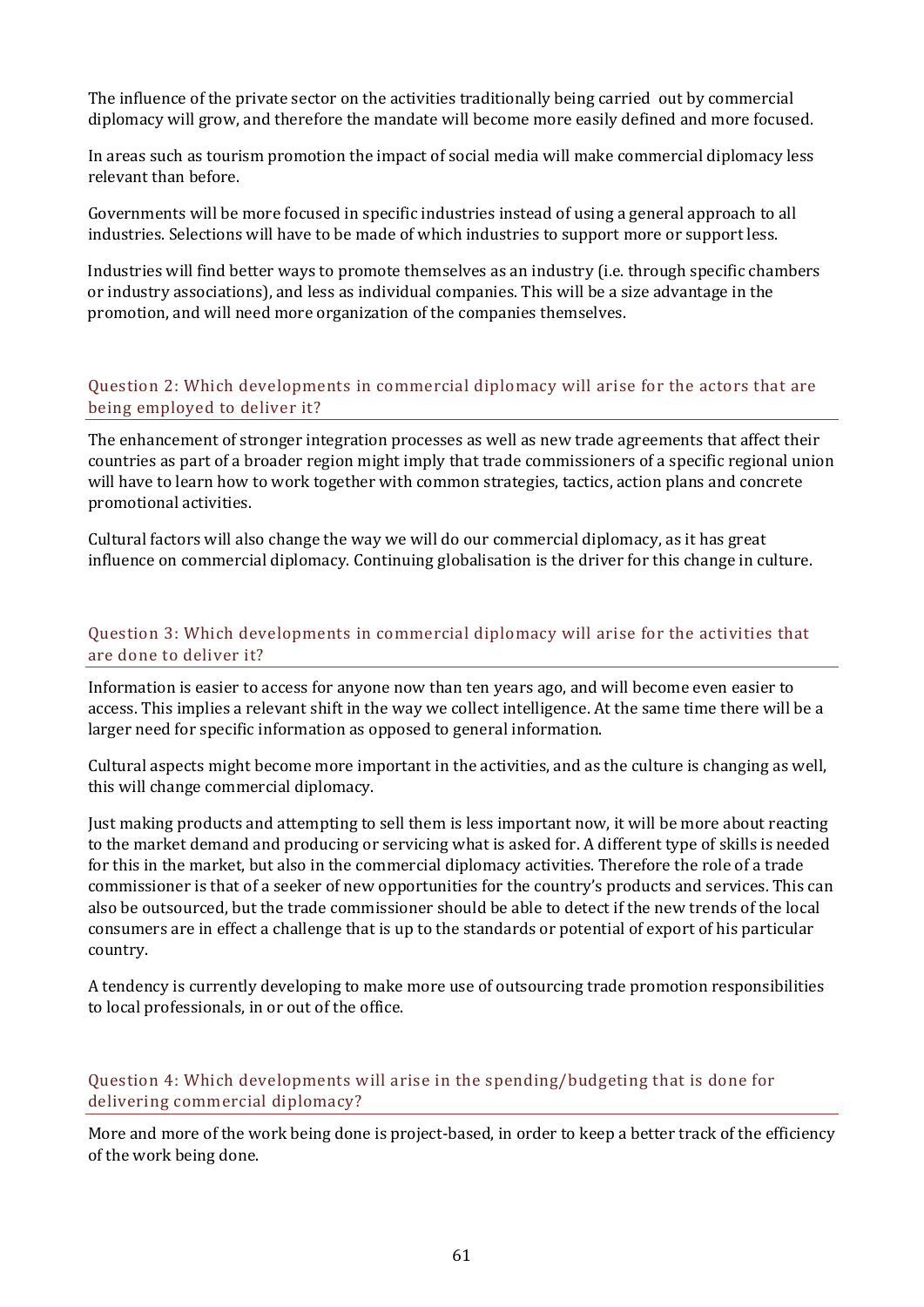#### Question 5: What influence will the current global debt crisis have on commercial diplomacy?

This is a great challenge, since the prospects of a long recession may enhance protectionism everywhere.

The trade commissioners will need to keep offering a diverse portfolio of export opportunities for their home companies. This is a challenge with declining budgets for most countries.

The regional priorities that countries have will shift to other regions. Europe and North-America are at the moment, and will in the foreseeable future not be growing as fast as other regions (China, India, South-East Asia, South-America). Therefore countries will adapt their focus to these regions instead of the traditional focus.

Diversification of trading partners remains as a must, as well as 'buying from those that buy from us'.

In the future, products have to proof over and over again that they are profitable, it will not be a production mechanism anymore in which you can just produce a lot, and then make sure you sell it, it is more of a reactive mechanism, in which you have more tailor-made work, manufacturing or creating products as they are desired - or in some cases - 'induced to be desired'.

Question 6: Can you name some additional, perhaps unexpected developments that will affect the practice of commercial diplomacy?

New developments in social media will occur, and therefore the influence of the public in the promotion of new products and services will be overwhelming and trade commissioners and governments will need to be more trained for playing in this 'new game'.

The example of 'Wikileaks' shows that there could be more transparency of countries and governments in the future, desired or undesired. This affects all government activities, including commercial diplomacy.

Other technological developments that will change the way we do business and perhaps the way that we communicate would have a huge effect.

It will become more important for products to be more sustainable, socially and environmentally conscious, this will change the products, and also the country branding that is being done.

Ideally, the public and consumers should grow their global awareness and avoid voting leaders that propose the globalisation of the "American way of life", that will only destroy our planet.

## **INTERVIEW SUMMARY FRA1**

Question 1: How will the field of commercial diplomacy develop the coming 10 years (in your personal view)?

Trade promotion organisations will be more active in trying to match home offers with foreign demand.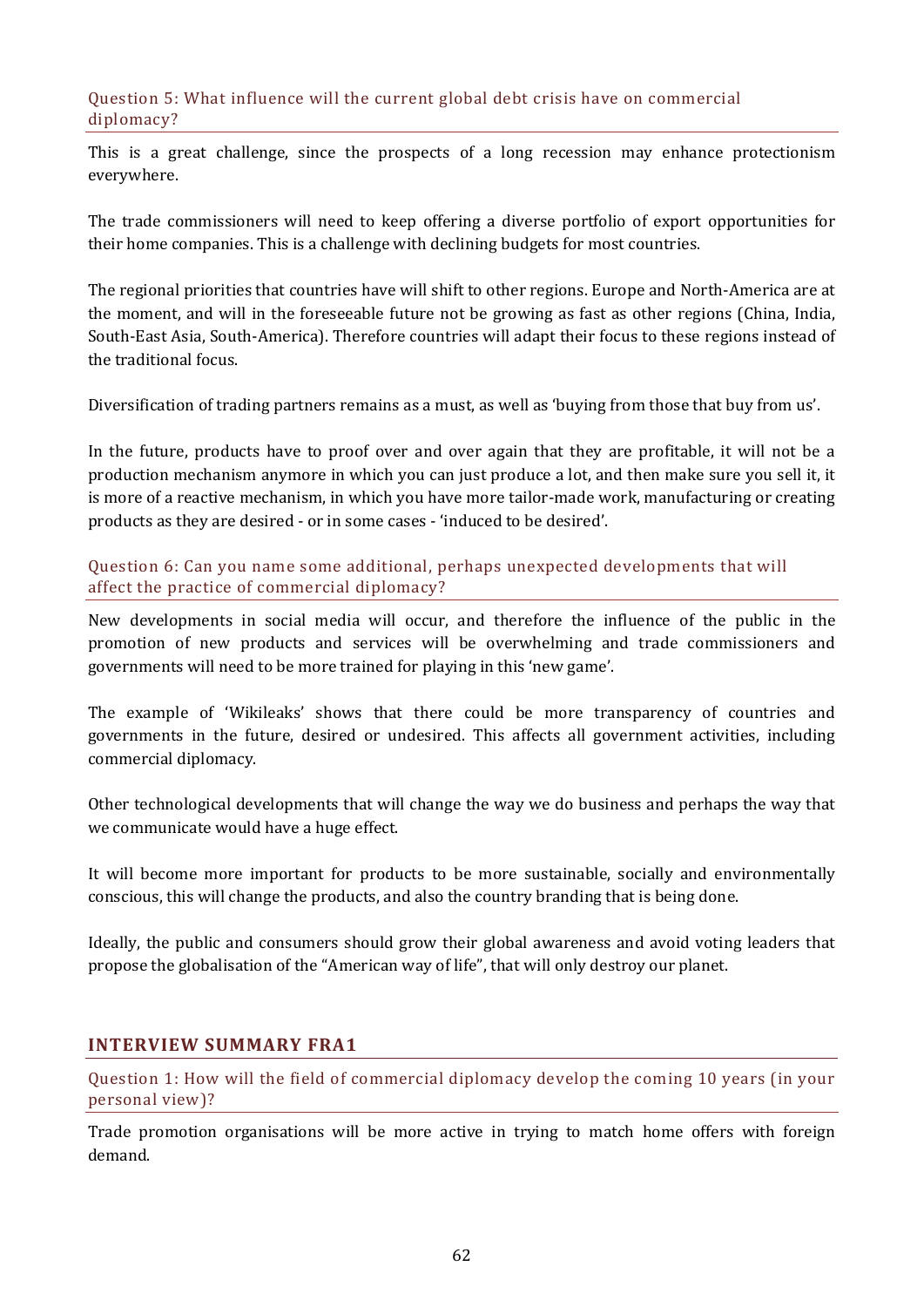The government will still need to help companies tackle the problems of exporting and working abroad.

European Union will need to evolve and the governments will do many reforms.

Governments will remain to have a strong role in promoting trade and helping companies abroad.

Question 2: Which developments in commercial diplomacy will arise for the actors that are being employed to deliver it?

Commercial diplomacy is a public service, and is paid with public funds. Because of this, some countries have to deliver their services to all companies which apply for it.

Actors will still be in effect in the coming years, and will not go through major change.

Within embassies, the commercial diplomacy might be given less attention, and would become a responsibility of solely TPO's.

Good cooperation between the actors is key for the success of commercial diplomacy and will be sought after more in the future.

In some regions cooperation between actors might be hard to establish as actors are set in a competitive situation rather than cooperative.

The right of existence of actors is always questioned, and will be questioned more in the future because of austerity.

It will stay important to stay focused on the objective and the means that are used to achieve the objective.

Governments might decide to transfer commercial diplomacy responsibilities from embassies to TPO's more.

The main question for commercial diplomacy is if the funding will be done by public (government) or private funding.

Question 3: Which developments in commercial diplomacy will arise for the activities that are done to deliver it?

In countries where there is a difference in commercial and economic representation, problem solving will be a shared subject between these two.

Budgets for promotion of the country image will be shortened for many countries.

Important question is the division into two parts for many governments, 'Trade promotion agencies' and 'Investment Promotion Agencies': separate or together?

Social media is being done more central in the future, and it is needed to advice companies on these matters.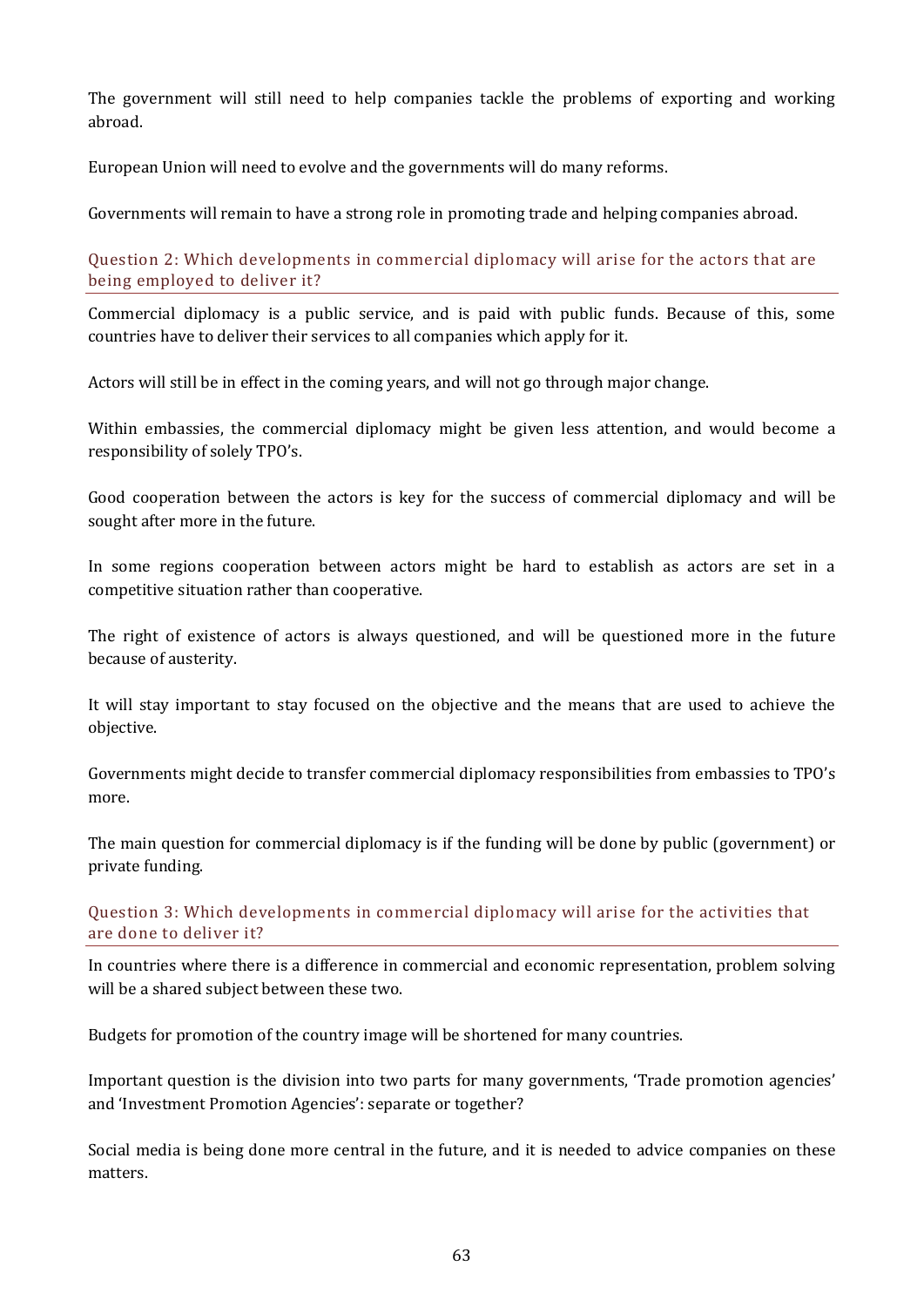Matchmaking will remain to be the most important activity for commercial diplomacy, this is the main activity on which the value is judged by the government.

## Question 4: Which developments will arise in the spending/budgeting that is done for delivering commercial diplomacy?

The trend for the first couple of years is still a decrease of funds for commercial diplomacy.

Financing support from the government is decreasing, commercial diplomacy actors have to look for other ways of funding the activities.

Question 5: What influence will the current global debt crisis have on commercial diplomacy?

Companies might not go abroad anymore because of the crisis, mostly SME's might be scared off.

The influence that the crisis will have on companies makes sure that commercial diplomacy needs a more proactive stance towards the companies now.

Commercial diplomacy has the responsibility to give companies back the hope and drive that they lost because of the crisis.

Question 6: Can you name some additional, perhaps unexpected developments that will affect the practice of commercial diplomacy?

Europe has to work more together in their foreign representations in the future.

A combined commercial European representation in the host countries is an option that might occur.

Commercial diplomacy can try to start working on a success fee basis to promote the effectiveness of the services.

## **INTERVIEW SUMMARY CAN1**

Question 1: How will the field of commercial diplomacy develop the coming 10 years (in your personal view)?

We are currently experiencing changes in the world economy and technology, and these would continue to develop and emerge.

The importance of emerging economies (i.e. the BRICS) will be greater in the future, the emerged economies have had economic difficulties, and these are definitely not over yet. Therefore the focus will shift to the emerging economies that show more promise for high growth.

There is a trend of rising occurrence of global value chains, this will most likely be a trend that will require more attention. In a global value chain, value is added to a product or service in different countries.

Asia as an interest region for countries is getting more important than before. This newer focus brings new challenges as well, i.e. culturally and language wise.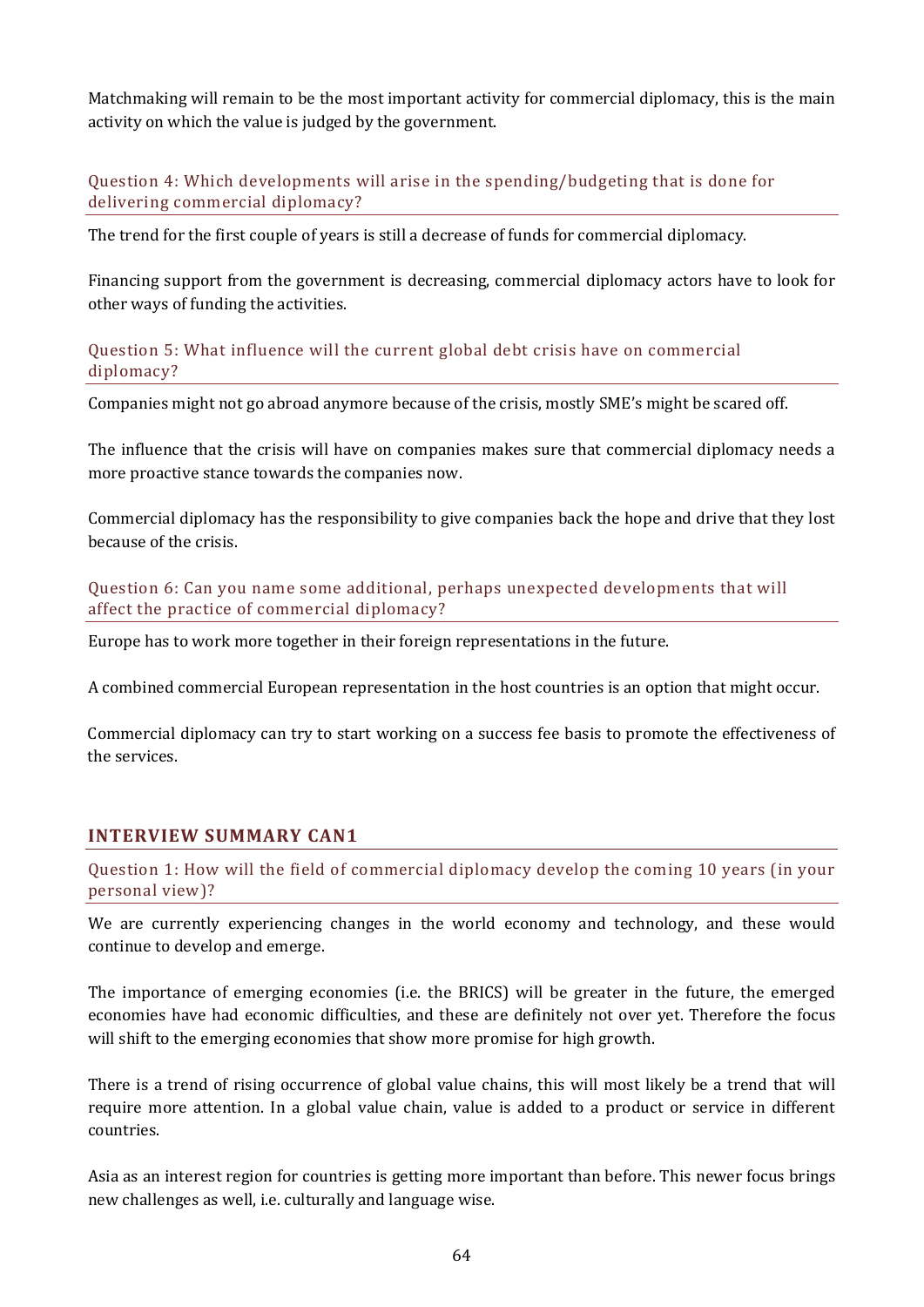New technological developments in communication could be able to change the playing field of commercial diplomacy and its importance.

The Asian influence in Africa will rise in importance, state-run enterprises that acquire stakes in companies will be interesting to pay attention to.

Question 2: Which developments in commercial diplomacy will arise for the actors that are being employed to deliver it?

Most of the government actors now are being faced with cut-backs and will have to be flexible with their resources in the future.

The investments that are now being done in OECD countries will shift to other countries, i.e. the developing world (BRICS).

All actors will need to adjust to the paradigm of the global value chains: on the one hand, jobs are being created and economy is growing as a result of the value chains, on the other hand, because of growing cooperation with foreign countries, there's also growing value being added in the other countries.

New business models for service delivery will need to be developed, options will be explored how activities such as business support could be outsourced to companies.

#### Question 3: Which developments in commercial diplomacy will arise for the activities that are done to deliver it?

There is a difference between what will happen in countries where governments have a strong influence on business and countries where governments do not have direct decision making power on commercial activities.

Trade missions to countries where governments have a strong influence will be headed by prominent political figures (PM, Minister) more, because of the perceived importance/priority given by the host country.

Person-to-person networking to facilitate matchmaking will be done more through IT and social media in the future.

Trade Promotion Organisations will specialise more in intelligence than information-gathering. The main difference between these two is that intelligence is of a more specific nature and time sensitive.

Information will be even more openly available, and even for free in many cases.

The creation of perception of countries will be done less through books and other conventional media, but more through social media and other modern media.

Governments are less in control of perceptions because they are so openly available, and also based on many more sources (everyone can post their perception). It is more a case of monitoring perceptions in the future.

The most important role for the government in commercial diplomacy is that of supporting businesses abroad.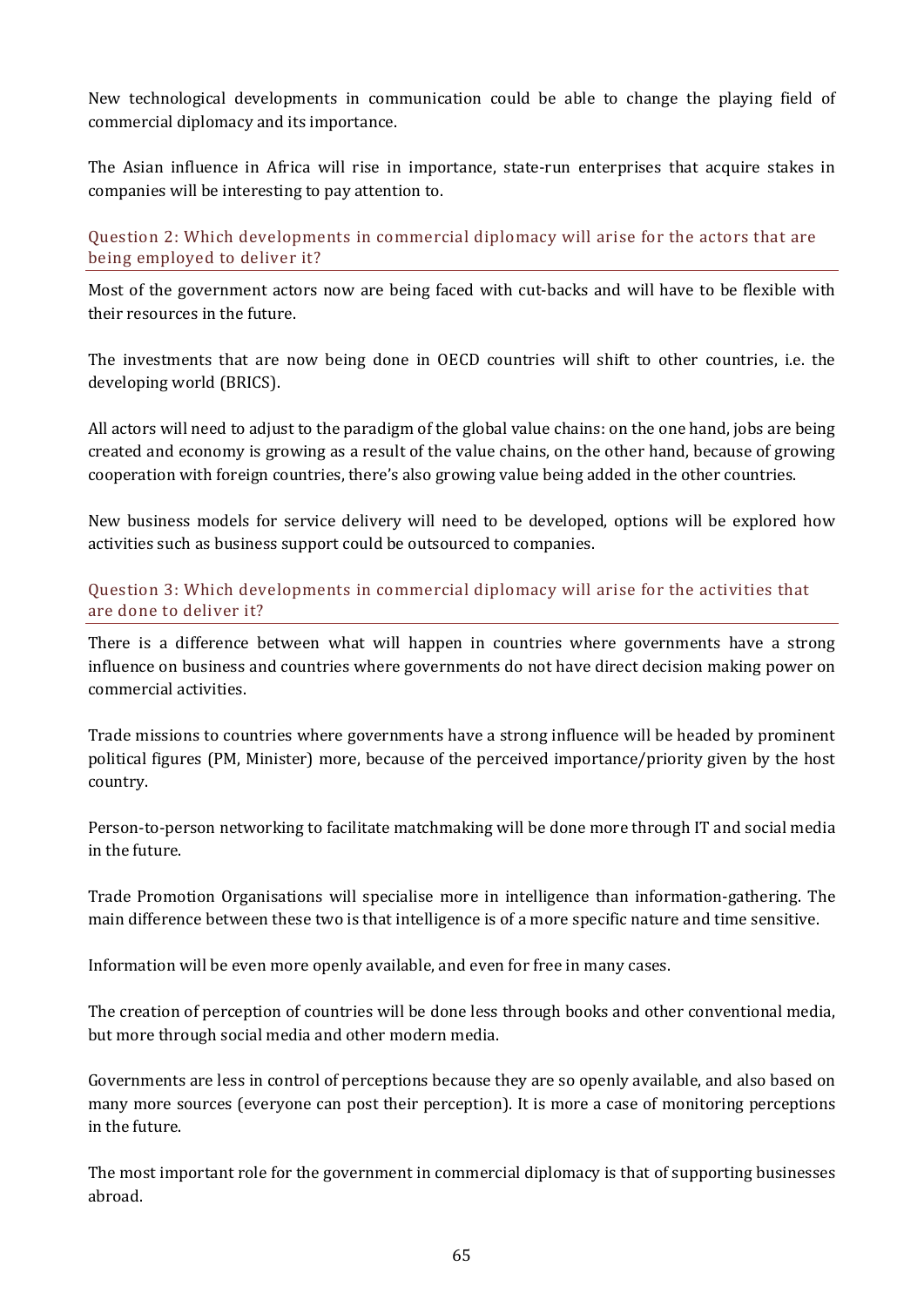Because of the current economic situation, many countries might decide to become more protectionist towards their economy and giving support for own business development will therefore become more important.

Question 4: Which developments will arise in the spending/budgeting that is done for delivering commercial diplomacy?

Trade Promotion Organizations, as all government agencies, are in a budget constraint, and will most likely remain there for some time.

However, commercial diplomacy has proven its worth the effort and cost, and will be appreciated and may not be as affected as other areas.

Different countries ask for different approaches, there is no single best practice, and the business models will adapt even more to the country they are used in.

#### Question 5: What influence will the current global debt crisis have on commercial diplomacy?

*Mostly answered in the questions above*

There will be an added need for export financing.

The interest markets for countries will most likely shift from developed countries to emerging countries.

Question 6: Can you name some additional, perhaps unexpected developments that will affect the practice of commercial diplomacy?

The huge influence that MNE's have on the effect of commercial diplomacy. In some cases, governments are smaller than businesses, and the influence they have cannot be underestimated.

#### **INTERVIEW SUMMARY ITA1 & ITA2**

Question 1: How will the field of commercial diplomacy develop the coming 10 years (in your personal view)?

The polarisation in the Doha round exemplifies that multilateral cooperation is hard to accomplish, and this will also be the situation for cooperation on the field of commercial diplomacy.

Markets could behave more protectionist because of the difficult economic situation, this will be a large threat to all economic and commercial activity in the world.

It very much depends on the region where commercial diplomacy is applied what kind of activities will be offered, this is an existing situation, however this might be enforced by the polarisation.

Question 2: Which developments in commercial diplomacy will arise for the actors that are being employed to deliver it?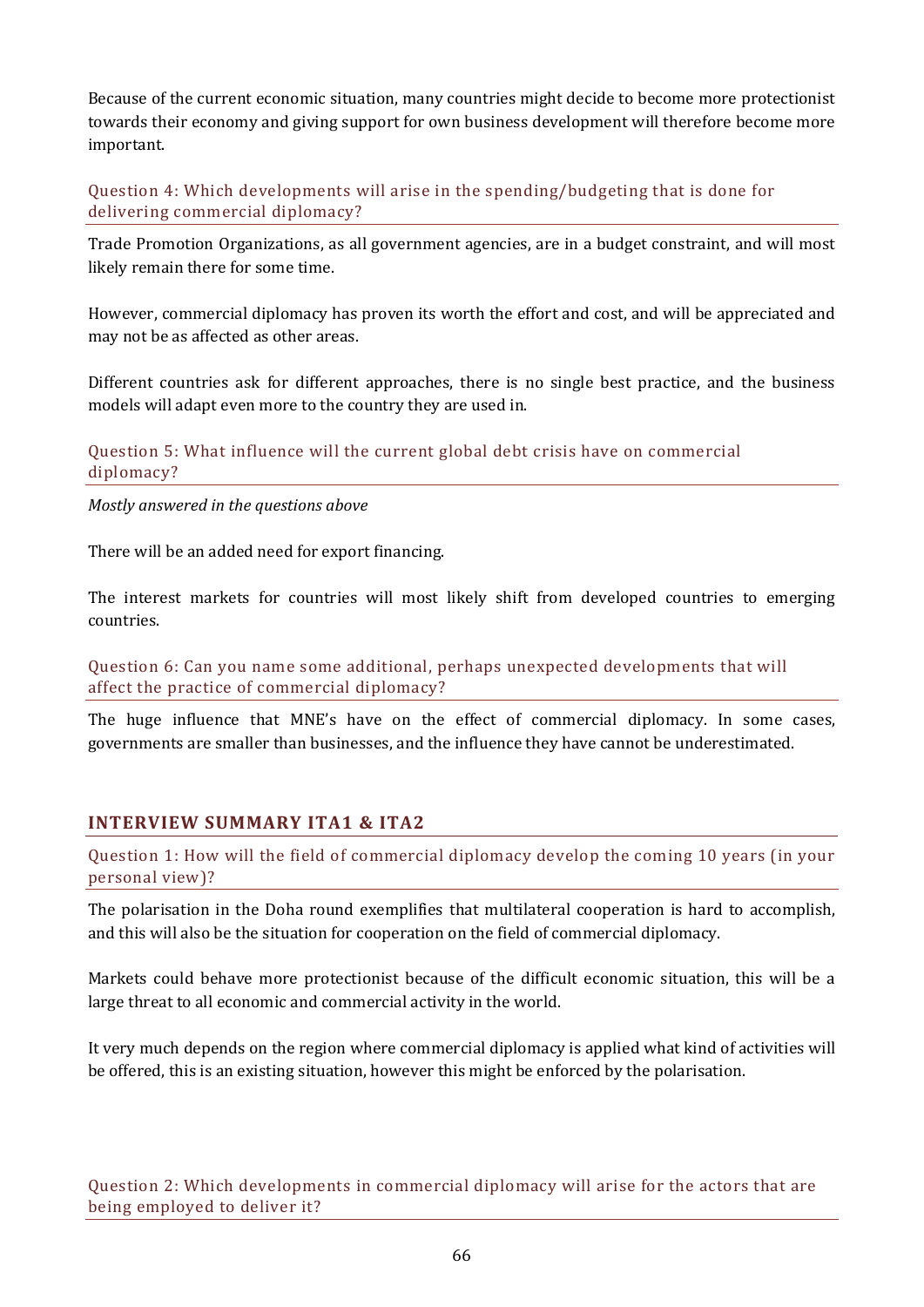There are major regional differences in the developments for actors between countries in which governments have more transparency. In countries where there is less transparency, commercial diplomacy will need more assistance and manpower.

Investment Promotion Activities will be focused more on the 'difficult' countries in the future.

The activities will be done more on the basis of corporate funding in the future, companies will have to contribute to the expenses that are made for them by commercial diplomacy.

Most Trade Promotion Organisations are in need of reorganisation.

There will be less and less public funds available to execute commercial diplomacy activities.

Efficiency will become an important target more and more, coordination is harder because of this (less resources), and there is a need to strive for synergy.

Question 3: Which developments in commercial diplomacy will arise for the activities that are done to deliver it?

Intelligence will prevail as the most important activity, but network activities will remain important too.

The activities that will suffer the most from cutbacks are the image campaigns.

New developments in IT (social media) help companies to do networking by themselves, therefore match-making and partner-search activities will be less important for commercial diplomacy.

The business support function will grow stronger as well, there will be more demand for assistance.

Question 4: Which developments will arise in the spending/budgeting that is done for delivering commercial diplomacy?

Manufacturing tangible goods is important in times of crisis, and this is what many countries will focus on.

In times of economic crisis, commercial diplomacy should be promoted, and more should be spent on it, however, reality will show that this will not be the case.

Major cuts will be done on commercial diplomacy as well, as a result of the austerity measures in governments all over the world.

All actors will be pushed again and again to do more with less and focus on efficiency and finding creative solutions such as co-organising events.

The budgetary constraints might lead to stricter selection of businesses to help by commercial diplomacy.

Question 5: What influence will the current global debt crisis have on commercial diplomacy?

The effects of the crisis could have an irreversible effect on the economy.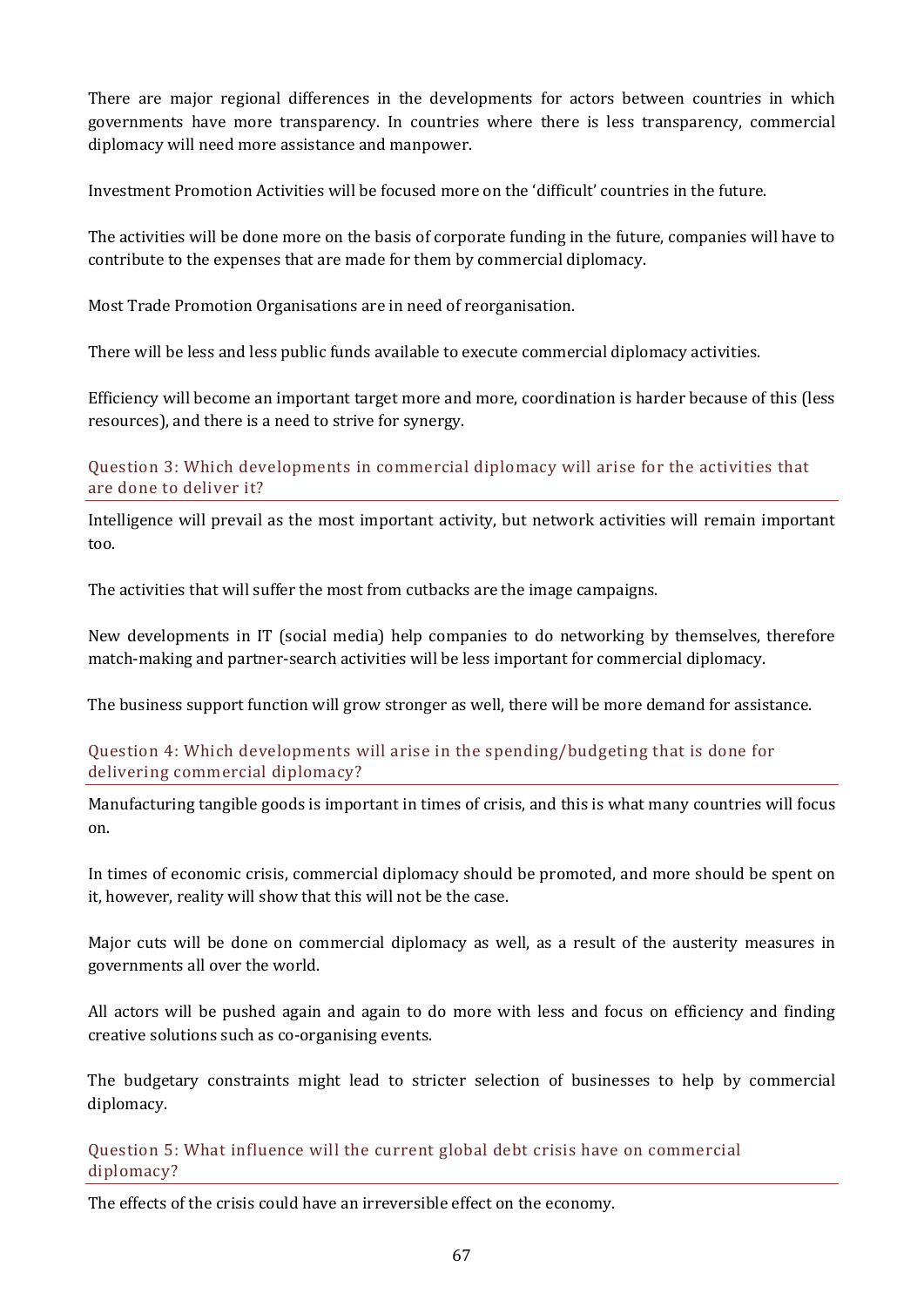The markets are slowing down as well, not only the governments will have to cut in the near future.

In case of economic crises, commercial diplomats are asked to do more economic tasks instead of commercial (e.g. explain situation in the home country to the host country, advise to the home country on the host country's point of view).

#### Question 6: Can you name some additional, perhaps unexpected developments that will affect the practice of commercial diplomacy?

Our life, the way we do business and the economy all need restructuring to cope with current and future developments.

In the future, the economies will have to be made more long term sustainable.

A war in any location might occur, and would change the whole system of agreements and economy. The strong cohesion and commitment to each other would be hindered by this.

In case of a war, various countries will grow stronger bi- and multilateral ties because of a common enemy, so even though a war is primarily bad, it could bring cohesion and commitment.

The crisis might justify countries to put up trade barriers to defend their home economy.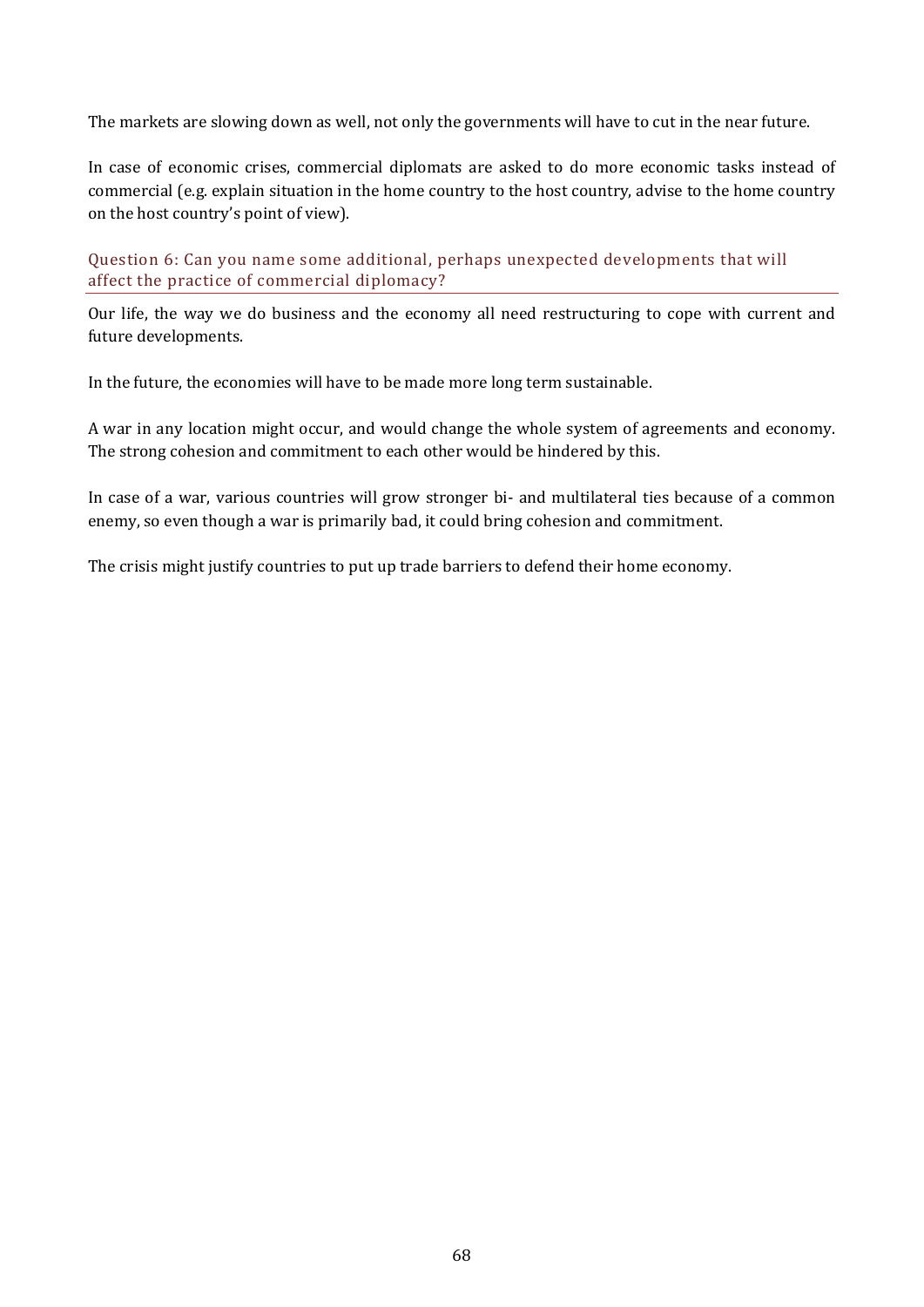# APPENDIX III: ADDITIONAL DEVELOPMENTS PER QUESTION

Question 1: How will the field of commercial diplomacy develop the coming 10 years (in your personal view)?

*"In […] parts of the world, you will still need to use government to help business prosperity. In some countries the influence of the diplomats might become more important in the future."* [GER]

*"A trend that will get more attention is that states are getting involved in business through large wealth funds. A problem could arise here that political interests are also involved, not just commercial."* [UK]

*"Co-investment might be something we will see more in the future of the companies that decide to go abroad."* [USA]

*"The business model of the organisation behind commercial diplomacy will most likely undergo changes to adapt to a business world that asks more understanding and cooperation from (commercial) diplomacy."* [AUS]

*"The Asian influence in Africa will rise in importance, state-run enterprises that acquire stakes in companies will be interesting to pay attention to."* [CAN]

#### Question 2: Which developments in commercial diplomacy will arise for the actors that are being employed to deliver it?

*"Difference will keep existing between countries, diplomatic missions will become less active in developed countries, more active in developing countries."* [GER]

*"Cultural factors will change the way we will do our commercial diplomacy, as it has great influence on commercial diplomacy. Continuing globalisation is the driver for this change in culture."* [ARG]

*"In some regions cooperation between actors might be hard to establish as actors are set in a competitive situation rather than cooperative."* [FRA]

*"All actors will need to adjust to the paradigm of the global value chains: on the one hand, jobs are being created and economy is growing as a result of the value chains, on the other hand, because of growing cooperation with foreign countries, there's also growing value being added in the other countries."* [CAN] *"There are major regional differences in the developments for actors between countries in which governments have more transparency. In countries where there is less transparency, commercial diplomacy will need more assistance and manpower."* [ITA]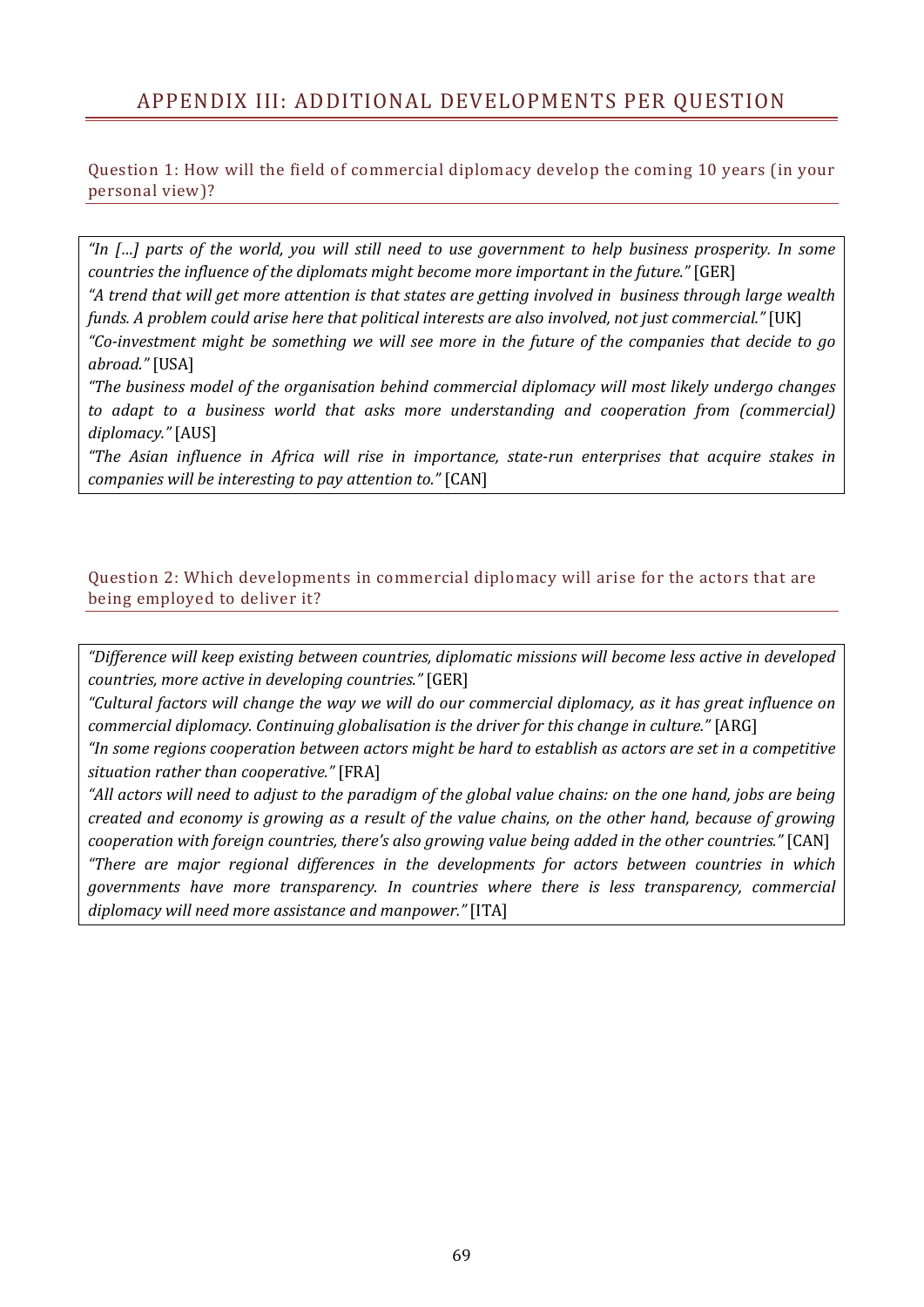#### Question 3: Which developments in commercial diplomacy will arise for the activities that are done to deliver it?

*"Business support and IPR will be kept as a responsibility of the government, no other actors can fulfil these tasks, either in individual countries or in unions with others. There will be an increase in activities in that field, because of more regulations emerging in countries."* [GER]

*"A focus on regions will be made, efforts will be aimed at special interest regions for different countries because commercial diplomacy cannot just target the whole world anymore as a result of economic restraints."* [UK]

*"The role of science and innovation will grow stronger, and cooperation on the international level will be enhanced. However, this will have to be done in a more commercial way, linked with business feasibility."*   $[UK]$ 

*"Cultural aspects might become more important in the activities, and as the culture is changing as well, this will change commercial diplomacy."* [ARG]

*"Trade Promotion Organisations will specialise more in intelligence than information-gathering. The main difference between these two is that intelligence is of a more specific nature and time sensitive."* [CAN]

*"Because of the current economic situation, many countries might decide to become more protectionist towards their economy and giving support for own business development will therefore become more important."* [CAN]

#### Question 4: Which developments in economic diplomacy policy will arise in the spending/budgeting that is done for delivering commercial diplomacy?

"*Services will be more tailor-made, and agreements will become clearer on the input-output achievements. It will become not as free of obligations as it used to be.*" [NL]

"*Commercial diplomats will more and more be attracted from business world instead of from the diplomatic world, the foreign representation body will thus be more like a business, with a focus on the accomplishments (outputs) .*" [UK]

"*Creating employment in the home country will be a goal of commercial diplomacy activities, attracting investments and trade promotion activities will therefore become more important.*" [MEX]

"*More and more of the work being done is project-based, in order to keep a better track of the efficiency of the work being done.*" [ARG]

"*Different countries ask for different approaches, there is no single best practice, and the business models will adapt even more to the country they are used in.*" [CAN]

"*The budgetary constraints might lead to stricter selection of businesses to help by commercial diplomacy.*" [ITA]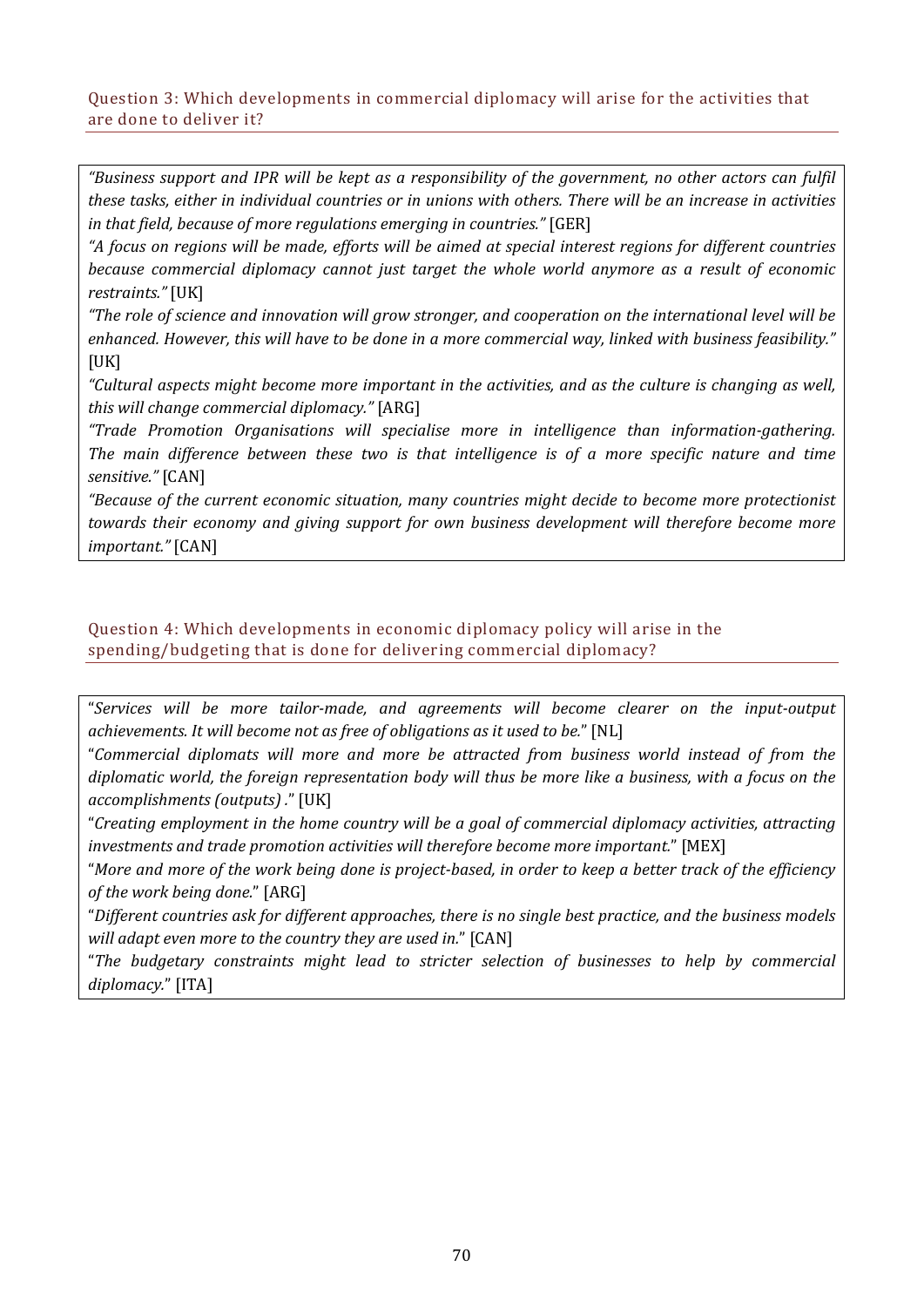#### Question 5: What influence will the current global debt crisis have on commercial diplomacy?

*"The willingness to contribute financially to services provided by commercial diplomats. The economic hard time will cause companies to focus more on what they have, and less on expanding their businesses abroad."* [NL]

*"States might start to increase their efforts to compete with each other."* [GER]

*"We are moving away from having career diplomats in the foreign service, it will be more accepted that diplomats are in function for shorter terms, perhaps leave the service and come back, etc."* [UK]

*"The foreign services will move towards using more locally engaged staff instead of diplomats as a cost saving measure."* [UK]

*"More influence by governments is a possibility, governments will try to protect their economies with more influence."* [MEX]

*"The regional priorities that countries have will shift to other regions. Europe and North-America are at the moment, and will in the foreseeable future not be growing as fast as other regions (China, India, South-East Asia, South-America). Therefore countries will adapt their focus to these regions instead of the traditional focus."* [ARG]

Question 6: Can you name some additional, perhaps unexpected developments in the economic diplomacy policy that will affect the practice of commercial diplomacy?

"*More meltdowns of major economies: US, China, etc. Could be a result of protectionism. Could also lead to more regulation by governments, especially in the financial sector.*" [GER]

"*Logistical opportunities as the Northern Passage will become important to many countries, as well political as economical, and commercial diplomacy has an important role in the exploration of the opportunities and informing the home country about developments.*" [USA]

"*A sudden disruption of new technologies on which we relied, but are proven to not be reliable could change the whole attitude of commercial diplomacy towards using for example IT.*" [AUS]

"*The example of 'Wikileaks' shows that there could be more transparency of countries and governments in the future, desired or undesired. This affects all government activities, including commercial diplomacy.*" [ARG]

"*Ideally, the public and consumers should grow their global awareness and avoid voting leaders that propose the globalisation of the 'American way of life', that will only destroy our planet.*" [ARG]

"*A combined commercial European representation in the host countries is an option that might occur.*" [FRA]

"*A war in any location might occur, and would change the whole system of agreements and economy. The strong cohesion and commitment to each other would be hindered by this.*" [ITA]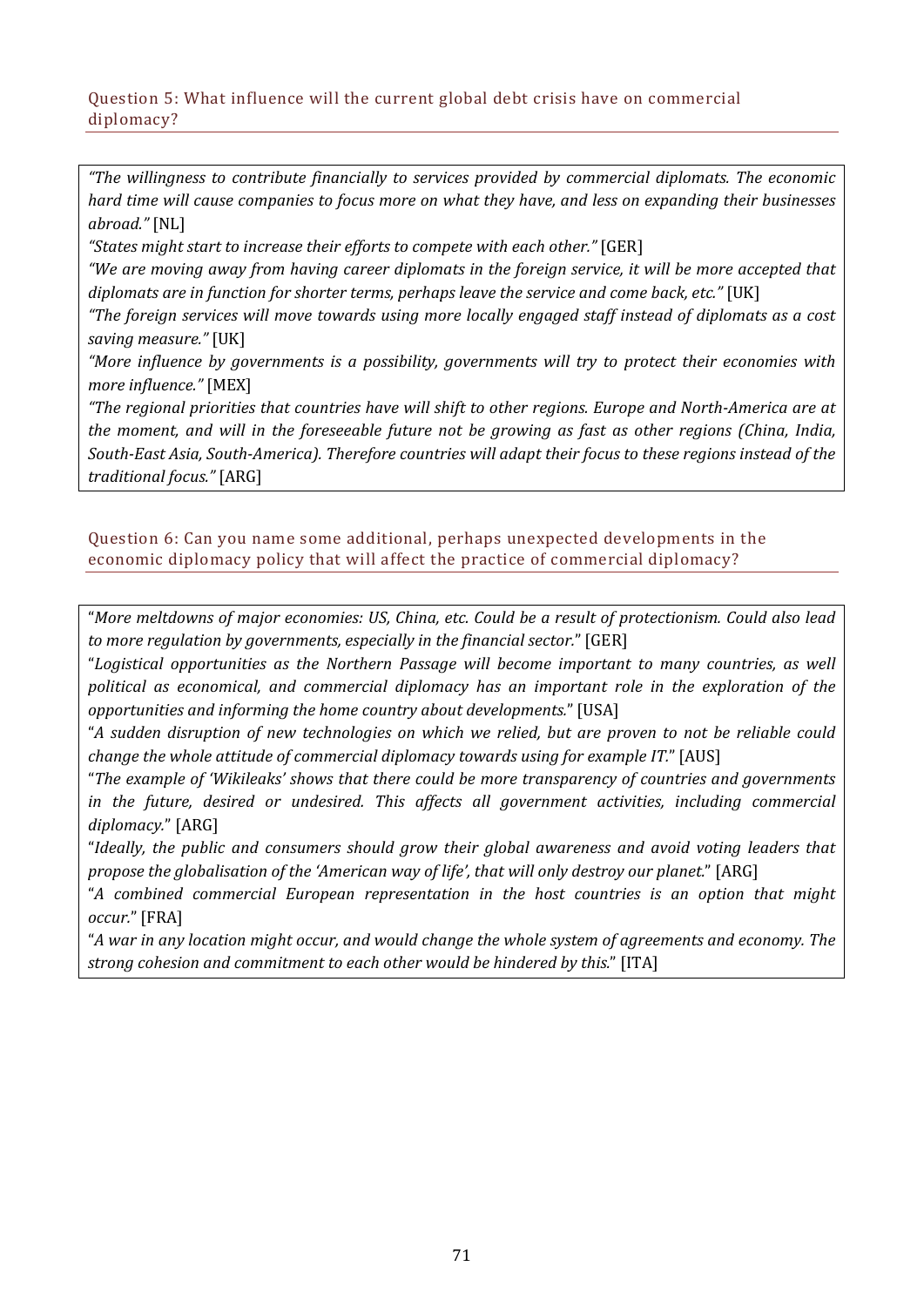This appendix provides the questionnaire as presented to the respondents.

# **INTRODUCTION: THE FUTURE OF COMMERCIAL DIPLOMACY**

Dear respondent,

Welcome to this second round of my research into the future of commercial diplomacy. In the first round, I have used six questions to interview you on this subject. I have interviewed 13 persons from 10 different countries, all in Ottawa or Toronto.

In this second round, I have stated all the developments that have been suggested by the respondents. Based on your professional opinion, I would like to come to a ranking of the results of the first round. This questionnaire consists of the same 6 categories that were treated in the interview:

- Commercial diplomacy in general
- Commercial diplomacy & the global debt crisis
- Actors of commercial diplomacy
- Activities of commercial diplomacy
- Spending/budgeting of commercial diplomacy
- 'Unexpected' developments in commercial diplomacy

Each category has approximately 15 stated developments.

Please read the questions and developments carefully. If you would like to add developments, there is an opportunity for this at the end of each page. My estimation is that filling in the full questionnaire should not take more than 30 minutes.

# **QUESTION 1: WHICH OF THE FOLLOWING DEVELOPMENTS IN COMMERCIAL DIPLOMACY ARE MOST LIKELY TO OCCUR IN THE COMING 10 YEARS?**

|    |                                                                                                                                                        | Very unlikely  |          |          | <b>Very likely</b> |   |
|----|--------------------------------------------------------------------------------------------------------------------------------------------------------|----------------|----------|----------|--------------------|---|
| 1  | Commercial diplomacy will have a more central role in diplomatic<br>policy and practice.                                                               | $\circ$ O      | $\Omega$ | $\Omega$ | O                  | O |
| 2  | Commercial diplomats will represent corporate interests better<br>instead of the more traditional<br>before.<br>political<br>than<br>responsibilities. | $\overline{O}$ | $\Omega$ | $\Omega$ | O                  | O |
| 3  | Commercial diplomats will be enforced more to gain experience<br>from the corporate world by doing a work placement there.                             | $\Omega$       | $\Omega$ | $\Omega$ | ∩                  |   |
| 4  | Companies will have to contribute in the costs of the services;<br>service fees will be charged.                                                       | $\overline{O}$ | $\Omega$ | $\Omega$ | $\Omega$           | O |
| 5. | When commercial diplomatic services will be charged for, demand O<br>will fall as companies want to consolidate their home markets<br>first.           |                | $\Omega$ | $\Omega$ | O                  | O |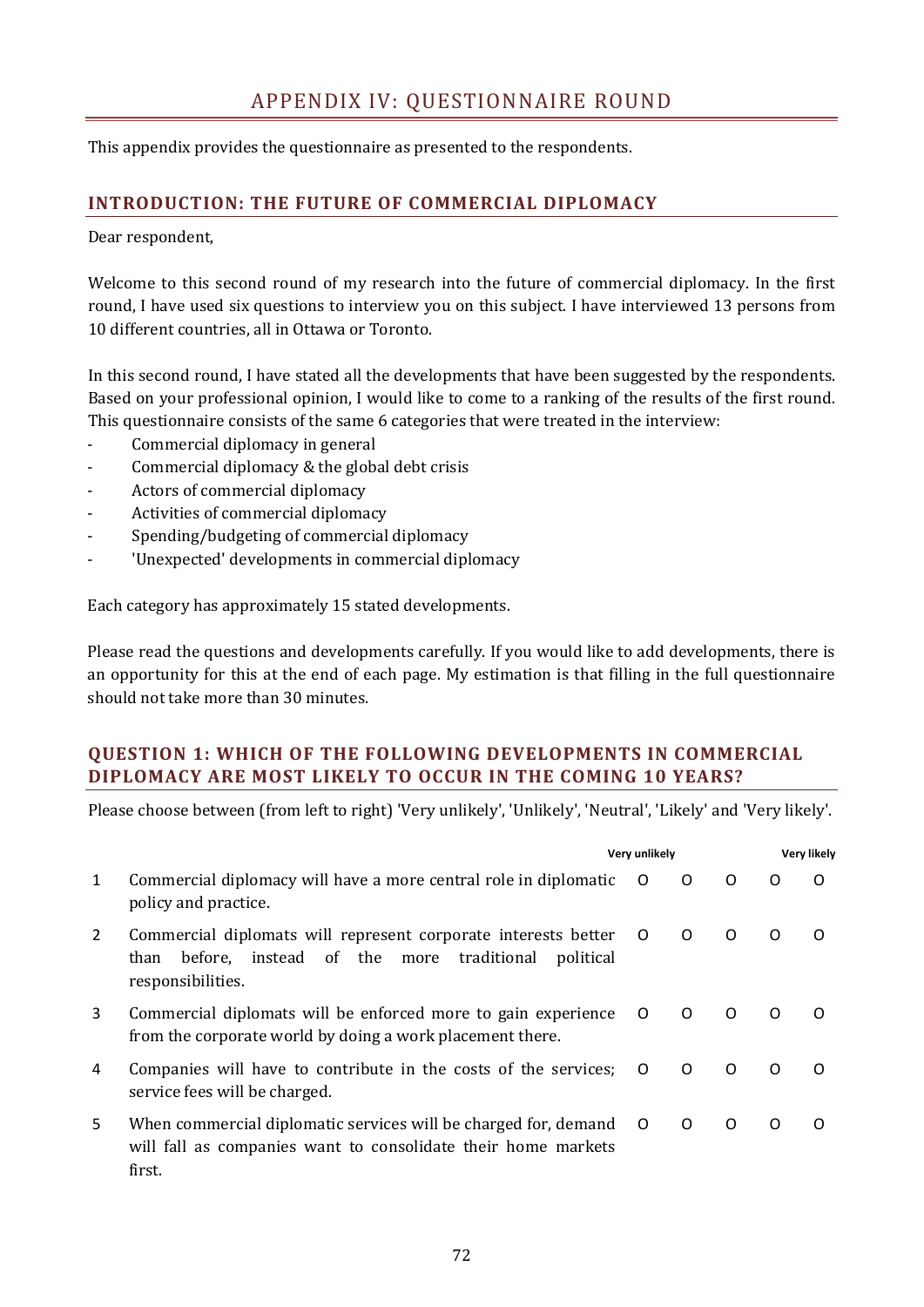| 6              | In countries with transparent governments (and an equal playing<br>field) commercial diplomacy by the government actors will be<br>limited, but in countries with less transparent governments a<br>strong role will remain for commercial diplomacy.          | O | O            | O        | O | O        |
|----------------|----------------------------------------------------------------------------------------------------------------------------------------------------------------------------------------------------------------------------------------------------------------|---|--------------|----------|---|----------|
| $\overline{7}$ | Self-organised and funded chambers of commerce will gain<br>interest from governments.                                                                                                                                                                         | O | O            | $\Omega$ | O | $\Omega$ |
| 8              | The network through which information is transmitted might<br>change in the future, i.e. the organisations that provide the<br>information.                                                                                                                    | O | O            | O        | Ω | O        |
| 9              | Government departments will cooperate more with each other in<br>order to enhance the effectivity of commercial diplomacy.                                                                                                                                     | O | $\circ$      | O        | O | O        |
| 10             | Export promotion will be mostly done by TPO's that are not part of<br>the government, instead of by governments themselves.                                                                                                                                    | O | $\circ$      | O        | O | O        |
| 11             | A trend that will get more attention is that it is not just companies<br>that invest, but states are getting involved in business through<br>large wealth funds. Of course this could mean that political<br>interests are also involved, not just commercial. | O | O            | O        | O | O        |
| 12             | The influence of emerging/developing countries, especially the<br>BRICS, on the world economy will grow even larger and larger.                                                                                                                                | O | O            | O        | O | O        |
| 13             | Asia as an interest region for countries is getting more important<br>than before. This newer focus brings new challenges as well, i.e.<br>cultural and language.                                                                                              | O | O            | O        | O | O        |
| 14             | In certain areas - such as tourism promotion - the impact of social<br>media will make commercial diplomacy less relevant than before.                                                                                                                         | O | O            | O        | O | O        |
| 15             | Governments will be more focused on specific industries instead of<br>using a general approach to all industries. Selections will have to<br>be made by the governments.                                                                                       | O | $\mathsf{O}$ | O        | O | O        |
| 16             | New technological developments in communication could be able<br>to change the playing field of commercial diplomacy and its<br>importance.                                                                                                                    | O | 0            | O        | O | O        |

# **QUESTION 2: WHICH OF THE FOLLOWING DEVELOPMENTS AS A RESULT OF THE GLOBAL DEBT CRISIS ARE MOST LIKELY TO OCCUR IN THE COMING 10 YEARS?**

|                                                                                                                                                                                                                                                 | Very unlikely |                               | Very likely |  |  |  |  |
|-------------------------------------------------------------------------------------------------------------------------------------------------------------------------------------------------------------------------------------------------|---------------|-------------------------------|-------------|--|--|--|--|
| Countries will start to increase their efforts to compete with each O<br>other.                                                                                                                                                                 |               | $\overline{O}$ $\overline{O}$ |             |  |  |  |  |
| The crisis will push diplomatic missions towards an increasing O<br>focus on commercial activities, the degree is depending on the<br>severity of the crisis. Commercial diplomacy will therefore become<br>a more important part of diplomacy. |               | $\circ$ $\circ$               |             |  |  |  |  |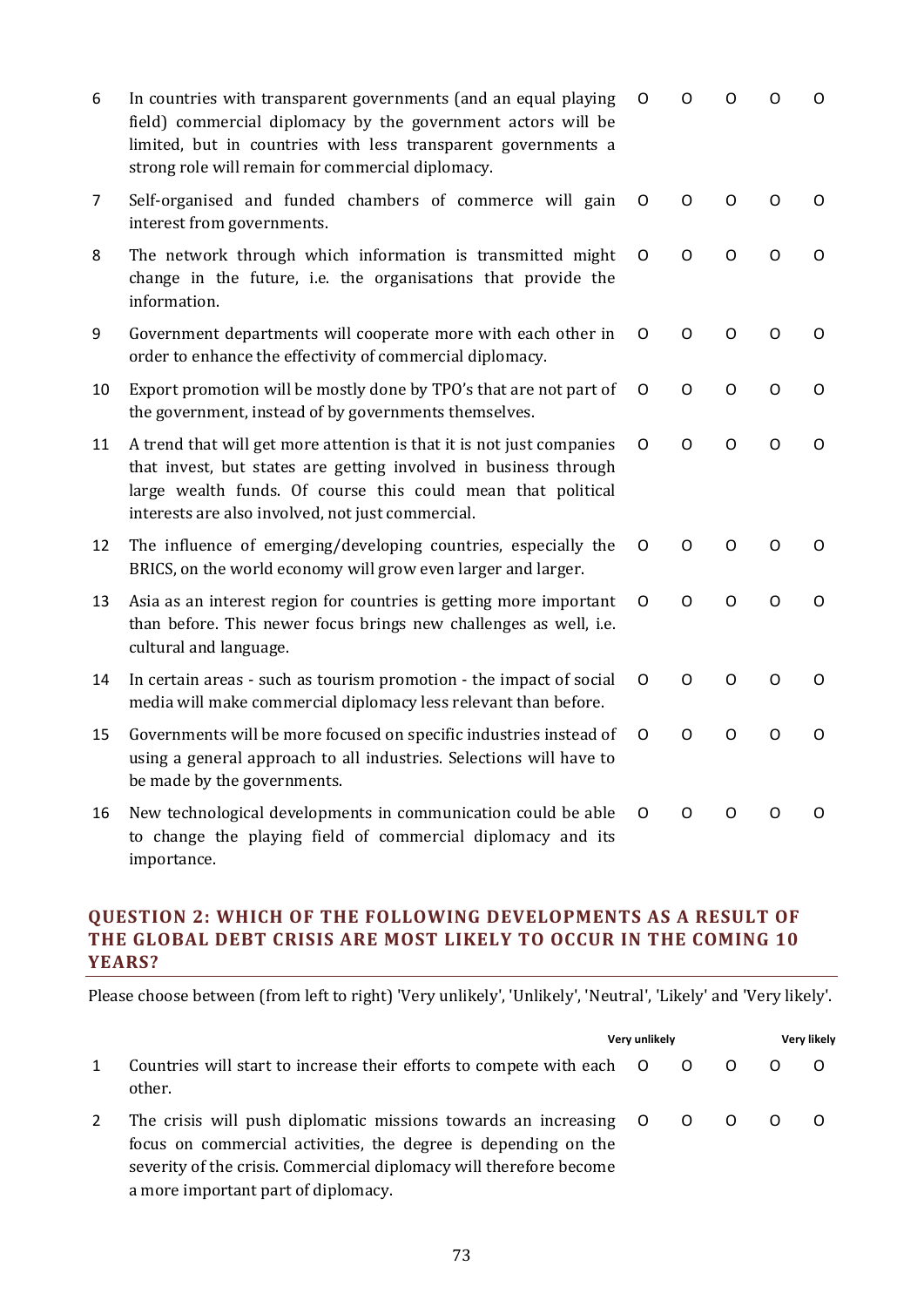| 3              | The foreign services will move towards using more locally<br>engaged staff instead of diplomats as a cost saving measure.                                                                                                                                                                                                                                                                             | $\circ$ | O            | O            | O            | O           |
|----------------|-------------------------------------------------------------------------------------------------------------------------------------------------------------------------------------------------------------------------------------------------------------------------------------------------------------------------------------------------------------------------------------------------------|---------|--------------|--------------|--------------|-------------|
| 4              | Companies will start to become less fearful in the coming years.                                                                                                                                                                                                                                                                                                                                      | $\circ$ | $\circ$      | O            | O            | O           |
| 5              | More influence by governments could occur, governments will try<br>to protect their economies with more influence. The prospects of a<br>long recession may enhance protectionism of domestic markets<br>everywhere.                                                                                                                                                                                  | O       | $\circ$      | $\mathsf{O}$ | $\mathsf{O}$ | $\mathsf O$ |
| 6              | There will be less funding from the government into all operations.                                                                                                                                                                                                                                                                                                                                   | 0       | O            | O            | O            | 0           |
| $\overline{7}$ | The regional priorities that countries have will shift to other<br>regions: now developed regions as Europe and North-America are<br>priorities for many countries, but these will in the foreseeable<br>future not be growing as fast as other (emerging) regions (i.e.<br>China, India, South-East Asia, South-America).                                                                            | O       | $\circ$      | $\Omega$     | $\circ$      | O           |
| 8              | Diversification of trading partners remains as a must, as well as<br>'buying from those that buy from us'.                                                                                                                                                                                                                                                                                            | O       | O            | O            | O            | O           |
| 9              | In the future, products have to proof over and over again that they<br>are profitable, it will not be a production mechanism in which you<br>just produce a lot, and then make sure you sell it anymore. It will<br>be a more reactive mechanism, in which you have tailor-made<br>work, manufacturing or creating products as they are sought after<br>- or in some cases - 'induced to be desired'. | O       | $\mathsf{O}$ | $\circ$      | $\circ$      | $\circ$     |
| 10             | Companies might not go abroad anymore because of the crisis,<br>mostly SME's might be scared off.                                                                                                                                                                                                                                                                                                     | O       | $\circ$      | O            | O            | O           |
| 11             | Because of the crisis, there will be an added need for export<br>financing.                                                                                                                                                                                                                                                                                                                           | O       | $\mathsf O$  | O            | $\circ$      | O           |
| 12             | In case of economic crises, commercial diplomats are and will be<br>asked to do more economic tasks instead of commercial (e.g.<br>explain situation in the home country to the host country, advise<br>to the home country on the host country's point of view).                                                                                                                                     | O       | $\mathsf{O}$ | O            | O            | O           |

# **QUESTION 3: WHICH OF THE FOLLOWING DEVELOPMENTS CONCERNING THE COMMERCIAL DIPLOMATIC ACTORS ARE MOST LIKELY TO OCCUR IN THE COMING 10 YEARS?**

|   |                                                                                                                                                                          | Very unlikely |                               | Very likely    |     |  |  |  |
|---|--------------------------------------------------------------------------------------------------------------------------------------------------------------------------|---------------|-------------------------------|----------------|-----|--|--|--|
| 1 | Austerity measures are happening everywhere. A drive for more O<br>efficiency, faster, more professionally and efficiently working<br>actors will become very important. |               | $\overline{O}$                |                |     |  |  |  |
|   | Networking will become more important next to a growing O<br>influence of social media.                                                                                  |               | $\overline{O}$ $\overline{O}$ |                | _ റ |  |  |  |
| 3 | Because companies will be charged for services, services are also O<br>expected to have higher standards.                                                                |               | $\overline{O}$                | $\overline{O}$ |     |  |  |  |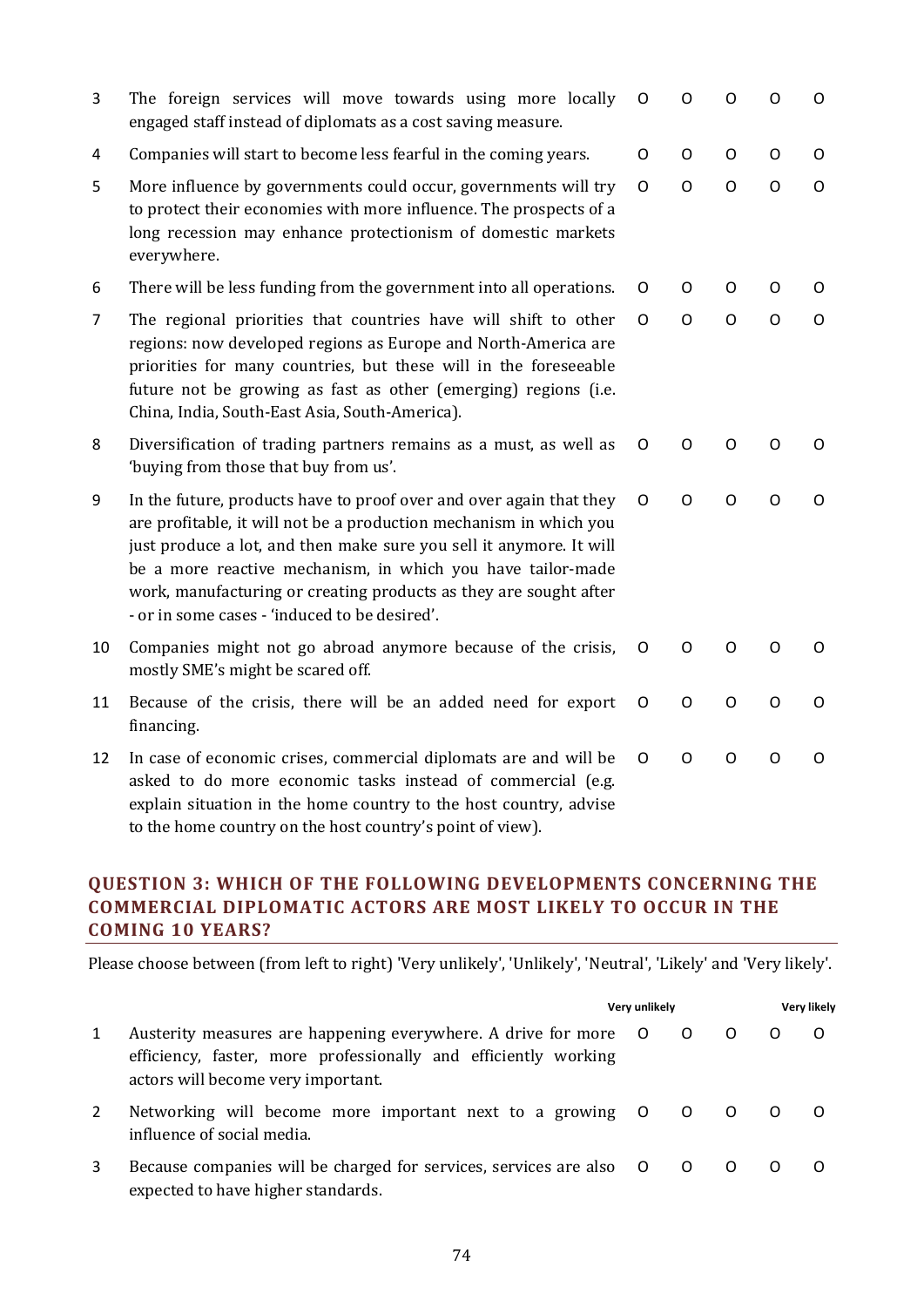| 4              | Instead of having different clusters in embassies, the departments<br>will operate more integrated, commercial diplomacy will be a<br>more embassy-wide activity.                                                                                       | O | O | O        | O | O |
|----------------|---------------------------------------------------------------------------------------------------------------------------------------------------------------------------------------------------------------------------------------------------------|---|---|----------|---|---|
| 5              | A convergence between the actors is most likely to occur on the<br>field of international operation and coordination, meaning that not<br>all countries need foreign representation individually.                                                       | O | O | O        | O | 0 |
| 6              | Countries will become more interested in investment attraction,<br>therefore investment promotion agencies will become more<br>important.                                                                                                               | O | O | Ω        | O | O |
| $\overline{7}$ | Differences between representation in countries will remain to<br>exist, diplomatic missions will become less active in developed<br>countries, but more active in developing countries.                                                                | O | O | 0        | O | O |
| 8              | The interest of foreign ministers in commercial diplomacy will<br>increase, and more generally spoken, of all higher-up diplomats<br>such as ambassadors, because of a perceived higher importance of<br>commercial diplomacy.                          | O | O | O        | O | O |
| 9              | Commercial diplomacy will look for more cooperation between<br>public & private and private funding of activities in order to<br>increase the success rate of the undertakings. Some activities<br>might even be outsourced to companies.               | O | O | Ω        | Ω | 0 |
| 10             | The actors will need to work together more than ever to leverage<br>each other to the best of their ability. Cooperation between<br>ministries will therefore be sought for more than before.                                                           | O | O | $\Omega$ | O | O |
| 11             | The actor organisations in the field of commercial diplomacy are a<br>mix that needs to be offered, and therefore the field will mostly<br>stay the same.                                                                                               | O | O | O        | O | O |
| 12             | Within embassies, commercial diplomacy will be given less<br>attention, and the responsibility will be transferred to TPO's.                                                                                                                            | O | 0 | 0        | 0 | O |
| 13             | The investments that are now being done in OECD countries will<br>shift to other countries, i.e. the developing world (BRICS). As a<br>result, Investment Promotion Activities will be focused more on<br>the 'difficult' countries in the future.      | O | O | O        | O | O |
| 14             | There are major regional differences in the developments for<br>actors between countries in which governments have more<br>transparency. In countries where there is less transparency,<br>commercial diplomacy will need more assistance and manpower. | O | O | O        | O | O |
| 15             | We are moving away from having career diplomats in the foreign<br>service, it will be more accepted that diplomats are in function for<br>shorter terms, perhaps leave the service and come back, etc.                                                  | 0 | O | 0        | O | O |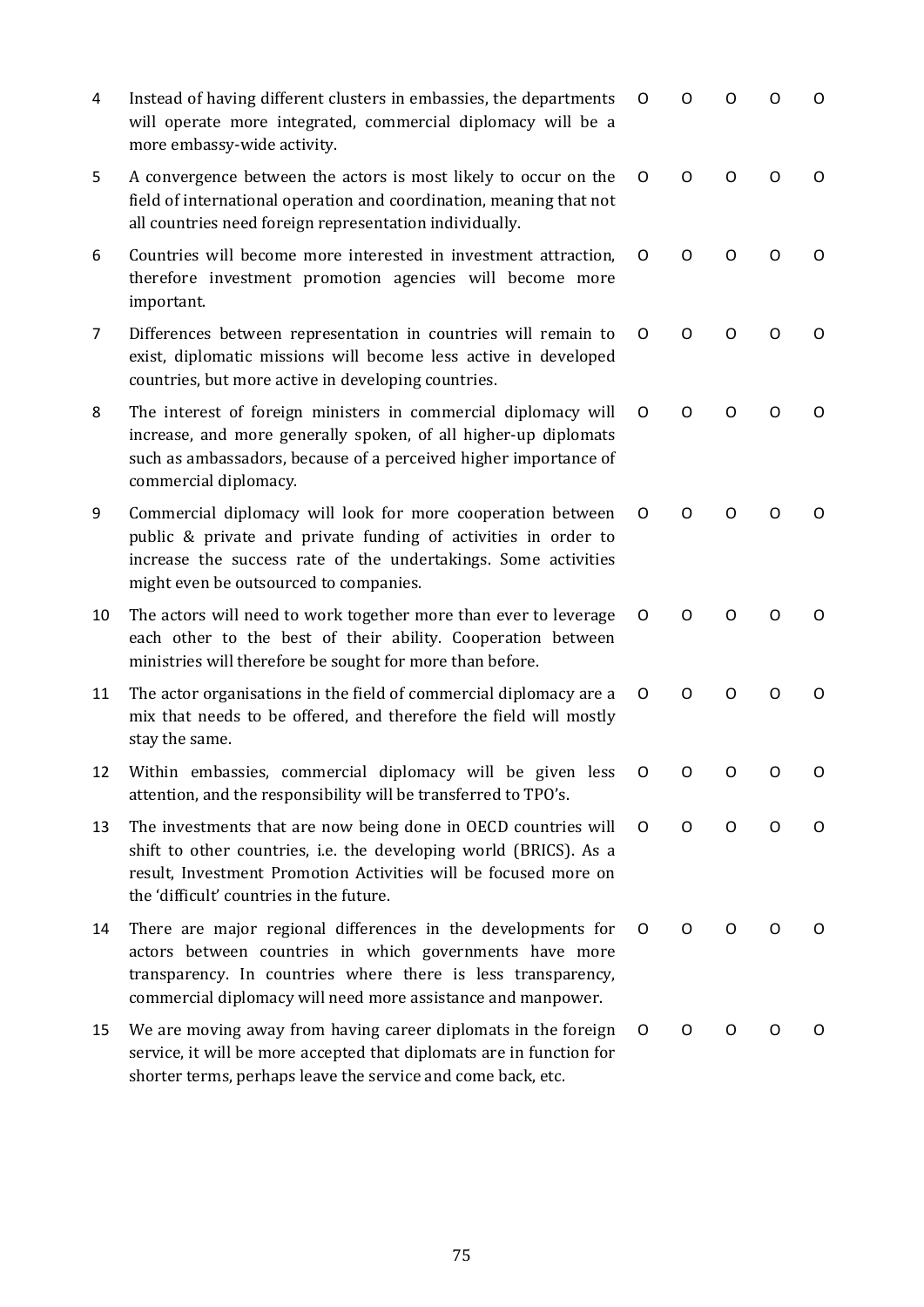# **QUESTION 4: WHICH OF THE FOLLOWING DEVELOPMENTS CONCERNING COMMERCIAL DIPLOMACY ACTIVITIES ARE MOST LIKELY TO OCCUR IN THE COMING 10 YEARS?**

|                |                                                                                                                                                                                                                                                 | Very unlikely |   |   | <b>Very likely</b> |   |  |  |
|----------------|-------------------------------------------------------------------------------------------------------------------------------------------------------------------------------------------------------------------------------------------------|---------------|---|---|--------------------|---|--|--|
| $\mathbf{1}$   | The same amount or more activities will have to be done with less<br>staff because of lower budgets.                                                                                                                                            | Ω             | O | O | O                  | Ω |  |  |
| $\overline{2}$ | Some activities in diplomatic missions will be judged more in<br>terms of potential commercial benefit.                                                                                                                                         | O             | O | O | O                  | 0 |  |  |
| 3              | The activities that will suffer the most from cutbacks are the image<br>campaigns (country branding).                                                                                                                                           | O             | O | O | O                  | 0 |  |  |
| 4              | The first activity that will suffer from the lower budgets will be the<br>business support, more specifically the problem solving.                                                                                                              | O             | O | O | O                  | 0 |  |  |
| 5              | Activities such as market research, partner search and match-<br>making will become paid services that companies will receive<br>upon request.                                                                                                  | O             | O | O | O                  | 0 |  |  |
| 6              | Because of a general decline in expenditure by companies, the<br>demand for the services will be less as well, as companies will not<br>always want to spend money on the services.                                                             | O             | O | O | O                  | O |  |  |
| 7              | Matchmaking will remain to be the most important activity for<br>commercial diplomacy, this is the main activity on which the value<br>of commercial diplomacy is judged by the government.                                                     | O             | O | O | O                  | Ω |  |  |
| 8              | Networking to facilitate matchmaking will be done more through<br>IT and social media.                                                                                                                                                          | O             | O | O | O                  | O |  |  |
| 9              | An increase in network activities, intelligence & image campaigns<br>will happen, however, an even stronger focus on business support<br>activities will be established.                                                                        | O             | O | O | O                  | 0 |  |  |
| 10             | The question will rise more and more how commercial diplomacy<br>adds value, and its activities will have to prove over and over again<br>how the information that is offered is more valuable than what<br>you can find through other sources. | O             | O | O | O                  | 0 |  |  |
| 11             | Organisations<br>will<br>Trade<br>Promotion<br>specialise<br>in<br>more<br>intelligence-gathering than information-gathering. The main<br>difference between these two is that intelligence is of a more<br>specific nature and time sensitive. | O             | O | O | O                  | O |  |  |
| 12             | Trade promotion will remain an important factor and base of<br>activities in commercial diplomacy.                                                                                                                                              | O             | O | O | O                  | O |  |  |
| 13             | The role of science and innovation will grow stronger, and<br>cooperation at the international level will be enhanced. However,<br>this will have to be done in a more commercial way, linked with<br>business feasibility.                     | O             | O | O | O                  | 0 |  |  |
| 14             | New developments in IT (e.g. social media) help companies to do                                                                                                                                                                                 | 0             | O | O | O                  | 0 |  |  |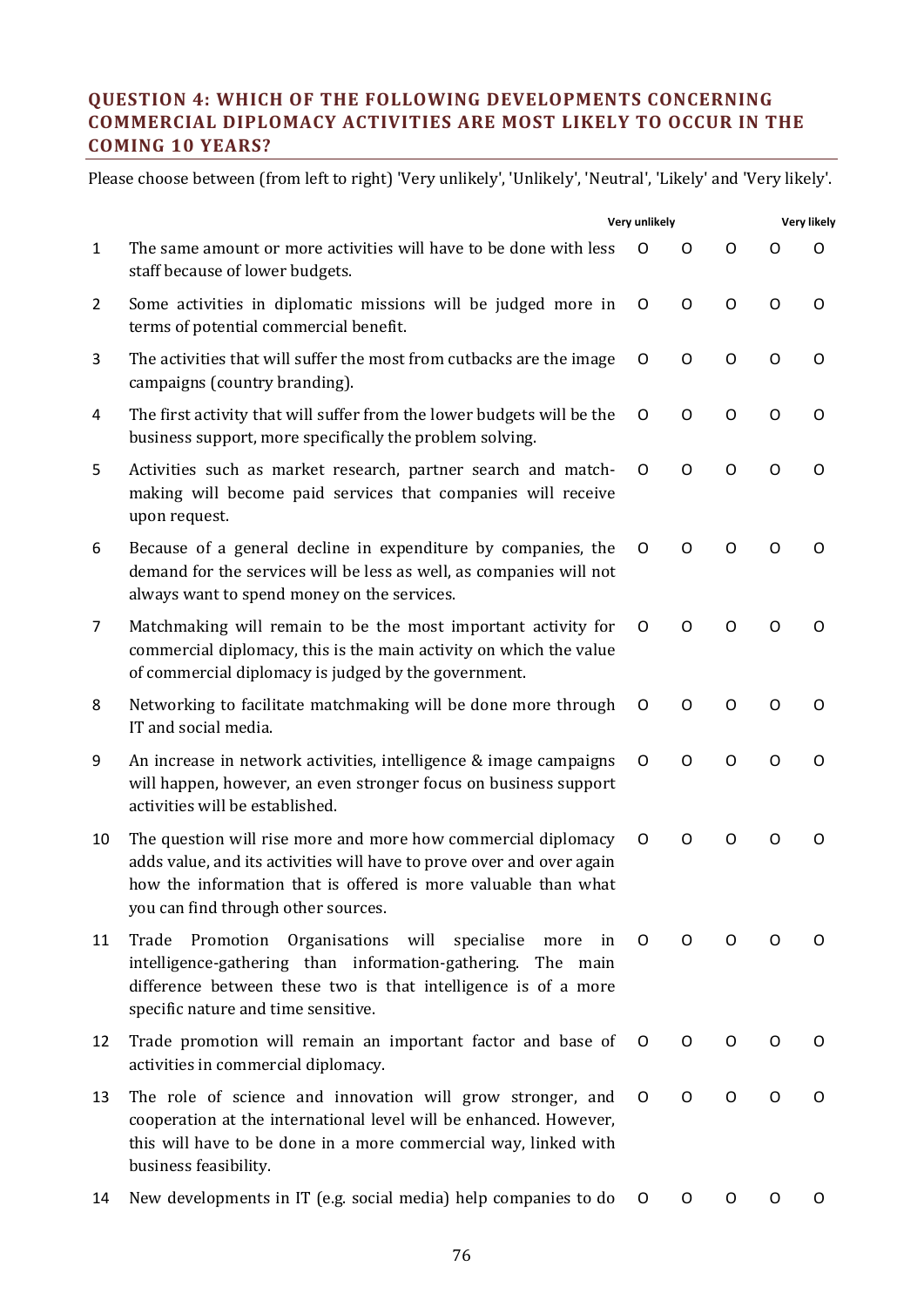networking by themselves, therefore match-making and partnersearch activities will be less important for commercial diplomacy.

- 15 Countries will have to decide on how to cope with 'Trade Promotion Agencies' and 'Investment Promotion Agencies'; will they be separated or combined into one organisation? О О О О О
- 16 Trade missions to countries where governments have a strong influence will be headed by prominent political figures (PM, Minister) more, because of the perceived importance/priority given by the host country. О О О О О
- 17 Business support and IPR will be kept as a responsibility of the government either in individual countries or in unions with others. This cannot and will not be transferred to other actors. There will also be an increase in activities in the field, because of increasing regulations all around the world. О О О О О

# **QUESTION 5: WHICH OF THE FOLLOWING DEVELOPMENTS CONCERNING THE SPENDING/BUDGETING FOR COMMERCIAL DIPLOMACY ARE MOST LIKELY TO OCCUR IN THE COMING 10 YEARS?**

|              |                                                                                                                                                                                                                                                    | Very unlikely | <b>Very likely</b> |          |   |          |
|--------------|----------------------------------------------------------------------------------------------------------------------------------------------------------------------------------------------------------------------------------------------------|---------------|--------------------|----------|---|----------|
| $\mathbf{1}$ | There will be less and less means, and the instruments are<br>constantly adapted for efficiency. There will be less options for<br>company subsidies and commercial diplomats will have a more<br>consultative role.                               | $\Omega$      | O                  | Ω        | Ω | $\Omega$ |
| 2            | Smaller budgets will be a driver for innovation, efficiency and<br>improved productivity and the budgets will be reallocated.                                                                                                                      | O             | $\Omega$           | O        | O | O        |
| 3            | Commercial diplomacy has proven it is worth the effort and cost,<br>and will be appreciated and may not be as affected as other<br>areas.                                                                                                          | O             | $\Omega$           | O        | O | $\Omega$ |
| 4            | Sponsorship of commercial diplomacy activities by companies<br>will be explored as a way to fund the activities.                                                                                                                                   | O             | O                  | $\Omega$ | O | O        |
| 5            | Commercial diplomacy activities will be offered more to clusters<br>of companies than to individual companies as a result of<br>charging companies for services.                                                                                   | O             | O                  | O        | O | O        |
| 6            | Services provided by foreign representations will be charged for<br>more frequently in the future, especially a company that is<br>requesting specific information will be charged for the efforts<br>that are being done by commercial diplomats. | O             | $\Omega$           | Ω        | Ω | O        |
| 7            | Younger generations will not accept the higher levels of<br>spending of governments, therefore, a dramatic shift in the<br>attitude will occur in the budgeting.                                                                                   | O             | O                  | O        | O | O        |
| 8            | Commercial diplomats will be more and more attracted from the                                                                                                                                                                                      | O             | Ω                  | Ω        | Ω | Ω        |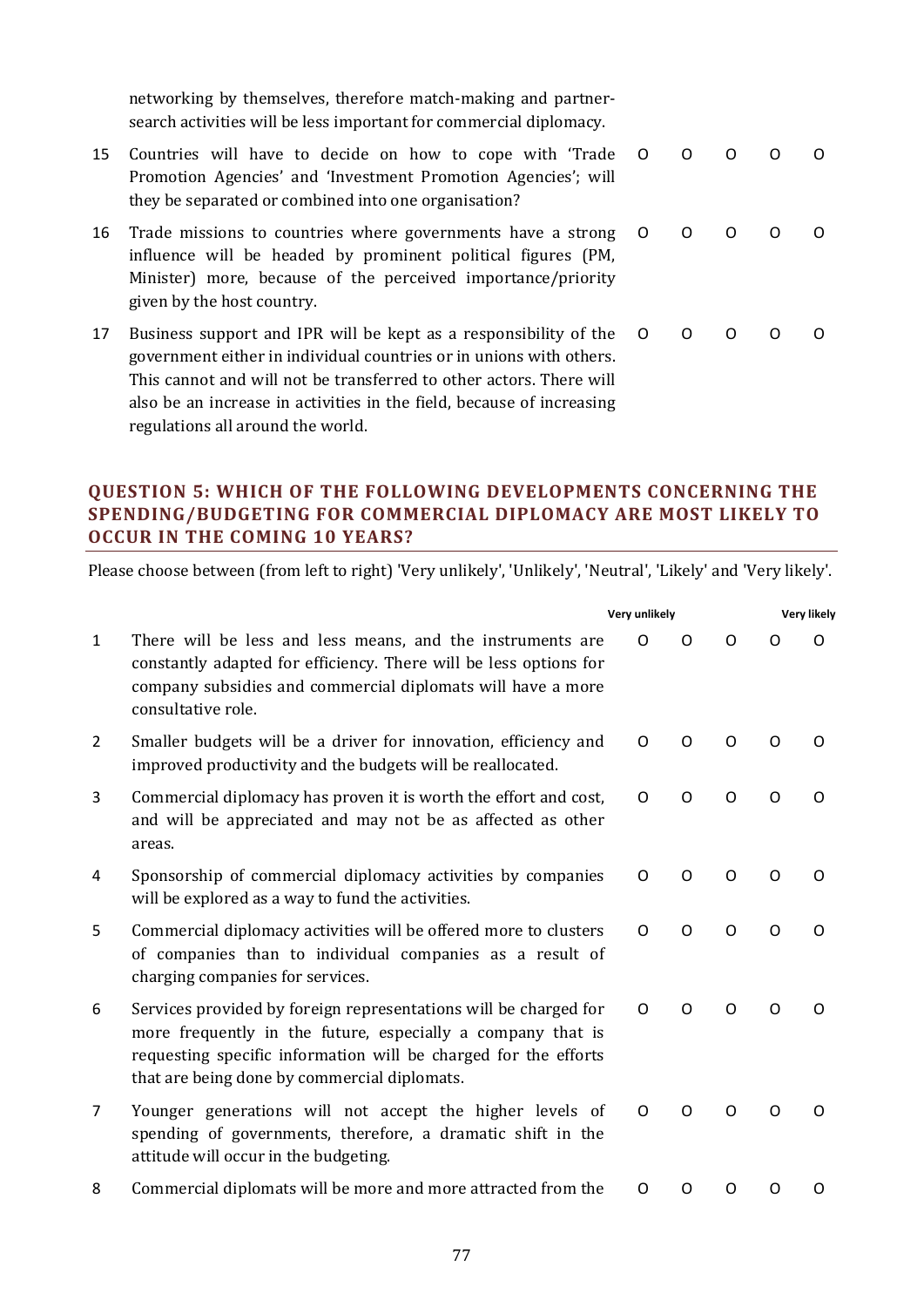business world instead of from the diplomatic world, the foreign representation body will thus be more like a business, with a focus on the accomplishments (outputs).

| 9  | In the future, more cooperation with private parties will be<br>sought for and contracting out commercial diplomacy activities<br>might be an option in order to save on budgets.                          | O         |          |              |  |
|----|------------------------------------------------------------------------------------------------------------------------------------------------------------------------------------------------------------|-----------|----------|--------------|--|
| 10 | Creating employment in the home country will become the main<br>goal of commercial diplomacy activities, attracting investments<br>and trade promotion activities will therefore become more<br>important. | $\circ$ 0 | O        |              |  |
| 11 | More and more of the work being done will be project-based, in O<br>order to keep a better track of the efficiency of the work being<br>done.                                                              |           | $\Omega$ | <sup>o</sup> |  |

- 12 Manufacturing tangible goods is important in times of crisis, and this is what many countries will focus on. О О О О О
- 13 The budgetary constraints might lead to a stricter selection of businesses to assist by commercial diplomats. О О О О О

### **QUESTION 6: WHICH OF THE FOLLOWING 'UNEXPECTED' DEVELOPMENTS ARE MOST LIKELY TO OCCUR IN THE COMING 10 YEARS?**

|              |                                                                                                                                                                                                                                                                                                                                 | Very unlikely |          |          |          | <b>Very likely</b> |
|--------------|---------------------------------------------------------------------------------------------------------------------------------------------------------------------------------------------------------------------------------------------------------------------------------------------------------------------------------|---------------|----------|----------|----------|--------------------|
| $\mathbf{1}$ | departments<br>could<br>disappear<br>entirely<br>from<br>Commercial<br>diplomatic missions. Their activities would be adopted by the<br>corporate world ('rent-a-diplomat').                                                                                                                                                    | $\Omega$      | Ω        | $\Omega$ | O        | O                  |
| 2            | A strong increase in protectionism could dramatically change the<br>playing field. Barriers would be erected and the actors of<br>commercial diplomacy will have very different roles.                                                                                                                                          | O             | O        | $\Omega$ | O        | O                  |
| 3            | More meltdowns of major economies could occur: US, China, etc.<br>This might be as a result of protectionism. It could also lead to<br>more regulation by governments, especially in the financial sector.                                                                                                                      | O             | $\Omega$ | O        | Ω        | O                  |
| 4            | Climate change might have an effect on the economic situation in<br>the world, therefore also on commercial diplomacy.                                                                                                                                                                                                          | O             | O        | O        | O        | O                  |
| 5            | A sudden disruption of new technologies on which we relied, but<br>are proven not to be reliable could change the whole attitude of<br>commercial diplomacy towards using these technologies.                                                                                                                                   | $\Omega$      | $\Omega$ | $\Omega$ | $\Omega$ | O                  |
| 6            | The traditional trade lines of the OECD countries amongst each<br>other will shift to the newly emerging world economies (BRICS),<br>and this brings new challenges for the regional requirements for<br>commercial diplomats there, and the focus of countries on doing<br>commercial diplomacy activities in these countries. | O             | $\Omega$ | $\Omega$ | $\Omega$ | O                  |
| 7            | The availability of resources will become very important in the                                                                                                                                                                                                                                                                 | O             | O        | O        | Ω        | O                  |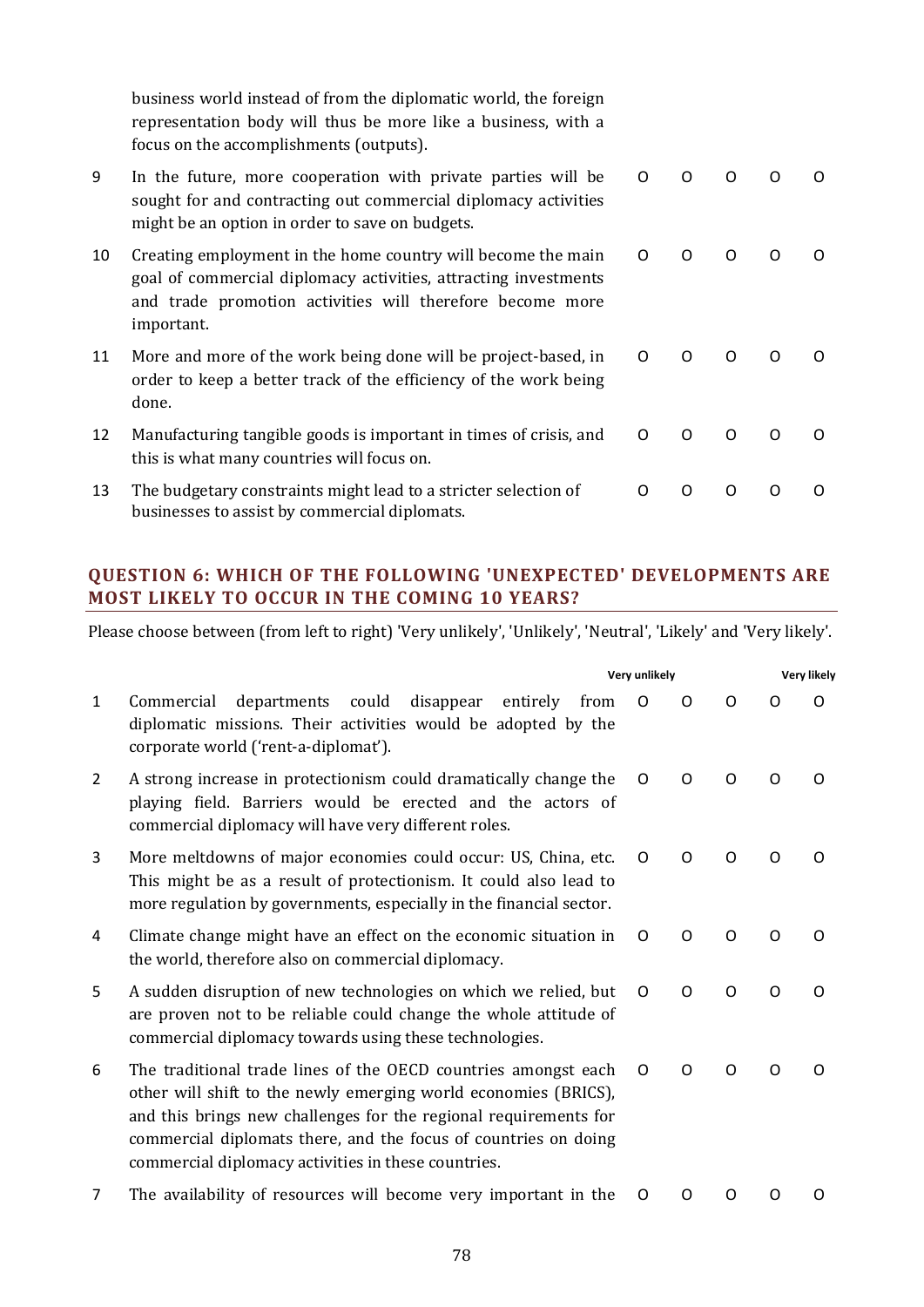coming years, new resources might be discovered, old types of resources will decrease in availability.

| 8  | Identification of resources becomes a primary activity for<br>businesses and therefore also for commercial diplomats. New<br>developments need to be passed on as quickly as possible.                                                                                                                                                                                                      | O | O       | Ω | Ω | 0       |
|----|---------------------------------------------------------------------------------------------------------------------------------------------------------------------------------------------------------------------------------------------------------------------------------------------------------------------------------------------------------------------------------------------|---|---------|---|---|---------|
| 9  | Once the economy has started to recover the world will face a high<br>level of unemployment worldwide. Social unrest will become a<br>challenge for many countries.                                                                                                                                                                                                                         | O | O       | O | O | O       |
| 10 | New developments in social media will occur, and therefore the<br>influence of the public in the promotion of new products and<br>services will be overwhelming and trade commissioners and<br>governments will need to be trained aptly for playing in this 'new<br>game'.                                                                                                                 | 0 | O       | O | 0 | O       |
| 11 | The example of 'Wikileaks' shows that countries and governments<br>could become more transparent, desired or undesired. This affects<br>all government activities, including commercial diplomacy.                                                                                                                                                                                          | O | O       | Ω | Ω | O       |
| 12 | It will become more important for products to be more sustainable<br>and socially / environmentally conscious, this will change the<br>products, and also the country branding that is being done.                                                                                                                                                                                          | O | O       | O | O | O       |
| 13 | Ideally, the public and consumers should grow their global<br>awareness and avoid voting leaders that propose the globalisation<br>of the "American way of life", that will only destroy our planet.                                                                                                                                                                                        | O | O       | O | O | O       |
| 14 | A combined commercial representation of member states of a<br>union in host countries could occur.                                                                                                                                                                                                                                                                                          | O | O       | O | O | 0       |
| 15 | Commercial diplomacy could start to work on a success fee basis<br>to promote the effectiveness of the services.                                                                                                                                                                                                                                                                            | O | O       | O | O | $\circ$ |
| 16 | The huge influence that MNE's have on the effect of commercial<br>diplomacy could grow. In some cases, governments are smaller<br>than businesses, and the influence they have cannot be<br>underestimated.                                                                                                                                                                                 | O | $\circ$ | O | O | O       |
| 17 | A war in any location might occur, and would change the whole<br>system of agreements and economy. The strong cohesion and<br>commitment to each other would be hindered by this. But, on the<br>other hand, various countries will grow stronger bi- and<br>multilateral ties because of a common enemy, so even though a<br>war is primarily bad, it could bring cohesion and commitment. | O | O       | 0 | O | O       |

# **AFTER SUBMISSION OF THE QUESTIONNAIRE**

Thank you for filling in the full questionnaire!

For any questions or remarks, please do not hesitate to contact me on my personal e-mail address: m.j.kosters@student.utwente.n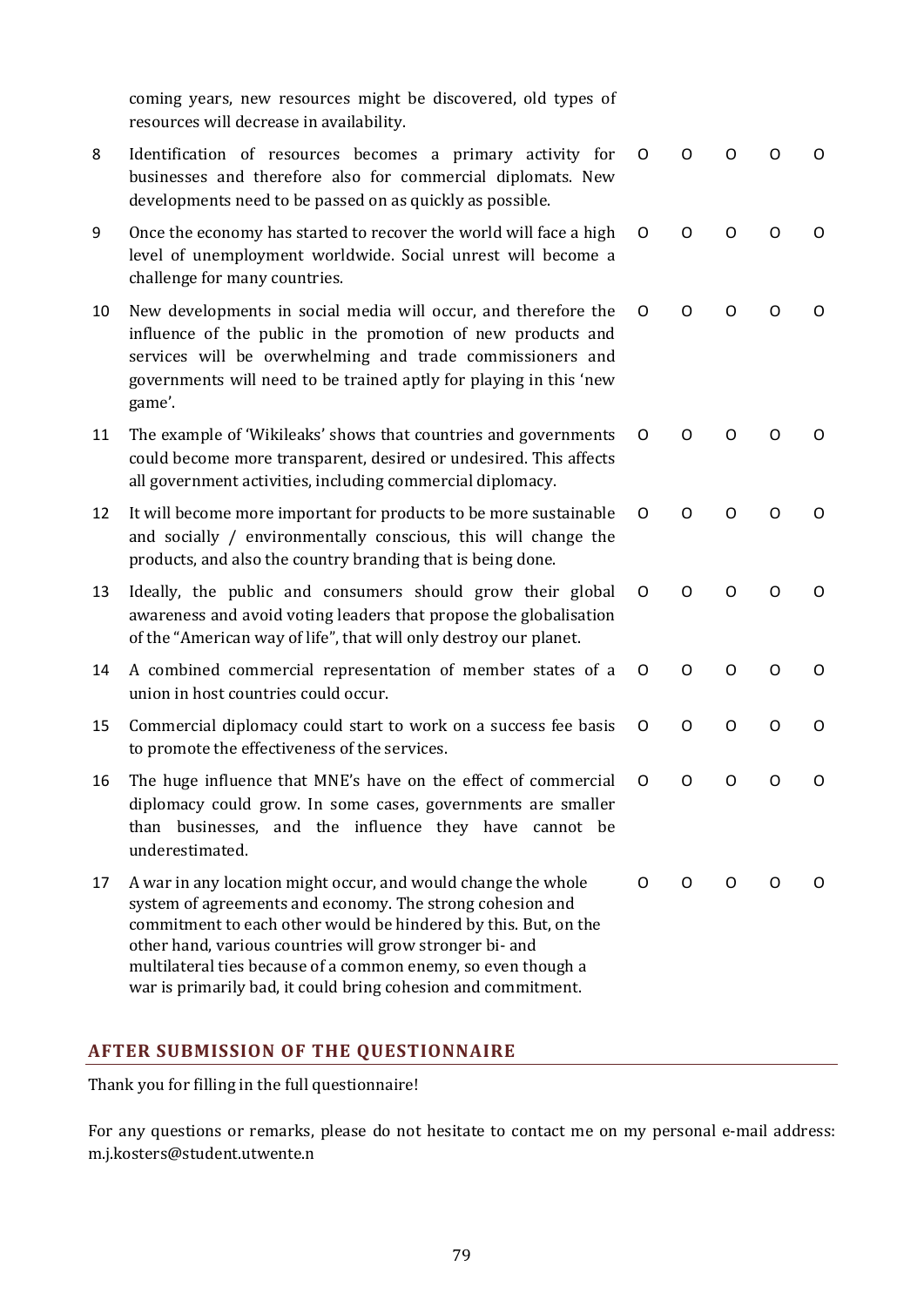# APPENDIX V: RESULTS OF THE QUESTIONNAIRE

This appendix provides the questionnaire results.

Legenda:

- $1 =$  very unlikely
- $2 =$ unlikely
- 3 = neutral
- $4 =$ likely
- 5 = very likely

### **RESULTS OF QUESTION 1: THE FUTURE OF COMMERCIAL DIPLOMACY**

In Table A1 we present the results of the 11 respondents with regard to the first questionnaire question: *Which of the following developments in commercial diplomacy are most likely to occur in the coming 10 years?*

#### **Table A1. Commercial diplomacy in general: scoring of all the respondents per development.**

|    |                                                                                                                                                                                                                                                    |                | <b>Respondents</b> |                |     |     |   |           |   |     |       |  |  |
|----|----------------------------------------------------------------------------------------------------------------------------------------------------------------------------------------------------------------------------------------------------|----------------|--------------------|----------------|-----|-----|---|-----------|---|-----|-------|--|--|
|    | <b>Development</b>                                                                                                                                                                                                                                 |                |                    | 2 3            |     |     |   | 4 5 6 7 8 |   | 9   | 10 11 |  |  |
|    | 1. Commercial diplomacy will have a more central role in diplomatic policy and practice.                                                                                                                                                           | $5 -$          |                    | 4              | 5.  | .5  | 4 | .5.       |   | 5.  |       |  |  |
|    | Commercial diplomats will represent corporate interests better than before, instead of the more traditional<br>political responsibilities.                                                                                                         | 4              | 3                  | 3              | 4   | .5. | 3 | 4         | 3 |     |       |  |  |
| 3. | Commercial diplomats will be enforced more to gain experience from the corporate world by doing a work<br>placement there.                                                                                                                         | 4              | 3                  | 3              | 4   | 4   | 4 | 4         |   |     |       |  |  |
| 4. | Companies will have to contribute in the costs of the services; service fees will be charged.                                                                                                                                                      |                |                    | 3              | .5. |     |   | 2 3 2 5   |   | - 3 |       |  |  |
| 5. | When commercial diplomatic services will be charged for, demand will fall as companies want to consolidate<br>their home markets first.                                                                                                            | 3              | 3                  | 3              | 4   | 1   |   | 3 2 1     |   |     | 3     |  |  |
| 6. | In countries with transparent governments (and an equal playing field) commercial diplomacy by the<br>government actors will be limited, but in countries with less transparent governments a strong role will remain<br>for commercial diplomacy. | 3 <sup>7</sup> | -3                 | $\overline{3}$ | 4   |     |   | 5 2 5 5   |   | -5. |       |  |  |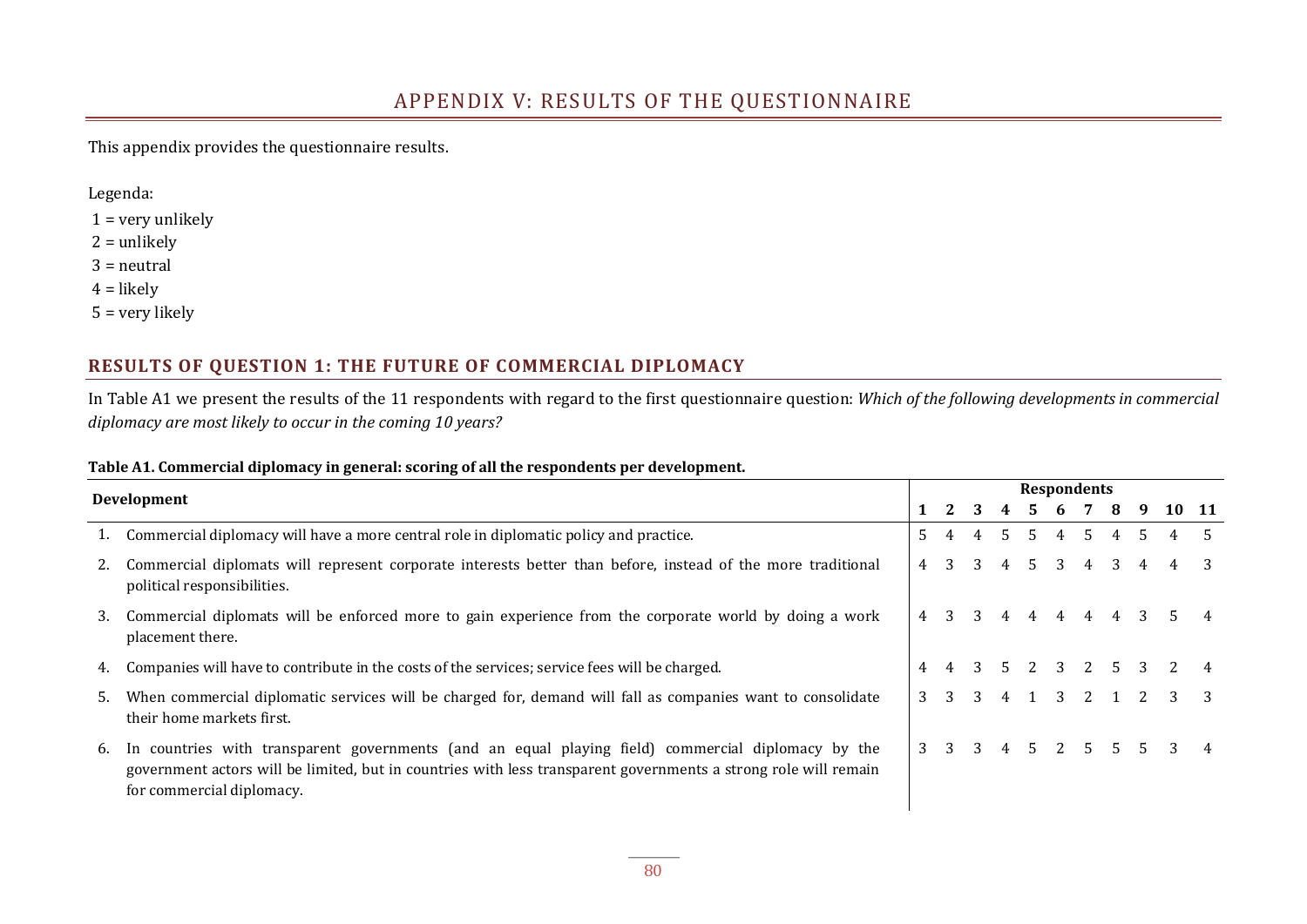| 7.  | Self-organised and funded chambers of commerce will gain interest from governments.                                                                                                                                                                         | 4           | 3 | 4  | 3 | 2  | $\mathcal{R}$ | 2              | 3 | 3  |   |   |
|-----|-------------------------------------------------------------------------------------------------------------------------------------------------------------------------------------------------------------------------------------------------------------|-------------|---|----|---|----|---------------|----------------|---|----|---|---|
| 8.  | The network through which information is transmitted might change in the future, i.e. the organisations that<br>provide the information.                                                                                                                    | 3           | 3 |    | 3 | .5 | 4             | 4              | 3 | 4  |   |   |
| 9.  | Government departments will cooperate more with each other in order to enhance the effectivity of commercial<br>diplomacy.                                                                                                                                  | 5.          | 3 | 5. | 4 | 5  | 4             | 4              | 3 | 5. |   |   |
| 10. | Export promotion will mostly be done by TPO's that are not part of the government, instead of by governments<br>themselves.                                                                                                                                 | 3           | 3 |    | 3 |    | 3             |                | 4 | 2  |   |   |
| 11. | A trend that will get more attention is that it is not just companies that invest, but states are getting involved in<br>business through large wealth funds. Of course this could mean that political interests are also involved, not just<br>commercial. | 5.          |   |    |   | 5  | 4             | -5             |   |    |   |   |
| 12. | The influence of emerging/developing countries, especially the BRICS, on the world economy will grow even<br>larger and larger.                                                                                                                             | 5.          |   |    | 3 | 5. | 4             | 4              | 3 |    |   |   |
| 13. | Asia as an interest region for countries is getting more important than before. This newer focus brings new<br>challenges as well, i.e. for culture and language.                                                                                           | 5.          |   | 5  | 4 | .5 | 4             | $\overline{4}$ | 4 | 5. |   |   |
|     | 14. In certain areas - such as tourism promotion - the impact of social media will make commercial diplomacy less<br>relevant than before.                                                                                                                  | 3           | 3 | .5 | 3 | 4  | 2             | - 5            |   | 3  | 3 | 4 |
| 15. | Governments will be more focused on specific industries instead of using a general approach to all industries.<br>Selections will have to be made by the governments.                                                                                       | 5.          | २ | .5 | 4 | 3  | 3             | 2              | 3 | 3  |   |   |
| 16. | New technological developments in communication could be able to change the playing field of commercial<br>diplomacy and its importance.                                                                                                                    | $4^{\circ}$ | 3 | 5. | 4 | 5  | 4             | 4              | 3 | 4  |   |   |

# **RESULTS OF QUESTION 2: THE EFFECT OF THE GLOBAL DEBT CRISIS ON COMMERCIAL DIPLOMACY**

In Table A2 we present the results of the 11 respondents with regard to the second questionnaire question: *Which of the following developments as a result of the global debt crisis are most likely to occur in the coming 10 years?*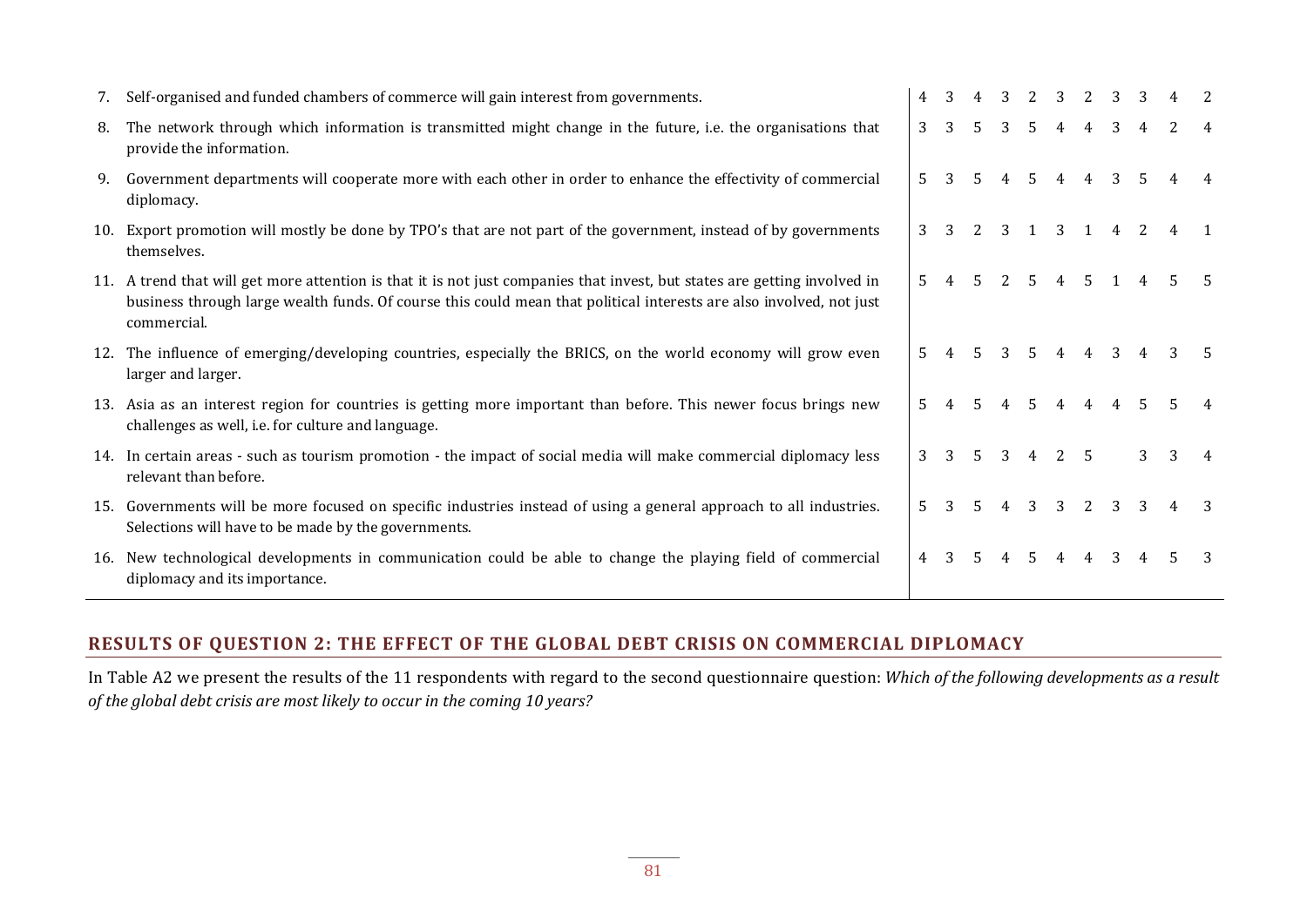|     | Development                                                                                                                                                                                                                                                                                                                                                                                     |                |               |                |                  | <b>Respondents</b> |                     |                |                |                |       |    |
|-----|-------------------------------------------------------------------------------------------------------------------------------------------------------------------------------------------------------------------------------------------------------------------------------------------------------------------------------------------------------------------------------------------------|----------------|---------------|----------------|------------------|--------------------|---------------------|----------------|----------------|----------------|-------|----|
|     |                                                                                                                                                                                                                                                                                                                                                                                                 | 1              | 2             | 3              | $\boldsymbol{4}$ | $5\quad 6$         |                     | 7              | 8              | 9              | 10 11 |    |
| 1.  | Countries will start to increase their efforts to compete with each other.                                                                                                                                                                                                                                                                                                                      | 4              | 3             | $\overline{4}$ | 4                | $\overline{4}$     | 2                   | $\overline{4}$ | $\overline{4}$ | 3              | 4     | 3  |
| 2.  | The crisis will push diplomatic missions towards an increasing focus on commercial activities, the degree is<br>depending on the severity of the crisis. Commercial diplomacy will therefore become a more important part of<br>diplomacy.                                                                                                                                                      | $\overline{4}$ | 4             | $\overline{4}$ | $\overline{4}$   | 5                  | $\overline{4}$      | 5              | 5              | $\overline{4}$ | 5     | -5 |
| 3.  | The foreign services will move towards using more locally engaged staff instead of diplomats as a cost saving<br>measure.                                                                                                                                                                                                                                                                       | 5              |               | 4              | .5               | $5\overline{)}$    | 4                   | $\overline{4}$ | $\overline{4}$ | .5             |       |    |
| 4.  | Companies will start to become less fearful in the coming years.                                                                                                                                                                                                                                                                                                                                | 4              |               |                |                  |                    | $\mathcal{P}$       |                |                |                |       |    |
| 5.  | More influence by governments could occur, governments will try to protect their economies with more<br>influence. The prospects of a long recession may enhance protectionism of domestic markets everywhere.                                                                                                                                                                                  | 4              | 3             | 5              | $\overline{4}$   | 5                  | 3                   | 5              | 5              |                | 3     |    |
| 6.  | There will be less funding from the government into all operations.                                                                                                                                                                                                                                                                                                                             | 5              |               | 5              | 5                | 4                  | $\overline{4}$      | $\overline{2}$ | 3              |                |       |    |
| 7.  | The regional priorities that countries have will shift to other regions: now developed regions as Europe and<br>North-America are priorities for many countries, but these will in the foreseeable future not be growing as fast as<br>other (emerging) regions (i.e. China, India, South-East Asia, South-America).                                                                            | $\overline{4}$ | 3             | 5              | $\overline{4}$   | 5                  | $4\quad 4\quad 5$   |                |                | 5              | 5     |    |
| 8.  | Diversification of trading partners remains as a must, as well as 'buying from those that buy from us'.                                                                                                                                                                                                                                                                                         | 5              |               |                |                  |                    |                     |                |                |                |       |    |
| 9.  | In the future, products have to proof over and over again that they are profitable, it will not be a production<br>mechanism in which you just produce a lot, and then make sure you sell it anymore. It will be a more reactive<br>mechanism, in which you have tailor-made work, manufacturing or creating products as they are sought after - or<br>in some cases - 'induced to be desired'. | $\overline{3}$ | $\mathcal{E}$ | $\overline{5}$ | 3                | $5^{\circ}$        | $3 \quad 4 \quad 3$ |                |                | 3              |       |    |
| 10. | Companies might not go abroad anymore because of the crisis, mostly SME's might be scared off.                                                                                                                                                                                                                                                                                                  | 2              |               |                | 5                | $\mathbf{1}$       | 2                   |                | 2              |                |       |    |
| 11. | Because of the crisis, there will be an added need for export financing.                                                                                                                                                                                                                                                                                                                        | 3              | 3             | 4              | $\overline{4}$   | 5                  | $\overline{3}$      | 5              | 3              |                |       |    |
| 12. | In case of economic crises, commercial diplomats are and will be asked to do more economic tasks instead of<br>commercial (e.g. explain situation in the home country to the host country, advise to the home country on the host<br>country's point of view).                                                                                                                                  | 5.             | 3             | 4              | $\overline{4}$   | 2                  | $\overline{3}$      | $4 \quad 3$    |                | 3              |       | 3  |

#### **Table A2. Effects of the global debt crisis on commercial diplomacy: scoring of all the respondents per development.**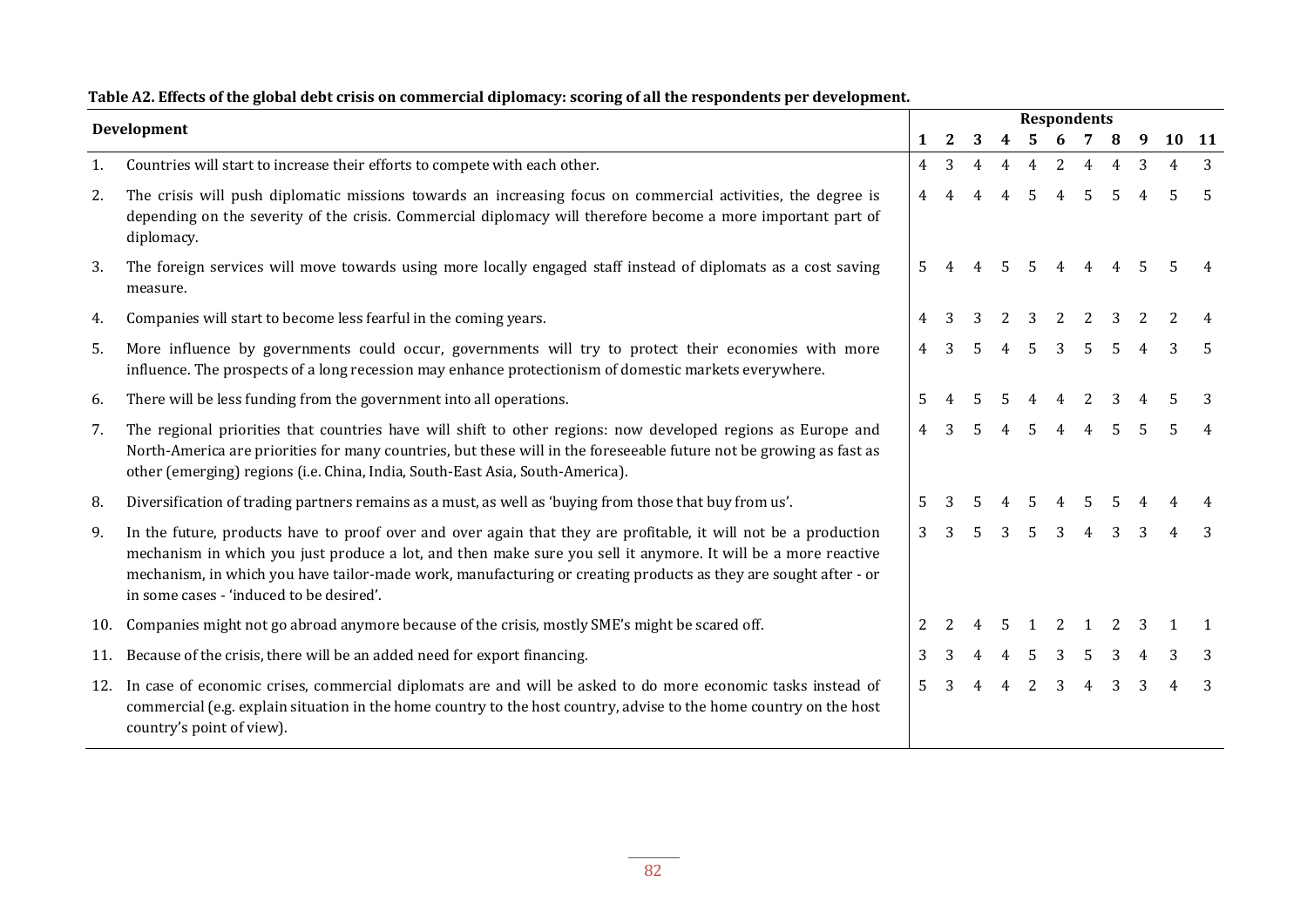# **RESULTS OF QUESTION 3: ACTORS IN COMMERCIAL DIPLOMACY**

In Table A3 we present the results of the 11 respondents with regard to the third questionnaire question: *Which of the following developments concerning the commercial diplomatic actors are most likely to occur in the coming 10 years?*

#### **Table A3. Commercial diplomatic actors: scoring of all the respondents per development.**

|     | Development                                                                                                                                                                                                                         | <b>Respondents</b> |   |    |             |             |                |                |                |   |       |  |
|-----|-------------------------------------------------------------------------------------------------------------------------------------------------------------------------------------------------------------------------------------|--------------------|---|----|-------------|-------------|----------------|----------------|----------------|---|-------|--|
|     |                                                                                                                                                                                                                                     | 1                  | 2 | 3  |             | 5.          | 6              | 7              |                | 9 | 10 11 |  |
| 1.  | Austerity measures are happening everywhere. A drive for more efficiency, faster, more professionally and<br>efficiently working actors will become very important.                                                                 | $5^{\circ}$        | 4 | .5 | $5^{\circ}$ | $5^{\circ}$ | 4              | 5              | .5             | 4 | 5     |  |
| 2.  | Networking will become more important next to a growing influence of social media.                                                                                                                                                  |                    |   | 5  |             | .5          | 4              | 2              |                |   |       |  |
| 3.  | Because companies will be charged for services, services are also expected to have higher standards.                                                                                                                                | 5                  |   | 5  |             |             | $\overline{4}$ | 5              |                |   |       |  |
| 4.  | Instead of having different clusters in embassies, the departments will operate more integrated, commercial<br>diplomacy will be a more embassy-wide activity.                                                                      |                    |   | 5  |             | 4           | 4              | $\overline{4}$ | .5             |   |       |  |
| 5.  | A convergence between the actors is most likely to occur on the field of international operation and coordination,<br>meaning that not all countries need foreign representation individually.                                      | 4                  |   | .5 |             |             | 3              |                |                |   |       |  |
| 6.  | Countries will become more interested in investment attraction, therefore investment promotion agencies will<br>become more important.                                                                                              | 5                  |   | 5  |             | 4           | 3              | 4              |                |   |       |  |
| 7.  | Differences between representation in countries will remain to exist, diplomatic missions will become less active<br>in developed countries, but more active in developing countries.                                               | 3                  |   | 5. | 3           | 4           | 3              | 4              |                |   |       |  |
| 8.  | The interest of foreign ministers in commercial diplomacy will increase, and more generally spoken, of all higher-<br>up diplomats such as ambassadors, because of a perceived higher importance of commercial diplomacy.           | 5.                 |   | 5  |             |             | 4              | 4              | .5.            |   |       |  |
| 9.  | Commercial diplomacy will look for more cooperation between public & private and private funding of activities<br>in order to increase the success rate of the undertakings. Some activities might even be outsourced to companies. | 5                  |   | .5 |             | .5          | 3              | 4              | $\overline{4}$ | 3 |       |  |
| 10. | The actors will need to work together more than ever to leverage each other to the best of their ability.<br>Cooperation between ministries will therefore be sought for more than before.                                          | 5                  |   |    |             |             |                |                |                |   |       |  |
| 11. | The actor organisations in the field of commercial diplomacy are a mix that needs to be offered, and therefore the<br>field will mostly stay the same.                                                                              | 4                  |   |    |             |             | 3              |                |                |   |       |  |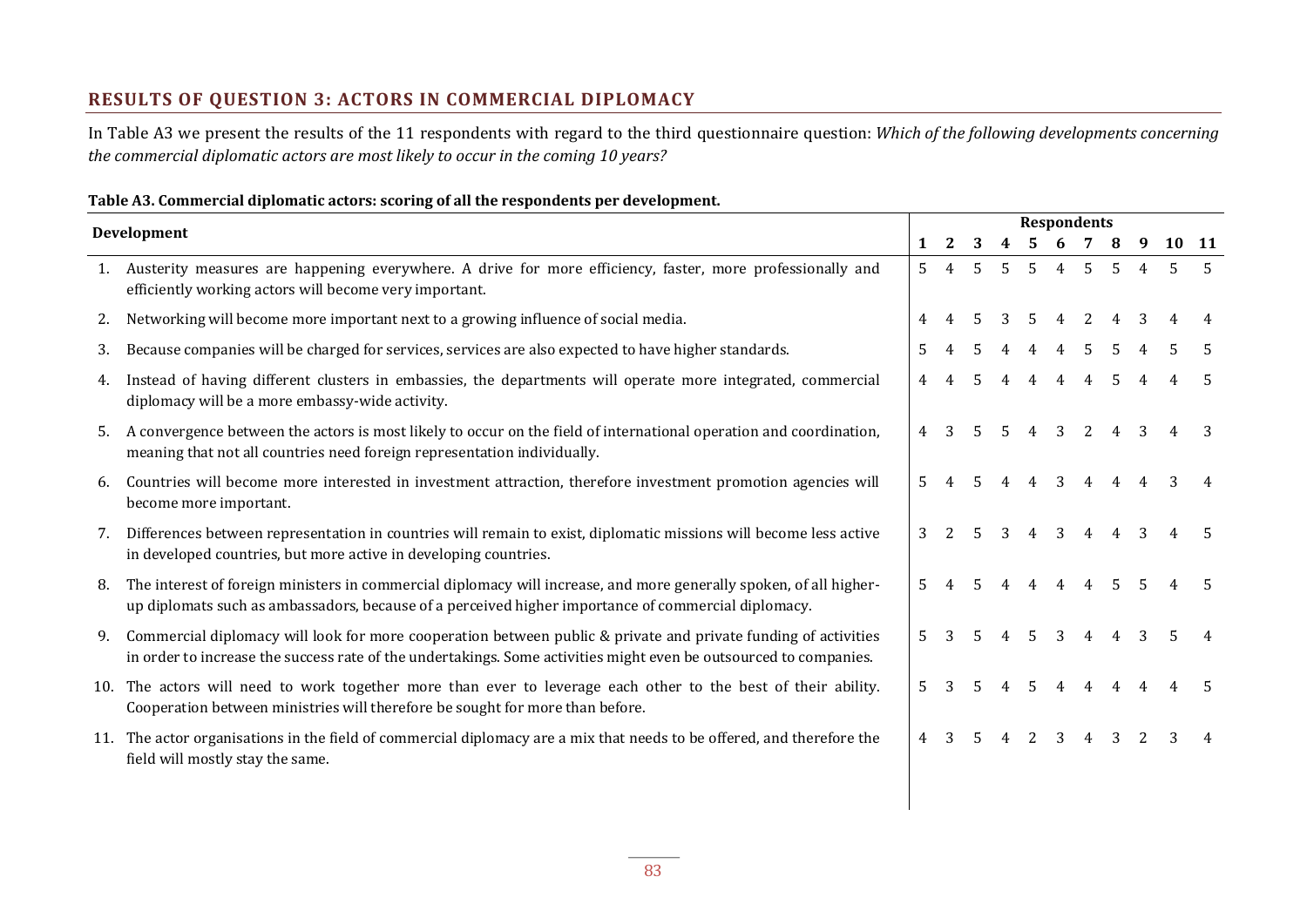| 12. | Within embassies, commercial diplomacy will be given less attention, and the responsibility will be transferred to<br>TPO's.                                                                                                                         |  |  |  |  | 3 3 3 1 1 2 2 1 1 2 3 |  |
|-----|------------------------------------------------------------------------------------------------------------------------------------------------------------------------------------------------------------------------------------------------------|--|--|--|--|-----------------------|--|
| 13. | The investments that are now being done in OECD countries will shift to other countries, i.e. the developing world<br>(BRICS). As a result, Investment Promotion Activities will be focused more on the 'difficult' countries in the future.         |  |  |  |  | 3 3 5 2 4 3 2 3 2 3 4 |  |
| 14. | There are major regional differences in the developments for actors between countries in which governments<br>have more transparency. In countries where there is less transparency, commercial diplomacy will need more<br>assistance and manpower. |  |  |  |  | 4 3 5 4 5 3 5 4 3 4 5 |  |
| 15. | We are moving away from having career diplomats in the foreign service, it will be more accepted that diplomats<br>are in function for shorter terms, perhaps leave the service and come back, etc.                                                  |  |  |  |  | 4 2 3 4 2 4 2 3 3 4 4 |  |

### **RESULTS OF QUESTION 4: ACTIVITIES IN COMMERCIAL DIPLOMACY**

In Table A4 we present the results of the 11 respondents with regard to the fourth questionnaire question: *Which of the following developments concerning commercial diplomacy activities are most likely to occur in the coming 10 years?*

#### **Table A4. Commercial diplomacy activities: scoring of all the respondents per development.**

|    |                                                                                                                                                                                          |    |   |   |    | <b>Respondents</b> |               |       |                         |    |       |  |
|----|------------------------------------------------------------------------------------------------------------------------------------------------------------------------------------------|----|---|---|----|--------------------|---------------|-------|-------------------------|----|-------|--|
|    | Development                                                                                                                                                                              |    | 2 | 3 |    | 4 5 6 7 8          |               |       |                         | -9 | 10 11 |  |
|    | The same amount or more activities will have to be done with less staff because of lower budgets.                                                                                        | 5. |   | 3 | 5. | 4                  | 4             | 4     | 4                       | 4  | 5.    |  |
| 2. | Some activities in diplomatic missions will be judged more in terms of potential commercial benefit.                                                                                     | 4  |   | 4 | 4  | .5                 | 4 5           |       | .5                      | 4  | .5.   |  |
| 3. | The activities that will suffer the most from cutbacks are the image campaigns (country branding).                                                                                       | 3  |   | 3 |    |                    |               | 2 3 2 | $\overline{\mathbf{3}}$ |    |       |  |
| 4. | The first activity that will suffer from the lower budgets will be the business support, more specifically the<br>problem solving.                                                       |    | 3 | 4 |    |                    | 2 3 1         |       | 3                       |    |       |  |
| 5. | Activities such as market research, partner search and match-making will become paid services that companies<br>will receive upon request.                                               |    |   |   | 4  | 4                  |               |       |                         | 3  | 5.    |  |
| 6. | Because of a general decline in expenditure by companies, the demand for the services will be less as well, as<br>companies will not always want to spend money on the services.         | 3  | 3 | 4 | 4  | 2                  | $\mathcal{E}$ | 2     |                         |    | 3     |  |
|    | Matchmaking will remain to be the most important activity for commercial diplomacy, this is the main activity on<br>which the value of commercial diplomacy is judged by the government. | 4  | 3 | 4 |    | 2 5 3 5            |               |       | 4                       | 3  | 4     |  |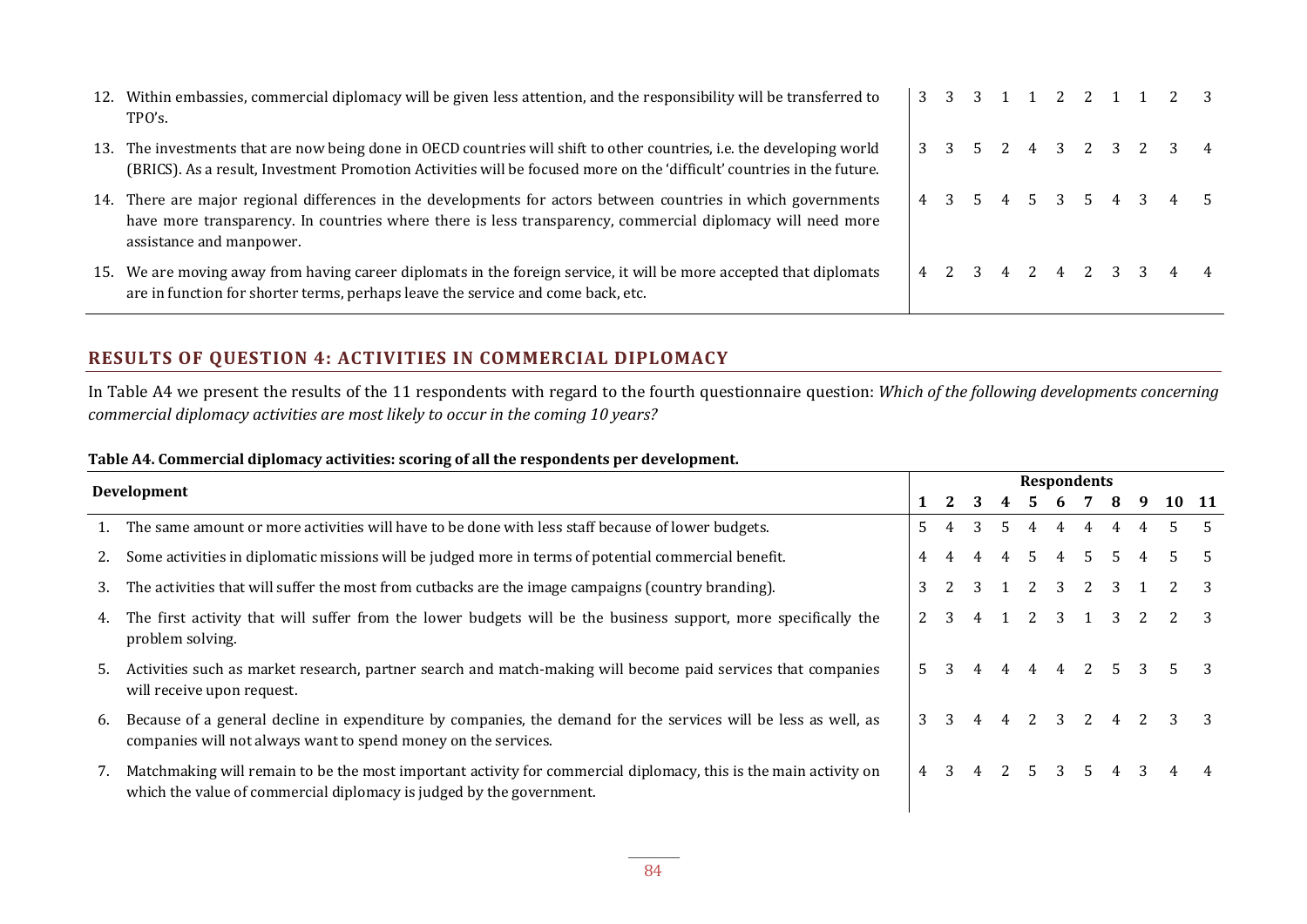| 8.  | Networking to facilitate matchmaking will be done more through IT and social media.                                                                                                                                                                                                                                    | 4           | 3 |   | 3  | 1  | 4 |                | 3 |    |    | 3  |
|-----|------------------------------------------------------------------------------------------------------------------------------------------------------------------------------------------------------------------------------------------------------------------------------------------------------------------------|-------------|---|---|----|----|---|----------------|---|----|----|----|
| 9.  | An increase in network activities, intelligence & image campaigns will happen, however, an even stronger focus<br>on business support activities will be established.                                                                                                                                                  | 4           | 3 |   |    | 4  | 3 | $\overline{A}$ |   |    |    |    |
| 10. | The question will rise more and more how commercial diplomacy adds value, and its activities will have to prove<br>over and over again how the information that is offered is more valuable than what you can find through other<br>sources.                                                                           | 4           | 3 |   | 5  | 5  | 4 | .5             |   |    |    |    |
| 11. | Trade Promotion Organisations will specialise more in intelligence-gathering than information-gathering. The<br>main difference between these two is that intelligence is of a more specific nature and time sensitive.                                                                                                | 3           | 3 | 4 | 4  | 5. | 3 | .5.            | 3 | 4  |    |    |
| 12. | Trade promotion will remain an important factor and base of activities in commercial diplomacy.                                                                                                                                                                                                                        |             |   |   |    |    |   | -5.            | 3 |    |    |    |
| 13. | The role of science and innovation will grow stronger, and cooperation at the international level will be enhanced.<br>However, this will have to be done in a more commercial way, linked with business feasibility.                                                                                                  | 5.          |   |   |    | 4  | 4 | -5             |   |    |    |    |
| 14. | New developments in IT (e.g. social media) help companies to do networking by themselves, therefore match-<br>making and partner-search activities will be less important for commercial diplomacy.                                                                                                                    | 4           |   |   | 2  |    | 3 | 2              | 2 |    |    |    |
| 15. | Countries will have to decide on how to cope with 'Trade Promotion Agencies' and 'Investment Promotion<br>Agencies'; will they be separated or combined into one organisation?                                                                                                                                         | 4           |   |   |    | 4  | 3 | .5             |   |    |    |    |
| 16. | Trade missions to countries where governments have a strong influence will be headed by prominent political<br>figures (PM, Minister) more, because of the perceived importance/priority given by the host country.                                                                                                    | $5^{\circ}$ |   | 5 | 5. | 5  | 3 | .5.            | 4 | .5 | 5. | -5 |
| 17. | Business support and IPR will be kept as a responsibility of the government either in individual countries or in<br>unions with others. This cannot and will not be transferred to other actors. There will also be an increase in<br>activities in the field, because of increasing regulations all around the world. | 3           |   |   | 3  | .5 | 3 | 3              | 3 | 4  |    |    |

## **RESULTS OF QUESTION 5: SPENDING AND BUDGETING IN COMMERCIAL DIPLOMACY**

In Table A5 we present the results of the 11 respondents with regard to the fifth questionnaire question: *Which of the following developments concerning the spending/budgeting for commercial diplomacy are most likely to occur in the coming 10 years?*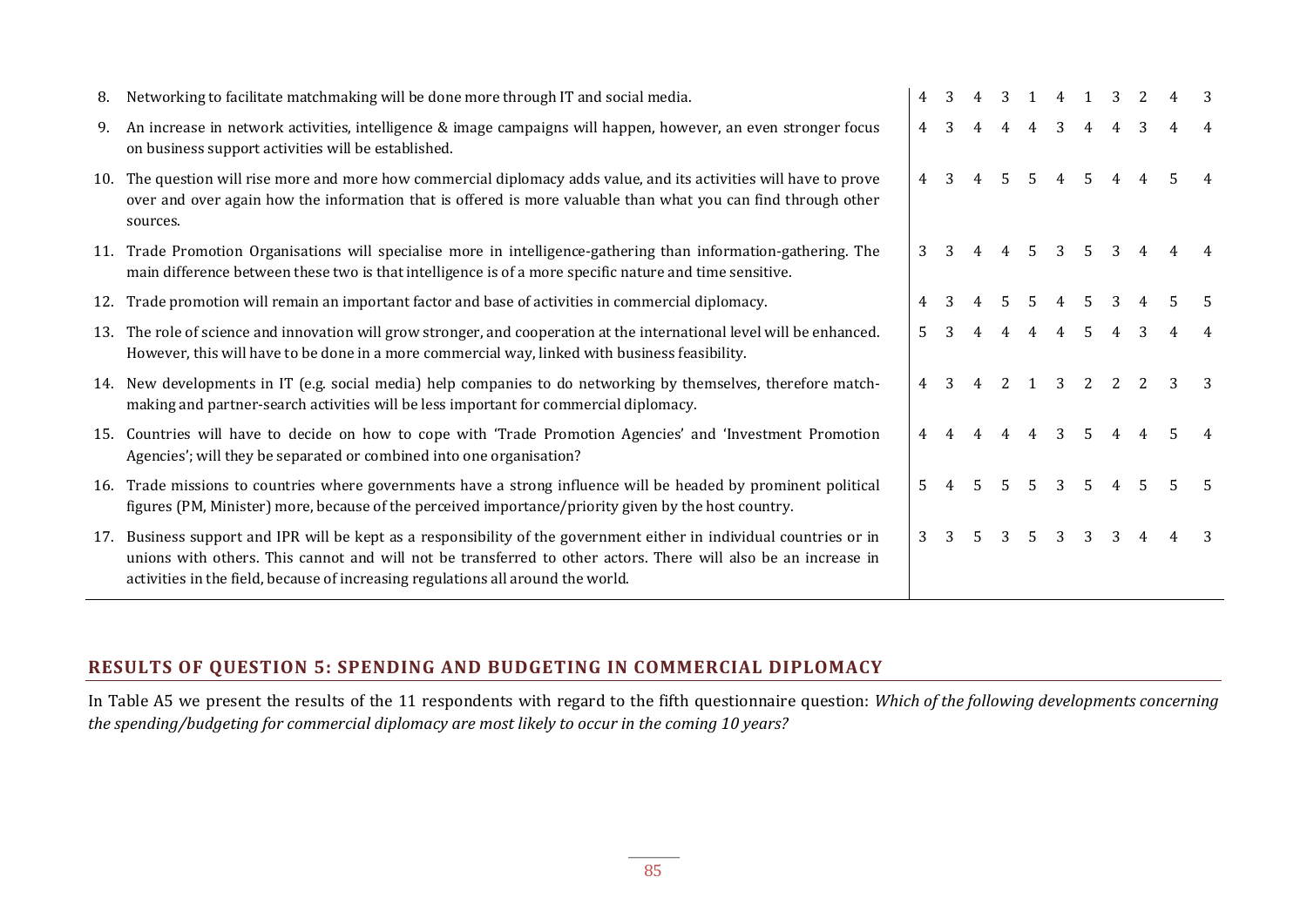|     | Development                                                                                                                                                                                                                                     |                |   |    |                |                | <b>Respondents</b> |                |   |   |       |
|-----|-------------------------------------------------------------------------------------------------------------------------------------------------------------------------------------------------------------------------------------------------|----------------|---|----|----------------|----------------|--------------------|----------------|---|---|-------|
|     |                                                                                                                                                                                                                                                 | 1              | 2 | 3  | 4              | 5.             | 6                  | 7              |   | 9 | 10 11 |
|     | 1. There will be less and less means, and the instruments are constantly adapted for efficiency. There will be less<br>options for company subsidies and commercial diplomats will have a more consultative role.                               | $\overline{3}$ | 3 | 5  | $\overline{5}$ | $\overline{4}$ | 3                  | 2              | 3 | 3 |       |
| 2.  | Smaller budgets will be a driver for innovation, efficiency and improved productivity and the budgets will be<br>reallocated.                                                                                                                   | 5              |   |    |                | .5             |                    | 5              |   |   |       |
| 3.  | Commercial diplomacy has proven it is worth the effort and cost, and will be appreciated and may not be as<br>affected as other areas.                                                                                                          | 5              |   | 5. | 3              |                | 3                  | $\overline{4}$ | 3 |   |       |
| 4.  | Sponsorship of commercial diplomacy activities by companies will be explored as a way to fund the activities.                                                                                                                                   | 5              |   |    |                |                |                    |                |   |   |       |
| 5.  | Commercial diplomacy activities will be offered more to clusters of companies than to individual companies as a<br>result of charging companies for services.                                                                                   | 3              | 3 |    |                |                | 3                  | 2              | 2 |   | 3     |
| 6.  | Services provided by foreign representations will be charged for more frequently in the future, especially a<br>company that is requesting specific information will be charged for the efforts that are being done by commercial<br>diplomats. | 5              | 3 |    |                | 3              |                    | 2              | 2 |   |       |
|     | 7. Younger generations will not accept the higher levels of spending of governments, therefore, a dramatic shift in<br>the attitude will occur in the budgeting.                                                                                | 3              | 3 |    | 3              | 3              | 3                  | 2              | 3 | 3 | 2     |
| 8.  | Commercial diplomats will be more and more attracted from the business world instead of from the diplomatic<br>world, the foreign representation body will thus be more like a business, with a focus on the accomplishments<br>(outputs).      | $\overline{4}$ | 3 |    | 4              | 3              | 3                  | 2              | 3 |   |       |
| 9.  | In the future, more cooperation with private parties will be sought for and contracting out commercial diplomacy<br>activities might be an option in order to save on budgets.                                                                  | 5              | 3 |    | 4              | 3              | 3                  | 2              | 3 |   |       |
| 10. | Creating employment in the home country will become the main goal of commercial diplomacy activities,<br>attracting investments and trade promotion activities will therefore become more important.                                            | 5              |   | 5  | $\overline{2}$ | $\overline{4}$ | 3                  | 5              |   |   |       |
|     | 11. More and more of the work being done will be project-based, in order to keep a better track of the efficiency of<br>the work being done.                                                                                                    | 5              | 3 | .5 | 4              | 4              | 3                  | $\overline{4}$ | 3 |   | 3     |
| 12. | Manufacturing tangible goods is important in times of crisis, and this is what many countries will focus on.                                                                                                                                    | 4              |   |    |                |                |                    |                |   |   |       |
|     | 13. The budgetary constraints might lead to a stricter selection of businesses to assist by commercial diplomats.                                                                                                                               | 3              |   |    |                |                |                    |                |   |   |       |
|     |                                                                                                                                                                                                                                                 |                |   |    |                |                |                    |                |   |   |       |

# **Table A5. Spending/budgeting for commercial diplomacy: scoring of all the respondents per development.**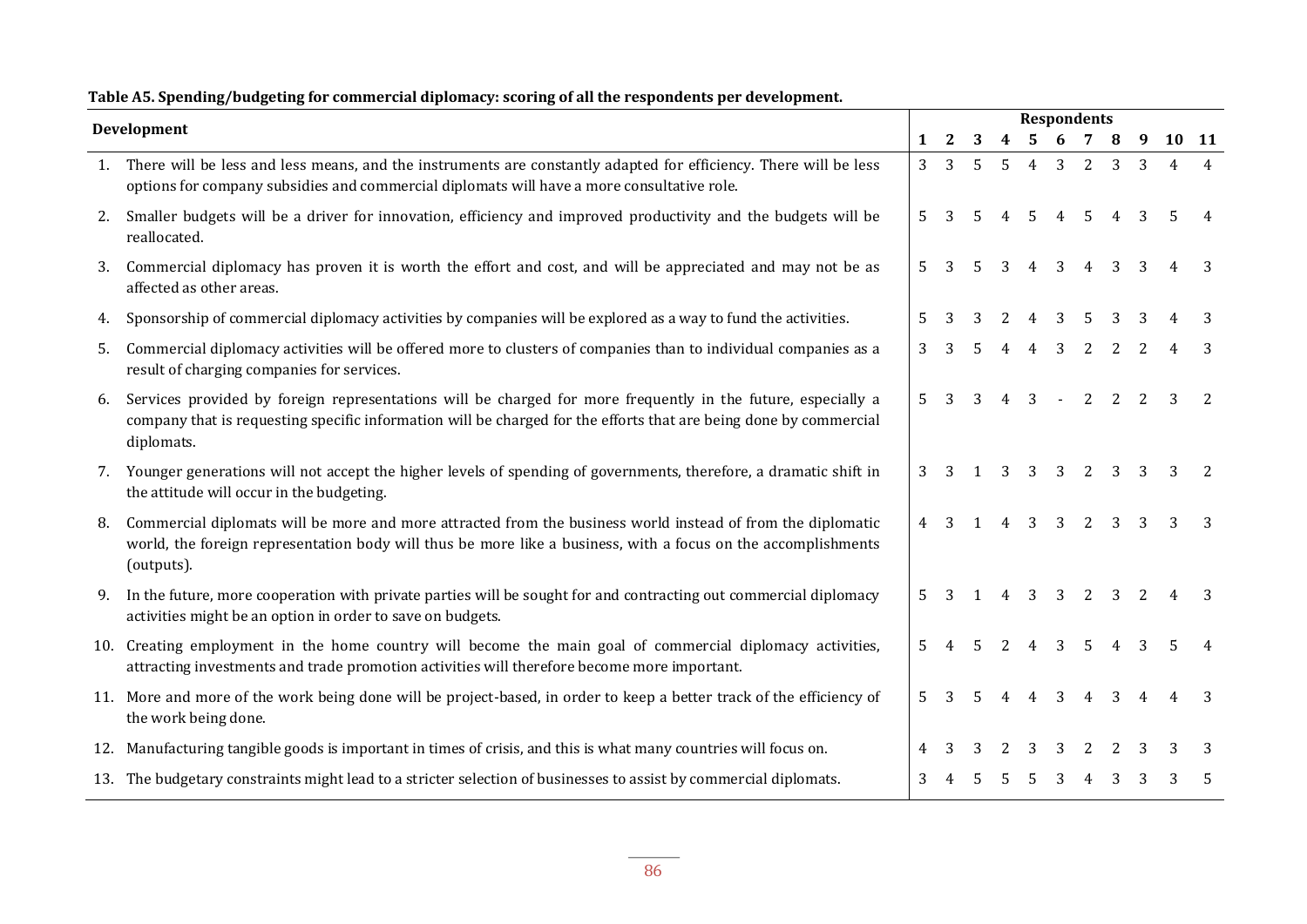## **RESULTS OF QUESTION 6: UNEXPECTED DEVELOPMENTS IN COMMERCIAL DIPLOMACY**

In Table A6 we present the results of the 11 respondents with regard to the sixth questionnaire question: *Which of the following 'unexpected' developments concerning commercial diplomacy are most likely to occur in the coming 10 years?*

#### **Table A6. Unexpected developments in commercial diplomacy: scoring of all the respondents per development.**

|              | Development                                                                                                                                                                                                                                                                                                               |                | <b>Respondents</b> |   |                |   |   |                |                |  |       |                |  |
|--------------|---------------------------------------------------------------------------------------------------------------------------------------------------------------------------------------------------------------------------------------------------------------------------------------------------------------------------|----------------|--------------------|---|----------------|---|---|----------------|----------------|--|-------|----------------|--|
|              |                                                                                                                                                                                                                                                                                                                           | 1              | 2                  | 3 |                |   | 6 |                |                |  | 10 11 |                |  |
| $\mathbf{1}$ | Commercial departments could disappear entirely from diplomatic missions. Their activities would be adopted by<br>the corporate world ('rent-a-diplomat').                                                                                                                                                                | $\mathbf{1}$   | 2                  | 1 | $\overline{2}$ | 2 | 3 | 1              | $\overline{2}$ |  |       | $\overline{2}$ |  |
| 2.           | A strong increase in protectionism could dramatically change the playing field. Barriers would be erected and the<br>actors of commercial diplomacy will have very different roles.                                                                                                                                       | $\overline{2}$ |                    |   |                |   | 2 | 5              |                |  |       |                |  |
| 3.           | More meltdowns of major economies could occur: US, China, etc. This might be as a result of protectionism. It could<br>also lead to more regulation by governments, especially in the financial sector.                                                                                                                   | $\mathbf{1}$   |                    | 3 | 3              | 3 | 3 | 2              |                |  |       | 2              |  |
|              | Climate change might have an effect on the economic situation in the world, therefore also on commercial diplomacy.                                                                                                                                                                                                       | 5              |                    |   |                |   |   |                |                |  |       |                |  |
| 5.           | A sudden disruption of new technologies on which we relied, but are proven not to be reliable could change the<br>whole attitude of commercial diplomacy towards using these technologies.                                                                                                                                | 3              |                    |   | 3              |   | 3 | 3              |                |  |       |                |  |
| 6.           | The traditional trade lines of the OECD countries amongst each other will shift to the newly emerging world<br>economies (BRICS), and this brings new challenges for the regional requirements for commercial diplomats there,<br>and the focus of countries on doing commercial diplomacy activities in these countries. | 5              |                    |   |                |   | 3 |                |                |  |       |                |  |
| 7.           | The availability of resources will become very important in the coming years, new resources might be discovered, old<br>types of resources will decrease in availability.                                                                                                                                                 | 3              | 4                  | 3 |                |   |   |                |                |  |       |                |  |
| 8.           | Identification of resources becomes a primary activity for businesses and therefore also for commercial diplomats.<br>New developments need to be passed on as quickly as possible.                                                                                                                                       | 5              |                    |   |                | 3 | 3 | 4              |                |  |       |                |  |
| 9.           | Once the economy has started to recover the world will face a high level of unemployment worldwide. Social unrest<br>will become a challenge for many countries.                                                                                                                                                          | 3              |                    |   | .5             | 3 | 3 | $\overline{2}$ |                |  |       |                |  |
| 10.          | New developments in social media will occur, and therefore the influence of the public in the promotion of new<br>products and services will be overwhelming and trade commissioners and governments will need to be trained aptly<br>for playing in this 'new game'.                                                     | $\overline{2}$ | 3                  |   | 4              | 3 | 4 | $\overline{4}$ |                |  |       |                |  |